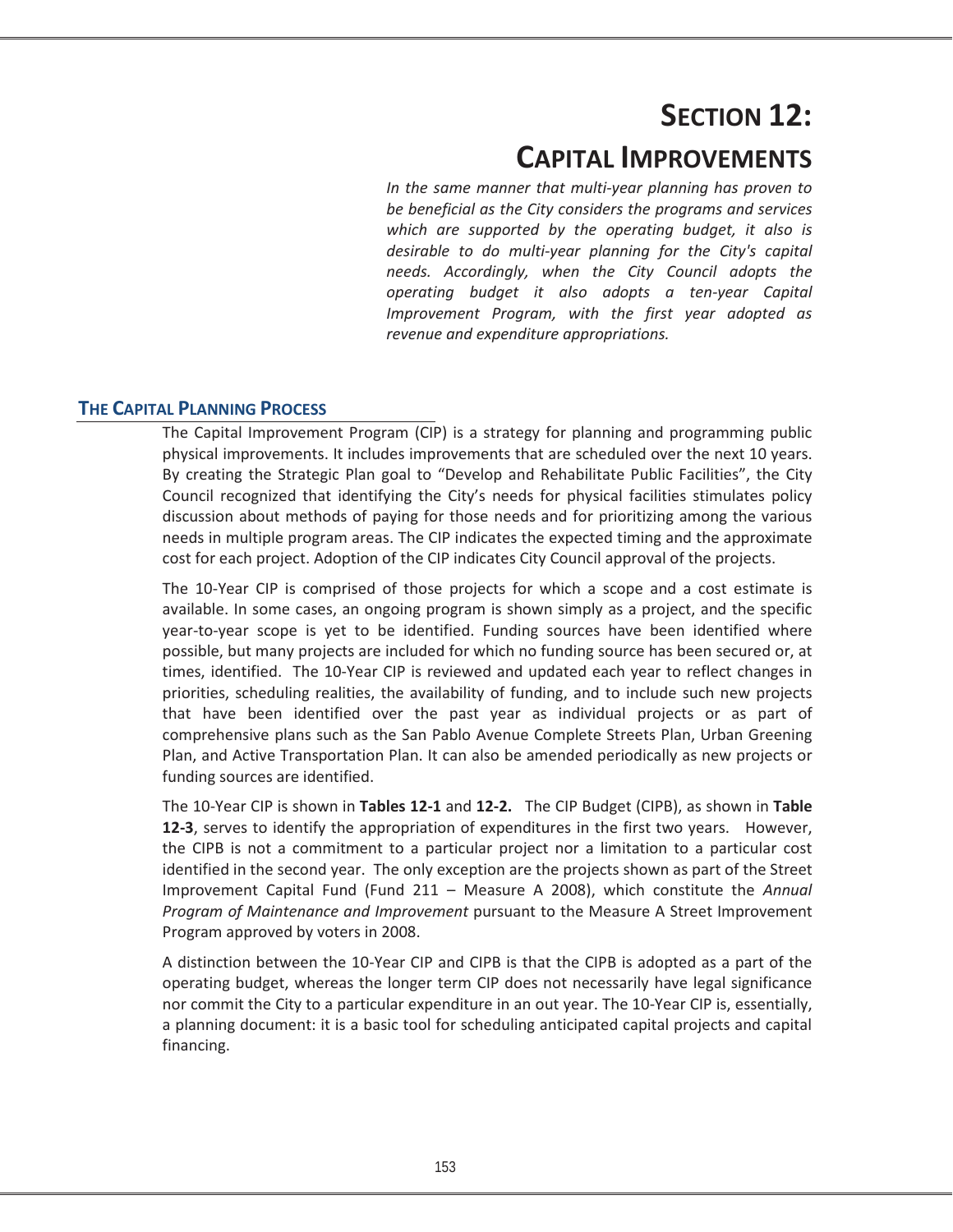## **CAPITAL IMPROVEMENT SUMMARY**

The CIP currently has 36 identified projects, including 23 active projects that are either in construction or undergoing planning/design. The category with the largest number of active projects in the next two years is the Parks category. This is due to availability and timeline requirements of Measure WW funding from East Bay Regional Parks District. For all projects, estimated FY 2016-17 expenditures total approximately \$6.1 million and FY 2017-18 expenditures total approximately \$1.9 million.

The largest projects (approximately \$500,000 or over) in FY 2016-17 include construction of the Ohlone Greenway-BART Station Area Access, Safety and Placemaking Improvements Project, which is funded through various local, regional and federal grants, and the annual paving project, which is funded by Measure A Street Improvements Fund.

## **TABLES AND PROJECT INFORMATION SHEETS**

A complete list of the projects in the 10-Year CIP is provided in **Table 12-1.** The projects are arranged by Category (Administration, Facilities, Parks, Streets, etc.) with a column showing the planned Funding Sources (General Fund, Measure A, Grants, etc.) **Table 12-2** provides a detailed summary of the same projects in Table 12-1 arranged by Funding Source instead of Category. **Table 12-3** lists the adopted appropriation for each fund in FY 2014-15 and FY 2015-16 (the CIPB), and is arranged in the same categories as the 10-Year CIP. Projects with no fiscal activity in these two years are not included in **Table 12-3**.

Following these tables are the detailed **Project Information Sheets**. This section includes a sheet for each project in the 10-Year CIP that contains the following information:

- x A Description of the Project with a Discussion of Need, Service Level, Pertinent Issues, and Status
- Estimates of capital and operating costs, or other fiscal impacts of the project to the future operations of the City
- Project location, department involved, and the project manager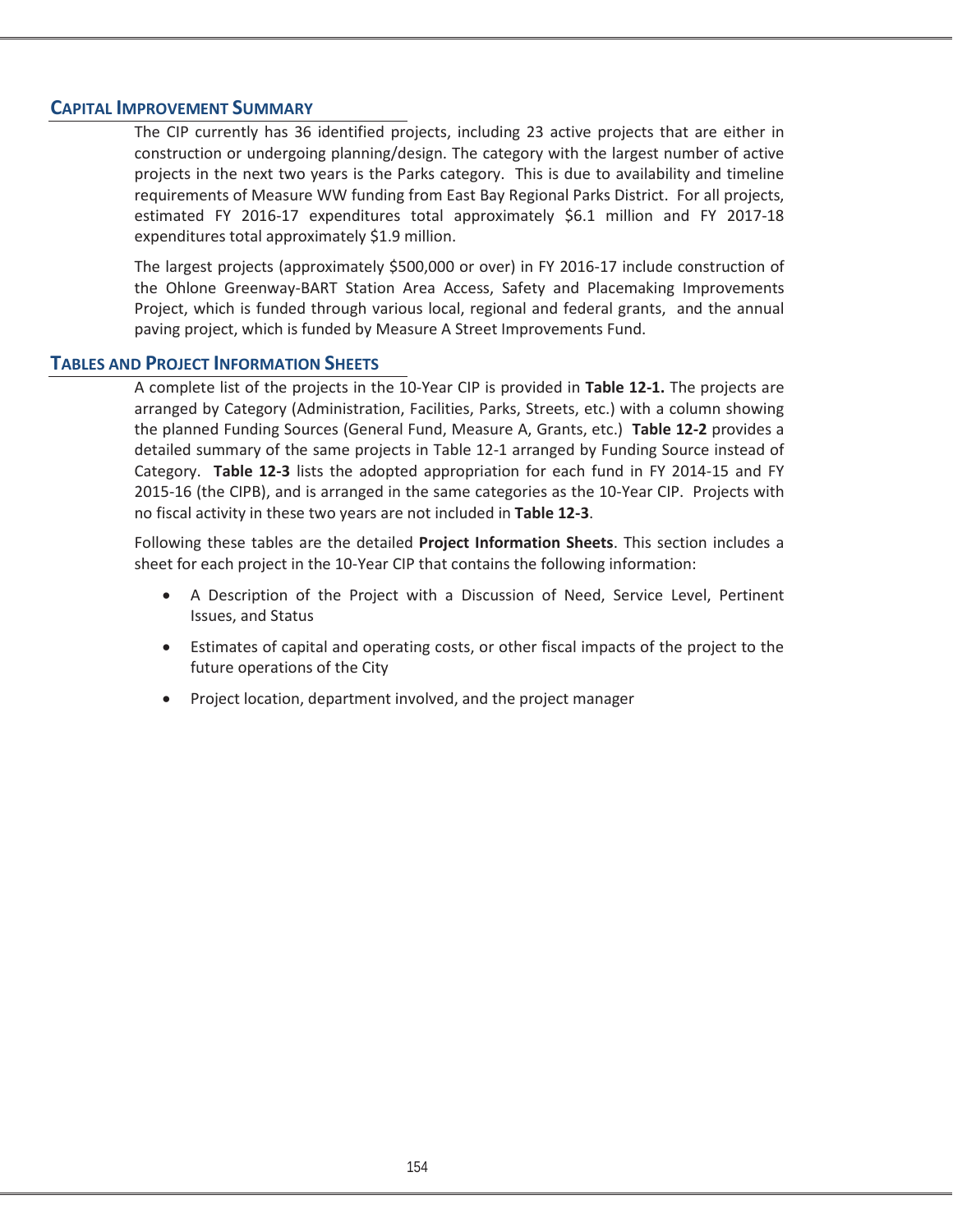## **LEGEND**

| The following codes are utilized in Tables 12-1, 12-2 and 12-3: |  |
|-----------------------------------------------------------------|--|
|-----------------------------------------------------------------|--|

| <b>Fund Source</b> |                                 |           | Categories               |
|--------------------|---------------------------------|-----------|--------------------------|
| 101                | General Fund                    | AD        | Administration           |
| 201                | Gas Tax                         | FA        | <b>Facilities</b>        |
| 204                | Measure J Return to Source      | PK        | Parks                    |
|                    | (Transportation)                |           |                          |
| 205                | Measure J (Storm Drain)         | <b>CR</b> | <b>Creeks and Trails</b> |
| 206                | Measure A (Swim Center)         | <b>ST</b> | Streets and              |
|                    |                                 |           | Transportation           |
| 210                | Park-In-Lieu Fund               | SD.       | <b>Storm Drain</b>       |
| 211                | Measure A (Street Improvements) |           |                          |
| 501                | Integrated Waste Services Fund  |           |                          |
| Α                  | <b>Other Sources/Secure</b>     |           |                          |
| b                  | Other Sources/Non-Secure or     |           |                          |
|                    | Unidentified                    |           |                          |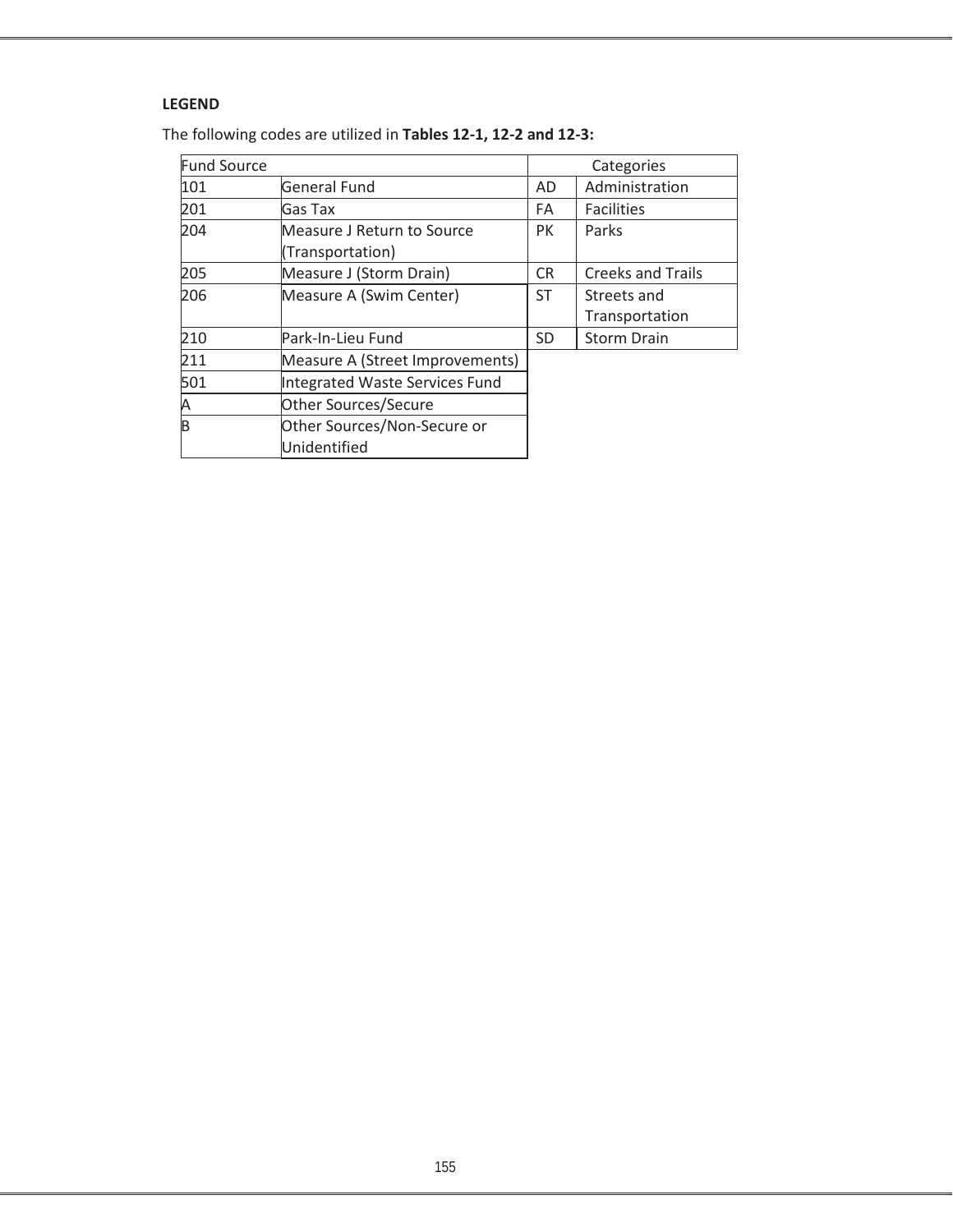## **Table 12-1**

#### **2016-17 to 2025-26 Capital Improvement Program 10-Year Expenditure Plan (By Category)**

|                                                 |                                                                |              | Proposed<br>Proposed |         |                          | Projected |                          | Projected |                          |      |           |
|-------------------------------------------------|----------------------------------------------------------------|--------------|----------------------|---------|--------------------------|-----------|--------------------------|-----------|--------------------------|------|-----------|
|                                                 |                                                                | Project#     | Fund Source          | 2016-17 |                          |           | 2017-18                  |           | 2018-19                  |      | 2019-20   |
|                                                 | <b>ADMINISTRATION</b>                                          |              |                      |         |                          |           |                          |           |                          |      |           |
|                                                 | 1 Energy & Water Efficiency Program                            | C3043        | Α                    | \$      | 15,247                   | \$        |                          | \$        |                          | $\$$ |           |
|                                                 | 2 Fire Flow Upgrade                                            | tbd          | B                    |         |                          |           |                          |           |                          |      |           |
| <b>FACILITIES</b>                               |                                                                |              |                      |         |                          |           |                          |           |                          |      |           |
|                                                 | 3 Swim Center Capital Enhancements                             | C3050-Varies | 206                  |         | 300,000                  |           | 150,000                  |           | 100,000                  |      | 100,000   |
| $\overline{4}$                                  | Access Modifications - Facilities                              | varies       | B                    |         |                          |           |                          |           |                          |      |           |
| 5                                               | Library                                                        | C1005        | В                    |         |                          |           |                          |           |                          |      |           |
| 6                                               | Senior Center                                                  | C4012        | B                    |         |                          |           |                          |           |                          |      |           |
| 7                                               | <b>Public Safety Building</b>                                  | tbd          | В                    |         |                          |           |                          |           |                          |      |           |
| 8                                               | Corporation Yard Improvements                                  | tbd          | В                    |         |                          |           |                          |           |                          |      |           |
| 9                                               | <b>Facilities Seismic Retrofit</b>                             | tbd          | В                    |         |                          |           |                          |           | 200,000                  |      | 200,000   |
| <b>PARKS</b>                                    |                                                                |              |                      |         |                          |           |                          |           |                          |      |           |
|                                                 | 10 Huber Park Improvements                                     | C3054        | Α                    |         | 20,000                   |           | $\overline{\phantom{a}}$ |           |                          |      |           |
| 11                                              | Hillside Natural Area (HNA) Improvements                       | C3075        | В                    |         | $\overline{\phantom{a}}$ |           | 100,000                  |           | 200,000                  |      |           |
| 12                                              | Canyon Trail Clubhouse Enhancements                            | tbd          | 206                  |         | 150,000                  |           |                          |           |                          |      |           |
| 13                                              | Park Facilities Rehab & Improvement Program                    | tbd          | B                    |         | 100,000                  |           |                          |           |                          |      |           |
| 14                                              | Urban Forest Management Program                                | C3042, tbd   | В                    |         | $\overline{\phantom{a}}$ |           |                          |           | 50,000                   |      | 50,000    |
| 15                                              | Fairmont Park Improvements                                     | C5037        | A, B                 |         | 58,470                   |           | 319,830                  |           |                          |      |           |
| 16                                              | HNA Trail Entry & Signage Improvements                         | C5038        | Α                    |         | 10,000                   |           | 38,000                   |           |                          |      |           |
| 17                                              | Baxter Creek Gateway Park Improvements                         | C5033        | Α                    |         | 10,000                   |           |                          |           |                          |      |           |
| 18                                              | Urban Greening (incl Lower Fairmount & Blue-Green Connections) | tbd          | В                    |         | $\sim$                   |           | ٠                        |           | $\overline{\phantom{a}}$ |      |           |
| 19                                              | Dorothy Rosenberg Memorial Park                                | tbd          | B                    |         | 10,000                   |           | 10,000                   |           |                          |      |           |
|                                                 | <b>CREEKS &amp; TRAILS</b>                                     |              |                      |         |                          |           |                          |           |                          |      |           |
| 20                                              | Ohlone Greenway Impr - Hill to Blake                           | C3069        | 210                  |         | 100,000                  |           | 100,000                  |           | 95,694                   |      |           |
| 21                                              | Ohlone-BART Station Access, Safety & Placemaking               | C3076        | A, 210               |         | 3,704,134                |           |                          |           |                          |      |           |
| 22                                              | Ohlone Greenway Wayfinding Improvements                        | C5034        | Α                    |         | 79,060                   |           | 402,436                  |           |                          |      |           |
| 23                                              | Ohlone Greenway Master Plan Improvements                       | tbd          | A, B                 |         | 237,000                  |           |                          |           |                          |      |           |
| 24                                              | Creek Major Maintenance & Restoration                          | tbd          | B                    |         |                          |           |                          |           | 50,000                   |      |           |
|                                                 |                                                                |              |                      |         |                          |           |                          |           |                          |      |           |
|                                                 | STREETS-TRANSPORTATION                                         |              |                      |         |                          |           |                          |           |                          |      |           |
| 25                                              | Annual Street Improvement Program                              | C3027        | 211                  |         | 595,000                  |           | 595,000                  |           | 595,000                  |      | 595,000   |
| 26                                              | <b>Access Modifications - Streets</b>                          | C3024        | 204                  |         | 70,000                   |           | 70,000                   |           | 71,400                   |      | 73,600    |
| 27                                              | Arlington Curve at Brewster Drive Safety Imprv                 | C3071        | 211, A               |         | 241,985                  |           |                          |           |                          |      |           |
| 28                                              | City-Wide Signage                                              | C3028        | B                    |         |                          |           |                          |           |                          |      |           |
| 29                                              | Del Norte TOD Infrastructure Imprymnts                         | C4014        | A, B                 |         |                          |           |                          |           |                          |      |           |
| 30                                              | Balra Retaining Wall Replacement                               | C3058        | В                    |         |                          |           |                          |           |                          |      |           |
|                                                 | 31 Traffic Safety & Management Program                         | C3070        | 211, B               |         | 60,000                   |           | 60,000                   |           | 335,000                  |      | 335,000   |
| 32                                              | Wildcat Drive Repair                                           | tbd          | B                    |         |                          |           |                          |           |                          |      |           |
| 33                                              | San Pablo Avenue Complete Streets                              | tbd          | В                    |         |                          |           |                          |           |                          |      |           |
| Active Transportation Program<br>В<br>34<br>tbd |                                                                |              |                      |         |                          |           |                          |           |                          |      |           |
| 35                                              | Korematsu Safe Routes Improvements, Phase 1                    | C5040        | Α                    |         | 80,000                   |           |                          |           |                          |      |           |
|                                                 | <b>STORM DRAIN</b>                                             |              |                      |         |                          |           |                          |           |                          |      |           |
| 36                                              | Storm Drain Program                                            | C5036        | 205                  |         | 325,000                  |           | 210,000                  |           | 210,000                  |      | 210,000   |
| <b>TOTAL</b>                                    |                                                                |              |                      | \$      | 6,165,896                | \$        | 2,055,266                | \$        | 1,907,094                | \$   | 1,563,600 |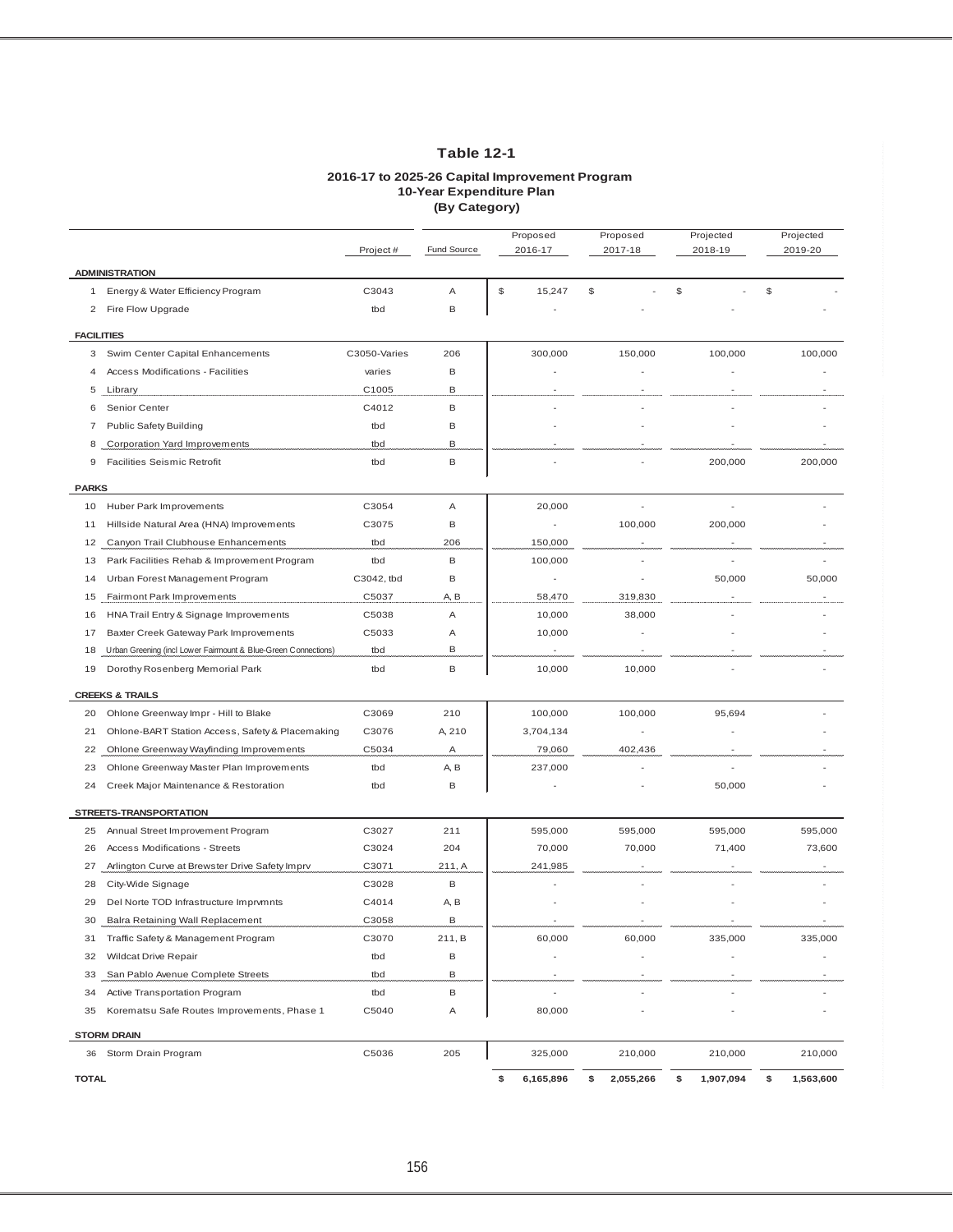| Projected<br>2020-21 | Projected<br>2021-22 | Projected<br>2022-23 | Projected<br>2023-24 | Projected<br>2024-25 | Projected<br>2025-26 | Projected<br>Unidentified Year |
|----------------------|----------------------|----------------------|----------------------|----------------------|----------------------|--------------------------------|
|                      | \$                   | \$                   | \$                   | \$                   | \$                   | \$                             |
|                      |                      |                      |                      |                      |                      | 4,649,900                      |
| 150,000              | 150,000              | 150,000              |                      |                      |                      |                                |
|                      |                      |                      |                      |                      |                      | 3,428,350                      |
|                      |                      |                      |                      |                      |                      | 30,241,300                     |
|                      |                      |                      |                      |                      |                      | 12,111,400                     |
|                      |                      |                      |                      |                      |                      | 31,814,200                     |
|                      |                      |                      |                      |                      |                      | 5,481,000                      |
| 250,000              | 250,000              | 300,000              | 300,000              | 300,000              | 300,000              | 1,055,000                      |
|                      |                      |                      |                      |                      |                      | $\overline{\phantom{a}}$       |
|                      |                      |                      |                      |                      |                      | 1,750,000                      |
|                      |                      |                      |                      |                      |                      |                                |
|                      |                      |                      |                      |                      |                      | 1,743,700                      |
| 50,000               | 50,000               | 50,000               | 50,000               | 50,000               | 50,000               | 50,000                         |
|                      |                      |                      |                      |                      |                      | 621,700                        |
|                      |                      |                      |                      |                      |                      |                                |
|                      |                      |                      |                      |                      |                      |                                |
|                      |                      |                      |                      |                      |                      | 6,770,000                      |
|                      |                      |                      |                      |                      |                      | 300,000                        |
|                      |                      |                      |                      |                      |                      |                                |
|                      |                      |                      |                      |                      |                      |                                |
|                      |                      |                      |                      |                      |                      |                                |
|                      |                      |                      |                      |                      |                      | 2,707,508                      |
|                      |                      |                      |                      |                      |                      | 906,250                        |
| 595,000              | 595,000              | 595,000              | 595,000              | 595,000              | 595,000              |                                |
| 75,900               | 78,200               | 80,600               | 83,100               | 85,600               | 88,200               | 5,460,000                      |
|                      |                      |                      |                      |                      |                      |                                |
|                      |                      |                      |                      |                      |                      | 200,000                        |
|                      |                      |                      |                      |                      |                      | 25,000,000                     |
|                      |                      |                      |                      |                      |                      | 345,000                        |
| 335,000              | 335,000              | 335,000              | 335,000              | 335,000              | 335,000              | ÷                              |
|                      |                      |                      |                      |                      |                      | 3,164,000                      |
|                      |                      |                      |                      |                      |                      | 9,120,000                      |
|                      |                      |                      |                      |                      |                      | 37,000,000                     |
|                      |                      |                      |                      |                      |                      | $\overline{\phantom{a}}$       |
| 210,000              | 210,000              | 210,000              | 210,000              | 210,000              | 210,000              |                                |
| 1,665,900            | 1,668,200<br>\$      | 1,720,600<br>\$      | 1,573,100<br>\$      | \$<br>1,575,600      | 1,578,200<br>\$      | \$183,919,308                  |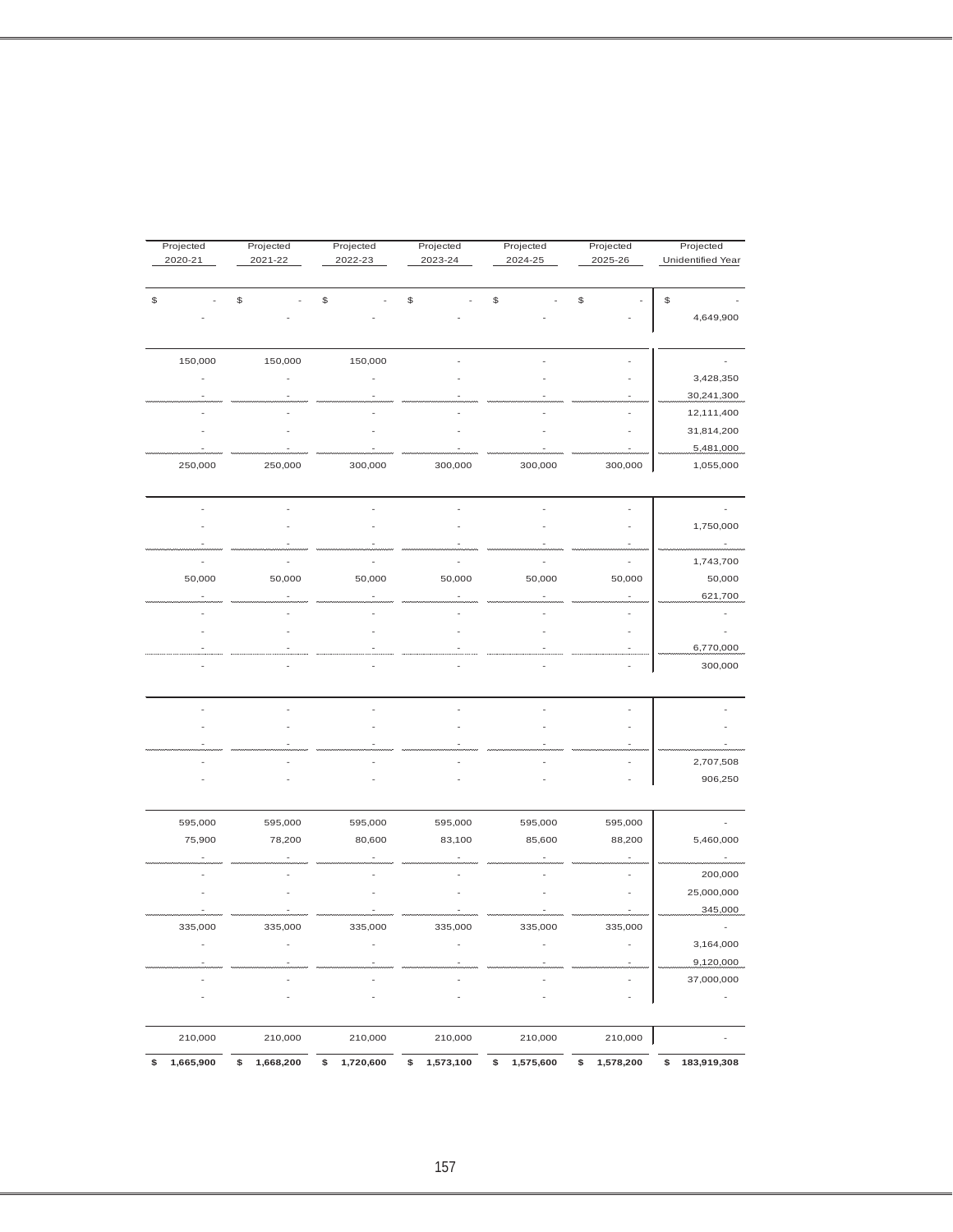|       |                                                  |              | (By Funding Source) |                     |                     |                      |                      |
|-------|--------------------------------------------------|--------------|---------------------|---------------------|---------------------|----------------------|----------------------|
|       |                                                  | Project#     | Category            | Proposed<br>2016-17 | Proposed<br>2017-18 | Projected<br>2018-19 | Projected<br>2019-20 |
| 204   | Measure J (CCTA)                                 |              |                     |                     |                     |                      |                      |
|       | <b>Access Modifications - Streets</b>            | C3024        | <b>ST</b>           | 70,000              | 70,000              | 71,400               | 73,600               |
|       | SUBTOTAL Measure J (CCTA)                        |              |                     | 70,000              | 70,000              | 71,400               | 73,600               |
| 205   | Measure J (Storm Drain)                          |              |                     |                     |                     |                      |                      |
|       | Storm Drain Program                              | C5036        | <b>SD</b>           | 325,000             | 210,000             | 210,000              | 210,000              |
|       | SUBTOTAL Measure J (Storm Drain)                 |              |                     | 325,000             | 210,000             | 210,000              | 210,000              |
| 206   | <b>Measure A (Swim Center)</b>                   |              |                     |                     |                     |                      |                      |
|       | Swim Center Capital Enhancements                 | C3050-Varies | FA                  | 300,000             | 150,000             | 100,000              | 100,000              |
|       | Canyon Trail Clubhouse Enhancements              | tbd          | <b>PK</b>           | 150,000             |                     |                      |                      |
|       | <b>SUBTOTAL Measure A (Swim Center)</b>          |              |                     | 450,000             | 150,000             | 100,000              | 100,000              |
| 210   | Park-in-lieu Fund                                |              |                     |                     |                     |                      |                      |
|       | Ohlone Greenway Impr - Hill to Blake             | C3069        | CR                  | 100,000             | 100,000             | 95,694               |                      |
| $***$ | Ohlone-BART Station Access, Safety & Placemaking | C3076        | CR                  |                     |                     |                      |                      |
|       | <b>SUBTOTAL Park-in-lieu</b>                     |              |                     | 100,000             | 100,000             | 95,694               |                      |
| 211   | <b>Measure A (Street Improvements)</b>           |              |                     |                     |                     |                      |                      |
|       | Annual Street Improvement Program                | C3027        | <b>ST</b>           | 595,000             | 595,000             | 595,000              | 595,000              |
| $***$ | Arlington Curve at Brewster Drive Safety Imprv   | C3071        | <b>ST</b>           | 29,885              |                     |                      |                      |
| ***   | Traffic Safety & Management Program              | C3070        | <b>ST</b>           | 60,000              | 60,000              | 60,000               | 60,000               |
|       | <b>SUBTOTAL Measure A (Street Improvements)</b>  |              |                     | 684,885             | 655,000             | 655,000              | 655,000              |
| A     | Other Sources - Secure                           |              |                     |                     |                     |                      |                      |
|       | Energy & Water Efficiency Program                | C3043        | AD                  | 15,247              |                     |                      |                      |
|       | Huber Park Improvements                          | C3054        | PK                  | 20,000              |                     |                      |                      |
|       | Fairmont Park Improvements                       | C5037        | PK                  | 58,470              | 300,623             |                      |                      |
|       | HNA Trail Entry & Signage Improvements           | C5038        | PK                  | 10,000              | 38,000              |                      |                      |
|       | Baxter Creek Gateway Park Improvements           | C5033        | PK                  | 10,000              |                     |                      |                      |
|       | Ohlone-BART Station Access, Safety & Placemaking | C3076        | <b>CR</b>           | 3,704,134           |                     |                      |                      |
|       | Ohlone Greenway Wayfinding Improvements          | C5034        | CR                  | 79,060              | 402,436             |                      |                      |

## **Table 12-2 2016-17 to 2025-26 Capital Improvement Program 10-Year Expenditure Plan**

**(By Funding Source)**

**\*\*\*** Indicates funding from multiple sources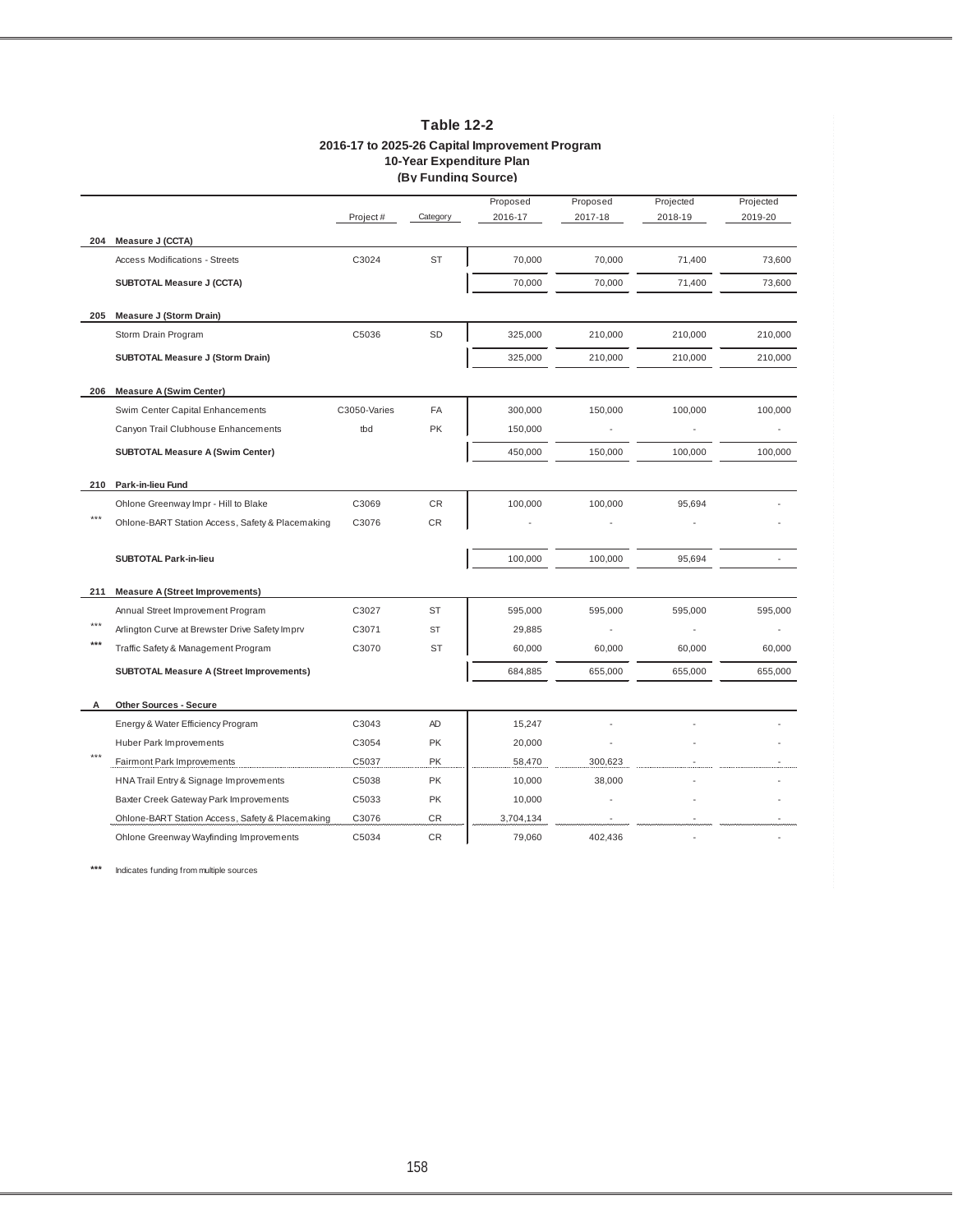| Projected<br>2020-21     | Projected<br>2021-22     | Projected<br>2022-23     | Projected<br>2023-24 | Projected<br>2024-25 | Projected<br>2025-26 | Projected<br>Unidentified Year |
|--------------------------|--------------------------|--------------------------|----------------------|----------------------|----------------------|--------------------------------|
| 75,900                   | 78,200                   | 80,600                   | 83,100               | 85,600               | 88,200               | 5,460,000                      |
| 75,900                   | 78,200                   | 80,600                   | 83,100               | 85,600               | 88,200               | 5,460,000                      |
| 210,000                  | 210,000                  | 210,000                  | 210,000              | 210,000              | 210,000              |                                |
| 210,000                  | 210,000                  | 210,000                  | 210,000              | 210,000              | 210,000              |                                |
| 150,000                  | 150,000                  | 150,000                  |                      |                      |                      |                                |
| $\frac{1}{2}$            | $\overline{\phantom{a}}$ | $\blacksquare$           |                      |                      |                      |                                |
| 150,000                  | 150,000                  | 150,000                  |                      |                      |                      |                                |
|                          |                          |                          |                      |                      |                      |                                |
|                          |                          |                          |                      |                      |                      |                                |
|                          |                          |                          |                      |                      |                      |                                |
| $\overline{\phantom{a}}$ | $\frac{1}{2}$            | $\overline{\phantom{a}}$ | ÷,                   |                      |                      |                                |
|                          |                          |                          |                      |                      |                      |                                |
| 595,000                  | 595,000                  | 595,000                  | 595,000              | 595,000              | 595,000              |                                |
|                          |                          |                          |                      |                      |                      |                                |
| 60,000                   | 60,000                   | 60,000                   | 60,000               | 60,000               | 60,000               |                                |
| 655,000                  | 655,000                  | 655,000                  | 655,000              | 655,000              | 655,000              | $\overline{\phantom{a}}$       |
|                          |                          |                          |                      |                      |                      |                                |
|                          |                          |                          |                      |                      |                      |                                |
|                          |                          |                          |                      |                      |                      |                                |
|                          |                          |                          |                      |                      |                      |                                |
|                          |                          |                          |                      |                      |                      |                                |
|                          |                          |                          |                      |                      |                      |                                |
|                          |                          |                          |                      |                      |                      |                                |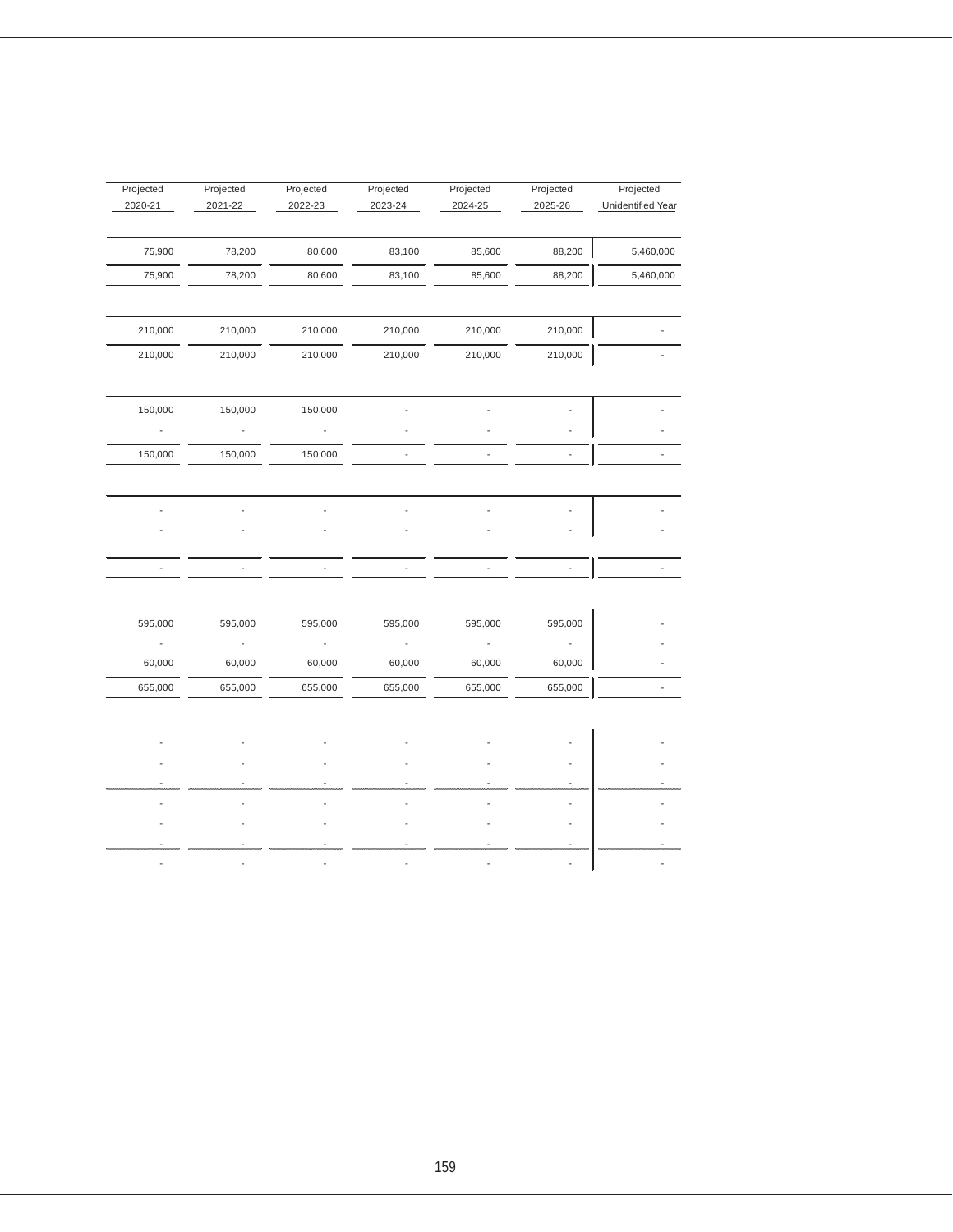|              | Table 12-2 (continued)                                         |            |           |           |                 |                 |                 |
|--------------|----------------------------------------------------------------|------------|-----------|-----------|-----------------|-----------------|-----------------|
|              |                                                                |            |           | Proposed  | Proposed        | Projected       | Projected       |
|              |                                                                | Project#   | Category  | 2016-17   | 2017-18         | 2018-19         | 2019-20         |
| А            | Other Sources - Secure (continued)                             |            |           |           |                 |                 |                 |
|              | Ohlone Greenway Master Plan Improvements                       | tbd        | CR        | 237,000   |                 |                 |                 |
|              | Arlington Curve at Brewster Drive Safety Imprv                 | C3071      | <b>ST</b> | 212,100   |                 |                 |                 |
|              | Del Norte TOD Infrastructure Imprvmnts                         | C4014      | ST        |           |                 |                 |                 |
|              | Korematsu Safe Routes Improvements, Phase 1                    | C5040      | <b>ST</b> | 80,000    |                 |                 |                 |
|              | <b>SUBTOTAL Other (Secure)</b>                                 |            |           | 4,426,011 | 741,059         |                 |                 |
| в            | Other Sources - Nonsecure or Unidentified                      |            |           |           |                 |                 |                 |
|              | Fire Flow Upgrade                                              | thd        | AD        |           |                 |                 |                 |
|              | Access Modifications - Facilities                              | varies     | FA        |           |                 |                 |                 |
|              | Library                                                        | C1005      | FA        |           |                 |                 |                 |
|              | Senior Center                                                  | C4012      | FA        |           |                 |                 |                 |
|              | <b>Public Safety Building</b>                                  | tbd        | FA        |           |                 |                 |                 |
|              | Corporation Yard Improvements                                  | tbd        | FA        |           |                 |                 |                 |
|              | <b>Facilities Seismic Retrofit</b>                             | tbd        | FA        |           |                 | 200,000         | 200,000         |
|              | Hillside Natural Area (HNA) Improvements                       | C3075      | PK        |           | 100,000         | 200,000         |                 |
|              | Park Facilities Rehab & Improvement Program                    | tbd        | PK        | 100,000   |                 |                 |                 |
|              | Urban Forest Management Program                                | C3042, tbd | PK        |           |                 | 50,000          | 50,000          |
|              | Fairmont Park Improvements                                     | C5037      | <b>PK</b> |           | 19,207          |                 |                 |
|              | Urban Greening (incl Lower Fairmount & Blue-Green Connections) | tbd        | PK        |           |                 |                 |                 |
|              | Dorothy Rosenberg Memorial Park                                | tbd        | PK        | 10,000    | 10,000          |                 |                 |
|              | Ohlone Greenway Master Plan Improvements                       | tbd        | CR.       |           |                 |                 |                 |
|              | Creek Major Maintenance & Restoration                          | tbd        | CR        |           |                 | 50,000          |                 |
|              | City-Wide Signage                                              | C3028      | ST        |           |                 |                 |                 |
| $***$        | Del Norte TOD Infrastructure Imprymnts                         | C4014      | <b>ST</b> |           |                 |                 |                 |
|              | Balra Retaining Wall Replacement                               | C3058      | <b>ST</b> |           |                 |                 |                 |
|              | Traffic Safety & Management Program                            | C3070      | <b>ST</b> |           |                 | 275,000         | 275,000         |
|              | <b>Wildcat Drive Repair</b>                                    | tbd        | <b>ST</b> |           |                 |                 |                 |
|              | San Pablo Avenue Complete Streets                              | tbd        | <b>ST</b> |           |                 |                 |                 |
|              | Active Transportation Program                                  | tbd        | <b>ST</b> |           |                 |                 |                 |
|              | SUBTOTAL Other (non secure)                                    |            |           | 110,000   | 129,207         | 775,000         | 525,000         |
| <b>TOTAL</b> |                                                                |            |           | 6,165,896 | 2,055,266<br>\$ | \$<br>1,907,094 | 1,563,600<br>\$ |

**\*\*\*** Indicates funding from multiple sources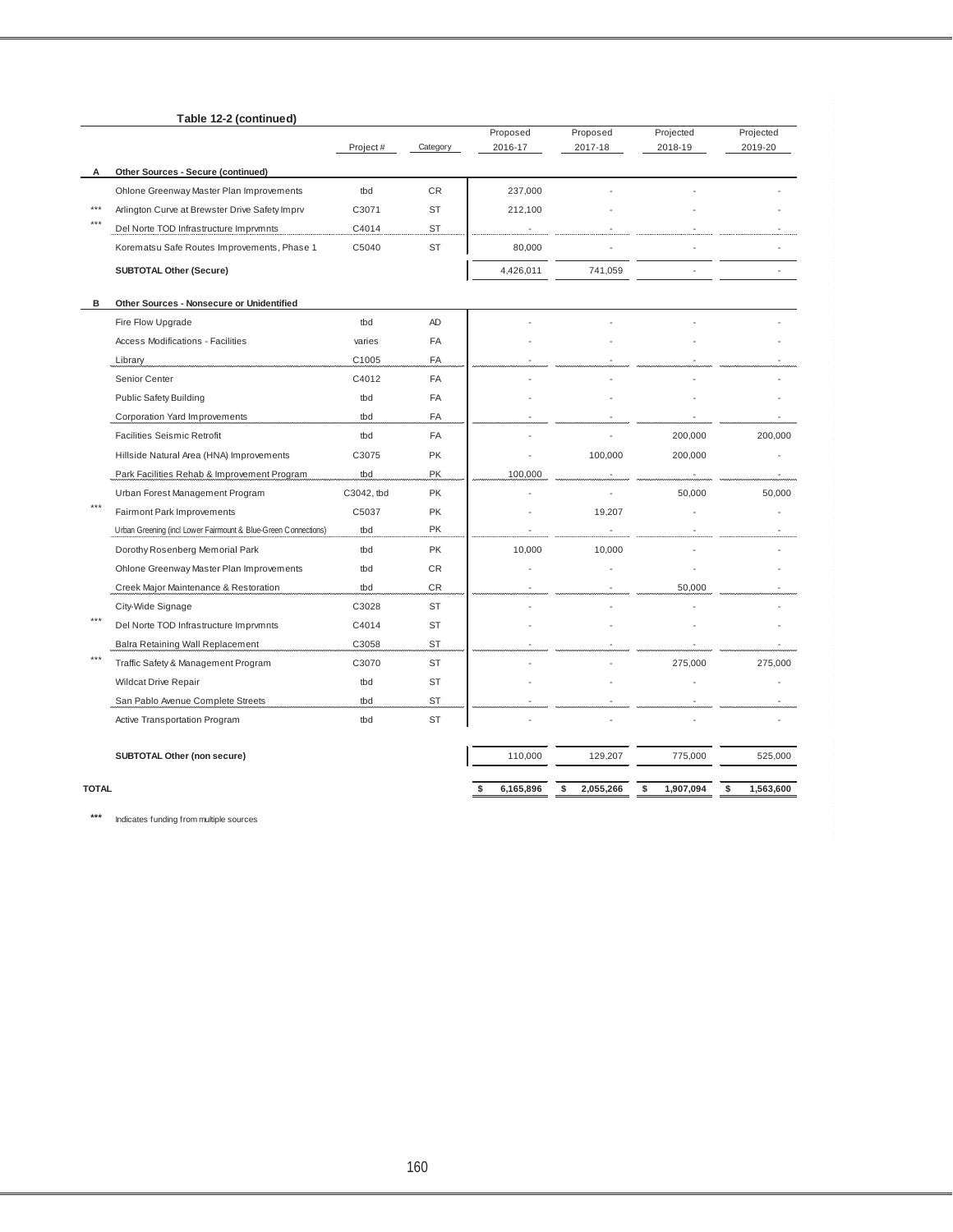| Projected       | Projected       | Projected       | Projected       | Projected       | Projected       | Projected         |
|-----------------|-----------------|-----------------|-----------------|-----------------|-----------------|-------------------|
| 2020-21         | 2021-22         | 2022-23         | 2023-24         | 2024-25         | 2025-26         | Unidentified Year |
|                 |                 |                 |                 |                 |                 |                   |
|                 |                 |                 |                 |                 |                 |                   |
|                 |                 |                 |                 |                 |                 |                   |
|                 |                 |                 |                 |                 |                 | 6,875,000         |
|                 |                 |                 |                 |                 |                 |                   |
|                 |                 |                 |                 |                 | L.              | 6,875,000         |
|                 |                 |                 |                 |                 |                 |                   |
|                 |                 |                 |                 |                 |                 | 4,649,900         |
|                 |                 |                 |                 |                 |                 | 3,428,350         |
|                 |                 |                 |                 |                 |                 | 30,241,300        |
|                 |                 |                 |                 |                 |                 | 12,111,400        |
|                 |                 |                 |                 |                 |                 | 31,814,200        |
|                 |                 |                 |                 |                 |                 | 5,481,000         |
| 250,000         | 250,000         | 300,000         | 300,000         | 300,000         | 300,000         | 1,055,000         |
|                 |                 |                 |                 |                 |                 | 1,750,000         |
|                 |                 |                 |                 |                 |                 | 1,743,700         |
| 50,000          | 50,000          | 50,000          | 50,000          | 50,000          | 50,000          | 50,000            |
|                 |                 |                 |                 |                 |                 | 621,700           |
|                 |                 |                 |                 |                 |                 | 6,770,000         |
|                 |                 |                 |                 |                 |                 | 300,000           |
|                 |                 |                 |                 |                 |                 | 2,707,508         |
|                 |                 |                 |                 |                 |                 | 906,250           |
|                 |                 |                 |                 |                 |                 | 200,000           |
|                 |                 |                 |                 |                 |                 | 18,125,000        |
|                 |                 |                 |                 |                 |                 | 345,000           |
| 275,000         | 275,000         | 275,000         | 275,000         | 275,000         | 275,000         |                   |
|                 |                 |                 |                 |                 |                 | 3,164,000         |
|                 |                 |                 |                 |                 |                 | 9,120,000         |
|                 |                 |                 |                 |                 |                 | 37,000,000        |
| 575,000         | 575,000         | 625,000         | 625,000         | 625,000         | 625,000         | 171,584,308       |
|                 |                 |                 |                 |                 |                 |                   |
| \$<br>1,665,900 | 1,668,200<br>\$ | 1,720,600<br>\$ | 1,573,100<br>\$ | 1,575,600<br>\$ | 1,578,200<br>\$ | 183,919,308<br>\$ |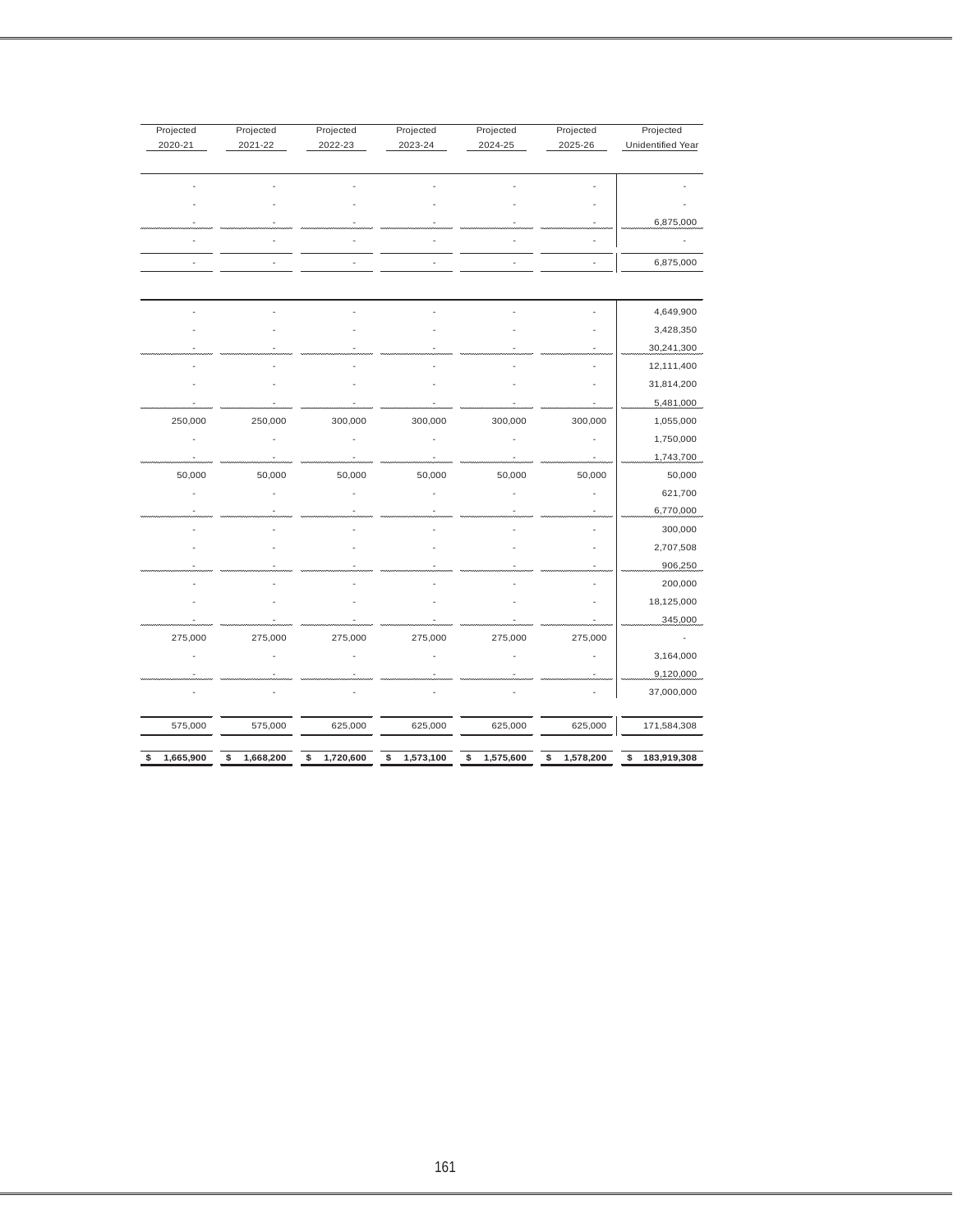|                                                                                 | Project# | Fund<br>Source |               | Proposed<br>2016-17 |             | Proposed<br>2017-18 |
|---------------------------------------------------------------------------------|----------|----------------|---------------|---------------------|-------------|---------------------|
| Capital Improvement Fund (301)                                                  |          |                |               |                     |             |                     |
| <b>ADMINISTRATION</b>                                                           |          |                |               |                     |             |                     |
| Energy & Water Efficiency Program                                               | C3043    | A              |               | \$15,247            |             | \$0                 |
| <b>PARKS</b>                                                                    |          |                |               |                     |             |                     |
| <b>Huber Park Improvements</b>                                                  | C3054    | Α              |               | \$20,000            |             | \$0                 |
| Fairmont Park Improvements                                                      | C5037    | A              |               | \$58,470            |             | \$300,623           |
| HNA Trail Entry & Signage Improvements                                          | C5038    | A              |               | \$10,000            |             | \$38,000            |
| Baxter Creek Gateway Park Improvements                                          | C5033    | A              |               | \$10,000            |             | \$0                 |
| <b>CREEKS &amp; TRAILS</b>                                                      |          |                |               |                     |             |                     |
| Ohlone Greenway Impr - Hill to Blake                                            | C3069    | 210            |               | \$100,000           |             | \$100,000           |
| Ohlone-BART Station Access, Safety & Placemaking                                | C3076    | A              |               | \$3,704,134         |             | \$0                 |
| Ohlone Greenway Wayfinding Improvements                                         | C5034    | A              |               | \$79,060            |             | \$402,436           |
| Ohlone Greenway Master Plan Improvements                                        | tbd      | A              |               | \$237,000           |             | \$0                 |
|                                                                                 |          |                |               |                     |             |                     |
| <b>STREETS-TRANSPORTATION</b><br>Arlington Curve at Brewster Drive Safety Imprv | C3071    | 211            |               | \$29,885            |             | \$0                 |
| Arlington Curve at Brewster Drive Safety Imprv                                  | C3071    | A              |               | \$212,100           |             | \$0                 |
| Korematsu Safe Routes Improvements, Phase 1                                     | C5040    | A              |               | \$80,000            |             | \$0                 |
|                                                                                 |          |                |               |                     |             |                     |
| <b>Subtotal Capital Improvement Fund</b>                                        |          |                |               | \$4,555,896         |             | \$841,059           |
| Measure J Return to Source (204)                                                |          |                |               |                     |             |                     |
| <b>STREETS-TRANSPORTATION</b>                                                   |          |                |               |                     |             |                     |
| <b>Access Modifications - Streets</b>                                           | C3024    | 204            | $\mathbb{S}$  | 70,000              | \$          | 70,000              |
|                                                                                 |          |                |               |                     |             |                     |
| Measure J Storm Drain (205)                                                     |          |                |               |                     |             |                     |
| <b>STORM DRAIN</b>                                                              |          |                | \$            |                     | \$          |                     |
| Storm Drain Program                                                             | C5036    | 205            |               | 325,000             |             | 210,000             |
| Measure A Swim Center & Park Facilities (206)                                   |          |                |               |                     |             |                     |
| <b>FACILITIES</b>                                                               |          |                |               |                     |             |                     |
| Swim Center Enhancements                                                        | C3050    | 206            | $\mathbb S$   | 300,000             | $\mathbb S$ | 150,000             |
|                                                                                 |          |                |               |                     |             |                     |
| <b>PARKS</b><br>Canyon Trail Clubhouse Enhancements                             | tbd      | 206            | \$            | 150,000             | \$          |                     |
|                                                                                 |          |                |               |                     |             |                     |
| <b>Subtotal Measure A Swim Center Fund</b>                                      |          |                | $\mathfrak s$ | 450,000             | \$          | 150,000             |
| Measure A Street Improvements (211)**                                           |          |                |               |                     |             |                     |
| STREETS-TRANSPORTATION                                                          |          |                |               |                     |             |                     |
| Annual Street Improvement Program                                               | C3027    | 211            | \$            | 595,000             | \$          | 595,000             |
| Traffic Safety & Management Program                                             | C3070    | 211            | \$            | 60,000              | \$          | 60,000              |
|                                                                                 |          |                |               |                     |             |                     |
| <b>Subtotal Street Improvements Fund</b>                                        |          |                | \$            | 655,000             | \$          | 655,000             |
| <b>Total Capital Improvements Program Budget Appropriations</b>                 |          |                | \$            | 6,055,896           | \$          | 1,926,059           |
|                                                                                 |          |                |               |                     |             |                     |

## **Table 12-3 Capital Improvement Program Budget**

**\*\*Also See Public Works & Finace Departments Budget for Non-Capital Expenditures in Annual Program of Maintenance and Improvement pursuant to the Measure A Street Improvement Program**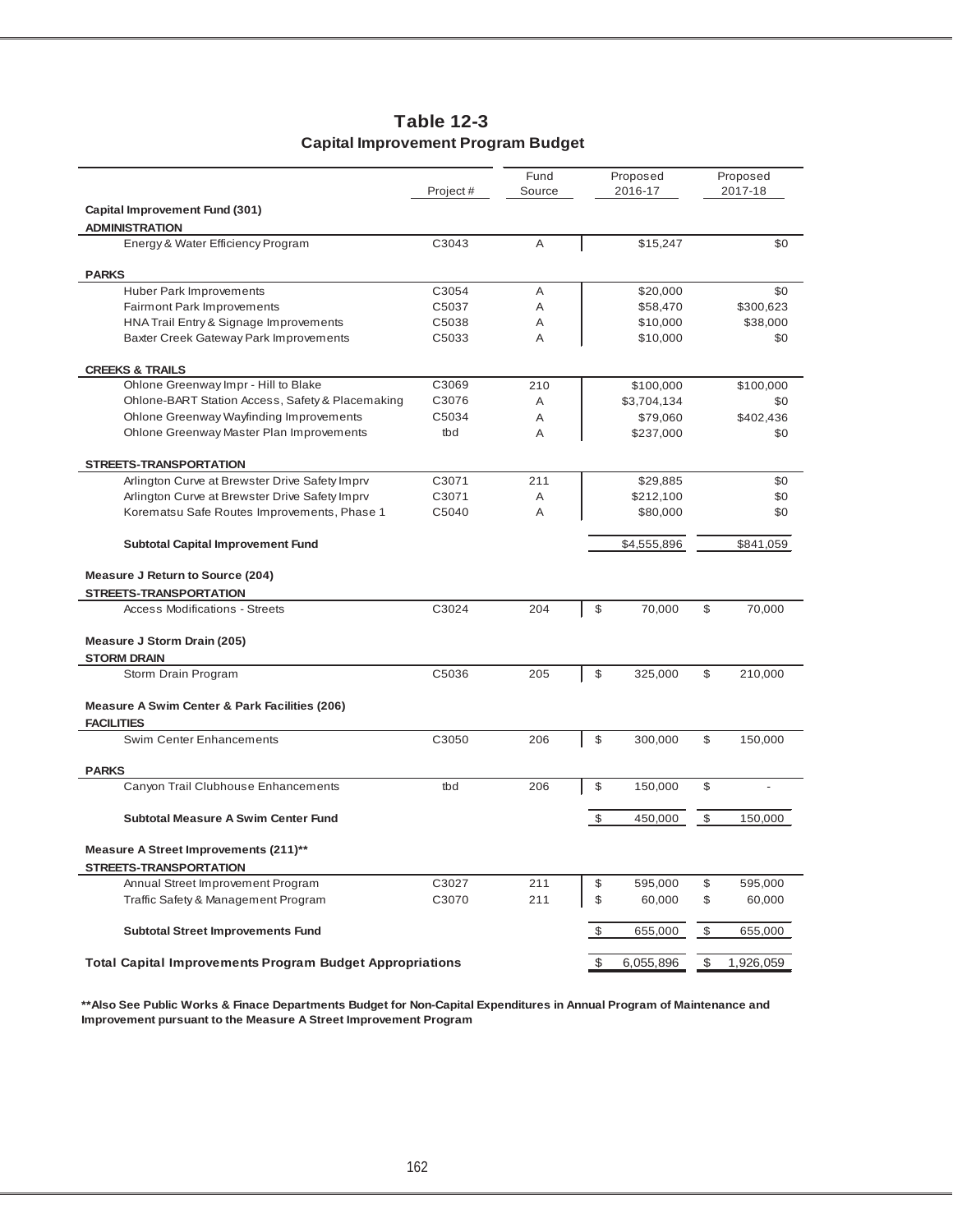|                                                             |                                                                                                                                                                                                  |                 |                             | CAPITAL IMPROVEMENT PROJECT INFORMATION SHEET                                                                                                                                                                     |                                                                  |                           |      |  |  |
|-------------------------------------------------------------|--------------------------------------------------------------------------------------------------------------------------------------------------------------------------------------------------|-----------------|-----------------------------|-------------------------------------------------------------------------------------------------------------------------------------------------------------------------------------------------------------------|------------------------------------------------------------------|---------------------------|------|--|--|
| <b>Project Name:</b><br><b>Project Number:</b>              | Energy and Water Efficiency Program<br>C3043                                                                                                                                                     |                 |                             | Proponent:<br><b>Project Mgr:</b>                                                                                                                                                                                 | <b>Public Works Department</b><br><b>Public Works Department</b> |                           |      |  |  |
| <b>Funding Sources:</b>                                     | Project Rebates, Grants                                                                                                                                                                          |                 |                             | User Dept:                                                                                                                                                                                                        | All                                                              |                           |      |  |  |
|                                                             | Α                                                                                                                                                                                                |                 |                             | Location:                                                                                                                                                                                                         | Various                                                          |                           |      |  |  |
|                                                             |                                                                                                                                                                                                  |                 | <b>Capital Costs</b>        |                                                                                                                                                                                                                   |                                                                  | <b>Other Costs</b>        |      |  |  |
| <b>Fiscal Year</b>                                          | General                                                                                                                                                                                          | <b>CIP Fund</b> | <b>Unidentified</b>         | Rebates/Misc                                                                                                                                                                                                      | Operating                                                        | Energy                    | Misc |  |  |
|                                                             | <b>Fund</b>                                                                                                                                                                                      | (301)           |                             | <b>Revenues</b>                                                                                                                                                                                                   |                                                                  |                           |      |  |  |
| <b>Prior Years</b>                                          |                                                                                                                                                                                                  |                 |                             | 20,701                                                                                                                                                                                                            |                                                                  |                           |      |  |  |
| 2016-17                                                     |                                                                                                                                                                                                  |                 |                             | 15,247                                                                                                                                                                                                            |                                                                  |                           |      |  |  |
| 2017-18                                                     |                                                                                                                                                                                                  |                 |                             |                                                                                                                                                                                                                   |                                                                  |                           |      |  |  |
| 2018-19                                                     |                                                                                                                                                                                                  |                 |                             |                                                                                                                                                                                                                   |                                                                  |                           |      |  |  |
| 2019-20                                                     |                                                                                                                                                                                                  |                 |                             |                                                                                                                                                                                                                   |                                                                  |                           |      |  |  |
| 2020-21                                                     |                                                                                                                                                                                                  |                 |                             |                                                                                                                                                                                                                   |                                                                  |                           |      |  |  |
| 2021-22                                                     |                                                                                                                                                                                                  |                 |                             |                                                                                                                                                                                                                   |                                                                  |                           |      |  |  |
| 2022-23                                                     |                                                                                                                                                                                                  |                 |                             |                                                                                                                                                                                                                   |                                                                  |                           |      |  |  |
| 2023-24                                                     |                                                                                                                                                                                                  |                 |                             |                                                                                                                                                                                                                   |                                                                  |                           |      |  |  |
| 2024-25<br>2025-26                                          |                                                                                                                                                                                                  |                 |                             |                                                                                                                                                                                                                   |                                                                  |                           |      |  |  |
| <b>Unidentified</b>                                         |                                                                                                                                                                                                  |                 |                             |                                                                                                                                                                                                                   |                                                                  |                           |      |  |  |
|                                                             |                                                                                                                                                                                                  |                 |                             |                                                                                                                                                                                                                   |                                                                  |                           |      |  |  |
| <b>Subtotal</b>                                             |                                                                                                                                                                                                  |                 |                             | 35,948                                                                                                                                                                                                            |                                                                  |                           |      |  |  |
|                                                             |                                                                                                                                                                                                  |                 | <b>Total Capital Costs:</b> | 35,948                                                                                                                                                                                                            |                                                                  | <b>Total Other Costs:</b> |      |  |  |
| <b>TOTAL ALL COSTS:</b>                                     | 35,948                                                                                                                                                                                           |                 |                             |                                                                                                                                                                                                                   |                                                                  |                           |      |  |  |
|                                                             |                                                                                                                                                                                                  |                 |                             |                                                                                                                                                                                                                   |                                                                  |                           |      |  |  |
| Statement of Need, Service Level, and Other Considerations: |                                                                                                                                                                                                  |                 |                             |                                                                                                                                                                                                                   |                                                                  |                           |      |  |  |
| <b>Project Description:</b>                                 |                                                                                                                                                                                                  |                 |                             | EWEP provides an ongoing mechanism for funding energy and water conservation projects in municipal                                                                                                                |                                                                  |                           |      |  |  |
|                                                             |                                                                                                                                                                                                  |                 |                             | facilities through an initial investment plus reinvestment of a portion of the financial savings generated                                                                                                        |                                                                  |                           |      |  |  |
|                                                             |                                                                                                                                                                                                  |                 |                             | through these conservation projects into current and future efficiency projects. The follow ing energy                                                                                                            |                                                                  |                           |      |  |  |
|                                                             |                                                                                                                                                                                                  |                 |                             | and water efficiency projects are currently being investigated: LED replacement of sport lamps at the<br>Moeser Lane Tennis Courts; LED Streetlights for City-ow ned facilities; additional pool pump controls at |                                                                  |                           |      |  |  |
|                                                             |                                                                                                                                                                                                  |                 |                             | the Sw im Center; a user friendly energy management system dashboard for City Hall and the                                                                                                                        |                                                                  |                           |      |  |  |
|                                                             |                                                                                                                                                                                                  |                 |                             | Community Center; LED Streetlights for City-ow ned facilities; and additional satellites to hook park                                                                                                             |                                                                  |                           |      |  |  |
|                                                             |                                                                                                                                                                                                  |                 |                             | facilities into the City's centralized w eather-based smart irrigation controls.                                                                                                                                  |                                                                  |                           |      |  |  |
| <b>Strategic Plan Goals:</b>                                |                                                                                                                                                                                                  |                 |                             | EWEP helps achieve the follow ing Strategic Plan Goals: A-Deliver Exemplary Govt Services; D-Develop                                                                                                              |                                                                  |                           |      |  |  |
|                                                             |                                                                                                                                                                                                  |                 |                             | & Rehabilitate Public Facilities; F-Foster Environmental Sustainability: By investing in resource saving                                                                                                          |                                                                  |                           |      |  |  |
|                                                             |                                                                                                                                                                                                  |                 |                             | municipal projects, the City is saving on both immediate and long-term operating costs.                                                                                                                           |                                                                  |                           |      |  |  |
|                                                             |                                                                                                                                                                                                  |                 |                             |                                                                                                                                                                                                                   |                                                                  |                           |      |  |  |
| <b>Need/Service Level:</b>                                  |                                                                                                                                                                                                  |                 |                             | There are numerous opportunities to incorporate energy & w ater efficiency into existing facilities and                                                                                                           |                                                                  |                           |      |  |  |
|                                                             | landscapes. Capitalizing on these opportunities will save energy and water as well as provide ongoing                                                                                            |                 |                             |                                                                                                                                                                                                                   |                                                                  |                           |      |  |  |
|                                                             | savings to the General Fund and other operating funds, such as LLAD. EWEP helps leverage outside<br>sources of funds to help modernize equipment in City facilities, thereby improving equipment |                 |                             |                                                                                                                                                                                                                   |                                                                  |                           |      |  |  |
|                                                             |                                                                                                                                                                                                  |                 |                             | performance, lighting quality and user comfort. From 2009-2012, EWEP leveraged \$24,000 to                                                                                                                        |                                                                  |                           |      |  |  |
|                                                             |                                                                                                                                                                                                  |                 |                             | accomplish \$183,000 to implement comprehensive lighting retrofits in all city buildings and along the                                                                                                            |                                                                  |                           |      |  |  |
|                                                             |                                                                                                                                                                                                  |                 |                             | Ohlone Greenway, to retro-commission the City Hall HVAC system, and to pay for incremental costs in                                                                                                               |                                                                  |                           |      |  |  |
|                                                             |                                                                                                                                                                                                  |                 |                             | purchasing high efficiency equipment at time of replacement. This w ork helped the City accomplish                                                                                                                |                                                                  |                           |      |  |  |
|                                                             |                                                                                                                                                                                                  |                 |                             | other goals, such as improving safety, aesthetics, and maintenance on the Ohlone Greenway,                                                                                                                        |                                                                  |                           |      |  |  |
|                                                             |                                                                                                                                                                                                  |                 |                             | upgrading our lighting in advance of the State-mandated sunset of T-12 lighting, repairing inoperable                                                                                                             |                                                                  |                           |      |  |  |
|                                                             |                                                                                                                                                                                                  |                 |                             | lighting fixtures and controls, and fixing legacy code violations.                                                                                                                                                |                                                                  |                           |      |  |  |
| <b>Pertinent Issues:</b>                                    |                                                                                                                                                                                                  |                 |                             | Because planning for efficiency projects requires time, establishing a CIP to pay for multi-year projects                                                                                                         |                                                                  |                           |      |  |  |
|                                                             |                                                                                                                                                                                                  |                 |                             | is critical to achieving success in energy and w ater efficiency CIP implementation. EWEP funds are also                                                                                                          |                                                                  |                           |      |  |  |
|                                                             |                                                                                                                                                                                                  |                 |                             | instrumental in providing match funds for grant sources and rebates. Having a ready pool of EWEP                                                                                                                  |                                                                  |                           |      |  |  |
|                                                             |                                                                                                                                                                                                  |                 |                             | funds allow s staff to quickly respond to grant and rebate opportunities.                                                                                                                                         |                                                                  |                           |      |  |  |
| Status:                                                     | Ongoing                                                                                                                                                                                          |                 |                             |                                                                                                                                                                                                                   |                                                                  |                           |      |  |  |
| <b>Cost Estimate:</b>                                       | Admin.                                                                                                                                                                                           |                 | Design:                     |                                                                                                                                                                                                                   | Constr Mgt:                                                      |                           |      |  |  |
|                                                             | Equipment:                                                                                                                                                                                       |                 | Constr:                     |                                                                                                                                                                                                                   | Other:                                                           | 35,948                    |      |  |  |
|                                                             | Contingency:                                                                                                                                                                                     |                 |                             |                                                                                                                                                                                                                   | <b>TOTAL:</b>                                                    | \$<br>35,948              |      |  |  |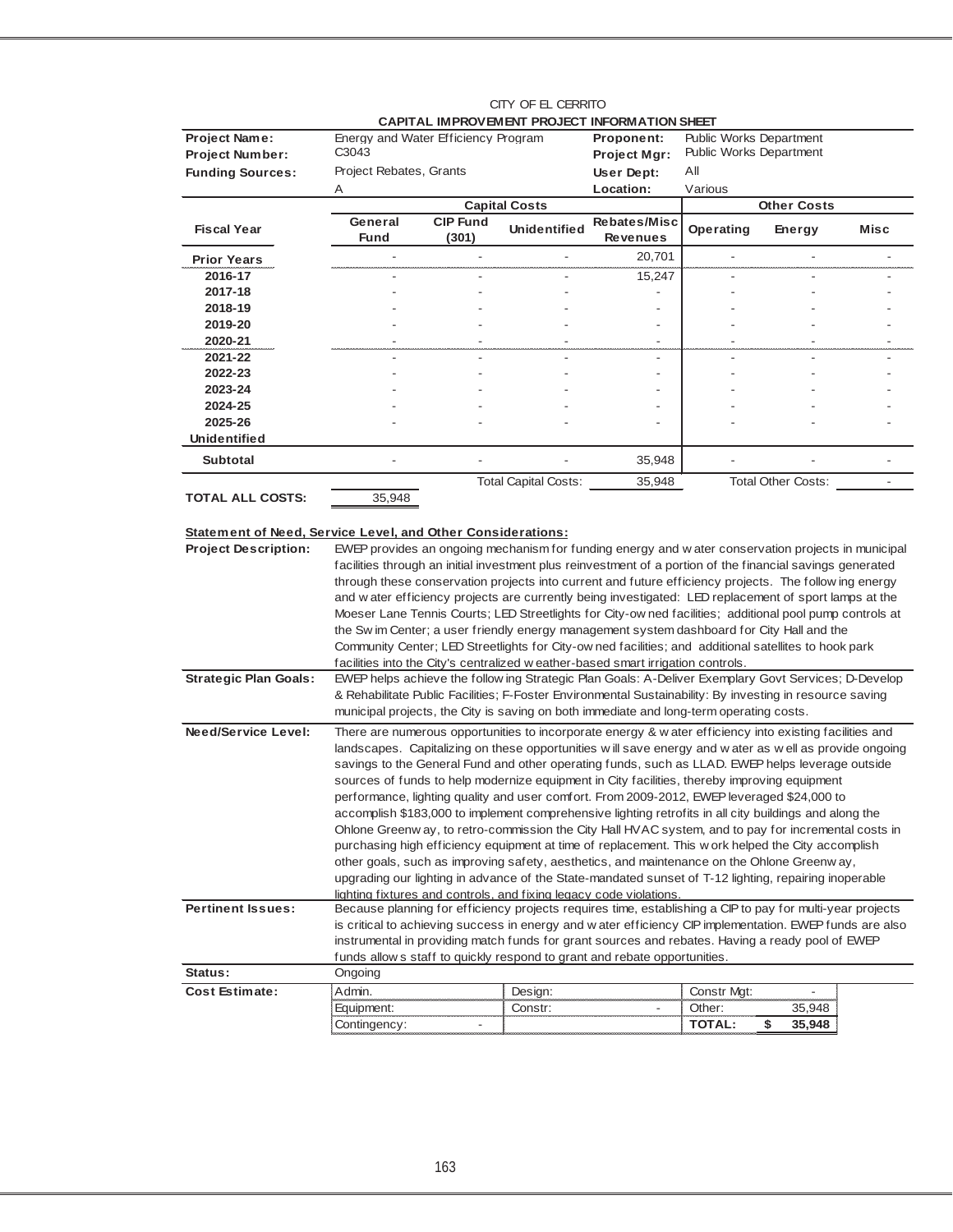|                                                                                                                                          |                                                                                                                                                                                                                                                                                                                                                                                                                                                                                                                                                                                                                                          |                                |                             | CAPITAL IMPROVEMENT PROJECT INFORMATION SHEET |                                                                                                                                                                                                                                                                                                                                         |                           |      |
|------------------------------------------------------------------------------------------------------------------------------------------|------------------------------------------------------------------------------------------------------------------------------------------------------------------------------------------------------------------------------------------------------------------------------------------------------------------------------------------------------------------------------------------------------------------------------------------------------------------------------------------------------------------------------------------------------------------------------------------------------------------------------------------|--------------------------------|-----------------------------|-----------------------------------------------|-----------------------------------------------------------------------------------------------------------------------------------------------------------------------------------------------------------------------------------------------------------------------------------------------------------------------------------------|---------------------------|------|
| Project Name:                                                                                                                            | Fire Flow Upgrade                                                                                                                                                                                                                                                                                                                                                                                                                                                                                                                                                                                                                        |                                |                             | Proponent:                                    | Fire Department                                                                                                                                                                                                                                                                                                                         |                           |      |
| <b>Project Number:</b>                                                                                                                   | tbd                                                                                                                                                                                                                                                                                                                                                                                                                                                                                                                                                                                                                                      |                                |                             | Project Mgr:                                  | Public Works/Fire Department                                                                                                                                                                                                                                                                                                            |                           |      |
| <b>Funding Sources:</b>                                                                                                                  | <b>Unidentified</b>                                                                                                                                                                                                                                                                                                                                                                                                                                                                                                                                                                                                                      |                                |                             | User Dept:                                    | Fire Department/General Public                                                                                                                                                                                                                                                                                                          |                           |      |
|                                                                                                                                          | B                                                                                                                                                                                                                                                                                                                                                                                                                                                                                                                                                                                                                                        |                                | <b>Capital Costs</b>        | Location:                                     | East of Arlington Blvd.                                                                                                                                                                                                                                                                                                                 | <b>Other Costs</b>        |      |
|                                                                                                                                          | General                                                                                                                                                                                                                                                                                                                                                                                                                                                                                                                                                                                                                                  |                                |                             |                                               |                                                                                                                                                                                                                                                                                                                                         |                           |      |
| <b>Fiscal Year</b>                                                                                                                       | Fund (101)                                                                                                                                                                                                                                                                                                                                                                                                                                                                                                                                                                                                                               | <b>Unidentified</b>            |                             |                                               | Operating                                                                                                                                                                                                                                                                                                                               | Energy                    | Misc |
| <b>Prior Years</b>                                                                                                                       | ÷,                                                                                                                                                                                                                                                                                                                                                                                                                                                                                                                                                                                                                                       |                                |                             | ÷,                                            |                                                                                                                                                                                                                                                                                                                                         |                           |      |
| 2016-17                                                                                                                                  |                                                                                                                                                                                                                                                                                                                                                                                                                                                                                                                                                                                                                                          |                                |                             | $\blacksquare$                                |                                                                                                                                                                                                                                                                                                                                         |                           |      |
| 2017-18                                                                                                                                  |                                                                                                                                                                                                                                                                                                                                                                                                                                                                                                                                                                                                                                          |                                |                             |                                               |                                                                                                                                                                                                                                                                                                                                         |                           |      |
| 2018-19                                                                                                                                  |                                                                                                                                                                                                                                                                                                                                                                                                                                                                                                                                                                                                                                          |                                |                             |                                               |                                                                                                                                                                                                                                                                                                                                         |                           |      |
| 2019-20                                                                                                                                  |                                                                                                                                                                                                                                                                                                                                                                                                                                                                                                                                                                                                                                          |                                |                             |                                               |                                                                                                                                                                                                                                                                                                                                         |                           |      |
| 2020-21                                                                                                                                  |                                                                                                                                                                                                                                                                                                                                                                                                                                                                                                                                                                                                                                          |                                |                             |                                               |                                                                                                                                                                                                                                                                                                                                         |                           |      |
| 2021-22                                                                                                                                  |                                                                                                                                                                                                                                                                                                                                                                                                                                                                                                                                                                                                                                          |                                |                             | $\blacksquare$                                |                                                                                                                                                                                                                                                                                                                                         |                           |      |
| 2022-23                                                                                                                                  |                                                                                                                                                                                                                                                                                                                                                                                                                                                                                                                                                                                                                                          |                                |                             |                                               |                                                                                                                                                                                                                                                                                                                                         |                           |      |
| 2023-24                                                                                                                                  |                                                                                                                                                                                                                                                                                                                                                                                                                                                                                                                                                                                                                                          |                                |                             |                                               |                                                                                                                                                                                                                                                                                                                                         |                           |      |
| 2024-25                                                                                                                                  |                                                                                                                                                                                                                                                                                                                                                                                                                                                                                                                                                                                                                                          |                                |                             |                                               |                                                                                                                                                                                                                                                                                                                                         |                           |      |
| 2025-26                                                                                                                                  |                                                                                                                                                                                                                                                                                                                                                                                                                                                                                                                                                                                                                                          |                                |                             |                                               |                                                                                                                                                                                                                                                                                                                                         |                           |      |
| <b>Unidentified</b>                                                                                                                      |                                                                                                                                                                                                                                                                                                                                                                                                                                                                                                                                                                                                                                          | 4,649,900                      |                             |                                               |                                                                                                                                                                                                                                                                                                                                         |                           |      |
| <b>Subtotal</b>                                                                                                                          |                                                                                                                                                                                                                                                                                                                                                                                                                                                                                                                                                                                                                                          | 4,649,900                      |                             |                                               |                                                                                                                                                                                                                                                                                                                                         |                           |      |
|                                                                                                                                          |                                                                                                                                                                                                                                                                                                                                                                                                                                                                                                                                                                                                                                          |                                | <b>Total Capital Costs:</b> | 4,649,900                                     |                                                                                                                                                                                                                                                                                                                                         | <b>Total Other Costs:</b> |      |
| <b>TOTAL ALL COSTS:</b>                                                                                                                  | \$4,649,900                                                                                                                                                                                                                                                                                                                                                                                                                                                                                                                                                                                                                              |                                |                             |                                               |                                                                                                                                                                                                                                                                                                                                         |                           |      |
| Statement of Need, Service Level, and Other Considerations:<br><b>Project Description:</b>                                               |                                                                                                                                                                                                                                                                                                                                                                                                                                                                                                                                                                                                                                          | gallons per minute (GPM) goal. |                             |                                               | This project is intended to upgrade the existing w ater supply system to improve the fire flow in the area<br>located east of Arlington Blvd. to the city limits. This upgrade will include 10,440' of new and upgraded<br>pipe and an addition of 11 new hydrants. With this upgrade the Fire Flow in this area will achieve our 3,000 |                           |      |
| General Plan Objective: In the interest of community fire safety, firefighting staff has set a long term goal of upgrading the Fire Flow |                                                                                                                                                                                                                                                                                                                                                                                                                                                                                                                                                                                                                                          |                                |                             |                                               |                                                                                                                                                                                                                                                                                                                                         |                           |      |
|                                                                                                                                          |                                                                                                                                                                                                                                                                                                                                                                                                                                                                                                                                                                                                                                          |                                |                             |                                               | betw een the East Bay Regional Park District and the City of El Cerrito Interface.                                                                                                                                                                                                                                                      |                           |      |
| Need/Service Level:                                                                                                                      | El Cerrito Fire Department's objective is to improve the Fire Flow capability of the water distribution system<br>within the City of El Cerrito, specifically, the area located east of Arlington Blvd. to the City limits. The<br>desired Fire Flow selected in this area is 3000 gallons per minute (GPM) for two hours from three adjacent<br>fire hydrants flow ing simultaneously at a residual pressure of 20 pounds per square inch (PSI). These<br>upgrades w ould improve the Fire Flow to combat a wildland interface fire in an area w here the current<br>water supply is sufficient for use on residential structure fires. |                                |                             |                                               |                                                                                                                                                                                                                                                                                                                                         |                           |      |
| <b>Pertinent Issues:</b>                                                                                                                 | At this point in time, a funding source has not been identified. When a funding source becomes available<br>this project will be completed through a interfund agreement with EBMUD. Staff will explore grant funding<br>possibilities and also w ork w ith EBMUD to request needed upgrades as standard maintenance is<br>completed. This project will also have the ability to be completed in stages.                                                                                                                                                                                                                                 |                                |                             |                                               |                                                                                                                                                                                                                                                                                                                                         |                           |      |
| Status:                                                                                                                                  | this time.                                                                                                                                                                                                                                                                                                                                                                                                                                                                                                                                                                                                                               |                                |                             |                                               | A fire flow study was completed in 2006 that also included cost estimates. No funding source available at                                                                                                                                                                                                                               |                           |      |
| <b>Capital Cost Estimate:</b>                                                                                                            | Admin.                                                                                                                                                                                                                                                                                                                                                                                                                                                                                                                                                                                                                                   | 81,600                         | Design:                     | 489,500                                       | Constr Mgt:                                                                                                                                                                                                                                                                                                                             |                           |      |
|                                                                                                                                          | Equipment:                                                                                                                                                                                                                                                                                                                                                                                                                                                                                                                                                                                                                               |                                | Constr:                     | 4,078,800                                     | Other:                                                                                                                                                                                                                                                                                                                                  |                           |      |
|                                                                                                                                          | Contingency:                                                                                                                                                                                                                                                                                                                                                                                                                                                                                                                                                                                                                             |                                |                             |                                               | <b>TOTAL:</b>                                                                                                                                                                                                                                                                                                                           | \$4,649,900               |      |
|                                                                                                                                          |                                                                                                                                                                                                                                                                                                                                                                                                                                                                                                                                                                                                                                          |                                |                             |                                               |                                                                                                                                                                                                                                                                                                                                         |                           |      |

| CITY OF EL CERRITO                             |
|------------------------------------------------|
| ^ΔΡΙΤΔΙ IMPROVEMENT PRO IECT INFORM ΔΤΙΟΝ SHEI |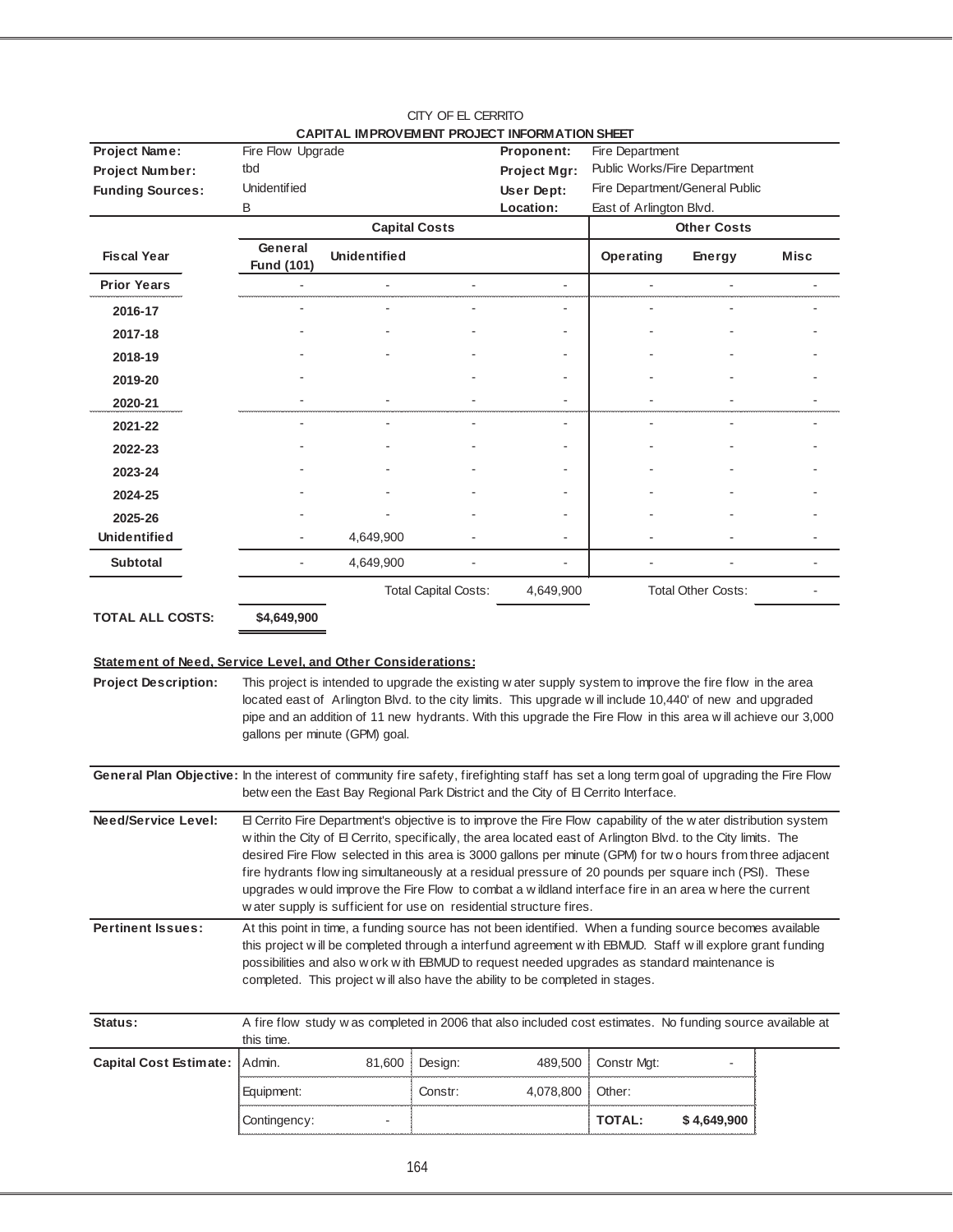| Project Name:                                                                                     | Sw im Center Capital Enhancements                                                                                                                                                                                                                              |         |                             | CAPITAL IMPROVEMENT PROJECT INFORMATION SHEET<br><b>Proponent:</b> | <b>Recreation Department</b>   |                    |                |
|---------------------------------------------------------------------------------------------------|----------------------------------------------------------------------------------------------------------------------------------------------------------------------------------------------------------------------------------------------------------------|---------|-----------------------------|--------------------------------------------------------------------|--------------------------------|--------------------|----------------|
| Project Number:                                                                                   | C <sub>3050</sub> -Varies                                                                                                                                                                                                                                      |         |                             | Project Mgr:                                                       | Recreation Department          |                    |                |
| <b>Funding Sources:</b>                                                                           | Measure A - Sw im Center Parcel Tax                                                                                                                                                                                                                            |         |                             | User Dept:                                                         | Recreation Dept/General Public |                    |                |
|                                                                                                   | 206                                                                                                                                                                                                                                                            |         |                             | Location:                                                          | 7007 Moeser Lane               |                    |                |
|                                                                                                   |                                                                                                                                                                                                                                                                |         | <b>Capital Costs</b>        |                                                                    |                                | <b>Misc Costs</b>  |                |
| <b>Fiscal Year</b>                                                                                | <b>Measure A</b><br>(206)                                                                                                                                                                                                                                      |         |                             |                                                                    | <b>Debt Costs</b>              | Energy             | <b>Rebates</b> |
| <b>Prior Years</b>                                                                                | ongoing                                                                                                                                                                                                                                                        |         |                             |                                                                    | 51,000                         | (36, 870)          | (15, 450)      |
| 2016-17                                                                                           | 300,000                                                                                                                                                                                                                                                        |         |                             |                                                                    | 51,000                         | (38, 428)          | (15, 373)      |
| 2017-18                                                                                           | 150,000                                                                                                                                                                                                                                                        |         |                             |                                                                    | 51,000                         | (40, 052)          | (15,269)       |
| 2018-19                                                                                           | 100,000                                                                                                                                                                                                                                                        |         |                             |                                                                    | 51,000                         | (41, 745)          | (15, 220)      |
| 2019-20                                                                                           | 100,000                                                                                                                                                                                                                                                        |         |                             |                                                                    | 51,000                         | (43,509)           | (15, 143)      |
| 2020-21                                                                                           | 150,000                                                                                                                                                                                                                                                        |         |                             |                                                                    | 51,000                         | (45, 348)          |                |
| 2021-22                                                                                           | 150,000                                                                                                                                                                                                                                                        |         |                             |                                                                    | 51,000                         | (47, 262)          |                |
| 2022-23                                                                                           | 150,000                                                                                                                                                                                                                                                        |         |                             |                                                                    | 51,000                         | (51, 344)          |                |
| 2023-24                                                                                           |                                                                                                                                                                                                                                                                |         |                             |                                                                    | 51,000                         | (53, 514)          |                |
| 2024-25                                                                                           |                                                                                                                                                                                                                                                                |         |                             |                                                                    | 51,000                         | (55, 775)          |                |
| 2025-26                                                                                           |                                                                                                                                                                                                                                                                |         |                             |                                                                    | 51,000                         | (58,006)           |                |
| <b>Unidentified</b>                                                                               |                                                                                                                                                                                                                                                                |         |                             |                                                                    |                                |                    |                |
| <b>Subtotal</b>                                                                                   | 1,100,000                                                                                                                                                                                                                                                      |         |                             |                                                                    | 561,000                        | (511, 853)         | (76, 455)      |
|                                                                                                   |                                                                                                                                                                                                                                                                |         | <b>Total Capital Costs:</b> | 1,100,000                                                          |                                | Total Other Costs: | (27, 308)      |
| <b>TOTAL ALL COSTS:</b>                                                                           | \$1,072,692                                                                                                                                                                                                                                                    |         |                             |                                                                    |                                |                    |                |
| <b>Statement of Need, Service Level, and Other Considerations:</b><br><b>Project Description:</b> | The project includes various capital upgrades or enhancements to the original construction of the Sw im<br>Center including those items listed in the "Needs" section below.                                                                                   |         |                             |                                                                    |                                |                    |                |
| <b>Strategic Plan Goals:</b>                                                                      | This project furthers the Strategic Plan Goal D by maintaining and rehabilitating the Sw im Center and Goal B<br>of achieving long term financial stability by maintaining the Sw im Center at a high level and minimizing costly<br>maintenance projects.     |         |                             |                                                                    |                                |                    |                |
| Need to be                                                                                        | After completion of the Sw im Center in 2004 and w arranty w ork in 2005, there remained some                                                                                                                                                                  |         |                             |                                                                    |                                |                    |                |
| <b>Addressed/Service</b>                                                                          | modifications or enhancements needed to bring the Sw im Center up to its highest effectiveness.<br>Additionally, after 12 years of operation, capital replacements: including plumbing, drains, floor heating,                                                 |         |                             |                                                                    |                                |                    |                |
| Level to be Achieved:                                                                             | landscaping, and pool plaster may soon need to be replaced in addition to pool components such as filters,                                                                                                                                                     |         |                             |                                                                    |                                |                    |                |
|                                                                                                   | pool lights, pool covers, etc.                                                                                                                                                                                                                                 |         |                             |                                                                    |                                |                    |                |
| <b>Public Outreach/Input</b><br>Process:                                                          | Pool users will be notified of proposed w ork and invited to comment through email, in w riting, online<br>through "Open El Cerrito" and/or at Parks and Recreation Commission meetings.                                                                       |         |                             |                                                                    |                                |                    |                |
| Environmental<br><b>Considerations:</b>                                                           | Many capital improvements (pool heaters, solar panels, variable speed drives) have resulted in a reduction<br>of CO2 emissions from Sw im Center apparatus. Staff continues to seek additional projects to further<br>reduce the Sw im Center's CO2 footprint. |         |                             |                                                                    |                                |                    |                |
| <b>Financial</b><br><b>Considerations:</b>                                                        | Dedicated funding for these projects is available in Fund 206, Measure A Sw im Center.                                                                                                                                                                         |         |                             |                                                                    |                                |                    |                |
|                                                                                                   | Admin.                                                                                                                                                                                                                                                         | 20,000  | Design:                     | 30,000                                                             | Constr Mgt:                    | 50,000             |                |
|                                                                                                   | Equipment:                                                                                                                                                                                                                                                     | 100,000 | Constr:                     | 700,000                                                            | Other:                         | 50,000             |                |
|                                                                                                   | Contingency:                                                                                                                                                                                                                                                   | 150,000 |                             |                                                                    | TOTAL:                         | \$1,100,000        |                |

CITY OF EL CERRITO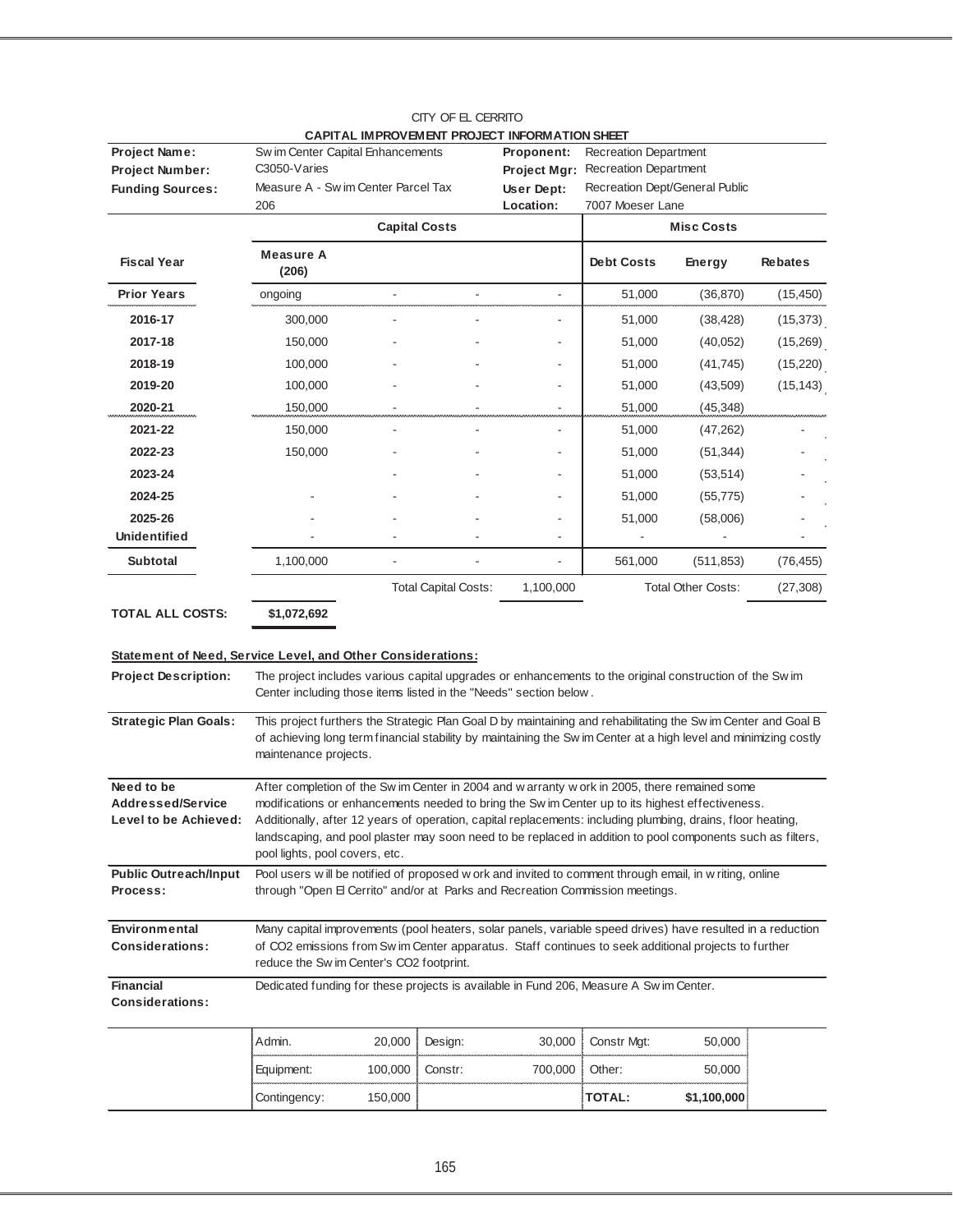|                                                                                            |                                                                                                                                                                                                                                                                                                                                                                                                                                                                                                            |                      | CITY OF EL CERRITO          | CAPITAL IMPROVEMENT PROJECT INFORMATION SHEET         |                                                                                          |                           |      |
|--------------------------------------------------------------------------------------------|------------------------------------------------------------------------------------------------------------------------------------------------------------------------------------------------------------------------------------------------------------------------------------------------------------------------------------------------------------------------------------------------------------------------------------------------------------------------------------------------------------|----------------------|-----------------------------|-------------------------------------------------------|------------------------------------------------------------------------------------------|---------------------------|------|
| <b>Project Name:</b><br><b>Project Number:</b><br><b>Funding Sources:</b>                  | <b>Access Modifications - Facilities</b><br>varies<br>General Fund, CDBG/LLAD, Unidentified<br>В                                                                                                                                                                                                                                                                                                                                                                                                           |                      |                             | Proponent:<br>Project Mgr:<br>User Dept:<br>Location: | Public Works Department<br>Public Works Department<br>All Dept/General Public<br>Various |                           |      |
|                                                                                            |                                                                                                                                                                                                                                                                                                                                                                                                                                                                                                            | <b>Capital Costs</b> |                             |                                                       |                                                                                          | <b>Other Costs</b>        |      |
| <b>Fiscal Year</b>                                                                         | General<br>Fund                                                                                                                                                                                                                                                                                                                                                                                                                                                                                            | <b>CDBG</b>          | <b>LLAD</b>                 | <b>Unidentified</b>                                   | Operating                                                                                | Energy                    | Misc |
| <b>Prior Years</b>                                                                         | 11,250                                                                                                                                                                                                                                                                                                                                                                                                                                                                                                     | 33,750               | 8,750                       |                                                       |                                                                                          |                           |      |
| 2016-17                                                                                    |                                                                                                                                                                                                                                                                                                                                                                                                                                                                                                            |                      |                             |                                                       |                                                                                          |                           |      |
| 2017-18                                                                                    |                                                                                                                                                                                                                                                                                                                                                                                                                                                                                                            |                      |                             |                                                       |                                                                                          |                           |      |
| 2018-19                                                                                    |                                                                                                                                                                                                                                                                                                                                                                                                                                                                                                            |                      |                             |                                                       |                                                                                          |                           |      |
| 2019-20                                                                                    |                                                                                                                                                                                                                                                                                                                                                                                                                                                                                                            |                      |                             |                                                       |                                                                                          |                           |      |
| 2020-21                                                                                    |                                                                                                                                                                                                                                                                                                                                                                                                                                                                                                            |                      |                             |                                                       |                                                                                          |                           |      |
| 2021-22                                                                                    |                                                                                                                                                                                                                                                                                                                                                                                                                                                                                                            |                      |                             |                                                       |                                                                                          |                           |      |
| 2022-23                                                                                    |                                                                                                                                                                                                                                                                                                                                                                                                                                                                                                            |                      |                             |                                                       |                                                                                          |                           |      |
| 2023-24                                                                                    |                                                                                                                                                                                                                                                                                                                                                                                                                                                                                                            |                      |                             |                                                       |                                                                                          |                           |      |
| 2024-25                                                                                    |                                                                                                                                                                                                                                                                                                                                                                                                                                                                                                            |                      |                             |                                                       |                                                                                          |                           |      |
| 2025-26                                                                                    |                                                                                                                                                                                                                                                                                                                                                                                                                                                                                                            |                      |                             |                                                       |                                                                                          |                           |      |
| <b>Unidentified</b>                                                                        |                                                                                                                                                                                                                                                                                                                                                                                                                                                                                                            |                      |                             | 3,428,350                                             |                                                                                          |                           |      |
| <b>Subtotal</b>                                                                            | 11,250                                                                                                                                                                                                                                                                                                                                                                                                                                                                                                     | 33,750               | 8,750                       | 3,428,350                                             |                                                                                          |                           |      |
|                                                                                            |                                                                                                                                                                                                                                                                                                                                                                                                                                                                                                            |                      | <b>Total Capital Costs:</b> | 3,482,100                                             |                                                                                          | <b>Total Other Costs:</b> |      |
| <b>TOTAL ALL COSTS:</b>                                                                    | \$3,482,100                                                                                                                                                                                                                                                                                                                                                                                                                                                                                                |                      |                             |                                                       |                                                                                          |                           |      |
| Statement of Need, Service Level, and Other Considerations:<br><b>Project Description:</b> | This project will implement the facilities portion of the City's American with Disabilities Act (ADA) Transition<br>Plan Update, w hich w as adopted in September 2009. The City's ADA Transition Plan establishes a priority-<br>based plan to bring facilities into compliance. The Community Center, Public Safety Building, Senior Center<br>and Civic Center w ere the highest ranked facilities. Specific locations and scopes of future w ork will be<br>determined as funding opportunities arise. |                      |                             |                                                       |                                                                                          |                           |      |
| Need:                                                                                      | Many of the City's facilities are out of compliance with the ADA, and must be modified or updated. These<br>facilities include buildings, parks and playgrounds.                                                                                                                                                                                                                                                                                                                                           |                      |                             |                                                       |                                                                                          |                           |      |
| Service Level:                                                                             | This program will bring facilities into compliance and make the full level of City's services accessible.                                                                                                                                                                                                                                                                                                                                                                                                  |                      |                             |                                                       |                                                                                          |                           |      |
| <b>Pertinent Issue:</b>                                                                    | In FY10, the City successfully applied for a Community Development Block Grant (CDBG) funds to improve<br>access to the Senior Center by making a number of ADA improvements to the parking lot and building<br>access areas. Funding for additional facilities must be identified.                                                                                                                                                                                                                        |                      |                             |                                                       |                                                                                          |                           |      |
| Status:                                                                                    | Design and construction of exterior ADA improvements at the Senior Center w ere completed in<br>FY2010/11. Work on other prioritized facilities is pending funding.                                                                                                                                                                                                                                                                                                                                        |                      |                             |                                                       |                                                                                          |                           |      |
| <b>Capital Cost Estimate:</b>                                                              | Admin:                                                                                                                                                                                                                                                                                                                                                                                                                                                                                                     | 46,800               | Design:                     | 280,500                                               | Constr Mgt:                                                                              | 350,600                   |      |
|                                                                                            | Equipment:                                                                                                                                                                                                                                                                                                                                                                                                                                                                                                 |                      | Constr:                     | 2,336,800                                             | Other:                                                                                   |                           |      |
|                                                                                            | Contingency:                                                                                                                                                                                                                                                                                                                                                                                                                                                                                               | 467,400              |                             |                                                       | <b>TOTAL:</b>                                                                            | \$3,482,100               |      |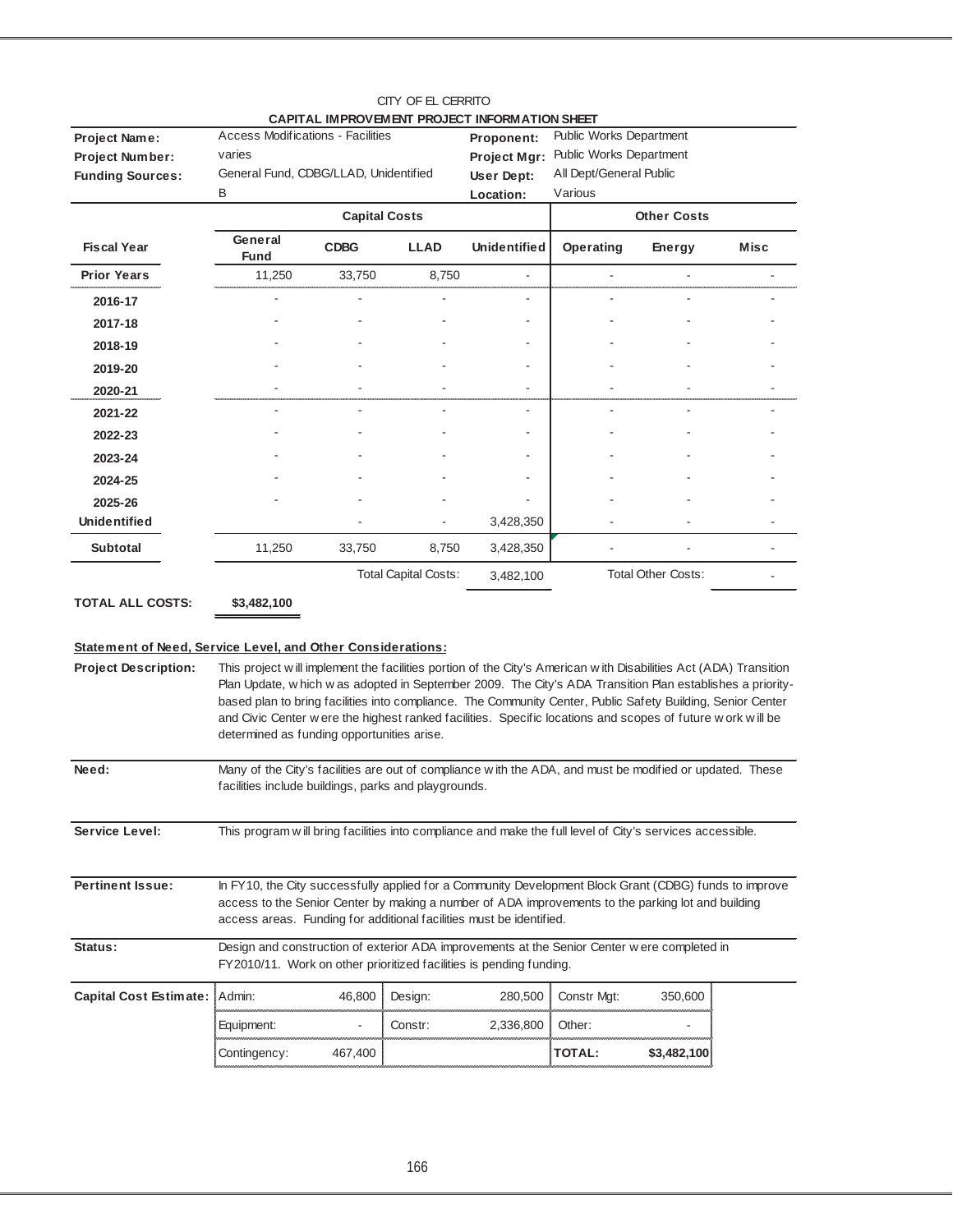|                                                             |                     |                             | CAPITAL IMPROVEMENT PROJECT INFORMATION SHEET                                                                                                                                                                                                                                                                                                                                                                                                                                                                                                                                                                                                    |            |                                  |                                    |      |
|-------------------------------------------------------------|---------------------|-----------------------------|--------------------------------------------------------------------------------------------------------------------------------------------------------------------------------------------------------------------------------------------------------------------------------------------------------------------------------------------------------------------------------------------------------------------------------------------------------------------------------------------------------------------------------------------------------------------------------------------------------------------------------------------------|------------|----------------------------------|------------------------------------|------|
| Project Name:                                               | Library<br>C1005    |                             |                                                                                                                                                                                                                                                                                                                                                                                                                                                                                                                                                                                                                                                  | Proponent: | <b>City Administration</b>       |                                    |      |
| Project Number:<br><b>Funding Sources:</b>                  | <b>Unidentified</b> |                             |                                                                                                                                                                                                                                                                                                                                                                                                                                                                                                                                                                                                                                                  | User Dept: | Project Mgr: City Administration | City Administration/General Public |      |
|                                                             | B                   |                             |                                                                                                                                                                                                                                                                                                                                                                                                                                                                                                                                                                                                                                                  | Location:  | <b>TBD</b>                       |                                    |      |
|                                                             |                     |                             | <b>Capital Costs</b>                                                                                                                                                                                                                                                                                                                                                                                                                                                                                                                                                                                                                             |            |                                  | <b>Other Costs</b>                 |      |
| <b>Fiscal Year</b>                                          |                     | General<br>Fund (101)       | <b>Unidentified</b>                                                                                                                                                                                                                                                                                                                                                                                                                                                                                                                                                                                                                              |            | Operating                        | Energy                             | Misc |
| <b>Prior Years</b>                                          |                     |                             |                                                                                                                                                                                                                                                                                                                                                                                                                                                                                                                                                                                                                                                  |            |                                  |                                    |      |
| 2016-17                                                     |                     |                             |                                                                                                                                                                                                                                                                                                                                                                                                                                                                                                                                                                                                                                                  |            |                                  |                                    |      |
| 2017-18                                                     |                     |                             |                                                                                                                                                                                                                                                                                                                                                                                                                                                                                                                                                                                                                                                  |            |                                  |                                    |      |
| 2018-19                                                     |                     |                             |                                                                                                                                                                                                                                                                                                                                                                                                                                                                                                                                                                                                                                                  |            |                                  |                                    |      |
| 2019-20                                                     |                     |                             |                                                                                                                                                                                                                                                                                                                                                                                                                                                                                                                                                                                                                                                  |            |                                  |                                    |      |
| 2020-21                                                     |                     |                             |                                                                                                                                                                                                                                                                                                                                                                                                                                                                                                                                                                                                                                                  |            |                                  |                                    |      |
| 2021-22                                                     |                     |                             |                                                                                                                                                                                                                                                                                                                                                                                                                                                                                                                                                                                                                                                  |            |                                  |                                    |      |
| 2022-23                                                     |                     |                             |                                                                                                                                                                                                                                                                                                                                                                                                                                                                                                                                                                                                                                                  |            |                                  |                                    |      |
| 2023-24                                                     |                     |                             |                                                                                                                                                                                                                                                                                                                                                                                                                                                                                                                                                                                                                                                  |            |                                  |                                    |      |
| 2024-25                                                     |                     |                             |                                                                                                                                                                                                                                                                                                                                                                                                                                                                                                                                                                                                                                                  |            |                                  |                                    |      |
| 2025-26                                                     |                     |                             |                                                                                                                                                                                                                                                                                                                                                                                                                                                                                                                                                                                                                                                  |            |                                  |                                    |      |
| Unidentified                                                |                     |                             | 30,241,300                                                                                                                                                                                                                                                                                                                                                                                                                                                                                                                                                                                                                                       |            |                                  |                                    |      |
| <b>Subtotal</b>                                             |                     |                             | 30,241,300                                                                                                                                                                                                                                                                                                                                                                                                                                                                                                                                                                                                                                       |            |                                  |                                    |      |
|                                                             |                     | <b>Total Capital Costs:</b> | 30,241,300                                                                                                                                                                                                                                                                                                                                                                                                                                                                                                                                                                                                                                       |            |                                  | <b>Total Other Costs:</b>          |      |
| <b>TOTAL ALL COSTS</b>                                      | \$30,241,300        |                             |                                                                                                                                                                                                                                                                                                                                                                                                                                                                                                                                                                                                                                                  |            |                                  |                                    |      |
|                                                             |                     |                             |                                                                                                                                                                                                                                                                                                                                                                                                                                                                                                                                                                                                                                                  |            |                                  |                                    |      |
| Statement of Need, Service Level, and Other Considerations: |                     |                             |                                                                                                                                                                                                                                                                                                                                                                                                                                                                                                                                                                                                                                                  |            |                                  |                                    |      |
| <b>Project Description:</b>                                 |                     |                             | The library facility will be planned to meet service levels through the year 2030. The 2013-14 assessment<br>calls for a one-story building of about 21,000 square feet; 60,320 books and AV media available onsite as<br>well as access to econtent through the County Library website; 134 open access seats as well as six<br>group study/tutoring/collaboration rooms with a total of 56 seats; 66 computers; dedicated learning space<br>for w orkshops and group projects; tutoring/homew ork study area; and acoustically separate community<br>meeting room that seats 125 with up-to-date AV equipment, prep kitchen and storage space. |            |                                  |                                    |      |
| <b>Strategic Plan Goals:</b>                                |                     |                             | The Strategic Plan Goal D directs the City to "Develop and rehabilitate public facilities as community focal<br>points." Based on community input, the City Council has chosen to make the Library facility a priority.                                                                                                                                                                                                                                                                                                                                                                                                                          |            |                                  |                                    |      |
| Need:                                                       |                     |                             | The current library facility w as built in 1948 and w as expanded and remodeled in 1960. The building is<br>inadequate to meet the needs of a city our size and is in need of extensive repairs. The building is 6,400                                                                                                                                                                                                                                                                                                                                                                                                                           |            |                                  |                                    |      |

**Service Level: Pertinent Issue: Status: Capital Cost Estimate:** Admin: 539,300 Design: 2,157,000 Constr Mgt: 1,438,000 Equipment: 1,357,000 Constr: 17,975,000 Other: 400,000 The 2006 Needs Assessment w as completed in anticipation of applying for a State construction bond grant, but California voters did not pass the bond measure that w ould have funded the grant. In the years since 2006, the City has sought to fund the library from other sources, but due to economic conditions, the loss of the Redevelopment Agency, and limited availability of grant funding, progress has been slow . In July 2013, City staff received consensus from the City Council to pursue planning for a new library building, including the steps necessary to consider a ballot measure to fund the facility in November 2016. Staff is w orking to identify a site for the new building. Should a ballot measure pass in November 2016, the site w ill be secured and conceptual design developed w ithin the next tw o years. The 2006 Needs Assessment and 2013-14 Update recommended a larger facility w ith upgraded technology, larger collection, and increased seating capacity including flexible meeting space for groups and studying. The Project Description includes the latest recommendations from the 2013-14 update.

square feet, has a collection of 35,975, and eight computers.

Contingency: 2,375,000 Land: 4,000,000 **TOTAL: 30,241,300 \$**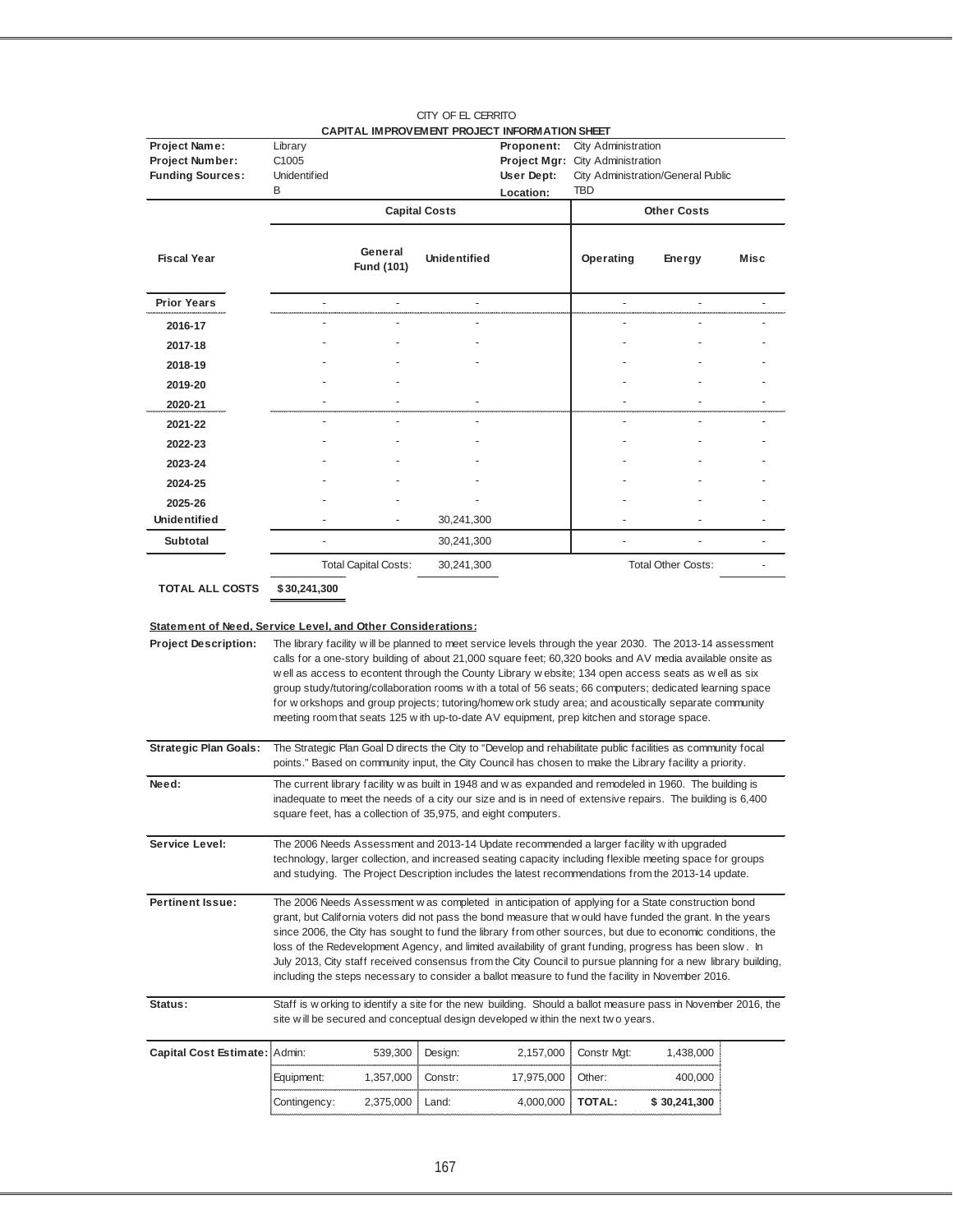|                         |                                               | CITY OF EL CERRITO           |                               |                                |                                |
|-------------------------|-----------------------------------------------|------------------------------|-------------------------------|--------------------------------|--------------------------------|
|                         | CAPITAL IMPROVEMENT PROJECT INFORMATION SHEET |                              |                               |                                |                                |
| <b>Project Name:</b>    | Senior Center                                 | Proponent:                   | City Admin                    |                                |                                |
| Project Number:         | C4012                                         |                              | Project Mgr: Recreation Dept. |                                |                                |
| <b>Funding Sources:</b> | <b>Unidentified</b>                           | User Dept:                   |                               | Recreation Dept/General Public |                                |
|                         | B                                             | Location:                    | <b>TBD</b>                    |                                |                                |
|                         | <b>Capital Costs</b>                          |                              |                               | <b>Other Costs</b>             |                                |
| <b>Fiscal Year</b>      | General Fund (101)                            | <b>Unidentified</b>          | Operating                     | Energy                         | <b>Misc</b><br><b>Revenues</b> |
| <b>Prior Years</b>      |                                               | ٠                            |                               |                                |                                |
| 2016-17                 |                                               | $\qquad \qquad \blacksquare$ |                               |                                |                                |
| 2017-18                 |                                               |                              |                               |                                |                                |
| 2018-19                 |                                               |                              |                               |                                |                                |
| 2019-20                 |                                               | ٠                            |                               |                                |                                |
| 2020-21                 |                                               |                              |                               |                                |                                |
| 2021-22                 |                                               |                              |                               |                                |                                |
| 2022-23                 |                                               |                              |                               |                                |                                |
| 2023-24                 |                                               | ٠                            |                               |                                |                                |
| 2024-25                 |                                               |                              |                               |                                |                                |
| 2025-26                 |                                               |                              |                               |                                |                                |
| <b>Unidentified</b>     |                                               | 12,111,400                   |                               |                                |                                |
| <b>Subtotal</b>         |                                               | 12,111,400                   |                               |                                |                                |
|                         | <b>Total Capital Costs:</b>                   | 12,111,400                   |                               | <b>Total Other Costs:</b>      |                                |
| <b>ATAL ALL AAATI</b>   |                                               |                              |                               |                                |                                |

**TOTAL ALL COSTS:**

**\$12,111,400**

## **Statement of Need, Service Level, and Other Considerations:**

| <b>Project Description:</b>   |              |           |         | The Senior Center project w ould encompass the development of a new or re-purposed multi-use building<br>that w ould serve the adults of El Cerrito, allow for more flexible recreation programming, and provide<br>community meeting space to accommodate larger groups and gatherings.                                                                                                                                                                                                                                                                                                                                         |               |              |  |
|-------------------------------|--------------|-----------|---------|----------------------------------------------------------------------------------------------------------------------------------------------------------------------------------------------------------------------------------------------------------------------------------------------------------------------------------------------------------------------------------------------------------------------------------------------------------------------------------------------------------------------------------------------------------------------------------------------------------------------------------|---------------|--------------|--|
| <b>Strategic Plan Goals:</b>  | points."     |           |         | The Strategic Plan Goal D directs the City to "Develop and rehabilitate public facilities as community focal                                                                                                                                                                                                                                                                                                                                                                                                                                                                                                                     |               |              |  |
| Need:                         |              |           |         | Built in 1980, the existing Open House Senior Center has reached it's maximum potential for programming<br>Senior and Adult activities as well as providing a quality rental facility for community use. Structural: Not<br>designed to current code or seismic requirements. Building Systems: Electric and mechanical systems are<br>outdated, undersized and inefficient. The lighting system does not meet Title 24 Energy Code. Disabled<br>Access: Current site and building configuration make compliance with ADA very difficult. Any remodel<br>scenarios w ould require full compliance and substantial modifications. |               |              |  |
| Service Level:                |              |           |         | The first baby boomers turned 65 in 2011 and baby boomers now represent over 1 in 4 Americans. Baby<br>Boomers tend to be more active than their parents' generation are less likely to gravitate tow ards the Senior<br>Center in its current form. By providing a state of the art Adult Center it is feasible to explore a seven day a<br>w eek multi activity center and expand programs to better meet the needs of the community. Many new er<br>senior programs reach out to a wider segment of adults with more active programming.                                                                                      |               |              |  |
| <b>Pertinent Issue:</b>       |              |           |         | Funding is undetermined at this time. The location of the project remains an unknown, as the site shared by<br>the Senior Center is located partially on property ow ned by the School District. The State of California's<br>takeaw ay of funding from the Redevelopment Agency forced the City to stop negotiations for purchase of<br>the land. Alternative locations will continue to be explored; how ever, the elimination of Redevelopment<br>funding in addition to additional State takeaw ays have significantly impacted the feasibility of the project.                                                              |               |              |  |
| Status:                       |              |           |         | Needs assessment is complete. Conceptual design will need to be done for any potential sites.                                                                                                                                                                                                                                                                                                                                                                                                                                                                                                                                    |               |              |  |
| <b>Capital Cost Estimate:</b> | Admin:       | 246,100   | Design: | 984,300                                                                                                                                                                                                                                                                                                                                                                                                                                                                                                                                                                                                                          | Constr Mgt:   | 656.200      |  |
|                               | Equipment:   | 382,500   | Constr: | 8,201,900                                                                                                                                                                                                                                                                                                                                                                                                                                                                                                                                                                                                                        | Other:        |              |  |
|                               | Contingency: | 1,640,400 |         |                                                                                                                                                                                                                                                                                                                                                                                                                                                                                                                                                                                                                                  | <b>TOTAL:</b> | \$12,111,400 |  |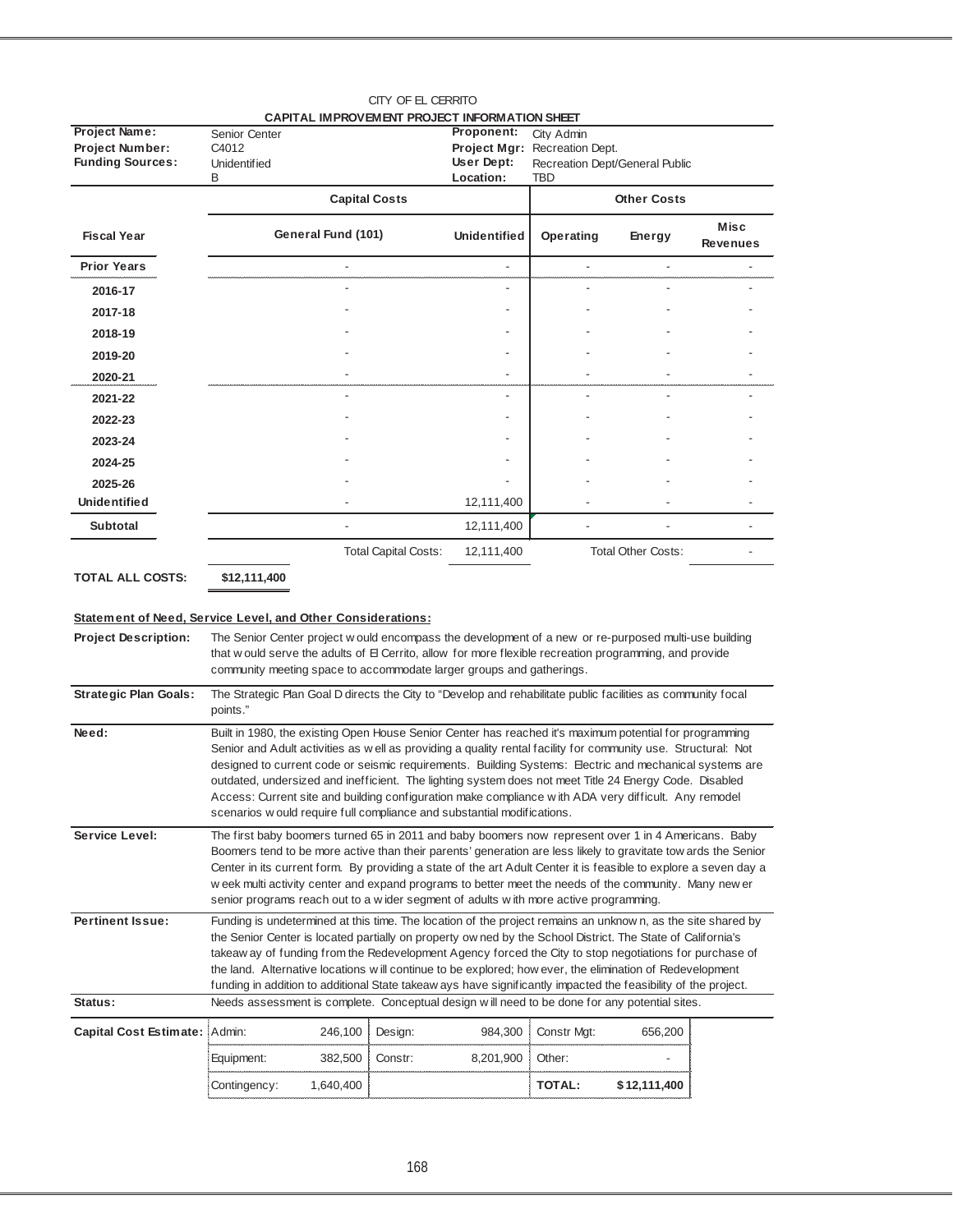|                         |                        |                             | CAPITAL IMPROVEMENT PROJECT INFORMATION SHEET |                           |                           |             |
|-------------------------|------------------------|-----------------------------|-----------------------------------------------|---------------------------|---------------------------|-------------|
| Project Name:           | Public Safety Building |                             | Proponent:                                    | Police & Fire Departments |                           |             |
| <b>Project Number:</b>  | tbd                    |                             | Project Mgr:                                  | Public Works Department   |                           |             |
| <b>Funding Sources:</b> | <b>Unidentified</b>    |                             | User Dept:                                    | Police & Fire Departments |                           |             |
|                         | B                      |                             | Location:                                     | 10900 San Pablo Avenue    |                           |             |
|                         |                        | <b>Capital Costs</b>        |                                               |                           | <b>Other Costs</b>        |             |
| <b>Fiscal Year</b>      | <b>Unidentified</b>    |                             |                                               | Operating                 | <b>Energy</b>             | <b>Misc</b> |
| <b>Prior Years</b>      |                        |                             |                                               |                           |                           |             |
| 2016-17                 |                        |                             |                                               |                           |                           |             |
| 2017-18                 |                        |                             |                                               |                           |                           |             |
| 2018-19                 |                        |                             |                                               |                           |                           |             |
| 2019-20                 |                        |                             |                                               |                           |                           |             |
| 2020-21                 |                        |                             |                                               |                           |                           |             |
| 2021-22                 |                        |                             |                                               |                           |                           |             |
| 2022-23                 |                        |                             |                                               |                           |                           |             |
| 2023-24                 |                        |                             |                                               |                           |                           |             |
| 2024-25                 |                        |                             |                                               |                           |                           |             |
| 2025-26                 |                        |                             |                                               |                           |                           |             |
| <b>Unidentified</b>     | 31,814,200             |                             |                                               |                           |                           |             |
| <b>Subtotal</b>         | 31,814,200             |                             |                                               |                           |                           |             |
|                         |                        | <b>Total Capital Costs:</b> | 31,814,200                                    |                           | <b>Total Other Costs:</b> |             |

#### CITY OF EL CERRITO<br>EMENT PRO JECT INFORMATION SHE **CAPITAL IMPROVEMENT PROJECT INFORMATION SHEET**

**TOTAL ALL COSTS:**

**\$31,814,200**

## **Statement of Need, Service Level, and Other Considerations:**

Project Description: Construct new Public Safety Building at existing or new location.

| <b>Strategic Plan Goals:</b>  | The Strategic Plan Goal D directs the City to "Develop and rehabilitate public facilities as community focal<br>points." |           |         |            |               |              |  |
|-------------------------------|--------------------------------------------------------------------------------------------------------------------------|-----------|---------|------------|---------------|--------------|--|
|                               |                                                                                                                          |           |         |            |               |              |  |
| Need:                         | The Public Safety Building w as built in 1960 and monies have not been committed to keep the building                    |           |         |            |               |              |  |
|                               | current. The building also does not have sufficient space for evidence, lockers, training, and w orking of<br>employees. |           |         |            |               |              |  |
| Service Level:                | A new Public Safety facility will be designed to standards for an essential facility, meaning that it will remain        |           |         |            |               |              |  |
|                               | operational under the most extreme seismic event. It will also provide for more efficient operations for both            |           |         |            |               |              |  |
|                               | Police and Fire on an ongoing basis - both for administration and field operations. A new state-of-the-art               |           |         |            |               |              |  |
|                               | facility could also serve as a back-up or auxiliary emergency operations center.                                         |           |         |            |               |              |  |
| <b>Pertinent Issue:</b>       | The City's consultant has performed an evaluation of the existing Public Safety Building and general needs of            |           |         |            |               |              |  |
|                               | the Police and Fire Departments. Their recommendation is that a new facility would be more cost effective                |           |         |            |               |              |  |
|                               | than retrofitting the existing facility. This takes into account the desired levels of service the two affected          |           |         |            |               |              |  |
|                               | departments. Since the existing building is occupied by both the Fire and Police Departments, serious                    |           |         |            |               |              |  |
|                               | consideration must be given to build two separate buildings to keep with current laws pertaining to access               |           |         |            |               |              |  |
|                               | and the distinct needs of each department. A funding source for this facility has not yet been identified.               |           |         |            |               |              |  |
| Status:                       | Project development pending funding                                                                                      |           |         |            |               |              |  |
| Capital Cost Estimate: Admin: |                                                                                                                          | 626,100   | Design: | 2,504,100  | Constr Mgt:   | 1,669,400    |  |
|                               | Equipment:                                                                                                               | 874,200   | Constr: | 20,867,000 | Other:        | 1,100,000    |  |
|                               | Contingency:                                                                                                             | 4,173,400 |         |            | <b>TOTAL:</b> | \$31,814,200 |  |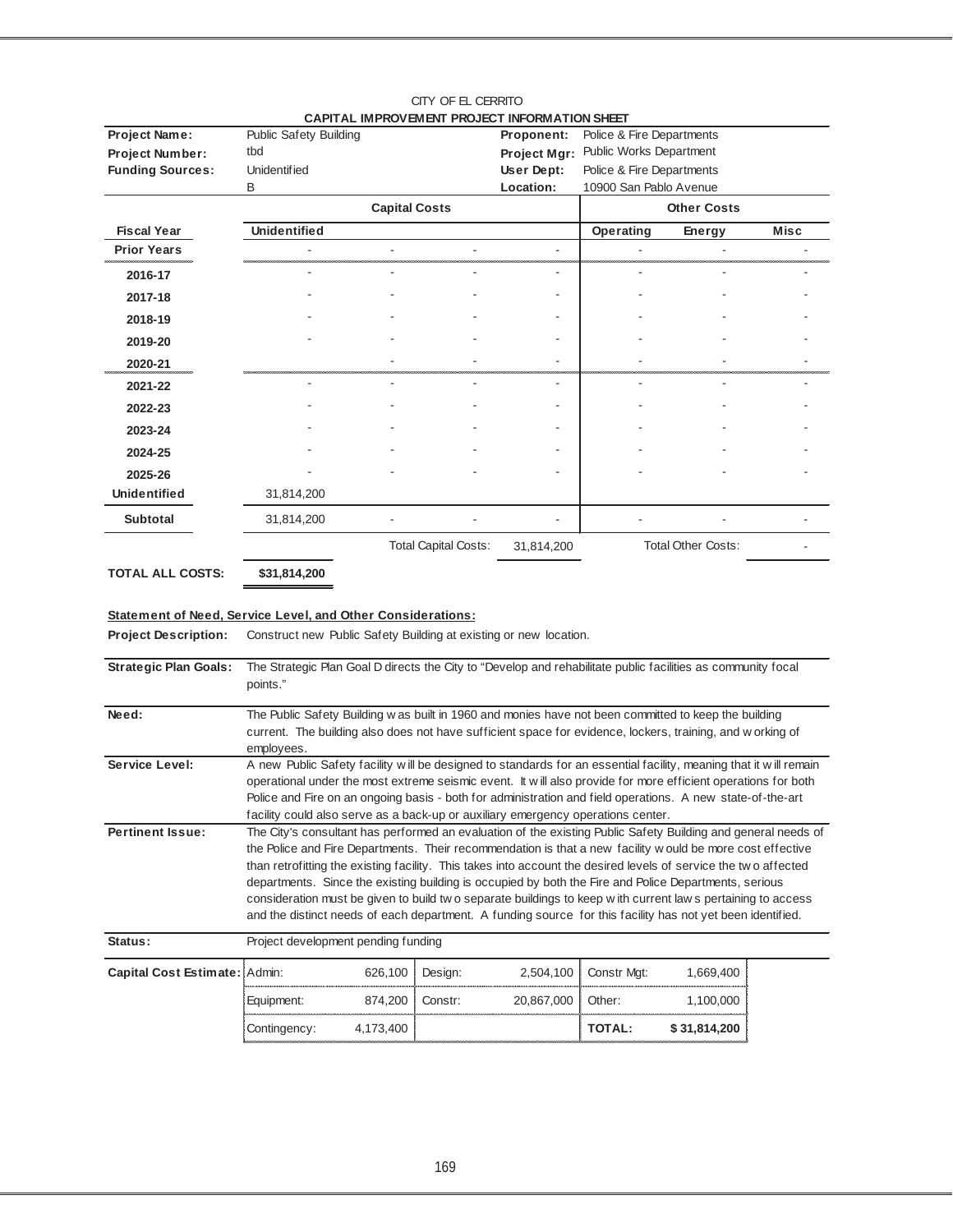|                                                             |                        |                                                          |                             | CAPITAL IMPROVEMENT PROJECT INFORMATION SHEET                                                                |                                     |                           |                          |
|-------------------------------------------------------------|------------------------|----------------------------------------------------------|-----------------------------|--------------------------------------------------------------------------------------------------------------|-------------------------------------|---------------------------|--------------------------|
| <b>Project Name:</b>                                        |                        | Corporation Yard Improvements                            |                             | <b>Proponent:</b>                                                                                            | Public Works Department             |                           |                          |
| <b>Project Number:</b>                                      | tbd                    |                                                          |                             | <b>Project Mgr:</b>                                                                                          | Public Works - Engineering Division |                           |                          |
| <b>Funding Sources:</b>                                     | <b>Unidentified</b>    |                                                          |                             | User Dept:                                                                                                   | Public Works Department             |                           |                          |
|                                                             | В                      |                                                          |                             | Location:                                                                                                    | 7550 Schmidt Lane                   |                           |                          |
|                                                             |                        | <b>Capital Costs</b>                                     |                             |                                                                                                              |                                     | <b>Other Costs</b>        |                          |
| <b>Fiscal Year</b>                                          | General<br><b>Fund</b> | <b>Unidentified</b>                                      |                             |                                                                                                              | Operating                           | Energy                    | Misc                     |
| <b>Prior Years</b>                                          | 65,000                 |                                                          |                             | ÷.                                                                                                           |                                     |                           |                          |
| 2016-17                                                     |                        |                                                          |                             |                                                                                                              |                                     |                           |                          |
| 2017-18                                                     |                        |                                                          |                             |                                                                                                              |                                     |                           |                          |
| 2018-19                                                     |                        |                                                          |                             |                                                                                                              |                                     |                           |                          |
| 2019-20                                                     |                        |                                                          |                             |                                                                                                              |                                     |                           |                          |
| 2020-21                                                     |                        |                                                          |                             |                                                                                                              |                                     |                           |                          |
| 2021-22                                                     |                        |                                                          |                             |                                                                                                              |                                     |                           |                          |
| 2022-23                                                     |                        |                                                          |                             |                                                                                                              |                                     |                           |                          |
| 2023-24                                                     |                        |                                                          |                             |                                                                                                              |                                     |                           |                          |
| 2024-25                                                     |                        |                                                          |                             |                                                                                                              |                                     |                           |                          |
| 2025-26                                                     |                        |                                                          |                             |                                                                                                              |                                     |                           |                          |
| <b>Unidentified</b>                                         |                        | 5,481,000                                                |                             |                                                                                                              |                                     |                           |                          |
| <b>Subtotal</b>                                             | 65,000                 | 5,481,000                                                |                             |                                                                                                              |                                     |                           | $\overline{\phantom{0}}$ |
|                                                             |                        |                                                          | <b>Total Capital Costs:</b> | 5,546,000                                                                                                    |                                     | <b>Total Other Costs:</b> |                          |
| <b>TOTAL ALL COSTS:</b>                                     | \$5,546,000            |                                                          |                             |                                                                                                              |                                     |                           |                          |
|                                                             |                        |                                                          |                             |                                                                                                              |                                     |                           |                          |
| Statement of Need, Service Level, and Other Considerations: |                        |                                                          |                             |                                                                                                              |                                     |                           |                          |
| <b>Project Description:</b>                                 |                        |                                                          |                             | This project has been reconfigured to encompass only the modifications of the Corporation Yard               |                                     |                           |                          |
|                                                             |                        |                                                          |                             | remnants and conversion of the former Stege Sanitary District facility. This project includes demolition of  |                                     |                           |                          |
|                                                             |                        |                                                          |                             | the former Stege facility and remnants of the original Corporation Yard and construction of a new            |                                     |                           |                          |
|                                                             | Corporation Yard.      |                                                          |                             |                                                                                                              |                                     |                           |                          |
| Need:                                                       |                        |                                                          |                             | The current Corporation Yard facility is nearly 50-years old. In addition, it was built for a different size |                                     |                           |                          |
|                                                             |                        |                                                          |                             | and type of w ork force that is no longer applicable. New environmental requirements make it                 |                                     |                           |                          |
|                                                             |                        |                                                          |                             | increasingly more difficult to remain in compliance with current laws and regulations. Per the master plan   |                                     |                           |                          |
|                                                             |                        | and recycling facility with a consolidated site.         |                             | developed in 2005, the land sw ap w ith the Stege Sanitary District provided the City's corporation yard     |                                     |                           |                          |
| Service Level:                                              |                        |                                                          |                             | Reuse of the former Stege facility combined with the reconfigured corporation yard will continue to serve    |                                     |                           |                          |
|                                                             |                        | the operational needs until a new facility can be built. |                             |                                                                                                              |                                     |                           |                          |
| <b>Pertinent Issue:</b>                                     |                        |                                                          |                             | The source and timing of funding for a new corporation yard have not been identified.                        |                                     |                           |                          |
|                                                             |                        |                                                          |                             |                                                                                                              |                                     |                           |                          |
| Status:                                                     |                        |                                                          |                             | In FY 2009-2010, City staff moved into the former Stege Facility. A conceptual design for a new facility     |                                     |                           |                          |
|                                                             | is pending funding.    |                                                          |                             |                                                                                                              |                                     |                           |                          |
|                                                             |                        |                                                          |                             |                                                                                                              |                                     |                           |                          |
| <b>Capital Cost Estimate:</b>                               | Admin:                 | 173,000                                                  | Design:                     | 517,000                                                                                                      | Constr Mgt:                         | 414,000                   |                          |
|                                                             | Equipment:             |                                                          | Constr:                     | 3,443,000                                                                                                    | Other:                              | 310,000                   |                          |
|                                                             | Contingency:           | 689,000                                                  |                             |                                                                                                              | <b>TOTAL:</b>                       | \$5,546,000               |                          |

### CITY OF EL CERRITO **CAPITAL IMPROVEMENT PROJECT INFORMATION SHEET**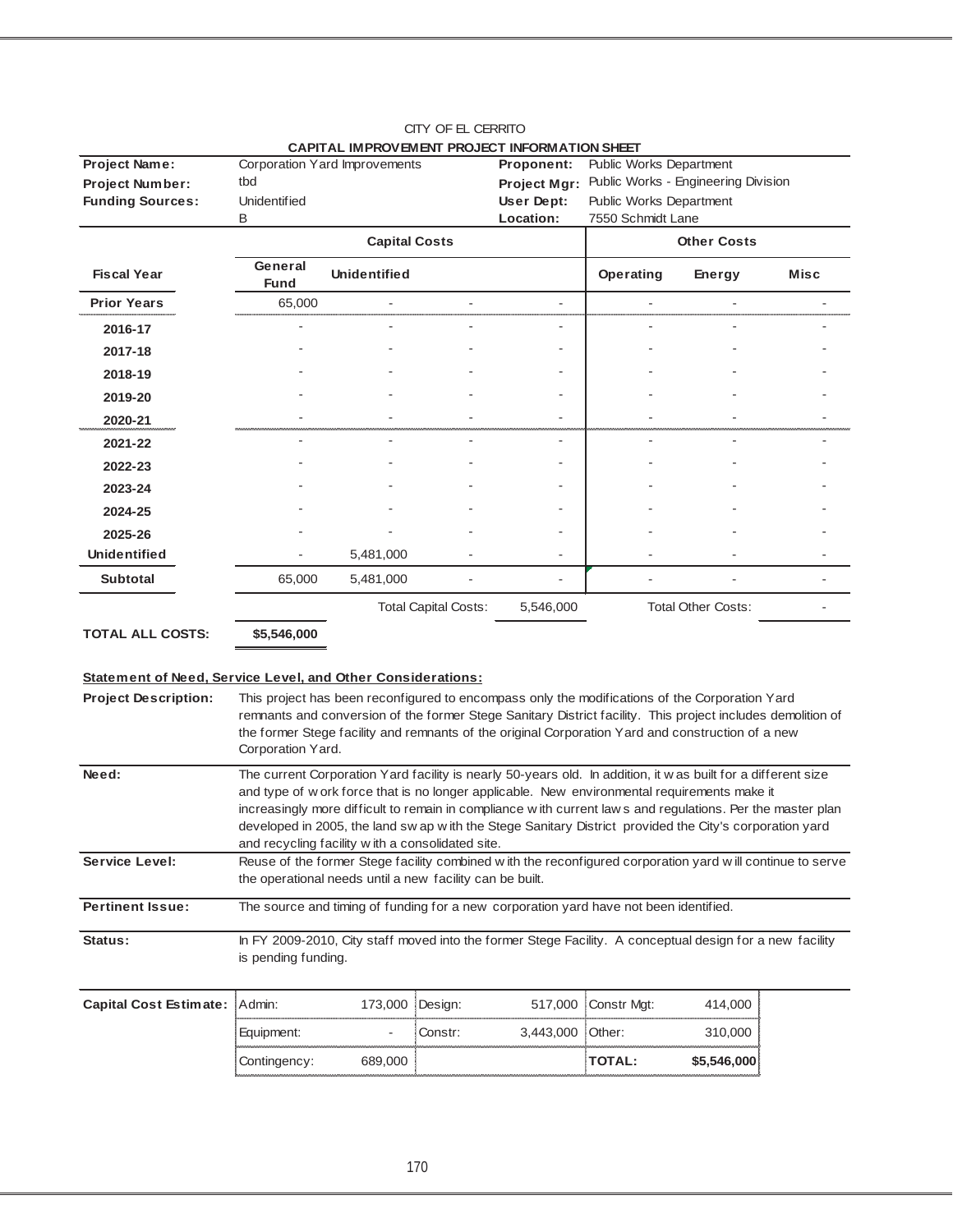| tbd<br>Public Works Department<br><b>Project Number:</b><br>Project Mgr:<br><b>Funding Sources:</b><br><b>Unidentified</b><br>User Dept:<br>All Dept/General Public<br>Location:<br>B<br>Various<br><b>Other Costs</b><br><b>Capital Costs</b><br><b>Unidentified</b><br><b>Misc</b><br><b>Fiscal Year</b><br>Operating<br><b>Energy</b><br><b>Prior Years</b><br>2016-17<br>2017-18<br>200,000<br>2018-19<br>200,000<br>2019-20<br>250,000<br>2020-21<br>250,000<br>2021-22<br>300,000<br>2022-23<br>300,000<br>2023-24<br>300,000<br>2024-25<br>300,000<br>2025-26<br><b>Unidentified</b><br>1,055,000<br><b>Subtotal</b><br>3,155,000<br><b>Total Other Costs:</b><br><b>Total Capital Costs:</b><br>3,155,000<br><b>TOTAL ALL COSTS:</b><br>\$3,155,000<br>Statement of Need, Service Level, and Other Considerations:<br>This project will implement seismic and other structural upgrades to various facilities. Specific projects<br><b>Project Description:</b><br>and scopes of w ork w ill be developed to match any future funding sources.<br>Need:<br>Many of the City's facilities are out of compliance with current standards.<br>In the event of a significant earthquake, many City facilities may not be serviceable without this project.<br><b>Pertinent Issue:</b><br>The Structural Facilities Report (2004) identified structural deficiencies associated with several of the<br>City's buildings and facilities. Among the highest priorities is seismic retrofit of the existing buildings. The<br>report estimated total cost of this w ork to be \$1,526,000 (2004 costs) cityw ide, excluding the Corporation<br>Yard and Recycling Center. At this time, funding is not available to begin this priority w ork.<br>Pending funding<br>Status:<br>Admin:<br>65,300<br>Constr Mgt:<br>Design:<br>261,100<br>217,600<br>Other:<br>Equipment:<br>Constr:<br>2,175,800<br>$\overline{\phantom{a}}$<br><b>TOTAL:</b><br>\$3,155,000<br>Contingency:<br>435,200 | Project Name:                 | Facilities Seismic/Structural Repair |  | <u>CALITAE INITING CHIERLI NOCCOT INI CINILATION OHCER</u><br>Proponent: | Public Works Department |  |
|----------------------------------------------------------------------------------------------------------------------------------------------------------------------------------------------------------------------------------------------------------------------------------------------------------------------------------------------------------------------------------------------------------------------------------------------------------------------------------------------------------------------------------------------------------------------------------------------------------------------------------------------------------------------------------------------------------------------------------------------------------------------------------------------------------------------------------------------------------------------------------------------------------------------------------------------------------------------------------------------------------------------------------------------------------------------------------------------------------------------------------------------------------------------------------------------------------------------------------------------------------------------------------------------------------------------------------------------------------------------------------------------------------------------------------------------------------------------------------------------------------------------------------------------------------------------------------------------------------------------------------------------------------------------------------------------------------------------------------------------------------------------------------------------------------------------------------------------------------------------------------------------------------------------------------------------------------------------------------------|-------------------------------|--------------------------------------|--|--------------------------------------------------------------------------|-------------------------|--|
|                                                                                                                                                                                                                                                                                                                                                                                                                                                                                                                                                                                                                                                                                                                                                                                                                                                                                                                                                                                                                                                                                                                                                                                                                                                                                                                                                                                                                                                                                                                                                                                                                                                                                                                                                                                                                                                                                                                                                                                        |                               |                                      |  |                                                                          |                         |  |
|                                                                                                                                                                                                                                                                                                                                                                                                                                                                                                                                                                                                                                                                                                                                                                                                                                                                                                                                                                                                                                                                                                                                                                                                                                                                                                                                                                                                                                                                                                                                                                                                                                                                                                                                                                                                                                                                                                                                                                                        |                               |                                      |  |                                                                          |                         |  |
|                                                                                                                                                                                                                                                                                                                                                                                                                                                                                                                                                                                                                                                                                                                                                                                                                                                                                                                                                                                                                                                                                                                                                                                                                                                                                                                                                                                                                                                                                                                                                                                                                                                                                                                                                                                                                                                                                                                                                                                        |                               |                                      |  |                                                                          |                         |  |
|                                                                                                                                                                                                                                                                                                                                                                                                                                                                                                                                                                                                                                                                                                                                                                                                                                                                                                                                                                                                                                                                                                                                                                                                                                                                                                                                                                                                                                                                                                                                                                                                                                                                                                                                                                                                                                                                                                                                                                                        |                               |                                      |  |                                                                          |                         |  |
|                                                                                                                                                                                                                                                                                                                                                                                                                                                                                                                                                                                                                                                                                                                                                                                                                                                                                                                                                                                                                                                                                                                                                                                                                                                                                                                                                                                                                                                                                                                                                                                                                                                                                                                                                                                                                                                                                                                                                                                        |                               |                                      |  |                                                                          |                         |  |
|                                                                                                                                                                                                                                                                                                                                                                                                                                                                                                                                                                                                                                                                                                                                                                                                                                                                                                                                                                                                                                                                                                                                                                                                                                                                                                                                                                                                                                                                                                                                                                                                                                                                                                                                                                                                                                                                                                                                                                                        |                               |                                      |  |                                                                          |                         |  |
|                                                                                                                                                                                                                                                                                                                                                                                                                                                                                                                                                                                                                                                                                                                                                                                                                                                                                                                                                                                                                                                                                                                                                                                                                                                                                                                                                                                                                                                                                                                                                                                                                                                                                                                                                                                                                                                                                                                                                                                        |                               |                                      |  |                                                                          |                         |  |
|                                                                                                                                                                                                                                                                                                                                                                                                                                                                                                                                                                                                                                                                                                                                                                                                                                                                                                                                                                                                                                                                                                                                                                                                                                                                                                                                                                                                                                                                                                                                                                                                                                                                                                                                                                                                                                                                                                                                                                                        |                               |                                      |  |                                                                          |                         |  |
|                                                                                                                                                                                                                                                                                                                                                                                                                                                                                                                                                                                                                                                                                                                                                                                                                                                                                                                                                                                                                                                                                                                                                                                                                                                                                                                                                                                                                                                                                                                                                                                                                                                                                                                                                                                                                                                                                                                                                                                        |                               |                                      |  |                                                                          |                         |  |
|                                                                                                                                                                                                                                                                                                                                                                                                                                                                                                                                                                                                                                                                                                                                                                                                                                                                                                                                                                                                                                                                                                                                                                                                                                                                                                                                                                                                                                                                                                                                                                                                                                                                                                                                                                                                                                                                                                                                                                                        |                               |                                      |  |                                                                          |                         |  |
|                                                                                                                                                                                                                                                                                                                                                                                                                                                                                                                                                                                                                                                                                                                                                                                                                                                                                                                                                                                                                                                                                                                                                                                                                                                                                                                                                                                                                                                                                                                                                                                                                                                                                                                                                                                                                                                                                                                                                                                        |                               |                                      |  |                                                                          |                         |  |
|                                                                                                                                                                                                                                                                                                                                                                                                                                                                                                                                                                                                                                                                                                                                                                                                                                                                                                                                                                                                                                                                                                                                                                                                                                                                                                                                                                                                                                                                                                                                                                                                                                                                                                                                                                                                                                                                                                                                                                                        |                               |                                      |  |                                                                          |                         |  |
|                                                                                                                                                                                                                                                                                                                                                                                                                                                                                                                                                                                                                                                                                                                                                                                                                                                                                                                                                                                                                                                                                                                                                                                                                                                                                                                                                                                                                                                                                                                                                                                                                                                                                                                                                                                                                                                                                                                                                                                        |                               |                                      |  |                                                                          |                         |  |
|                                                                                                                                                                                                                                                                                                                                                                                                                                                                                                                                                                                                                                                                                                                                                                                                                                                                                                                                                                                                                                                                                                                                                                                                                                                                                                                                                                                                                                                                                                                                                                                                                                                                                                                                                                                                                                                                                                                                                                                        |                               |                                      |  |                                                                          |                         |  |
|                                                                                                                                                                                                                                                                                                                                                                                                                                                                                                                                                                                                                                                                                                                                                                                                                                                                                                                                                                                                                                                                                                                                                                                                                                                                                                                                                                                                                                                                                                                                                                                                                                                                                                                                                                                                                                                                                                                                                                                        |                               |                                      |  |                                                                          |                         |  |
|                                                                                                                                                                                                                                                                                                                                                                                                                                                                                                                                                                                                                                                                                                                                                                                                                                                                                                                                                                                                                                                                                                                                                                                                                                                                                                                                                                                                                                                                                                                                                                                                                                                                                                                                                                                                                                                                                                                                                                                        |                               |                                      |  |                                                                          |                         |  |
|                                                                                                                                                                                                                                                                                                                                                                                                                                                                                                                                                                                                                                                                                                                                                                                                                                                                                                                                                                                                                                                                                                                                                                                                                                                                                                                                                                                                                                                                                                                                                                                                                                                                                                                                                                                                                                                                                                                                                                                        |                               |                                      |  |                                                                          |                         |  |
|                                                                                                                                                                                                                                                                                                                                                                                                                                                                                                                                                                                                                                                                                                                                                                                                                                                                                                                                                                                                                                                                                                                                                                                                                                                                                                                                                                                                                                                                                                                                                                                                                                                                                                                                                                                                                                                                                                                                                                                        |                               |                                      |  |                                                                          |                         |  |
|                                                                                                                                                                                                                                                                                                                                                                                                                                                                                                                                                                                                                                                                                                                                                                                                                                                                                                                                                                                                                                                                                                                                                                                                                                                                                                                                                                                                                                                                                                                                                                                                                                                                                                                                                                                                                                                                                                                                                                                        |                               |                                      |  |                                                                          |                         |  |
|                                                                                                                                                                                                                                                                                                                                                                                                                                                                                                                                                                                                                                                                                                                                                                                                                                                                                                                                                                                                                                                                                                                                                                                                                                                                                                                                                                                                                                                                                                                                                                                                                                                                                                                                                                                                                                                                                                                                                                                        |                               |                                      |  |                                                                          |                         |  |
|                                                                                                                                                                                                                                                                                                                                                                                                                                                                                                                                                                                                                                                                                                                                                                                                                                                                                                                                                                                                                                                                                                                                                                                                                                                                                                                                                                                                                                                                                                                                                                                                                                                                                                                                                                                                                                                                                                                                                                                        |                               |                                      |  |                                                                          |                         |  |
|                                                                                                                                                                                                                                                                                                                                                                                                                                                                                                                                                                                                                                                                                                                                                                                                                                                                                                                                                                                                                                                                                                                                                                                                                                                                                                                                                                                                                                                                                                                                                                                                                                                                                                                                                                                                                                                                                                                                                                                        |                               |                                      |  |                                                                          |                         |  |
|                                                                                                                                                                                                                                                                                                                                                                                                                                                                                                                                                                                                                                                                                                                                                                                                                                                                                                                                                                                                                                                                                                                                                                                                                                                                                                                                                                                                                                                                                                                                                                                                                                                                                                                                                                                                                                                                                                                                                                                        |                               |                                      |  |                                                                          |                         |  |
|                                                                                                                                                                                                                                                                                                                                                                                                                                                                                                                                                                                                                                                                                                                                                                                                                                                                                                                                                                                                                                                                                                                                                                                                                                                                                                                                                                                                                                                                                                                                                                                                                                                                                                                                                                                                                                                                                                                                                                                        |                               |                                      |  |                                                                          |                         |  |
|                                                                                                                                                                                                                                                                                                                                                                                                                                                                                                                                                                                                                                                                                                                                                                                                                                                                                                                                                                                                                                                                                                                                                                                                                                                                                                                                                                                                                                                                                                                                                                                                                                                                                                                                                                                                                                                                                                                                                                                        |                               |                                      |  |                                                                          |                         |  |
|                                                                                                                                                                                                                                                                                                                                                                                                                                                                                                                                                                                                                                                                                                                                                                                                                                                                                                                                                                                                                                                                                                                                                                                                                                                                                                                                                                                                                                                                                                                                                                                                                                                                                                                                                                                                                                                                                                                                                                                        | Service Level:                |                                      |  |                                                                          |                         |  |
|                                                                                                                                                                                                                                                                                                                                                                                                                                                                                                                                                                                                                                                                                                                                                                                                                                                                                                                                                                                                                                                                                                                                                                                                                                                                                                                                                                                                                                                                                                                                                                                                                                                                                                                                                                                                                                                                                                                                                                                        |                               |                                      |  |                                                                          |                         |  |
|                                                                                                                                                                                                                                                                                                                                                                                                                                                                                                                                                                                                                                                                                                                                                                                                                                                                                                                                                                                                                                                                                                                                                                                                                                                                                                                                                                                                                                                                                                                                                                                                                                                                                                                                                                                                                                                                                                                                                                                        |                               |                                      |  |                                                                          |                         |  |
|                                                                                                                                                                                                                                                                                                                                                                                                                                                                                                                                                                                                                                                                                                                                                                                                                                                                                                                                                                                                                                                                                                                                                                                                                                                                                                                                                                                                                                                                                                                                                                                                                                                                                                                                                                                                                                                                                                                                                                                        |                               |                                      |  |                                                                          |                         |  |
|                                                                                                                                                                                                                                                                                                                                                                                                                                                                                                                                                                                                                                                                                                                                                                                                                                                                                                                                                                                                                                                                                                                                                                                                                                                                                                                                                                                                                                                                                                                                                                                                                                                                                                                                                                                                                                                                                                                                                                                        |                               |                                      |  |                                                                          |                         |  |
|                                                                                                                                                                                                                                                                                                                                                                                                                                                                                                                                                                                                                                                                                                                                                                                                                                                                                                                                                                                                                                                                                                                                                                                                                                                                                                                                                                                                                                                                                                                                                                                                                                                                                                                                                                                                                                                                                                                                                                                        |                               |                                      |  |                                                                          |                         |  |
|                                                                                                                                                                                                                                                                                                                                                                                                                                                                                                                                                                                                                                                                                                                                                                                                                                                                                                                                                                                                                                                                                                                                                                                                                                                                                                                                                                                                                                                                                                                                                                                                                                                                                                                                                                                                                                                                                                                                                                                        |                               |                                      |  |                                                                          |                         |  |
|                                                                                                                                                                                                                                                                                                                                                                                                                                                                                                                                                                                                                                                                                                                                                                                                                                                                                                                                                                                                                                                                                                                                                                                                                                                                                                                                                                                                                                                                                                                                                                                                                                                                                                                                                                                                                                                                                                                                                                                        |                               |                                      |  |                                                                          |                         |  |
|                                                                                                                                                                                                                                                                                                                                                                                                                                                                                                                                                                                                                                                                                                                                                                                                                                                                                                                                                                                                                                                                                                                                                                                                                                                                                                                                                                                                                                                                                                                                                                                                                                                                                                                                                                                                                                                                                                                                                                                        |                               |                                      |  |                                                                          |                         |  |
|                                                                                                                                                                                                                                                                                                                                                                                                                                                                                                                                                                                                                                                                                                                                                                                                                                                                                                                                                                                                                                                                                                                                                                                                                                                                                                                                                                                                                                                                                                                                                                                                                                                                                                                                                                                                                                                                                                                                                                                        | <b>Capital Cost Estimate:</b> |                                      |  |                                                                          |                         |  |
|                                                                                                                                                                                                                                                                                                                                                                                                                                                                                                                                                                                                                                                                                                                                                                                                                                                                                                                                                                                                                                                                                                                                                                                                                                                                                                                                                                                                                                                                                                                                                                                                                                                                                                                                                                                                                                                                                                                                                                                        |                               |                                      |  |                                                                          |                         |  |
|                                                                                                                                                                                                                                                                                                                                                                                                                                                                                                                                                                                                                                                                                                                                                                                                                                                                                                                                                                                                                                                                                                                                                                                                                                                                                                                                                                                                                                                                                                                                                                                                                                                                                                                                                                                                                                                                                                                                                                                        |                               |                                      |  |                                                                          |                         |  |

#### CITY OF EL CERRITO **CAPITAL IMPROVEMENT PROJECT INFORMATION SHEET**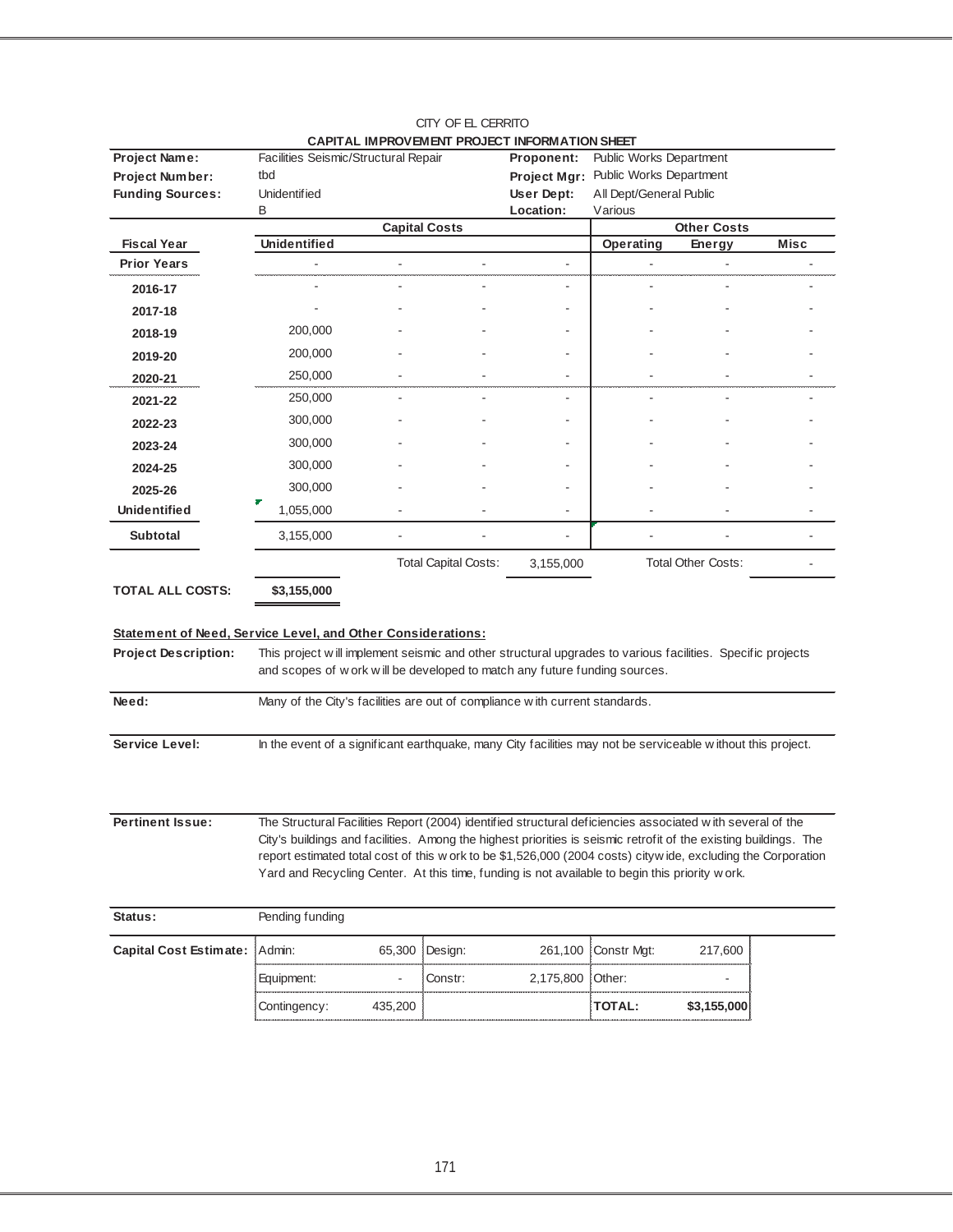|                         |                         | <u>CAPITAL IMPROVEMENT PROJECT INFORMATION SHEET</u> |                             |                |                           |                           |             |
|-------------------------|-------------------------|------------------------------------------------------|-----------------------------|----------------|---------------------------|---------------------------|-------------|
| Project Name:           | Huber Park Improvements |                                                      |                             | Proponent:     | Recreation Department     |                           |             |
| Project Number:         | C3054                   |                                                      |                             | Project Mgr:   | Public Works Department   |                           |             |
| <b>Funding Sources:</b> | Measure WW              |                                                      |                             | User Dept:     | <b>General Public</b>     |                           |             |
|                         | A                       |                                                      |                             | Location:      | Huber Park, Terrace Drive |                           |             |
|                         |                         | <b>Capital Costs</b>                                 |                             |                |                           | <b>Other Costs</b>        |             |
| <b>Fiscal Year</b>      | General                 | <b>Measure</b>                                       |                             |                | Operating                 | Energy                    | <b>Misc</b> |
|                         | <b>Fund</b>             | <b>WW</b>                                            |                             |                |                           |                           |             |
| <b>Prior Years</b>      |                         | 204,000                                              |                             |                |                           |                           |             |
| 2016-17                 |                         | 20,000                                               |                             |                |                           |                           |             |
| 2017-18                 |                         |                                                      |                             |                |                           |                           |             |
| 2018-19                 |                         |                                                      |                             |                |                           |                           |             |
| 2019-20                 |                         |                                                      |                             |                |                           |                           |             |
| 2020-21                 |                         |                                                      |                             | $\blacksquare$ |                           |                           |             |
| 2021-22                 |                         |                                                      |                             | $\blacksquare$ |                           |                           |             |
| 2022-23                 |                         |                                                      |                             |                |                           |                           |             |
| 2023-24                 |                         |                                                      |                             |                |                           |                           |             |
| 2024-25                 |                         |                                                      |                             |                |                           |                           |             |
| 2025-26                 |                         |                                                      |                             |                |                           |                           |             |
| <b>Unidentified</b>     |                         |                                                      |                             | $\blacksquare$ |                           |                           |             |
| <b>Subtotal</b>         |                         | 224,000                                              |                             |                |                           |                           |             |
|                         |                         |                                                      | <b>Total Capital Costs:</b> | 224,000        |                           | <b>Total Other Costs:</b> |             |
| <b>TOTAL ALL COSTS:</b> | \$224,000               |                                                      |                             |                |                           |                           |             |

#### CITY OF EL CERRITO **CAPITAL IMPROVEMENT PROJECT INFORMATION SHE**

#### **Statement of Need, Service Level, and Other Considerations:**

| <b>Project Description:</b>   | Replacement and upgrade of play equipment, benches, grills, picnic tables; resurfacing of basketball court;<br>new striping; accessibility upgrades; drainage improvements; and slide retrofit                                                                                                                                                                                                                                                                                                                                                                                                                                                                                                                                                                                                                                                            |         |         |               |           |  |
|-------------------------------|-----------------------------------------------------------------------------------------------------------------------------------------------------------------------------------------------------------------------------------------------------------------------------------------------------------------------------------------------------------------------------------------------------------------------------------------------------------------------------------------------------------------------------------------------------------------------------------------------------------------------------------------------------------------------------------------------------------------------------------------------------------------------------------------------------------------------------------------------------------|---------|---------|---------------|-----------|--|
| <b>Strategic Plan Goals:</b>  | • Goal A – Deliver exemplary government services, by w orking with the community through the design<br>process to develop and strengthen relationships with public partners, residents and community groups; and<br>• Goal C – Deepen a sense of place and community identity by encouraging civic involvement and by<br>promoting and developing recreational activities for all; and<br>• Goal D – Develop and rehabilitate public facilities as community focal points, by addressing ongoing and<br>deferred maintenance of facilities and infrastructure; and<br>• Goal E – Ensure the public's health and safety by providing a safe and accessible city facility.                                                                                                                                                                                  |         |         |               |           |  |
| Need/Service Level:           | The play equipment is approximately 50 years old and needs replacement. Also, the paths, low er play area<br>surface, picnic and drainage system are in disrepair.                                                                                                                                                                                                                                                                                                                                                                                                                                                                                                                                                                                                                                                                                        |         |         |               |           |  |
| <b>Pertinent Issues:</b>      | This project presented significant challenges because of its hillside/creekside setting and its unique WPA-<br>era construction. Because of the terrain, any significant improvements trigger accessibility upgrades (per<br>the ADA) that could be extremely challenging. There w as a consensus from community meetings that the<br>historic nature of the park should not be disturbed, and the large flat basketball court area should remain<br>open for court play instead of converting it to a play structure area. Other minor upgrade preferences<br>included replacing old play equipment in the upper areas (if feasible), resurfacing the basketball court,<br>improved picnic areas, pathw ay improvements including possible opening of second and third pathw ays to<br>Terrace and Shevlin drives, and creek and drainage modifications. |         |         |               |           |  |
| Status:                       | Most recently, City Staff held community meetings in November 2014 and April 2015 as well as presented to<br>the Parks & Recreation Commission in March 2015 and July 2015 to finalize the project design. The project<br>construction began in early 2016, with additional elements added due to additional funding including more<br>amenities, new surface for the play structure area, and other safety & access improvements.                                                                                                                                                                                                                                                                                                                                                                                                                        |         |         |               |           |  |
| <b>Capital Cost Estimate:</b> | Admin.<br>5,200                                                                                                                                                                                                                                                                                                                                                                                                                                                                                                                                                                                                                                                                                                                                                                                                                                           | Design: | 16,800  | Constr Mgt:   | 13.000    |  |
|                               | Equipment:                                                                                                                                                                                                                                                                                                                                                                                                                                                                                                                                                                                                                                                                                                                                                                                                                                                | Constr: | 189,000 | Other:        |           |  |
|                               | Contingency:                                                                                                                                                                                                                                                                                                                                                                                                                                                                                                                                                                                                                                                                                                                                                                                                                                              |         |         | <b>TOTAL:</b> | \$224,000 |  |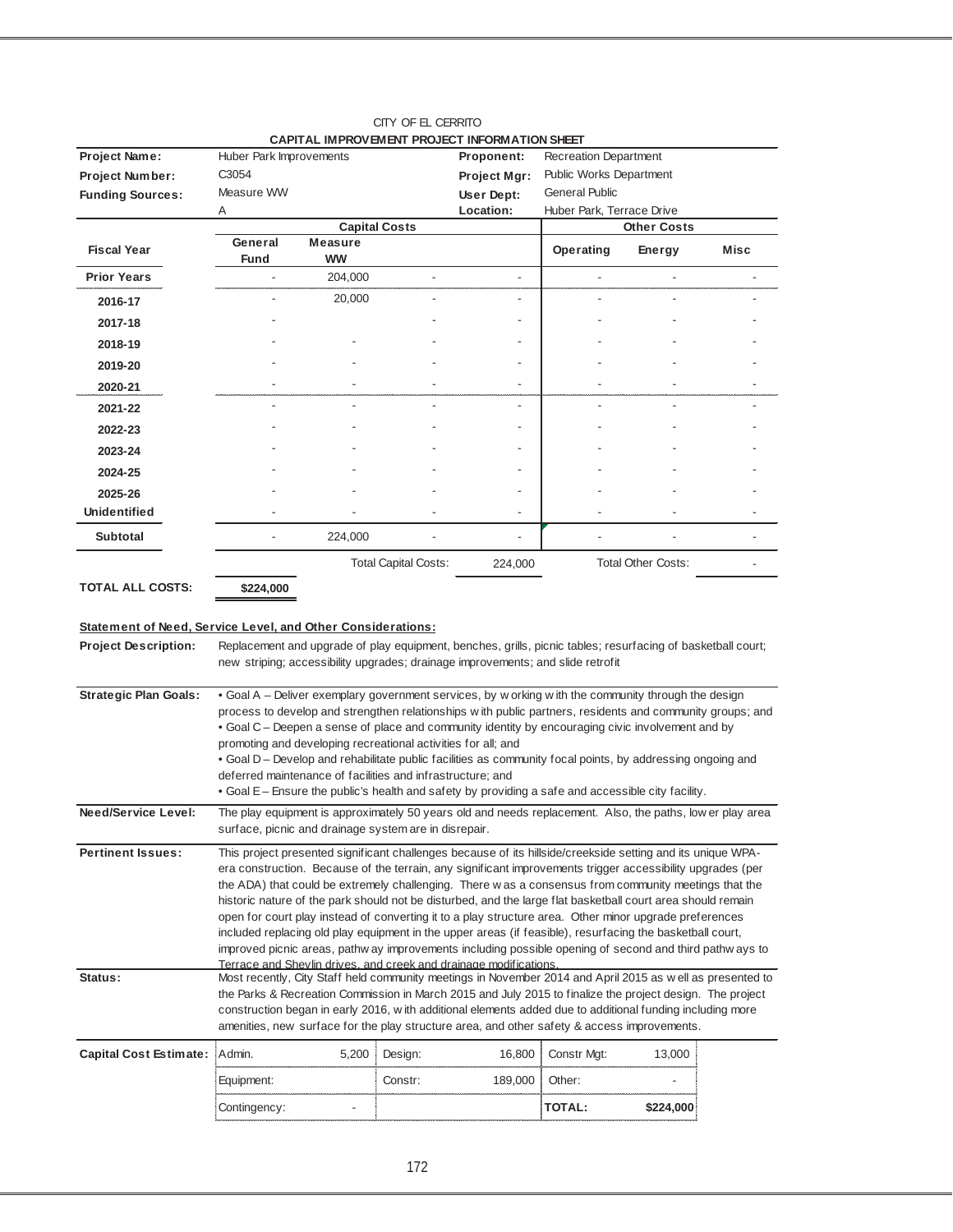#### CITY OF EL CERRITO **CAPITAL IMPROVEMENT PROJECT INFORMATION SHEET**

| Project Name:           | Hillside Natural Area Improvements |                             |                             | Proponent:                                     |                       | Community Dev and Public Works |      |
|-------------------------|------------------------------------|-----------------------------|-----------------------------|------------------------------------------------|-----------------------|--------------------------------|------|
| <b>Project Number:</b>  | C <sub>30</sub> 75                 |                             |                             | Project Mgr:                                   |                       | Community Dev and Public Works |      |
| <b>Funding Sources:</b> | Various Grants                     |                             |                             | User Dept:                                     | <b>General Public</b> |                                |      |
|                         | B                                  |                             |                             | Location:                                      | Hillside Natural Area |                                |      |
|                         |                                    |                             | <b>Capital Costs</b>        |                                                |                       | <b>Other Costs</b>             |      |
| <b>Fiscal Year</b>      | <b>LCWF</b>                        | <b>Measure</b><br><b>WW</b> | <b>Donations</b>            | <b>Unsecure</b><br>Grants/<br><b>Donations</b> | Operating             | Energy                         | Misc |
| <b>Prior Years</b>      | 251,525                            | 120,349                     | 103,900                     |                                                |                       |                                |      |
| 2016-17                 |                                    |                             |                             | ۰                                              |                       |                                |      |
| 2017-18                 |                                    |                             |                             | 100,000                                        |                       |                                |      |
| 2018-19                 |                                    | ٠                           | ٠                           | 200,000                                        |                       |                                |      |
| 2019-20                 |                                    |                             |                             |                                                |                       |                                |      |
| 2020-21                 |                                    |                             |                             | ٠                                              |                       |                                |      |
| 2021-22                 |                                    |                             | ٠                           | ٠                                              |                       | ۰                              |      |
| 2022-23                 |                                    |                             |                             | ٠                                              |                       |                                |      |
| 2023-24                 |                                    |                             |                             | ٠                                              |                       |                                |      |
| 2024-25                 |                                    |                             |                             | ۰                                              |                       |                                |      |
| 2025-26                 |                                    |                             |                             |                                                |                       |                                |      |
| <b>Unidentified</b>     |                                    |                             |                             | 1,750,000                                      |                       |                                |      |
| <b>Subtotal</b>         | 251,525                            | 120,349                     | 103,900                     | 2,050,000                                      |                       |                                |      |
| <b>TOTAL ALL COSTS:</b> | \$2,525,774                        |                             | <b>Total Capital Costs:</b> | 2,525,774                                      |                       | <b>Total Other Costs:</b>      |      |

**Statement of Need, Service Level, and Other Considerations:**

| <b>Project Description:</b>                    | The Hillside Natural Area (HNA) is a 102-acre City-ow ned open space identified as a Community-<br>Serving Park and Recreation facility in the City's General Plan. The HNA has a number of trails that are<br>used for recreation and emergency access and extensive native plants, oak w oodland and riparian<br>environments. This project included acquiring the 8-acre Madera property that became part of the HNA<br>open space in 2015, as w ell as, improving vegetation management and trail rehabilitation & development<br>throughout. Improvements are to be consistent with the Citywide Urban Greening Plan adopted in 2015.<br>Also refer to the HNA Trail Entry & Signage Improvement Project                                                                                                                                                                             |                          |         |           |               |             |  |
|------------------------------------------------|-------------------------------------------------------------------------------------------------------------------------------------------------------------------------------------------------------------------------------------------------------------------------------------------------------------------------------------------------------------------------------------------------------------------------------------------------------------------------------------------------------------------------------------------------------------------------------------------------------------------------------------------------------------------------------------------------------------------------------------------------------------------------------------------------------------------------------------------------------------------------------------------|--------------------------|---------|-----------|---------------|-------------|--|
| General Plan &<br><b>Strategic Plan Goals:</b> | General Plan Goal R1: Protect natural resources and General Plan Goal PR2: High quality open space<br>protected for the benefit of present and future generations, reflecting a variety of important values:<br>ecological, educational, aesthetic, economic and recreational. Strategic Plan Goal D-Develop &<br>Rehabilitate Public Facilities As Community Focal Points and Goal F-Foster Environmental Sustainability<br>Cityw ide                                                                                                                                                                                                                                                                                                                                                                                                                                                    |                          |         |           |               |             |  |
| Need:                                          | As indicated in the Urban Greening Plan, the HNA is largely unprogrammed open space with views of<br>the San Francisco Bay, extensive w oodlands, grasslands, creeks, trees, native and non-native<br>vegetation, and unmarked trails. The site presents maintenance, fire abatement, and vegetation<br>management needs, w hich increased w ith purchase of the 8 acre Madera Property.                                                                                                                                                                                                                                                                                                                                                                                                                                                                                                  |                          |         |           |               |             |  |
| Service Level:                                 | The project provides multiple opportunities to increase service levels including Connectivity to improve<br>trail connections betw een natural areas, schools and other community assets using best practice trail<br>building techniques; Park Expansion Integration by integrating the recently-purchased Madera property,<br>investigating opportunities to acquire additional property, and exploring other opportunities for access,<br>recreation and/or conservation easements on adjacent properties; Natural Amenities by celebrating and<br>preserving creek corridors, diverse plant and animal communities, forests, and grasslands; Green<br>Gatew ays/Trailheads by creating more w elcoming park gatew ays and trailheads; and Active<br>Recreation by enhancing opportunities for active recreation through construction of bicycle trails, parks<br>and other amenities. |                          |         |           |               |             |  |
| <b>Pertinent Issue:</b>                        | Most of the City's current maintenance of the mostly unimproved HNA is provided by the City's Fire<br>Department to reduce fire risk. Improved vegetation management and other public improvements, such<br>as trails, w ould need to be funded from future unidentified funding sources, such as grants and private<br>fundraising, as w ell as through in-kind labor provided by volunteer organizations. In recent years,<br>community groups (the Environmental Quality Committee's "Green Teams", Friends of Five Creeks and<br>the City co-sponsored Trail Trekkers, in partnership with others) have organized to provide volunteer<br>maintenance hours and donations for maintenance and to pursue trail and native plant enhancements of<br>the HNA.                                                                                                                            |                          |         |           |               |             |  |
| Status:                                        | The HNA was a Pilot Project in the Urban Greening Plan, which identified the next step for the project as<br>development of a Master Plan for trail maintenance and design guidelines, a vegetation management<br>plan, and multi-use trail analysis and designation. Costs show n in the next couple of year are for<br>development of a Master Plan, w hich is estimated to be betw een \$100K to \$300K. City staff<br>anticipates seeking grant funding for development of the Master Plan. Planning level cost estimates for<br>build-out of project improvements are show n at an unidentified time although they could be implemented<br>incrementally.                                                                                                                                                                                                                            |                          |         |           |               |             |  |
| Capital Cost Estimate: Admin:                  |                                                                                                                                                                                                                                                                                                                                                                                                                                                                                                                                                                                                                                                                                                                                                                                                                                                                                           | ä,                       | Design: | 262,500   | Constr Mat:   | 175,000     |  |
|                                                | Equipment:                                                                                                                                                                                                                                                                                                                                                                                                                                                                                                                                                                                                                                                                                                                                                                                                                                                                                | $\overline{\phantom{a}}$ | Constr: | 1,050,000 | Other:        | 775,774     |  |
|                                                | Contingency:                                                                                                                                                                                                                                                                                                                                                                                                                                                                                                                                                                                                                                                                                                                                                                                                                                                                              | 262,500                  |         |           | <b>TOTAL:</b> | \$2,525,774 |  |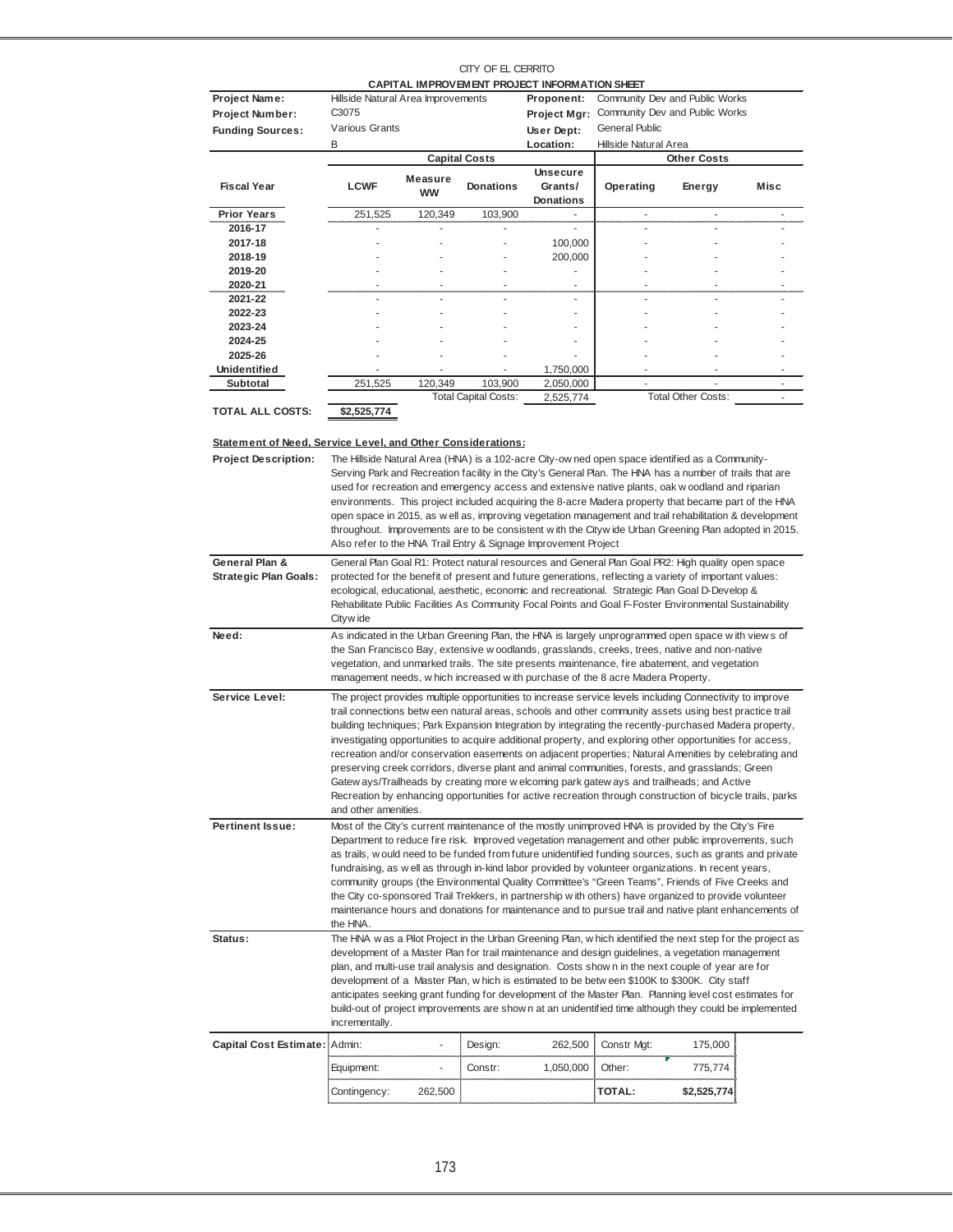#### **Project Name:** Canyon Trail Clubhouse Enhancements Proponent: Recreation Department **Project Number:** tbd **Funding Sources:** Measure A - Swim Center Parcel Tax 206 **User Dept:** General Public **Location:** Project Mgr: Public Works & Recreation Departments CITY OF EL CERRITO **CAPITAL IMPROVEMENT PROJECT INFORMATION SHEET** 206 **Location:** 6757 Gatto Ave

|                         |                           | <b>Project Costs</b> |                             | <b>Misc Costs</b> |                             |                           |                |
|-------------------------|---------------------------|----------------------|-----------------------------|-------------------|-----------------------------|---------------------------|----------------|
| <b>Fiscal Year</b>      | <b>Measure</b><br>A (206) |                      |                             |                   | <b>Debt</b><br><b>Costs</b> | Energy                    | <b>Rebates</b> |
| <b>Prior Years</b>      |                           |                      |                             |                   |                             |                           |                |
| 2014-15                 | 150,000                   |                      |                             |                   |                             |                           |                |
| 2015-16                 |                           |                      |                             |                   |                             |                           |                |
| 2016-17                 |                           |                      |                             |                   |                             |                           |                |
| 2017-18                 |                           |                      |                             |                   |                             |                           |                |
| 2018-19                 |                           |                      |                             |                   |                             |                           |                |
| 2019-20                 |                           |                      |                             |                   |                             |                           |                |
| 2020-21                 |                           |                      |                             |                   |                             |                           |                |
| 2021-22                 |                           |                      |                             |                   |                             |                           |                |
| 2022-23                 |                           |                      |                             |                   |                             |                           |                |
| 2023-24                 |                           |                      |                             |                   |                             |                           |                |
| <b>Unidentified</b>     |                           |                      |                             |                   |                             |                           |                |
| <b>Subtotal</b>         | 150,000                   |                      |                             |                   |                             |                           |                |
|                         |                           |                      | <b>Total Capital Costs:</b> | 150,000           |                             | <b>Total Other Costs:</b> |                |
| <b>TOTAL ALL COSTS:</b> | \$150,000                 |                      |                             |                   |                             |                           |                |

### **Statement of Need, Service Level, and Other Considerations:**

| <b>Project Description:</b>                                                                 | Clubhouses can be renovated in the future. |                                                                                                                                                                                                                                                                            |         | Renovate Canyon Trail Clubhouse to address aging infrastructure (roof, furnace, concrete patio<br>area) and increase energy efficiency. Project will serve as an example of how all City                                                                                                                                                                                 |             |        |  |  |  |
|---------------------------------------------------------------------------------------------|--------------------------------------------|----------------------------------------------------------------------------------------------------------------------------------------------------------------------------------------------------------------------------------------------------------------------------|---------|--------------------------------------------------------------------------------------------------------------------------------------------------------------------------------------------------------------------------------------------------------------------------------------------------------------------------------------------------------------------------|-------------|--------|--|--|--|
| General Plan &<br><b>Strategic Plan Goals:</b>                                              | clubhouse CO2 footprint.                   |                                                                                                                                                                                                                                                                            |         | Goal D - develop and rehabilitate public facilities as community focal points: City Clubhouses are<br>a treasured community resource. They have not seen extensive renovations and/or<br>improvements since being built in the 1960's and 70's. Goal F - foster environmental<br>sustainability citywide: improvements will include energy efficiency upgrades to reduce |             |        |  |  |  |
| Need to be<br>Addressed/Service<br>Level to be Achieved:                                    |                                            | Replace furnace w hich has exceeded suggested lifetime and improve energy efficiency.<br>Replace roof w hich has several leaks w hen it rains despite multiple patches. Replace lighting<br>fixtures with energy efficient LED fixtures. Increase rentability of building. |         |                                                                                                                                                                                                                                                                                                                                                                          |             |        |  |  |  |
| Public Outreach/Input Park and Recreation Commission review and public comment.<br>Process: |                                            |                                                                                                                                                                                                                                                                            |         |                                                                                                                                                                                                                                                                                                                                                                          |             |        |  |  |  |
| <b>Financial</b><br><b>Considerations:</b>                                                  |                                            | The renovation of Canyon Trail Clubhouse is provided for in the voter approved 2000 Measure A<br>Sw im Center initiative. Revenue collected in excess of what is needed for bond payments has<br>been approved by the City Council for Capital Projects.                   |         |                                                                                                                                                                                                                                                                                                                                                                          |             |        |  |  |  |
| Status:                                                                                     | Planning                                   |                                                                                                                                                                                                                                                                            |         |                                                                                                                                                                                                                                                                                                                                                                          |             |        |  |  |  |
| Cost Estimate:                                                                              | Admin.                                     | 10,000                                                                                                                                                                                                                                                                     | Design: | 15,000                                                                                                                                                                                                                                                                                                                                                                   | Constr Mgt: | 10,000 |  |  |  |
|                                                                                             | Equipment:                                 | 15,000                                                                                                                                                                                                                                                                     | Constr: | 90,000                                                                                                                                                                                                                                                                                                                                                                   | Other:      |        |  |  |  |

Contingency: 10,000 **TOTAL:** \$150,000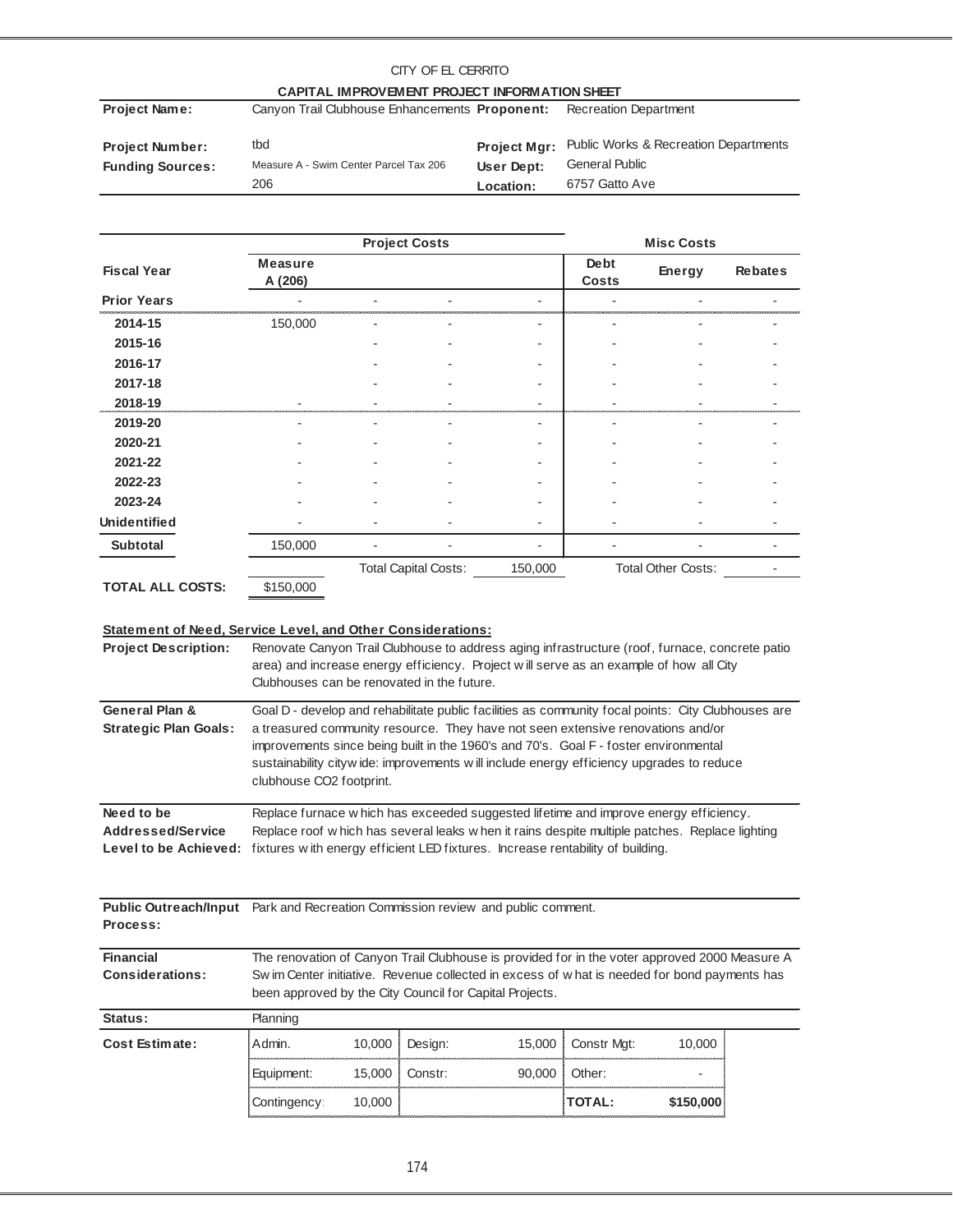|                                                                    |                                                                                                                                                                                                                            |                      |                      | CAPITAL IMPROVEMENT PROJECT INFORMATION SHEET |                       |                                       |                          |
|--------------------------------------------------------------------|----------------------------------------------------------------------------------------------------------------------------------------------------------------------------------------------------------------------------|----------------------|----------------------|-----------------------------------------------|-----------------------|---------------------------------------|--------------------------|
| Project Name:                                                      | Park Facilities Rehab & Improvement Program Proponent:                                                                                                                                                                     |                      |                      |                                               |                       | Recreation & Public Works Departments |                          |
| <b>Project Number:</b>                                             | tbd                                                                                                                                                                                                                        |                      |                      | Project Mgr:                                  |                       | Recreation & Public Works Departments |                          |
| <b>Funding Sources:</b>                                            | <b>Unidentified</b>                                                                                                                                                                                                        |                      |                      | User Dept:                                    | <b>General Public</b> |                                       |                          |
|                                                                    | Β                                                                                                                                                                                                                          |                      |                      | Location:                                     | Various               |                                       |                          |
|                                                                    |                                                                                                                                                                                                                            | <b>Capital Costs</b> |                      |                                               |                       | <b>Other Costs</b>                    |                          |
| <b>Fiscal Year</b>                                                 | <b>Unidentified</b>                                                                                                                                                                                                        |                      |                      |                                               | Operating             | Energy                                | <b>Misc</b>              |
| <b>Prior Years</b>                                                 |                                                                                                                                                                                                                            |                      | ÷,                   | $\overline{\phantom{a}}$                      |                       |                                       |                          |
| 2016-17                                                            | 100,000                                                                                                                                                                                                                    |                      |                      |                                               |                       |                                       |                          |
| 2017-18                                                            |                                                                                                                                                                                                                            |                      |                      |                                               |                       |                                       |                          |
| 2018-19                                                            |                                                                                                                                                                                                                            |                      |                      |                                               |                       |                                       |                          |
| 2019-20                                                            |                                                                                                                                                                                                                            |                      |                      |                                               |                       |                                       |                          |
| 2020-21                                                            |                                                                                                                                                                                                                            |                      |                      |                                               |                       |                                       |                          |
| 2021-22                                                            |                                                                                                                                                                                                                            |                      |                      |                                               |                       |                                       |                          |
| 2022-23                                                            |                                                                                                                                                                                                                            |                      |                      |                                               |                       |                                       |                          |
| 2023-24                                                            |                                                                                                                                                                                                                            |                      |                      |                                               |                       |                                       |                          |
| 2024-25                                                            |                                                                                                                                                                                                                            |                      |                      |                                               |                       |                                       |                          |
| 2025-26                                                            |                                                                                                                                                                                                                            |                      |                      |                                               |                       |                                       |                          |
| Unidentified                                                       | 1,743,700                                                                                                                                                                                                                  |                      |                      |                                               |                       |                                       |                          |
| <b>Subtotal</b>                                                    | 1,843,700                                                                                                                                                                                                                  | ä,                   |                      | ÷.                                            | ÷.                    |                                       |                          |
|                                                                    |                                                                                                                                                                                                                            |                      | Total Capital Costs: | 1,843,700                                     |                       | <b>Total Other Costs:</b>             | $\overline{\phantom{a}}$ |
| <b>TOTAL ALL COSTS:</b>                                            | \$1,843,700                                                                                                                                                                                                                |                      |                      |                                               |                       |                                       |                          |
|                                                                    |                                                                                                                                                                                                                            |                      |                      |                                               |                       |                                       |                          |
| <b>Statement of Need, Service Level, and Other Considerations:</b> |                                                                                                                                                                                                                            |                      |                      |                                               |                       |                                       |                          |
| <b>Project Description:</b>                                        | The program is intended to provide a comprehensive evaluation of park facility rehabilitation and                                                                                                                          |                      |                      |                                               |                       |                                       |                          |
|                                                                    | improvement needs throughout the City. These needs are diverse as demonstrated by previously itemized                                                                                                                      |                      |                      |                                               |                       |                                       |                          |
|                                                                    | CIP projects including Central Park Playground, Cerrito Vista Field Rehab, Canyon Trail Park Improvements,<br>Skate Park, Tennis Backboard, Park Path Rehabilitation, and Cerrito Vista Snack Shack Remodel. The           |                      |                      |                                               |                       |                                       |                          |
|                                                                    | program w ill include evaluation of park clubhouses, fields, playground equipment, pathw ays, landscaping,                                                                                                                 |                      |                      |                                               |                       |                                       |                          |
|                                                                    | lighting, drainage, signage and other equipment and amenities (benches, picnic tables, bbq, etc). A lifetime                                                                                                               |                      |                      |                                               |                       |                                       |                          |
|                                                                    | analysis including a long-term replacement schedule of play structures, surfaces and other equipment will                                                                                                                  |                      |                      |                                               |                       |                                       |                          |
|                                                                    | be developed as part of this program.                                                                                                                                                                                      |                      |                      |                                               |                       |                                       |                          |
|                                                                    |                                                                                                                                                                                                                            |                      |                      |                                               |                       |                                       |                          |
| <b>Strategic Plan Goals:</b>                                       | Strategic Plan Goal D-Develop & Rehabilitate Public Facilities As Community Focal Points including all three<br>strategies 1) Develop a plan to address ongoing and deferred maintenance of facilities and infrastructure; |                      |                      |                                               |                       |                                       |                          |
|                                                                    | 2) Continue the facilities assessment to prioritize and strategize investment; and 3) Revisit and update the                                                                                                               |                      |                      |                                               |                       |                                       |                          |
|                                                                    | Structural Facilities Management Plan.                                                                                                                                                                                     |                      |                      |                                               |                       |                                       |                          |
|                                                                    |                                                                                                                                                                                                                            |                      |                      |                                               |                       |                                       |                          |
| Need to be<br><b>Addressed/Service</b>                             | The program w ould include revisiting and, as appropriate, incorporating and/or updating various plans<br>including the Urban Greening Plan (adopted Dec 2015), the Structural Facilities Management Plan (2004)           |                      |                      |                                               |                       |                                       |                          |
| Level to be Achieved:                                              | and Landscape Management Plan (2003). In addition to previously identified CIP projects, other identified                                                                                                                  |                      |                      |                                               |                       |                                       |                          |
|                                                                    | park needs including replacement of aging playground equipment/structures including those at Harding and                                                                                                                   |                      |                      |                                               |                       |                                       |                          |
|                                                                    | Madera, repaving path w ays, and improving signage. Also, playground surfacing materials may not be                                                                                                                        |                      |                      |                                               |                       |                                       |                          |
|                                                                    | ADA compliant and some poured in place surfaces (such as at Arlington) may need to be replaced.                                                                                                                            |                      |                      |                                               |                       |                                       |                          |
|                                                                    |                                                                                                                                                                                                                            |                      |                      |                                               |                       |                                       |                          |
| <b>Public Outreach/Input</b>                                       | The Program will be considered by the Park and Recreation Commission. City staff will also outreach to the                                                                                                                 |                      |                      |                                               |                       |                                       |                          |
| Process:                                                           | public at key point in the program development process.                                                                                                                                                                    |                      |                      |                                               |                       |                                       |                          |
| <b>Financial</b>                                                   | Costs show n for FY16-17 are for potential consultant support to update the previously completed needs                                                                                                                     |                      |                      |                                               |                       |                                       |                          |
| <b>Considerations:</b>                                             | assessments and to develop lifetime analysis and cost estimates. Capital costs show n in the unidentified                                                                                                                  |                      |                      |                                               |                       |                                       |                          |
|                                                                    | year are for previously itemized projects. Other project costs are unknow n at this time. Dedicated funding                                                                                                                |                      |                      |                                               |                       |                                       |                          |
|                                                                    | for this program is currently unavailable. Recreation and Public Works Staff will w ork to develop a                                                                                                                       |                      |                      |                                               |                       |                                       |                          |
|                                                                    | framew ork for further development and implementation pending availability of funding.                                                                                                                                     |                      |                      |                                               |                       |                                       |                          |
|                                                                    |                                                                                                                                                                                                                            |                      |                      |                                               |                       |                                       |                          |

| Admin:       | 36,100  | Design: | 144,300   | Constr Mgt:   | 20,300      |
|--------------|---------|---------|-----------|---------------|-------------|
| Equipment:   |         | Constr: | 1,202,500 | Other:        | 00.00C      |
| Contingency: | 240,500 |         |           | <b>TOTAL:</b> | \$1,843,700 |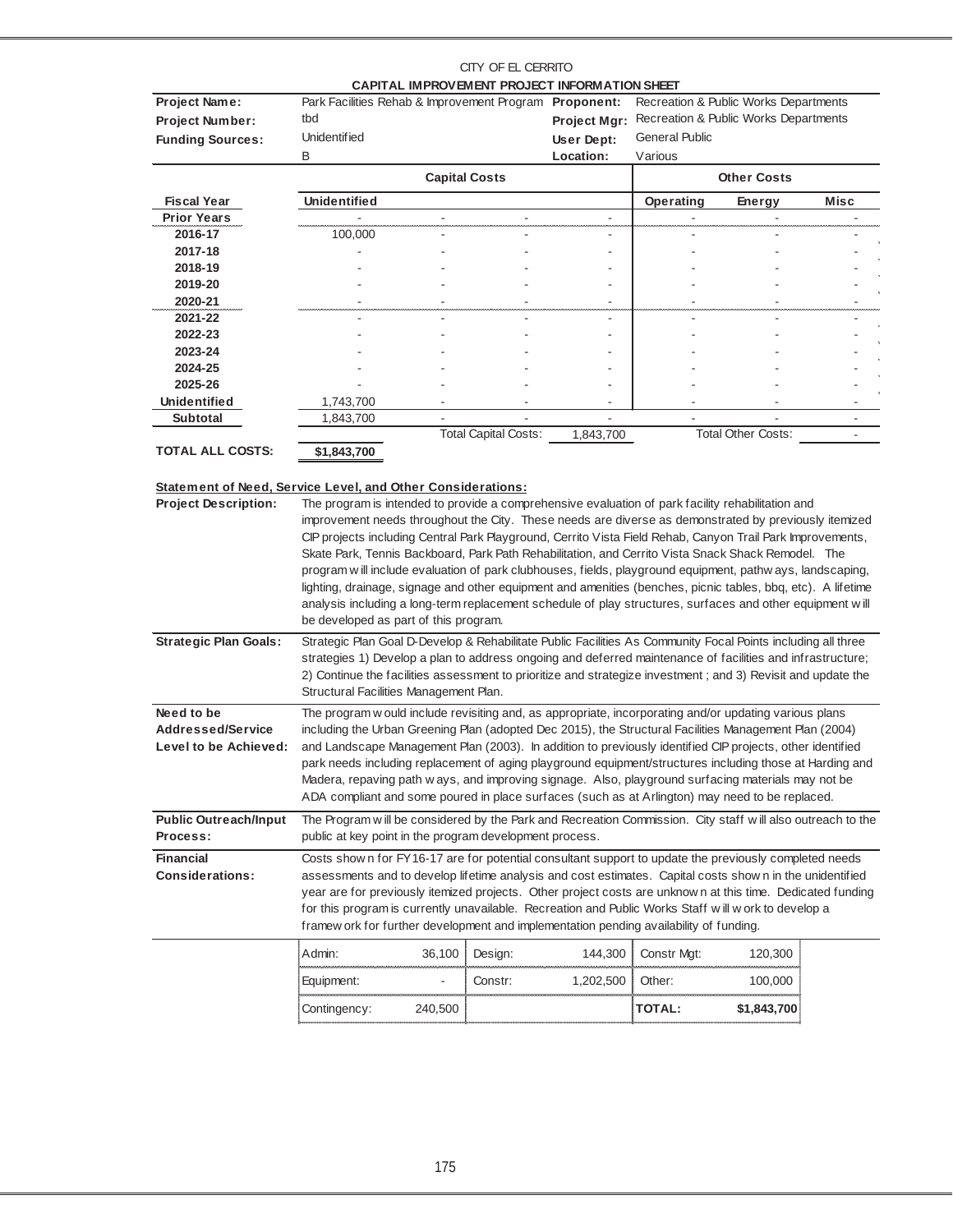|                                                                                            |                                                                                                                                                                                                                                                                                                                                                                                                                                                                                            |                                        | CITY OF EL CERRITO             | CAPITAL IMPROVEMENT PROJECT INFORMATION SHEET                       |                                                                                                                                                                                                                                                                                                                                                                                                                       |                           |      |  |  |
|--------------------------------------------------------------------------------------------|--------------------------------------------------------------------------------------------------------------------------------------------------------------------------------------------------------------------------------------------------------------------------------------------------------------------------------------------------------------------------------------------------------------------------------------------------------------------------------------------|----------------------------------------|--------------------------------|---------------------------------------------------------------------|-----------------------------------------------------------------------------------------------------------------------------------------------------------------------------------------------------------------------------------------------------------------------------------------------------------------------------------------------------------------------------------------------------------------------|---------------------------|------|--|--|
| <b>Project Name:</b><br><b>Project Number:</b><br><b>Funding Sources:</b>                  | Urban Forest Program<br>C3042, tbd                                                                                                                                                                                                                                                                                                                                                                                                                                                         | General Fund, EEMP Grant, unidentified |                                | <b>Proponent:</b><br><b>Project Mgr:</b><br>User Dept:              | <b>Public Works Department</b><br>PW Operations + Environmental Services<br>Public Works Dept/General Public                                                                                                                                                                                                                                                                                                          |                           |      |  |  |
|                                                                                            | B                                                                                                                                                                                                                                                                                                                                                                                                                                                                                          |                                        |                                | Location:                                                           | Various                                                                                                                                                                                                                                                                                                                                                                                                               |                           |      |  |  |
|                                                                                            |                                                                                                                                                                                                                                                                                                                                                                                                                                                                                            |                                        | <b>Capital Costs</b>           |                                                                     |                                                                                                                                                                                                                                                                                                                                                                                                                       | <b>Other Costs</b>        |      |  |  |
| <b>Fiscal Year</b>                                                                         | General<br><b>Fund (101)</b>                                                                                                                                                                                                                                                                                                                                                                                                                                                               |                                        | <b>EEMP Grant</b> Unidentified |                                                                     | Operating                                                                                                                                                                                                                                                                                                                                                                                                             | <b>Energy</b>             | Misc |  |  |
| <b>Prior Years</b>                                                                         | 25,000                                                                                                                                                                                                                                                                                                                                                                                                                                                                                     | 160,000                                | $\blacksquare$                 | $\blacksquare$                                                      |                                                                                                                                                                                                                                                                                                                                                                                                                       |                           |      |  |  |
| 2016-17                                                                                    |                                                                                                                                                                                                                                                                                                                                                                                                                                                                                            |                                        |                                |                                                                     |                                                                                                                                                                                                                                                                                                                                                                                                                       |                           |      |  |  |
| 2017-18                                                                                    |                                                                                                                                                                                                                                                                                                                                                                                                                                                                                            |                                        |                                |                                                                     |                                                                                                                                                                                                                                                                                                                                                                                                                       |                           |      |  |  |
| 2018-19                                                                                    |                                                                                                                                                                                                                                                                                                                                                                                                                                                                                            |                                        | 50,000                         | ٠                                                                   |                                                                                                                                                                                                                                                                                                                                                                                                                       |                           |      |  |  |
| 2019-20                                                                                    |                                                                                                                                                                                                                                                                                                                                                                                                                                                                                            |                                        | 50,000                         |                                                                     |                                                                                                                                                                                                                                                                                                                                                                                                                       |                           |      |  |  |
| 2020-21                                                                                    |                                                                                                                                                                                                                                                                                                                                                                                                                                                                                            |                                        | 50,000                         |                                                                     |                                                                                                                                                                                                                                                                                                                                                                                                                       |                           |      |  |  |
| 2021-22                                                                                    |                                                                                                                                                                                                                                                                                                                                                                                                                                                                                            |                                        | 50,000                         |                                                                     |                                                                                                                                                                                                                                                                                                                                                                                                                       |                           |      |  |  |
| 2022-23                                                                                    |                                                                                                                                                                                                                                                                                                                                                                                                                                                                                            |                                        | 50,000                         |                                                                     |                                                                                                                                                                                                                                                                                                                                                                                                                       |                           |      |  |  |
| 2023-24                                                                                    |                                                                                                                                                                                                                                                                                                                                                                                                                                                                                            |                                        | 50,000                         |                                                                     |                                                                                                                                                                                                                                                                                                                                                                                                                       |                           |      |  |  |
| 2024-25                                                                                    |                                                                                                                                                                                                                                                                                                                                                                                                                                                                                            |                                        | 50,000                         |                                                                     |                                                                                                                                                                                                                                                                                                                                                                                                                       |                           |      |  |  |
| 2025-26                                                                                    |                                                                                                                                                                                                                                                                                                                                                                                                                                                                                            |                                        | 50,000                         |                                                                     |                                                                                                                                                                                                                                                                                                                                                                                                                       |                           |      |  |  |
| <b>Unidentified</b>                                                                        |                                                                                                                                                                                                                                                                                                                                                                                                                                                                                            |                                        | 50,000                         |                                                                     |                                                                                                                                                                                                                                                                                                                                                                                                                       |                           |      |  |  |
| <b>Subtotal</b>                                                                            | 25,000                                                                                                                                                                                                                                                                                                                                                                                                                                                                                     | 160,000                                | 450,000                        |                                                                     |                                                                                                                                                                                                                                                                                                                                                                                                                       |                           |      |  |  |
|                                                                                            |                                                                                                                                                                                                                                                                                                                                                                                                                                                                                            |                                        | <b>Total Capital Costs:</b>    | 635,000                                                             |                                                                                                                                                                                                                                                                                                                                                                                                                       | <b>Total Other Costs:</b> |      |  |  |
| <b>TOTAL ALL COSTS:</b>                                                                    | \$635,000                                                                                                                                                                                                                                                                                                                                                                                                                                                                                  |                                        |                                |                                                                     |                                                                                                                                                                                                                                                                                                                                                                                                                       |                           |      |  |  |
| Statement of Need, Service Level, and Other Considerations:<br><b>Project Description:</b> |                                                                                                                                                                                                                                                                                                                                                                                                                                                                                            |                                        |                                | (2007). Over 1,000 trees have been installed in the last few years. | This program is intended to be an ongoing effort to maintain existing City trees and develop and<br>implement the planting of additional City trees as recommended in the Urban Forest Management Plan                                                                                                                                                                                                                |                           |      |  |  |
| Need:                                                                                      |                                                                                                                                                                                                                                                                                                                                                                                                                                                                                            |                                        |                                |                                                                     | This program is a spin off from the Urban Forest Management Plan project completed in 2007. The Plan<br>identifies strategies for a successful urban forest within the City that will greatly benefit the community.                                                                                                                                                                                                  |                           |      |  |  |
| Service Level:                                                                             |                                                                                                                                                                                                                                                                                                                                                                                                                                                                                            |                                        |                                |                                                                     | This project will begin fulfilling the strategies and goals contained in the Urban Forest Management Plan<br>including 1) Establish and maintain a cityw ide commitment to a healthy, grow ing urban forest; and<br>Provide excellent professional maintenance for the City's urban forest. Strategic Plan Goal E - Ensure<br>the Public's Health and Safety and Goal F-Foster Environmental Sustainability Citywide. |                           |      |  |  |
| <b>Pertinent Issue:</b>                                                                    | At this point in time, a continuing, permanent funding source has not been identified. Staff will explore<br>grant funding opportunities. In 2008, staff w as aw arded \$160,000 from the State Resources Board's<br>Environmental Enhancement & Mitigation Program (EEMP) for street and park tree planting. The City<br>received a two-year extension for use of the funds no later than June 2015. Ongoing capital and<br>operating expenses need to be fully evaluated and identified. |                                        |                                |                                                                     |                                                                                                                                                                                                                                                                                                                                                                                                                       |                           |      |  |  |
| Status:                                                                                    | Pending additional funding                                                                                                                                                                                                                                                                                                                                                                                                                                                                 |                                        |                                |                                                                     |                                                                                                                                                                                                                                                                                                                                                                                                                       |                           |      |  |  |
| Capital Cost Estimate: Admin:                                                              |                                                                                                                                                                                                                                                                                                                                                                                                                                                                                            | 11,300                                 | Design:                        | 45,000                                                              | Constr Mgt:                                                                                                                                                                                                                                                                                                                                                                                                           | 37,500                    |      |  |  |
|                                                                                            | Equipment:                                                                                                                                                                                                                                                                                                                                                                                                                                                                                 | -                                      | Constr:                        | 375,000                                                             | Other:                                                                                                                                                                                                                                                                                                                                                                                                                | 91,200                    |      |  |  |
|                                                                                            | Contingency:                                                                                                                                                                                                                                                                                                                                                                                                                                                                               | 75,000                                 |                                |                                                                     | <b>TOTAL:</b>                                                                                                                                                                                                                                                                                                                                                                                                         | \$635,000                 |      |  |  |

## 176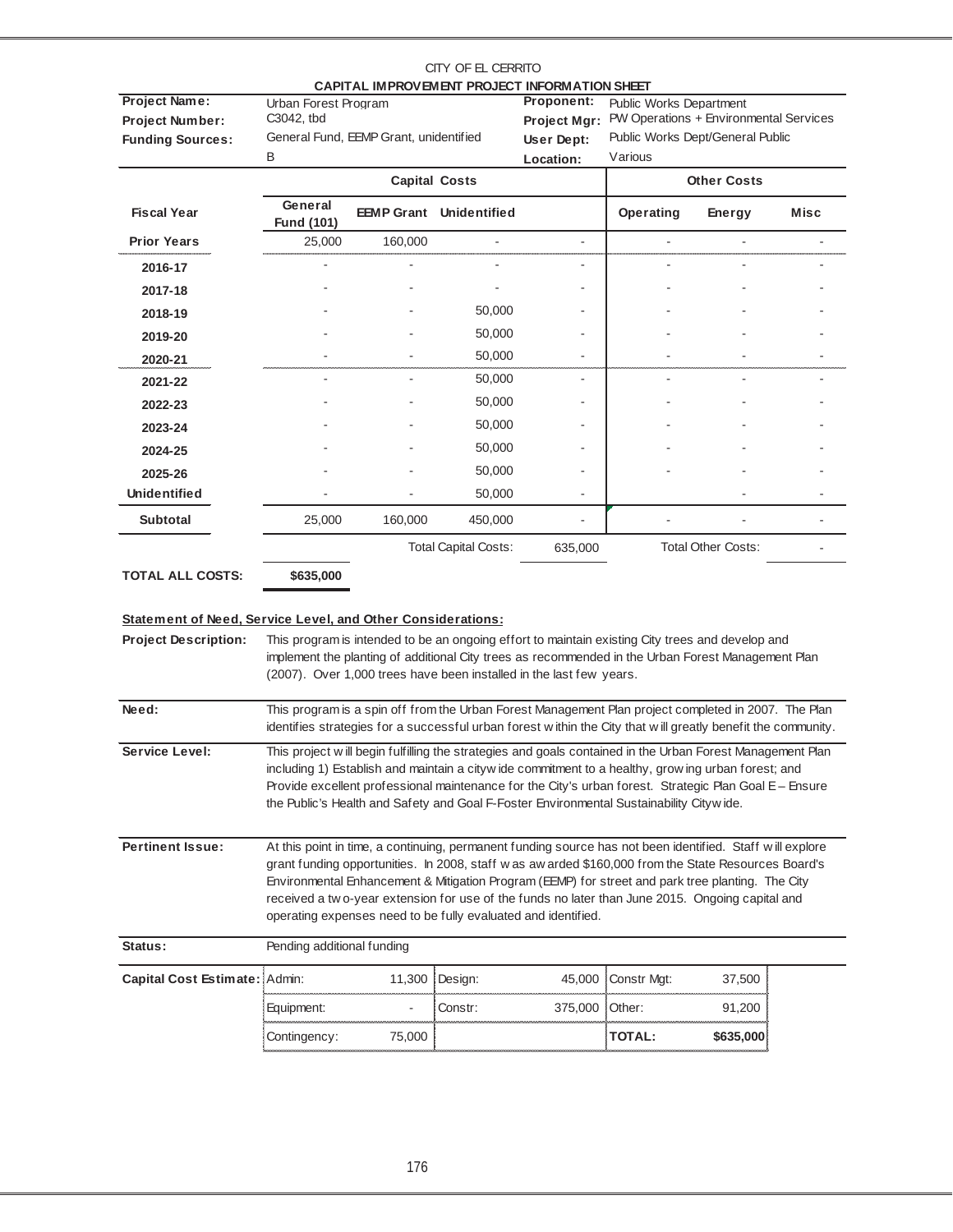|                                                                                                                          |                                                                                                                                       |                                                               |                          | CAPITAL IMPROVEMENT PROJECT INFORMATION SHEET                                                                        |                                       |                    |                     |  |
|--------------------------------------------------------------------------------------------------------------------------|---------------------------------------------------------------------------------------------------------------------------------------|---------------------------------------------------------------|--------------------------|----------------------------------------------------------------------------------------------------------------------|---------------------------------------|--------------------|---------------------|--|
| Project Name:                                                                                                            | Fairmont Park Improvements                                                                                                            |                                                               |                          | Proponent:                                                                                                           | Recreation & Public Works Departments |                    |                     |  |
| <b>Project Number:</b>                                                                                                   | C5037                                                                                                                                 |                                                               |                          | Project Mgr:                                                                                                         | <b>Public Works Department</b>        |                    |                     |  |
| <b>Funding Sources:</b>                                                                                                  | Measure WW, Unidentified                                                                                                              |                                                               |                          | User Dept:                                                                                                           | <b>General Public</b>                 |                    |                     |  |
|                                                                                                                          | A, B                                                                                                                                  |                                                               |                          | Location:                                                                                                            | Fairmont Park (Eureka & Liberty)      |                    |                     |  |
|                                                                                                                          | <b>Measure</b>                                                                                                                        |                                                               | <b>Project Costs</b>     |                                                                                                                      | Operating                             | <b>Other Costs</b> |                     |  |
| <b>Fiscal Year</b>                                                                                                       | <b>WW</b>                                                                                                                             | <b>Unidentified</b>                                           |                          |                                                                                                                      | Costs                                 | Revenues           | <b>Cost Savings</b> |  |
| <b>Prior Years</b>                                                                                                       |                                                                                                                                       |                                                               | $\overline{\phantom{a}}$ | $\overline{\phantom{a}}$                                                                                             |                                       |                    |                     |  |
| 2016-17                                                                                                                  | 58,470                                                                                                                                |                                                               |                          |                                                                                                                      |                                       |                    |                     |  |
| 2017-18                                                                                                                  | 300,623                                                                                                                               | 19,207                                                        |                          |                                                                                                                      |                                       |                    |                     |  |
| 2018-19                                                                                                                  |                                                                                                                                       |                                                               |                          |                                                                                                                      |                                       |                    |                     |  |
| 2019-20                                                                                                                  |                                                                                                                                       |                                                               |                          |                                                                                                                      |                                       |                    |                     |  |
| 2020-21                                                                                                                  |                                                                                                                                       |                                                               |                          | $\overline{\phantom{a}}$                                                                                             |                                       |                    |                     |  |
| 2021-22                                                                                                                  |                                                                                                                                       |                                                               |                          | ÷,                                                                                                                   |                                       |                    |                     |  |
| 2022-23                                                                                                                  |                                                                                                                                       |                                                               |                          |                                                                                                                      |                                       |                    |                     |  |
| 2023-24                                                                                                                  |                                                                                                                                       |                                                               |                          |                                                                                                                      |                                       |                    |                     |  |
| 2024-25                                                                                                                  |                                                                                                                                       |                                                               |                          |                                                                                                                      |                                       |                    |                     |  |
| 2025-26                                                                                                                  |                                                                                                                                       |                                                               |                          |                                                                                                                      |                                       |                    |                     |  |
| Unidentified                                                                                                             |                                                                                                                                       | 621,700                                                       |                          |                                                                                                                      |                                       |                    |                     |  |
| <b>Subtotal</b>                                                                                                          | 359,093                                                                                                                               | 640,907                                                       |                          |                                                                                                                      |                                       |                    |                     |  |
|                                                                                                                          |                                                                                                                                       |                                                               | Total Capital Costs:     | 1,000,000                                                                                                            |                                       | Total Other Costs: |                     |  |
| <b>TOTAL ALL COSTS:</b>                                                                                                  | \$1,000,000                                                                                                                           |                                                               |                          |                                                                                                                      |                                       |                    |                     |  |
|                                                                                                                          |                                                                                                                                       |                                                               |                          |                                                                                                                      |                                       |                    |                     |  |
| Statement of Need, Service Level, and Other Considerations:                                                              |                                                                                                                                       |                                                               |                          |                                                                                                                      |                                       |                    |                     |  |
| <b>Project Description:</b>                                                                                              |                                                                                                                                       |                                                               |                          | Phase 1 of the project, in FY15-16 and 16-17 will upgrade a portion of Fairmont Park (about 16,000 square            |                                       |                    |                     |  |
|                                                                                                                          |                                                                                                                                       |                                                               |                          | feet of area nearest Eureka Avenue) with new, more accessible paths; enhanced gathering spaces;                      |                                       |                    |                     |  |
|                                                                                                                          |                                                                                                                                       |                                                               |                          | improved children's play area; and improved landscaping and amenities. Fairmont Park w as identified as an           |                                       |                    |                     |  |
|                                                                                                                          |                                                                                                                                       | Greening Plan (adopted in December 2015).                     |                          | important community project and w as advanced as one of the final four "Pilot Projects" in the City's Urban          |                                       |                    |                     |  |
| <b>Strategic Plan Goals:</b>                                                                                             |                                                                                                                                       |                                                               |                          | . Goal A - Deliver exemplary government services, by w orking with the community through the design                  |                                       |                    |                     |  |
|                                                                                                                          |                                                                                                                                       |                                                               |                          | process to develop and strengthen relationships with public partners, residents and community groups;                |                                       |                    |                     |  |
|                                                                                                                          |                                                                                                                                       |                                                               |                          | • Goal C – Deepen a sense of place and community identity by encouraging civic involvement and by                    |                                       |                    |                     |  |
|                                                                                                                          |                                                                                                                                       | promoting and developing recreational activities for all; and |                          | . Goal D - Develop and rehabilitate public facilities as community focal points, by addressing ongoing and           |                                       |                    |                     |  |
|                                                                                                                          |                                                                                                                                       | deferred maintenance of facilities and infrastructure.        |                          |                                                                                                                      |                                       |                    |                     |  |
| Need to be                                                                                                               |                                                                                                                                       |                                                               |                          | Fairmont Park is an approx 78,000 square foot park, including areas along the Ohlone Greenw ay, at Eureka            |                                       |                    |                     |  |
| Addressed/Service                                                                                                        |                                                                                                                                       |                                                               |                          | Avenue and Liberty Street and bordering the Senior Center, Fairmont Elementary School and a predominantly            |                                       |                    |                     |  |
| Level to be Achieved: residential neighborhood near San Pablo Avenue and the Stockton Avenue/San Pablo Avenue commercial |                                                                                                                                       |                                                               |                          | areas. The park's existing design & furniture are from 1965. Fairmont Park sees fairly significant foot and          |                                       |                    |                     |  |
|                                                                                                                          |                                                                                                                                       |                                                               |                          | bicycle traffic, despite its aging infrastructure, due to its proximity to various community facilities. The goal of |                                       |                    |                     |  |
|                                                                                                                          |                                                                                                                                       |                                                               |                          | the project is to enhance and improve an existing neighborhood park.                                                 |                                       |                    |                     |  |
| <b>Public Outreach/Input</b><br>Process:                                                                                 | design phase of the project.                                                                                                          |                                                               |                          | Extensive public outreach was conducted as part of the Urban Greening Plan and will continue into the                |                                       |                    |                     |  |
|                                                                                                                          |                                                                                                                                       |                                                               |                          |                                                                                                                      |                                       |                    |                     |  |
| Environmental<br><b>Considerations:</b>                                                                                  |                                                                                                                                       | w ith Contra Costa County in December 2015.                   |                          | An Initial Study/Mitigated Negative Declaration w as approved by City Council and Notice of Determination filed      |                                       |                    |                     |  |
| <b>Other Pertinent</b>                                                                                                   |                                                                                                                                       |                                                               |                          | The Measure WW grant application for Phase 1 w as submitted to the East Bay Regional Park District in March          |                                       |                    |                     |  |
| Issues:                                                                                                                  | 2016, as recommended by the Park & Recreation Commission. Additional grants will be sought as needed for                              |                                                               |                          |                                                                                                                      |                                       |                    |                     |  |
|                                                                                                                          | one to two elements of the project under Phase 1 as well as full build-out of the project as indicated in the<br>Urban Greening Plan. |                                                               |                          |                                                                                                                      |                                       |                    |                     |  |
|                                                                                                                          |                                                                                                                                       |                                                               |                          |                                                                                                                      |                                       |                    |                     |  |
| Status:                                                                                                                  |                                                                                                                                       |                                                               |                          | Design phase of the project is anticipated to begin in FY16-17.                                                      |                                       |                    |                     |  |
| <b>Cost Estimate:</b>                                                                                                    | Admin.                                                                                                                                |                                                               | Design:                  | 169,000                                                                                                              | Constr Mgt:                           | 91,000             |                     |  |
|                                                                                                                          | Equipment:                                                                                                                            |                                                               | Constr:                  | 645,000                                                                                                              | Other:                                | 32,000             |                     |  |
|                                                                                                                          | Contingency:                                                                                                                          | 63,000                                                        |                          |                                                                                                                      | <b>TOTAL:</b>                         | \$1,000,000        |                     |  |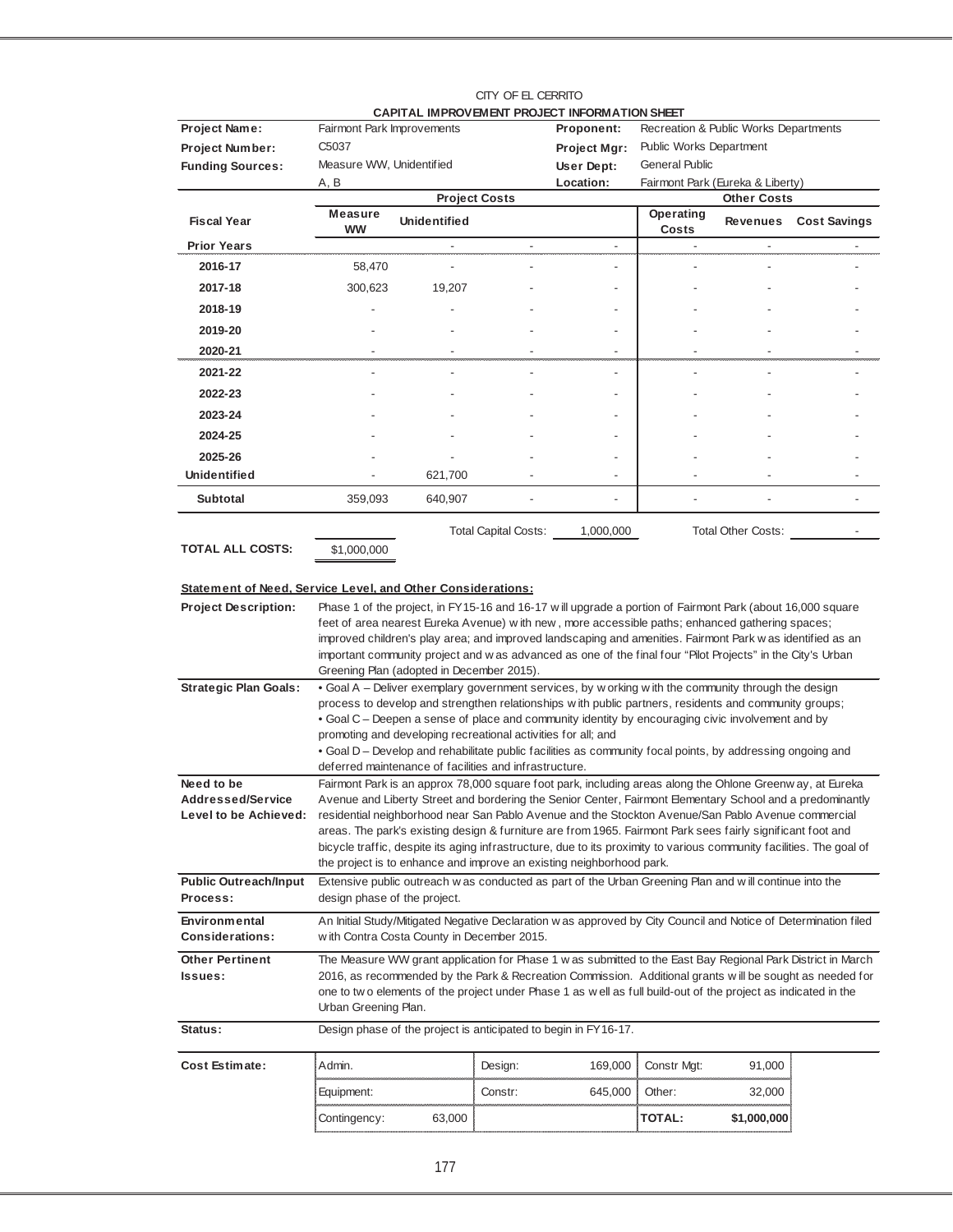|                                                                    |                                                         |                                                  | CITY OF EL CERRITO          |                                                                                                                                                                                                                                                                                                                                                                                                                                                                                                                                                                                                                                                      |                                                                                           |                                           |                     |
|--------------------------------------------------------------------|---------------------------------------------------------|--------------------------------------------------|-----------------------------|------------------------------------------------------------------------------------------------------------------------------------------------------------------------------------------------------------------------------------------------------------------------------------------------------------------------------------------------------------------------------------------------------------------------------------------------------------------------------------------------------------------------------------------------------------------------------------------------------------------------------------------------------|-------------------------------------------------------------------------------------------|-------------------------------------------|---------------------|
| Project Name:<br><b>Project Number:</b><br><b>Funding Sources:</b> | C5038<br>Measure WW<br>Α                                | HNA Trail Entry & Signage Improvements           |                             | CAPITAL IMPROVEMENT PROJECT INFORMATION SHEET<br>Proponent:<br>Project Mgr:<br>User Dept:<br>Location:                                                                                                                                                                                                                                                                                                                                                                                                                                                                                                                                               | Recreation & Public Works Departments<br>Public Works Department<br><b>General Public</b> | Hillside Natural Area and several streets |                     |
|                                                                    |                                                         |                                                  | <b>Project Costs</b>        |                                                                                                                                                                                                                                                                                                                                                                                                                                                                                                                                                                                                                                                      |                                                                                           | <b>Other Costs</b>                        |                     |
| <b>Fiscal Year</b>                                                 | Measure<br>ww                                           | <b>Unidentified</b>                              |                             |                                                                                                                                                                                                                                                                                                                                                                                                                                                                                                                                                                                                                                                      | Operating<br>Costs                                                                        | Revenues                                  | <b>Cost Savings</b> |
| <b>Prior Years</b>                                                 |                                                         |                                                  |                             | $\overline{a}$                                                                                                                                                                                                                                                                                                                                                                                                                                                                                                                                                                                                                                       | L.                                                                                        |                                           |                     |
| 2016-17                                                            | 10,000                                                  |                                                  |                             | $\overline{a}$                                                                                                                                                                                                                                                                                                                                                                                                                                                                                                                                                                                                                                       |                                                                                           |                                           |                     |
| 2017-18                                                            | 38,000                                                  |                                                  |                             |                                                                                                                                                                                                                                                                                                                                                                                                                                                                                                                                                                                                                                                      |                                                                                           |                                           |                     |
| 2018-19                                                            |                                                         |                                                  |                             |                                                                                                                                                                                                                                                                                                                                                                                                                                                                                                                                                                                                                                                      |                                                                                           |                                           |                     |
| 2019-20                                                            |                                                         |                                                  |                             |                                                                                                                                                                                                                                                                                                                                                                                                                                                                                                                                                                                                                                                      |                                                                                           |                                           |                     |
| 2020-21                                                            |                                                         |                                                  |                             |                                                                                                                                                                                                                                                                                                                                                                                                                                                                                                                                                                                                                                                      |                                                                                           |                                           |                     |
| 2021-22                                                            |                                                         |                                                  |                             |                                                                                                                                                                                                                                                                                                                                                                                                                                                                                                                                                                                                                                                      |                                                                                           |                                           |                     |
| 2022-23                                                            |                                                         |                                                  |                             |                                                                                                                                                                                                                                                                                                                                                                                                                                                                                                                                                                                                                                                      |                                                                                           |                                           |                     |
| 2023-24                                                            |                                                         |                                                  |                             |                                                                                                                                                                                                                                                                                                                                                                                                                                                                                                                                                                                                                                                      |                                                                                           |                                           |                     |
| 2024-25                                                            |                                                         |                                                  |                             |                                                                                                                                                                                                                                                                                                                                                                                                                                                                                                                                                                                                                                                      |                                                                                           |                                           |                     |
| 2025-26                                                            |                                                         |                                                  |                             |                                                                                                                                                                                                                                                                                                                                                                                                                                                                                                                                                                                                                                                      |                                                                                           |                                           |                     |
| <b>Unidentified</b>                                                |                                                         |                                                  |                             |                                                                                                                                                                                                                                                                                                                                                                                                                                                                                                                                                                                                                                                      |                                                                                           |                                           |                     |
| <b>Subtotal</b>                                                    | 48,000                                                  |                                                  |                             |                                                                                                                                                                                                                                                                                                                                                                                                                                                                                                                                                                                                                                                      |                                                                                           |                                           |                     |
|                                                                    |                                                         |                                                  |                             |                                                                                                                                                                                                                                                                                                                                                                                                                                                                                                                                                                                                                                                      |                                                                                           |                                           |                     |
| TOTAL ALL COSTS:                                                   | \$48,000                                                |                                                  | <b>Total Capital Costs:</b> | 48,000                                                                                                                                                                                                                                                                                                                                                                                                                                                                                                                                                                                                                                               |                                                                                           | Total Other Costs:                        |                     |
|                                                                    |                                                         |                                                  |                             |                                                                                                                                                                                                                                                                                                                                                                                                                                                                                                                                                                                                                                                      |                                                                                           |                                           |                     |
| Statement of Need, Service Level, and Other Considerations:        |                                                         |                                                  |                             |                                                                                                                                                                                                                                                                                                                                                                                                                                                                                                                                                                                                                                                      |                                                                                           |                                           |                     |
| <b>Project Description:</b>                                        |                                                         | Greening Plan (adopted in December 2015).        |                             | Install gatew ay trailhead kiosks, trail entry signs, trail entry stairs at one location, and trail directional markers<br>w ithin the Hillside Natural Area, and w ayfinding/directional signs on streets leading to the Hillside Natural Area<br>(HNA). The signs will be installed based on the El Cerrito Trails Signage Plan a collaborative effort between<br>the El Cerrito Trail Trekkers, the National Park Service, and the City of El Cerrito. The HNA was identified as an<br>important community project and w as advanced as one of the final four "Pilot Projects" in the City's Urban                                                |                                                                                           |                                           |                     |
| <b>Strategic Plan Goals:</b>                                       | activities for all; and<br>transit-oriented urban form. |                                                  |                             | . Goal C - Deepen a sense of place and community identity by promoting and developing recreational<br>• Goal F – Foster environmental sustainability citywide by creating a well-connected, pedestrian, bicycle, and                                                                                                                                                                                                                                                                                                                                                                                                                                 |                                                                                           |                                           |                     |
| Need to be<br><b>Addressed/Service</b><br>Level to be Achieved:    |                                                         |                                                  |                             | The Hillside Natural Area is 102.5 acres of open space in the El Cerrito hills. It provides a very large active<br>recreation space for hikers, bikers, and dog w alkers w ho have easy access through several neighborhood<br>entry points and enjoy the various trails, oak groves, open fields, and expansive views of the San Francisco<br>Bay. While extensive, the existing trail netw ork includes opportunities for trail improvements, new trail<br>connections, and the design of a multiuse trail system to better meet needs w hile connecting to natural<br>habitats, outdoor educational opportunities and community gathering spaces. |                                                                                           |                                           |                     |
| <b>Public Outreach/Input</b><br>Process:                           |                                                         |                                                  |                             | Extensive public outreach w as conducted as part of the Urban Greening Plan, and as part of the Trail<br>Trekker's led effort with the National Park Service and City of El Cerrito to create a Trails Signage Plan.                                                                                                                                                                                                                                                                                                                                                                                                                                 |                                                                                           |                                           |                     |
| Environmental<br><b>Considerations:</b>                            |                                                         | with Contra Costa County in December 2015.       |                             | An Initial Study/Mitigated Negative Declaration w as approved by City Council and Notice of Determination filed                                                                                                                                                                                                                                                                                                                                                                                                                                                                                                                                      |                                                                                           |                                           |                     |
| <b>Other Pertinent</b><br><b>Issues:</b>                           |                                                         | recommended by the Park & Recreation Commission. |                             | The Measure WW grant application w as submitted to the East Bay Regional Park District in March 2016, as                                                                                                                                                                                                                                                                                                                                                                                                                                                                                                                                             |                                                                                           |                                           |                     |
| Status:                                                            |                                                         |                                                  |                             | Design phase of the project is anticipated to begin in FY16-17.                                                                                                                                                                                                                                                                                                                                                                                                                                                                                                                                                                                      |                                                                                           |                                           |                     |
| Cost Estimate:                                                     | Admin.                                                  |                                                  | Design:                     | 5,560                                                                                                                                                                                                                                                                                                                                                                                                                                                                                                                                                                                                                                                | Constr Mgt:                                                                               | 2,785                                     |                     |
|                                                                    | Equipment:                                              |                                                  | Constr:                     | 34,475                                                                                                                                                                                                                                                                                                                                                                                                                                                                                                                                                                                                                                               | Other:                                                                                    |                                           |                     |
|                                                                    | Contingency:                                            | 5,180                                            |                             |                                                                                                                                                                                                                                                                                                                                                                                                                                                                                                                                                                                                                                                      | TOTAL:                                                                                    | \$48,000                                  |                     |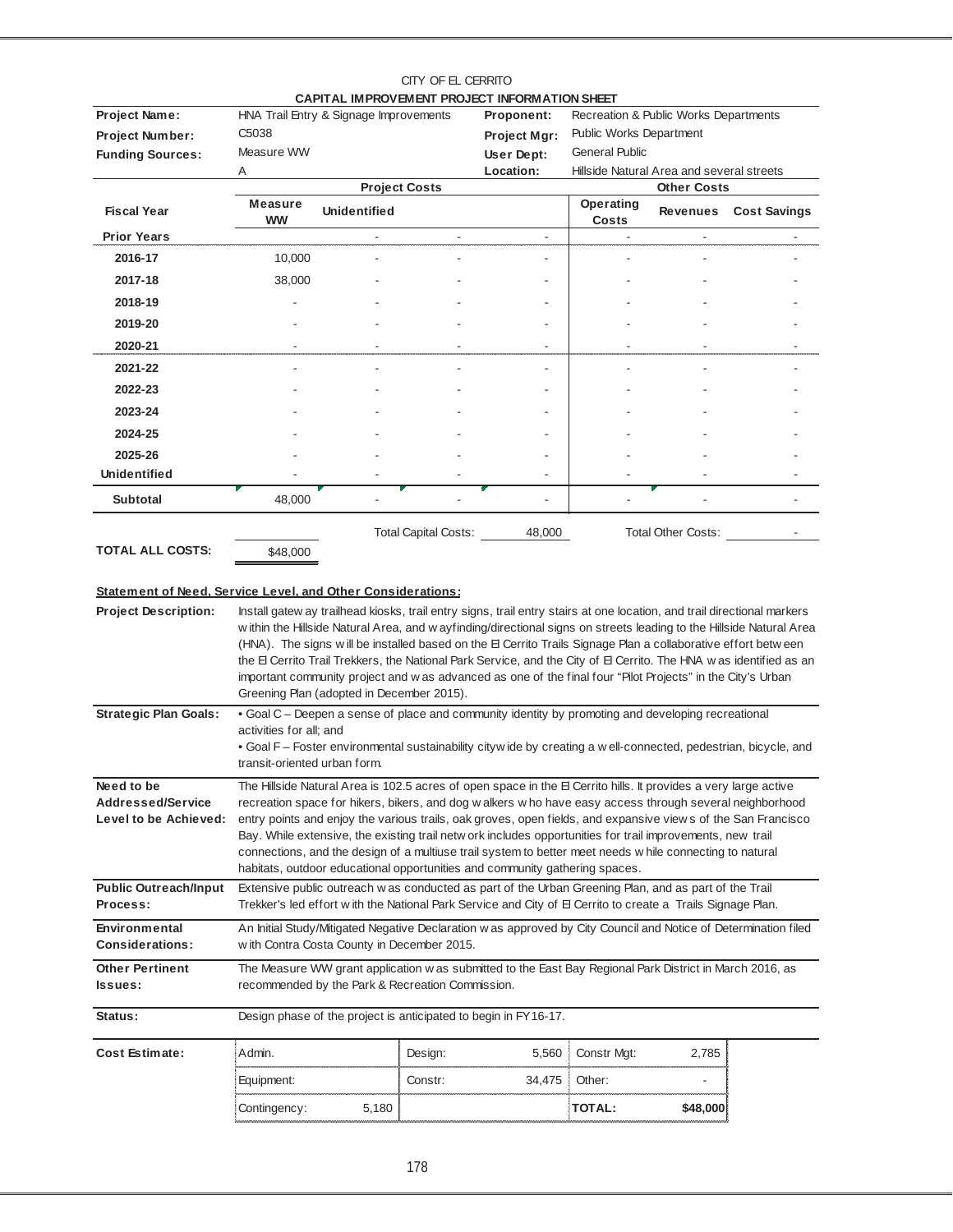|                                                             |                             |                                            | CITY OF EL CERRITO   | CAPITAL IMPROVEMENT PROJECT INFORMATION SHEET                                                                                                                                                                     |                                       |                    |                                           |
|-------------------------------------------------------------|-----------------------------|--------------------------------------------|----------------------|-------------------------------------------------------------------------------------------------------------------------------------------------------------------------------------------------------------------|---------------------------------------|--------------------|-------------------------------------------|
| <b>Project Name:</b>                                        |                             | Baxter Creek Gatew ay Park, Acquisition    |                      | Proponent:                                                                                                                                                                                                        | Recreation & Public Works Departments |                    |                                           |
| <b>Project Number:</b>                                      | C <sub>5033</sub>           |                                            |                      | Project Mgr:                                                                                                                                                                                                      | Recreation & Public Works Departments |                    |                                           |
| <b>Funding Sources:</b>                                     | Measure WW                  |                                            |                      | User Dept:                                                                                                                                                                                                        | <b>General Public</b>                 |                    |                                           |
|                                                             |                             |                                            |                      | Location:                                                                                                                                                                                                         |                                       |                    | Baxter Creek Gatew ay Area (Conlon & Key) |
|                                                             |                             |                                            | <b>Project Costs</b> |                                                                                                                                                                                                                   |                                       | <b>Other Costs</b> |                                           |
| <b>Fiscal Year</b>                                          | <b>Measure</b><br><b>WW</b> | <b>Unidentified</b>                        |                      |                                                                                                                                                                                                                   | Operating<br>Costs                    | Revenues           | <b>Cost Savings</b>                       |
| <b>Prior Years</b>                                          |                             |                                            |                      |                                                                                                                                                                                                                   |                                       |                    |                                           |
| 2016-17                                                     | 10,000                      |                                            |                      |                                                                                                                                                                                                                   |                                       |                    |                                           |
| 2017-18                                                     |                             |                                            |                      |                                                                                                                                                                                                                   |                                       |                    |                                           |
| 2018-19                                                     |                             |                                            |                      |                                                                                                                                                                                                                   |                                       |                    |                                           |
| 2019-20                                                     |                             |                                            |                      |                                                                                                                                                                                                                   |                                       |                    |                                           |
| 2020-21                                                     |                             |                                            |                      |                                                                                                                                                                                                                   |                                       |                    |                                           |
| 2021-22                                                     |                             |                                            |                      |                                                                                                                                                                                                                   |                                       |                    |                                           |
| 2022-23                                                     |                             |                                            |                      |                                                                                                                                                                                                                   |                                       |                    |                                           |
| 2023-24                                                     |                             |                                            |                      |                                                                                                                                                                                                                   |                                       |                    |                                           |
| 2024-25                                                     |                             |                                            |                      |                                                                                                                                                                                                                   |                                       |                    |                                           |
| 2025-26                                                     |                             |                                            | $\blacksquare$       | $\overline{\phantom{a}}$                                                                                                                                                                                          |                                       |                    |                                           |
| <b>Subtotal</b>                                             | 10,000                      |                                            |                      |                                                                                                                                                                                                                   |                                       |                    |                                           |
|                                                             |                             |                                            | Total Capital Costs: | 10,000                                                                                                                                                                                                            |                                       | Total Other Costs: |                                           |
| <b>TOTAL ALL COSTS:</b>                                     | \$10,000                    |                                            |                      |                                                                                                                                                                                                                   |                                       |                    |                                           |
|                                                             |                             |                                            |                      |                                                                                                                                                                                                                   |                                       |                    |                                           |
| Statement of Need, Service Level, and Other Considerations: |                             |                                            |                      |                                                                                                                                                                                                                   |                                       |                    |                                           |
| <b>Project Description:</b>                                 |                             |                                            |                      | Look at acquiring, including potential donation, of vacant parcels located next to Baxter Creek Gatew ay Park                                                                                                     |                                       |                    |                                           |
|                                                             |                             |                                            |                      | on Conlon Avenue and Key Blvd for the purposes of adding neighborhood park space. Any opportunities on                                                                                                            |                                       |                    |                                           |
|                                                             |                             |                                            |                      | a private parcel will be dependent on property ow ner's interest and consent and a final decision by the City                                                                                                     |                                       |                    |                                           |
|                                                             |                             |                                            |                      | Council to authorize a specific project. The Conlon Avenue and Key Blvd project w as identified as a "Focus<br>Area" in the City's Urban Greening Plan (adopted in December 2015).                                |                                       |                    |                                           |
| <b>Strategic Plan Goals:</b>                                |                             |                                            |                      | Goal C – Deepen a sense of place and community identity by promoting and developing recreational activities                                                                                                       |                                       |                    |                                           |
|                                                             | for all                     |                                            |                      |                                                                                                                                                                                                                   |                                       |                    |                                           |
|                                                             |                             |                                            |                      |                                                                                                                                                                                                                   |                                       |                    |                                           |
| Need to be                                                  |                             |                                            |                      | The area presents various urban greening opportunities including acquisition of private parcels or private-                                                                                                       |                                       |                    |                                           |
| <b>Addressed/Service</b><br>Level to be Achieved:           |                             |                                            |                      | public partnerships to develop active play spaces and other recreational opportunities. The project w ould<br>more specifically meet the Urban Greening Plan Objective of Resilient Higher Density Neighborhoods. |                                       |                    |                                           |
|                                                             |                             |                                            |                      |                                                                                                                                                                                                                   |                                       |                    |                                           |
| <b>Public Outreach/Input</b>                                |                             |                                            |                      | Extensive public outreach w as conducted as part of the Urban Greening Plan and will continue into future                                                                                                         |                                       |                    |                                           |
| Process:                                                    | phases of the project.      |                                            |                      |                                                                                                                                                                                                                   |                                       |                    |                                           |
| <b>Environmental</b>                                        |                             |                                            |                      | An Initial Study/Mitigated Negative Declaration w as approved by City Council and Notice of Determination filed                                                                                                   |                                       |                    |                                           |
| <b>Considerations:</b>                                      |                             | with Contra Costa County in December 2015. |                      |                                                                                                                                                                                                                   |                                       |                    |                                           |
| <b>Other Pertinent</b>                                      |                             |                                            |                      | A Measure WW grant application for \$10K for soft costs only w as submitted to the East Bay Regional Park                                                                                                         |                                       |                    |                                           |
| Issues:                                                     |                             |                                            |                      | District in March 2016, as recommended by the Park & Recreation Commission.                                                                                                                                       |                                       |                    |                                           |
| Status:                                                     |                             | Planning phase of the project.             |                      |                                                                                                                                                                                                                   |                                       |                    |                                           |
| Cost Estimate:                                              | Admin.                      |                                            | Design:              |                                                                                                                                                                                                                   | Constr Mgt:                           |                    |                                           |
|                                                             | Equipment:                  |                                            | Constr:              |                                                                                                                                                                                                                   | Other:                                | 10,000             |                                           |
|                                                             | Contingency:                |                                            |                      |                                                                                                                                                                                                                   | <b>TOTAL:</b>                         | \$10,000           |                                           |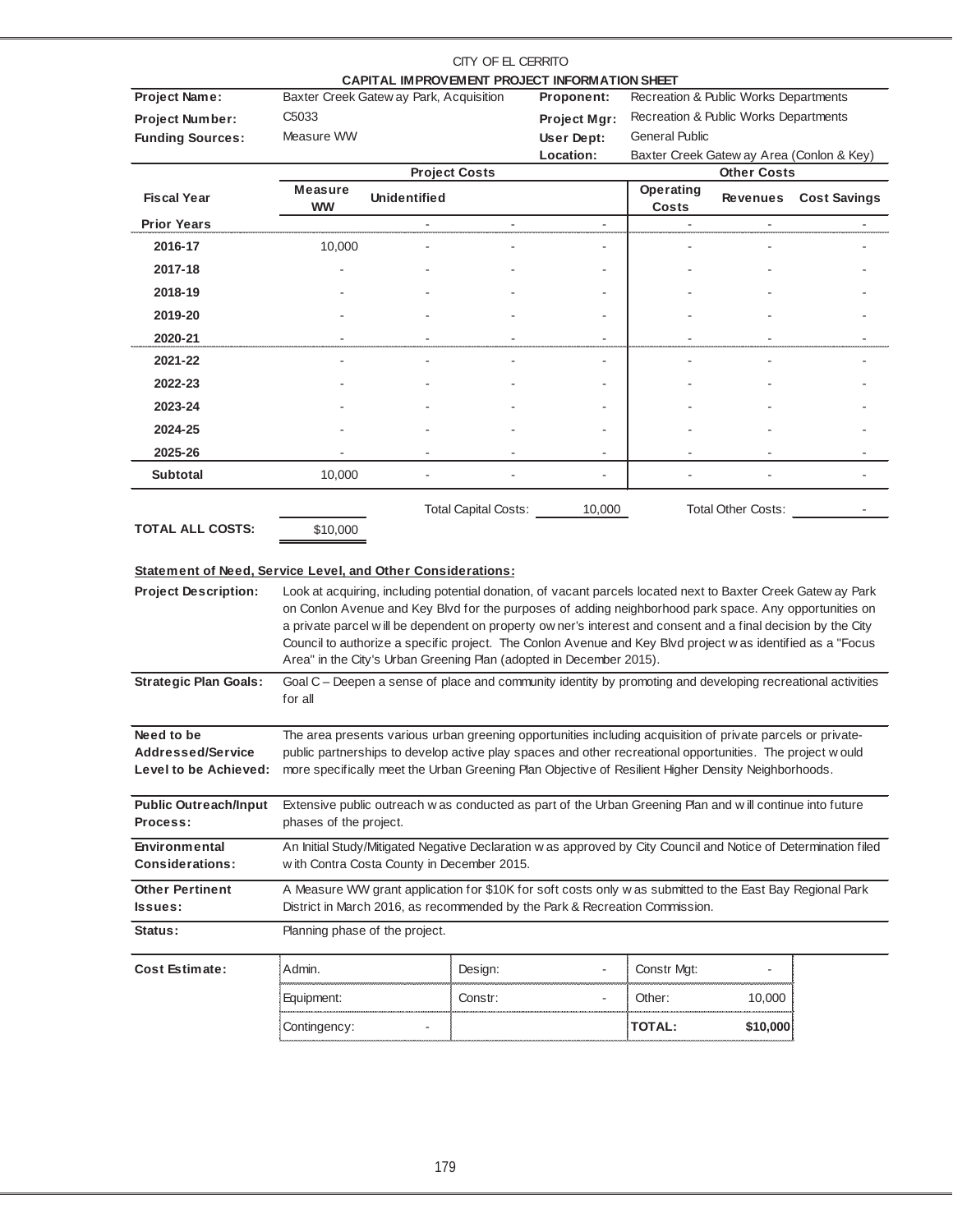|                                                             |                                                                                                                                                                                                                                |                |                          | CAPITAL IMPROVEMENT PROJECT INFORMATION SHEET |                                          |                          |                          |
|-------------------------------------------------------------|--------------------------------------------------------------------------------------------------------------------------------------------------------------------------------------------------------------------------------|----------------|--------------------------|-----------------------------------------------|------------------------------------------|--------------------------|--------------------------|
| <b>Project Name:</b>                                        | Urban Greening Program                                                                                                                                                                                                         |                |                          | Proponent:                                    | Community Development Department         |                          |                          |
|                                                             | incl Low er Fairmount Av & Blue-Green Connections                                                                                                                                                                              |                |                          |                                               |                                          |                          |                          |
| <b>Project Number:</b>                                      | tbd<br><b>Unidentified</b>                                                                                                                                                                                                     |                |                          | Project Mgr:                                  | Community Dev & Public Works Departments |                          |                          |
| <b>Funding Sources:</b>                                     |                                                                                                                                                                                                                                |                |                          | User Dept:<br>Location:                       | <b>General Public</b><br>Cityw ide       |                          |                          |
|                                                             |                                                                                                                                                                                                                                |                | <b>Project Costs</b>     |                                               |                                          | <b>Other Costs</b>       |                          |
| <b>Fiscal Year</b>                                          | <b>Unidentified</b>                                                                                                                                                                                                            |                |                          |                                               | Operating<br>Costs                       |                          | Revenues Cost Savings    |
| <b>Prior Years</b>                                          |                                                                                                                                                                                                                                | $\blacksquare$ | $\overline{\phantom{a}}$ | $\overline{\phantom{a}}$                      | $\overline{\phantom{a}}$                 | $\overline{\phantom{a}}$ | $\overline{a}$           |
| 2016-17                                                     |                                                                                                                                                                                                                                | ٠              | ۰                        | ٠                                             | ٠                                        | $\overline{a}$           |                          |
| 2017-18                                                     |                                                                                                                                                                                                                                |                |                          |                                               |                                          |                          |                          |
| 2018-19                                                     |                                                                                                                                                                                                                                |                |                          |                                               |                                          |                          |                          |
| 2019-20                                                     |                                                                                                                                                                                                                                |                |                          |                                               |                                          |                          |                          |
| 2020-21                                                     |                                                                                                                                                                                                                                |                |                          |                                               |                                          |                          |                          |
| 2021-22                                                     |                                                                                                                                                                                                                                |                |                          |                                               |                                          |                          |                          |
| 2022-23                                                     |                                                                                                                                                                                                                                |                |                          |                                               |                                          |                          |                          |
| 2023-24                                                     |                                                                                                                                                                                                                                |                |                          |                                               |                                          |                          |                          |
| 2024-25                                                     |                                                                                                                                                                                                                                |                |                          |                                               |                                          |                          |                          |
| 2025-26                                                     |                                                                                                                                                                                                                                |                |                          |                                               |                                          |                          |                          |
| <b>Unidentified</b>                                         | 6,770,000                                                                                                                                                                                                                      |                |                          |                                               |                                          |                          |                          |
| <b>Subtotal</b>                                             | 6,770,000                                                                                                                                                                                                                      |                |                          |                                               |                                          |                          |                          |
|                                                             |                                                                                                                                                                                                                                |                | Total Capital Costs:     | 6,770,000                                     |                                          | Total Other Costs:       | $\overline{\phantom{a}}$ |
| <b>TOTAL ALL COSTS:</b>                                     | \$6,770,000                                                                                                                                                                                                                    |                |                          |                                               |                                          |                          |                          |
|                                                             |                                                                                                                                                                                                                                |                |                          |                                               |                                          |                          |                          |
| Statement of Need, Service Level, and Other Considerations: |                                                                                                                                                                                                                                |                |                          |                                               |                                          |                          |                          |
| <b>Project Description:</b>                                 | The City's Urban Greening Plan (adopted in December 2015) w as undertaken to continue and coordinate the                                                                                                                       |                |                          |                                               |                                          |                          |                          |
|                                                             | City's ongoing efforts to improve quality of life for current and future residents by identifying strategies to                                                                                                                |                |                          |                                               |                                          |                          |                          |
|                                                             | enhance the City's public places and open spaces. The Plan identifies needs, opportunities and strategies for<br>creating a greener, more sustainable and livable City through increasing connectivity; creating day-to-day    |                |                          |                                               |                                          |                          |                          |
|                                                             | opportunities to gather, play and enjoy; improving existing parks and green spaces; and identifying new                                                                                                                        |                |                          |                                               |                                          |                          |                          |
|                                                             | w ays to meet the community's need for different types of open spaces given limited resources. Based on                                                                                                                        |                |                          |                                               |                                          |                          |                          |
|                                                             | opportunity analysis and needs assessment of potential projects, improvements w ere identified for 14 focus                                                                                                                    |                |                          |                                               |                                          |                          |                          |
|                                                             | areas, and of these, four were selected as "Pilot Projects" for additional analysis and design, and assist with<br>securing external funding. These four projects are Low er Fairmount Avenue, Blue-to-Green Connections,      |                |                          |                                               |                                          |                          |                          |
|                                                             | Fairmont Park and Hillside Natural Area.                                                                                                                                                                                       |                |                          |                                               |                                          |                          |                          |
| <b>Strategic Plan Goals:</b>                                | . Goal C - Deepen a sense of place and community identity;                                                                                                                                                                     |                |                          |                                               |                                          |                          |                          |
|                                                             | • Goal D – Develop and rehabilitate public facilities as community focal points;                                                                                                                                               |                |                          |                                               |                                          |                          |                          |
|                                                             | • Goal E – Ensure the public's health and safety; and                                                                                                                                                                          |                |                          |                                               |                                          |                          |                          |
| Need to be                                                  | • Goal F – Foster environmental sustainability citywide<br>As the City begins to respond to a grow ing regional demand for increased infill development along transit                                                          |                |                          |                                               |                                          |                          |                          |
| <b>Addressed/Service</b>                                    | corridors, implementing projects, policies and strategies to create an interconnected netw ork of green places                                                                                                                 |                |                          |                                               |                                          |                          |                          |
| Level to be Achieved:                                       | will help accommodate grow th w hile promoting the community's identity and preserving quality of life. The                                                                                                                    |                |                          |                                               |                                          |                          |                          |
|                                                             | City's General Plan (1999), Strategic Plan (2013), Climate Action Plan (2013), and San Pablo Avenue Specific<br>Plan (2014) highlight the importance of creating a complete community that preserves existing natural assets,  |                |                          |                                               |                                          |                          |                          |
|                                                             | public places and open spaces, w hile incentivizing increased, context-sensitive development that provides                                                                                                                     |                |                          |                                               |                                          |                          |                          |
|                                                             | additional open space.                                                                                                                                                                                                         |                |                          |                                               |                                          |                          |                          |
| <b>Public Outreach/Input</b>                                | Extensive public outreach w as conducted as part of the Urban Greening Plan and will continue into future                                                                                                                      |                |                          |                                               |                                          |                          |                          |
| Process:                                                    | phases of the project. A summary of the Community Engagement process through adoption of the Plan is<br>provided in Appendix A to the Plan.                                                                                    |                |                          |                                               |                                          |                          |                          |
| <b>Environmental</b>                                        | An Initial Study/Mitigated Negative Declaration w as approved by City Council and Notice of Determination filed                                                                                                                |                |                          |                                               |                                          |                          |                          |
| <b>Considerations:</b>                                      | w ith Contra Costa County in December 2015.                                                                                                                                                                                    |                |                          |                                               |                                          |                          |                          |
| <b>Other Pertinent</b><br>Issues:                           | Implementation of the Plan will require resources that will be identified and appropriated as needed. The Plan<br>will help the City leverage outside resources for ongoing urban greening efforts. The estimated costs show n |                |                          |                                               |                                          |                          |                          |
|                                                             | are for two of the "Pilot Projects", including the Low er Fairmount Avenue and Blue-to-Green Connections.                                                                                                                      |                |                          |                                               |                                          |                          |                          |
|                                                             | The other tw o "Pilot Projects", including Fairmont Park and Hillside Natural Area, are included as separate CIP                                                                                                               |                |                          |                                               |                                          |                          |                          |
|                                                             | projects because funding has been identified. Estimated costs for the 14 focus area improvements must still                                                                                                                    |                |                          |                                               |                                          |                          |                          |
| Status:                                                     | be developed.<br>Planning phase of the project.                                                                                                                                                                                |                |                          |                                               |                                          |                          |                          |
| <b>Cost Estimate:</b>                                       | Admin.                                                                                                                                                                                                                         | 82,600         | Design:                  | 826,000                                       | Constr Mgt:                              | 495,600                  |                          |
|                                                             | Equipment:                                                                                                                                                                                                                     |                | Constr:                  | 4,130,000                                     | Other:                                   | 409,800                  |                          |
|                                                             |                                                                                                                                                                                                                                | 826,000        |                          |                                               | <b>TOTAL:</b>                            | \$6,770,000              |                          |
|                                                             | Contingency:                                                                                                                                                                                                                   |                |                          |                                               |                                          |                          |                          |

CITY OF EL CERRITO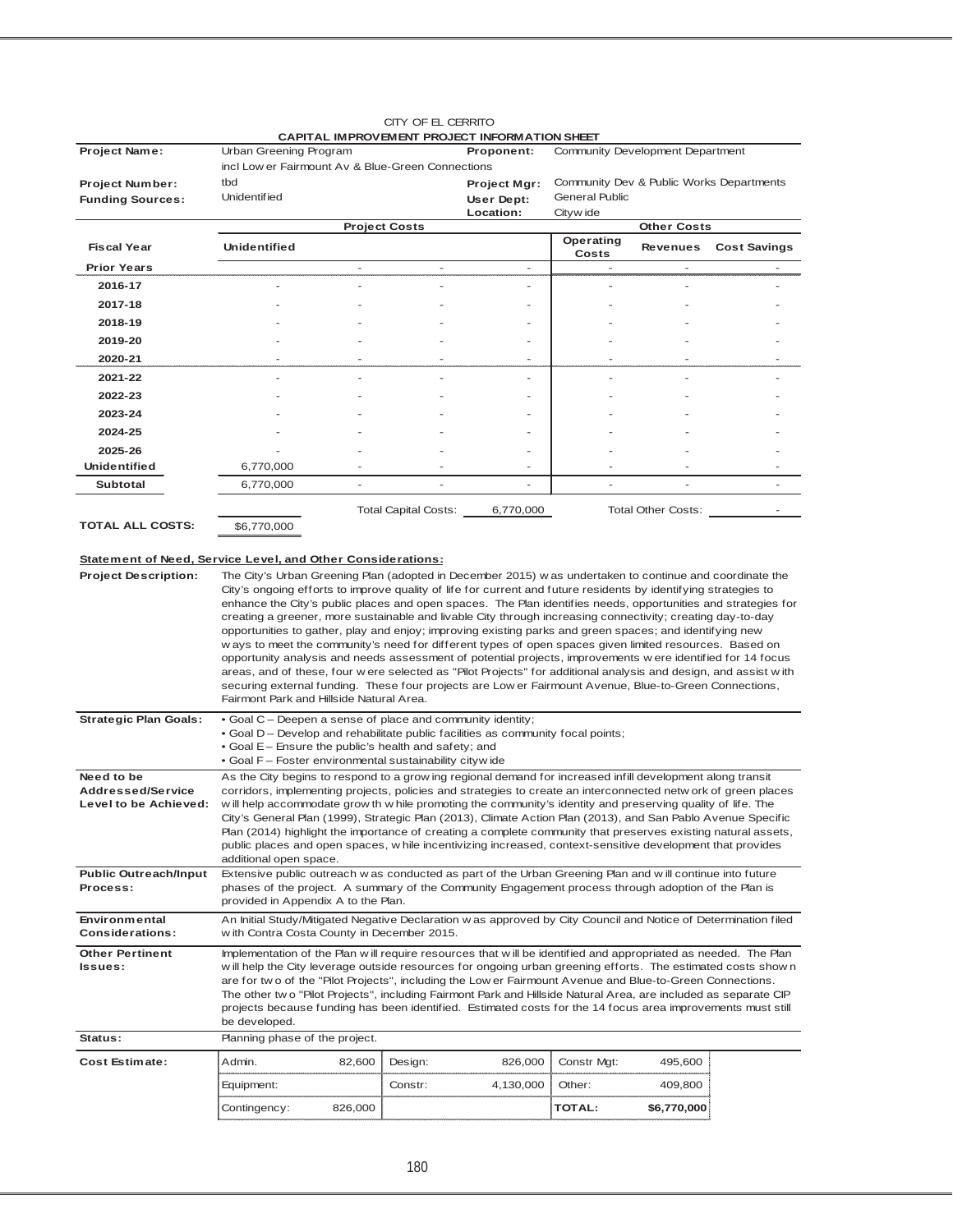|                                                                                        |                                |                                                        | CITY OF EL CERRITO          | CAPITAL IMPROVEMENT PROJECT INFORMATION SHEET                                                                                                                                                                                                                                                                                                                                                                                     |                                       |                    |                     |
|----------------------------------------------------------------------------------------|--------------------------------|--------------------------------------------------------|-----------------------------|-----------------------------------------------------------------------------------------------------------------------------------------------------------------------------------------------------------------------------------------------------------------------------------------------------------------------------------------------------------------------------------------------------------------------------------|---------------------------------------|--------------------|---------------------|
| <b>Project Name:</b>                                                                   |                                | Dorothy Rosenberg Memorial Park                        |                             | Proponent:                                                                                                                                                                                                                                                                                                                                                                                                                        | Recreation & Public Works Departments |                    |                     |
| Project Number:                                                                        | tbd                            |                                                        |                             | Project Mgr:                                                                                                                                                                                                                                                                                                                                                                                                                      | Recreation & Public Works Department  |                    |                     |
| <b>Funding Sources:</b>                                                                | <b>Unidentified</b>            |                                                        |                             | User Dept:                                                                                                                                                                                                                                                                                                                                                                                                                        | <b>General Public</b>                 |                    |                     |
|                                                                                        |                                |                                                        |                             | Location:                                                                                                                                                                                                                                                                                                                                                                                                                         | 945 King Drive                        |                    |                     |
|                                                                                        |                                |                                                        | <b>Project Costs</b>        |                                                                                                                                                                                                                                                                                                                                                                                                                                   |                                       | <b>Other Costs</b> |                     |
| <b>Fiscal Year</b>                                                                     | Grants                         | <b>Unidentified</b>                                    |                             |                                                                                                                                                                                                                                                                                                                                                                                                                                   | Operating<br>Costs                    | Revenues           | <b>Cost Savings</b> |
| <b>Prior Years</b>                                                                     | 10,000                         | ä,                                                     | $\overline{\phantom{a}}$    | $\overline{\phantom{a}}$                                                                                                                                                                                                                                                                                                                                                                                                          | $\overline{a}$                        | $\blacksquare$     |                     |
| 2016-17                                                                                |                                | 10,000                                                 |                             |                                                                                                                                                                                                                                                                                                                                                                                                                                   | 5,000                                 |                    |                     |
| 2017-18                                                                                |                                | 10,000                                                 |                             |                                                                                                                                                                                                                                                                                                                                                                                                                                   | 5,000                                 |                    |                     |
| 2018-19                                                                                |                                |                                                        |                             |                                                                                                                                                                                                                                                                                                                                                                                                                                   | 5,000                                 |                    |                     |
| 2019-20                                                                                |                                |                                                        |                             |                                                                                                                                                                                                                                                                                                                                                                                                                                   | 5,150                                 |                    |                     |
| 2020-21                                                                                |                                |                                                        |                             |                                                                                                                                                                                                                                                                                                                                                                                                                                   | 5,305                                 |                    |                     |
| 2021-22                                                                                |                                |                                                        |                             |                                                                                                                                                                                                                                                                                                                                                                                                                                   | 5,464                                 |                    |                     |
| 2022-23                                                                                |                                |                                                        |                             |                                                                                                                                                                                                                                                                                                                                                                                                                                   | 5,628                                 |                    |                     |
| 2023-24                                                                                |                                |                                                        |                             |                                                                                                                                                                                                                                                                                                                                                                                                                                   | 5,796                                 |                    |                     |
| 2024-25                                                                                |                                |                                                        |                             |                                                                                                                                                                                                                                                                                                                                                                                                                                   | 5,970                                 |                    |                     |
| 2025-26                                                                                |                                |                                                        |                             |                                                                                                                                                                                                                                                                                                                                                                                                                                   | 6,149                                 |                    |                     |
| Unidentified                                                                           |                                | 300,000                                                |                             |                                                                                                                                                                                                                                                                                                                                                                                                                                   |                                       |                    |                     |
| <b>Subtotal</b>                                                                        | 10,000                         | 320,000                                                |                             |                                                                                                                                                                                                                                                                                                                                                                                                                                   | 54,462                                |                    |                     |
| <b>TOTAL ALL COSTS:</b><br>Statement of Need, Service Level, and Other Considerations: | \$384,462                      |                                                        | <b>Total Capital Costs:</b> | 330,000                                                                                                                                                                                                                                                                                                                                                                                                                           |                                       | Total Other Costs: | 54,462              |
| <b>Project Description:</b>                                                            |                                |                                                        |                             | The project includes various enhancements to property donated to the City to eventually become the Dorothy<br>Rosenberg Memorial Park including those items listed in the "Needs" section below.                                                                                                                                                                                                                                  |                                       |                    |                     |
| <b>Strategic Plan Goals:</b>                                                           |                                | Goal C: Deepen a sense of place and community identity |                             | Goal D: Develop and rehabilitate public facilities as community focal points                                                                                                                                                                                                                                                                                                                                                      |                                       |                    |                     |
| Need to be                                                                             |                                |                                                        |                             | In order to make this park accessible to the public, many projects will need to be funded including:                                                                                                                                                                                                                                                                                                                              |                                       |                    |                     |
| Addressed/Service<br>Level to be Achieved:                                             |                                |                                                        |                             | accessibility improvements, fencing, grading, fire abatement, and landscaping. Additionally the home located<br>on this property will need significant renovation in order to become usable for public purposes.                                                                                                                                                                                                                  |                                       |                    |                     |
|                                                                                        |                                |                                                        |                             |                                                                                                                                                                                                                                                                                                                                                                                                                                   |                                       |                    |                     |
| <b>Public Outreach/Input</b><br>Process:                                               |                                | ultimate design and usage of the City's new est park.  |                             | The City w as successful in receiving \$10,000 in fire abatement grants (vegetation removal); this process<br>required neighbor engagement and support. A group of volunteers named the Friends of the Dorothy<br>Rosenberg Memorial Park has also formed to coordinate volunteer efforts at the site. Future public<br>engagement will hopefully be achieved through a Parks and Recreation Master Plan process to determine the |                                       |                    |                     |
| Environmental<br><b>Considerations:</b>                                                | perpetuity.                    |                                                        |                             | The donation of this 1.6 acre property to the City ensures that it will remain as a park and open space in                                                                                                                                                                                                                                                                                                                        |                                       |                    |                     |
| <b>Financial</b><br><b>Considerations:</b>                                             |                                |                                                        |                             | The funding for this project is, as of yet, unidentified. Alternative funding sources to current City resources<br>w ill likely be required to transform this property into a true park.                                                                                                                                                                                                                                          |                                       |                    |                     |
| Status:                                                                                | Planning phase of the project. |                                                        |                             |                                                                                                                                                                                                                                                                                                                                                                                                                                   |                                       |                    |                     |
| <b>Cost Estimate:</b>                                                                  | Admin.                         | 10,000                                                 | Design:                     | 25,000                                                                                                                                                                                                                                                                                                                                                                                                                            | Constr Mgt:                           | 25,000             |                     |
|                                                                                        | Equipment:                     | 15,000                                                 | Constr:                     | 150,000                                                                                                                                                                                                                                                                                                                                                                                                                           | Other:                                | 60,000             |                     |
|                                                                                        | Contingency:                   | 45,000                                                 |                             |                                                                                                                                                                                                                                                                                                                                                                                                                                   | <b>TOTAL:</b>                         | \$330,000          |                     |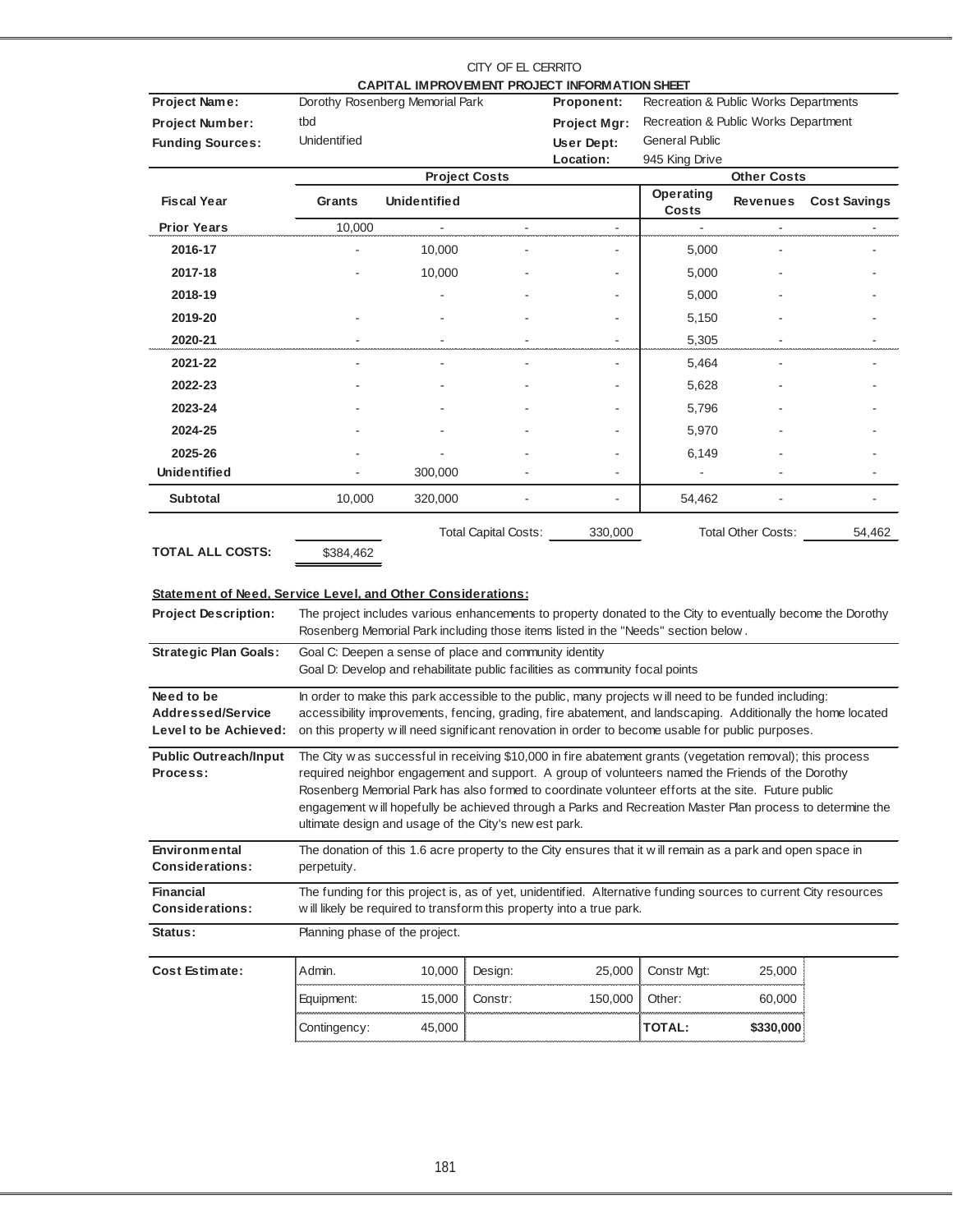|                         |                               |                             |  | CITY OF EL CERRITO                            |                                      |                           |      |  |
|-------------------------|-------------------------------|-----------------------------|--|-----------------------------------------------|--------------------------------------|---------------------------|------|--|
|                         |                               |                             |  | CAPITAL IMPROVEMENT PROJECT INFORMATION SHEET |                                      |                           |      |  |
| Project Name:           | Ohlone Greenw ay Improvements |                             |  | Proponent:                                    | Community Development & Public Works |                           |      |  |
|                         | betw een Hill and Blake       |                             |  |                                               |                                      |                           |      |  |
| <b>Project Number:</b>  | C3069                         |                             |  | Project Mgr:<br>User Dept:                    | Public Works - Engineering Division  |                           |      |  |
| <b>Funding Sources:</b> | Park-in-Lieu Fund             |                             |  |                                               | <b>General Public</b>                |                           |      |  |
|                         | 210                           |                             |  | Location:                                     | Ohlone Greenway                      |                           |      |  |
|                         |                               | <b>Capital Costs</b>        |  |                                               |                                      | <b>Other Costs</b>        |      |  |
| <b>Fiscal Year</b>      | Park-in-Lieu<br><b>Fund</b>   |                             |  |                                               | Operating                            | <b>Energy</b>             | Misc |  |
| <b>Prior Years</b>      | 41,306                        |                             |  |                                               |                                      |                           |      |  |
| 2016-17                 | 100,000                       |                             |  |                                               |                                      |                           |      |  |
| 2017-18                 | 100,000                       |                             |  |                                               |                                      |                           |      |  |
| 2018-19                 | 95,694                        |                             |  |                                               |                                      |                           |      |  |
| 2019-20                 |                               |                             |  |                                               |                                      |                           |      |  |
| 2020-21                 |                               |                             |  |                                               |                                      |                           |      |  |
| 2021-22                 |                               |                             |  |                                               |                                      |                           |      |  |
| 2022-23                 |                               |                             |  |                                               |                                      |                           |      |  |
| 2023-24                 |                               |                             |  |                                               |                                      |                           |      |  |
| 2024-25                 |                               |                             |  |                                               |                                      |                           |      |  |
| 2025-26                 |                               |                             |  |                                               |                                      |                           |      |  |
| <b>Unidentified</b>     |                               |                             |  |                                               |                                      |                           |      |  |
| <b>Subtotal</b>         | 337,000                       |                             |  | ÷.                                            |                                      |                           |      |  |
|                         |                               | <b>Total Capital Costs:</b> |  | 337,000                                       |                                      | <b>Total Other Costs:</b> |      |  |
| <b>TOTAL ALL COSTS:</b> | 337,000                       |                             |  |                                               |                                      |                           |      |  |

## **Statement of Need, Service Level, and Issue:**

| <b>Project Description:</b>                    | and Safew ay entrance.                                                                                                                                                                                                                                                                                                                                                                                                                                                                                                                                                                                                                          | Improve the Ohlone Greenw ay consistent with the Greenw ay Master Plan includes landscaping,<br>lighting, and street crossing improvements. First phase is installation of side path between Hill Street<br>The project implements elements and design goals within both the General Plan and the Ohlone                                                                                  |                                                                                                                                                                                                        |  |  |  |  |  |  |  |  |  |
|------------------------------------------------|-------------------------------------------------------------------------------------------------------------------------------------------------------------------------------------------------------------------------------------------------------------------------------------------------------------------------------------------------------------------------------------------------------------------------------------------------------------------------------------------------------------------------------------------------------------------------------------------------------------------------------------------------|-------------------------------------------------------------------------------------------------------------------------------------------------------------------------------------------------------------------------------------------------------------------------------------------------------------------------------------------------------------------------------------------|--------------------------------------------------------------------------------------------------------------------------------------------------------------------------------------------------------|--|--|--|--|--|--|--|--|--|
| General Plan &<br><b>Strategic Plan Goals:</b> |                                                                                                                                                                                                                                                                                                                                                                                                                                                                                                                                                                                                                                                 | As Community Focal Points and Goal F-Foster Environmental Sustainability Citywide.                                                                                                                                                                                                                                                                                                        | Greenw ay Master Plan. In addition, it meets Strategic Plan Goal D-Develop & Rehabilitate Public Facilities                                                                                            |  |  |  |  |  |  |  |  |  |
| Need/Service Level:                            | and incorporate community gathering areas.                                                                                                                                                                                                                                                                                                                                                                                                                                                                                                                                                                                                      |                                                                                                                                                                                                                                                                                                                                                                                           | The Ohlone Greenw ay Master Plan developed with extensive community input indicated a desire to<br>create more attractive and usable "nodes" along the Greenway as well as to enhance ecological areas |  |  |  |  |  |  |  |  |  |
| <b>Pertinent Issues:</b>                       | Funding w as provided by Safew ay as their Park-in-Lieu contribution. A portion of the funds<br>(\$150,000) have been transferred to the Ohlone BART Station Area Access, Safety, and Placemaking<br>Improvements Project, C3076 as a local match and given that significant improvements are planned at<br>the Hill Street crossings. Additional funding contribution may be requested for C3076 depending on bids<br>received for construction. Improvements have been and will be coordinated with Safew ay<br>development improvements, w ork on Greenw ay as part of the BART Seismic Retrofit Project, and other<br>City-led improvements |                                                                                                                                                                                                                                                                                                                                                                                           |                                                                                                                                                                                                        |  |  |  |  |  |  |  |  |  |
| Status:                                        |                                                                                                                                                                                                                                                                                                                                                                                                                                                                                                                                                                                                                                                 | In additional to projects under C3076, the most significant element will be a pedestrian path along the<br>eastern boundary of Safew ay to carry pedestrians from the BART crosswalk at Hill St up to the store's<br>entrance. This will be designed in a manner such that it can ultimately connect to the BART path with<br>full ADA accessibility near the Safew ay outdoor cafe area. |                                                                                                                                                                                                        |  |  |  |  |  |  |  |  |  |
| <b>Cost Estimate:</b>                          | Admin.<br>20,000                                                                                                                                                                                                                                                                                                                                                                                                                                                                                                                                                                                                                                | Design:<br>43,000                                                                                                                                                                                                                                                                                                                                                                         | Constr Mgt:<br>25,800                                                                                                                                                                                  |  |  |  |  |  |  |  |  |  |
|                                                | Equipment:                                                                                                                                                                                                                                                                                                                                                                                                                                                                                                                                                                                                                                      | 215,000<br>Constr:                                                                                                                                                                                                                                                                                                                                                                        | Other:                                                                                                                                                                                                 |  |  |  |  |  |  |  |  |  |
|                                                | Contingency:<br>33,200                                                                                                                                                                                                                                                                                                                                                                                                                                                                                                                                                                                                                          |                                                                                                                                                                                                                                                                                                                                                                                           | <b>TOTAL:</b><br>S<br>337,000                                                                                                                                                                          |  |  |  |  |  |  |  |  |  |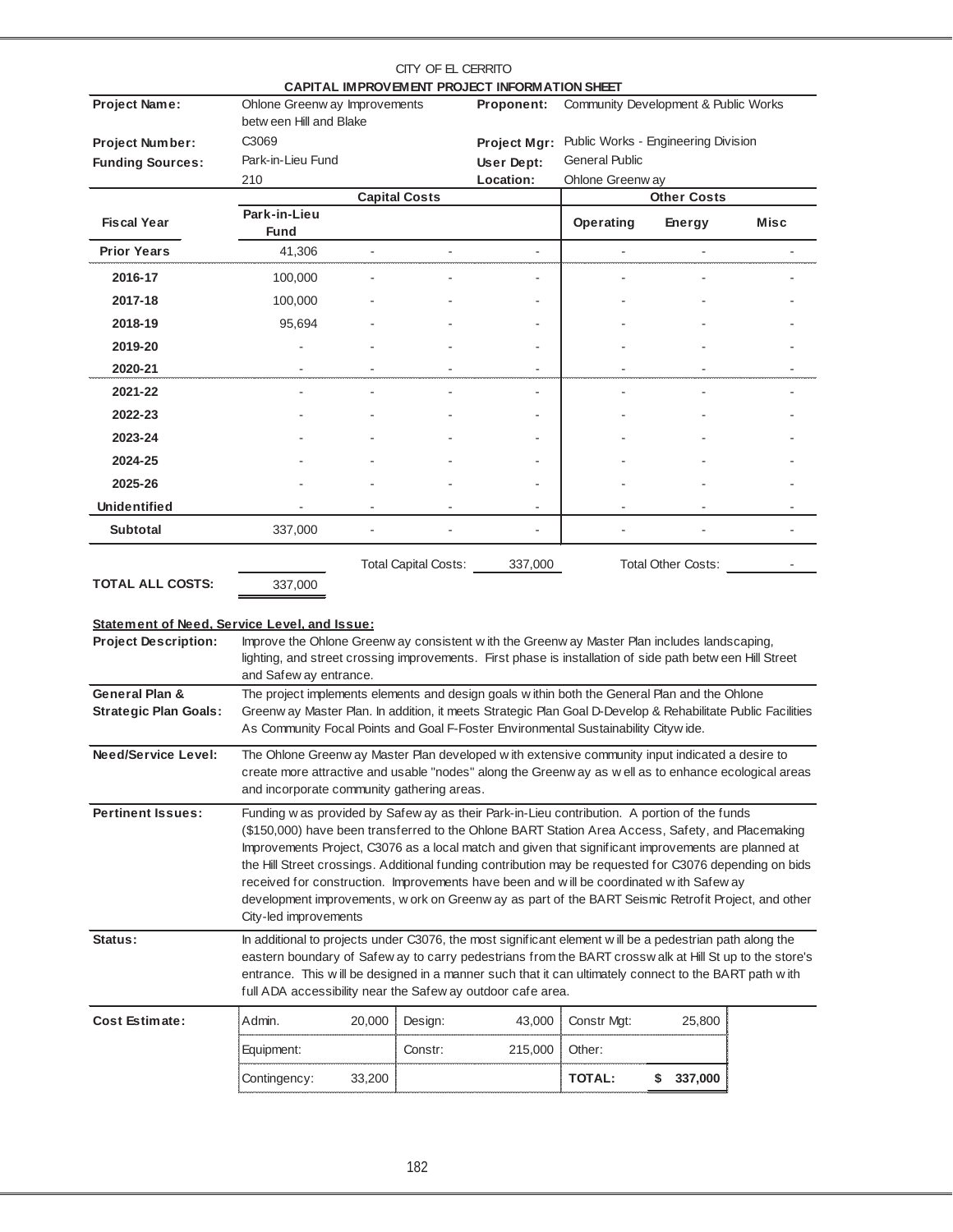|                                                                    |                                                                                                                                                                                                                                                                                                                                                                                                                                                                                                                                                                                                                                                                                                                                                                                                                     |                             | CITY OF EL CERRITO | CAPITAL IMPROVEMENT PROJECT INFORMATION SHEET |                                                                                                                          |                                                                 |      |
|--------------------------------------------------------------------|---------------------------------------------------------------------------------------------------------------------------------------------------------------------------------------------------------------------------------------------------------------------------------------------------------------------------------------------------------------------------------------------------------------------------------------------------------------------------------------------------------------------------------------------------------------------------------------------------------------------------------------------------------------------------------------------------------------------------------------------------------------------------------------------------------------------|-----------------------------|--------------------|-----------------------------------------------|--------------------------------------------------------------------------------------------------------------------------|-----------------------------------------------------------------|------|
| Project Name:<br><b>Project Number:</b><br><b>Funding Sources:</b> | Ohlone-BART Station Access, Safety &<br>C3076<br>OBAG, Measure J,/BART Park In-Lieu                                                                                                                                                                                                                                                                                                                                                                                                                                                                                                                                                                                                                                                                                                                                 |                             |                    | Location:                                     | Proponent: Community Develop & Public Works<br><b>Project Mgr: Public Works Dept</b><br><b>User Dept: General Public</b> |                                                                 |      |
|                                                                    | A. 210                                                                                                                                                                                                                                                                                                                                                                                                                                                                                                                                                                                                                                                                                                                                                                                                              | <b>Capital Costs</b>        |                    |                                               |                                                                                                                          | Ohlone at Del Norte & Plaza BART Stations<br><b>Other Costs</b> |      |
|                                                                    |                                                                                                                                                                                                                                                                                                                                                                                                                                                                                                                                                                                                                                                                                                                                                                                                                     | <b>OBAG</b>                 |                    |                                               |                                                                                                                          |                                                                 |      |
| <b>Fiscal Year</b>                                                 | BART/<br>Measure J                                                                                                                                                                                                                                                                                                                                                                                                                                                                                                                                                                                                                                                                                                                                                                                                  | Federal<br>Grant            | Park In-<br>Lieu   | <b>STMP</b>                                   | Operating                                                                                                                | Energy                                                          | Misc |
| <b>Prior Years</b>                                                 | 54,907                                                                                                                                                                                                                                                                                                                                                                                                                                                                                                                                                                                                                                                                                                                                                                                                              | 442,650                     | 15,696             |                                               |                                                                                                                          |                                                                 |      |
| 2016-17                                                            | 245,093                                                                                                                                                                                                                                                                                                                                                                                                                                                                                                                                                                                                                                                                                                                                                                                                             | 3,025,350                   | 133,691            | 300,000                                       |                                                                                                                          |                                                                 |      |
| 2017-18                                                            |                                                                                                                                                                                                                                                                                                                                                                                                                                                                                                                                                                                                                                                                                                                                                                                                                     |                             |                    |                                               |                                                                                                                          |                                                                 |      |
| 2018-19                                                            |                                                                                                                                                                                                                                                                                                                                                                                                                                                                                                                                                                                                                                                                                                                                                                                                                     |                             |                    |                                               |                                                                                                                          |                                                                 |      |
| 2019-20                                                            |                                                                                                                                                                                                                                                                                                                                                                                                                                                                                                                                                                                                                                                                                                                                                                                                                     |                             |                    |                                               |                                                                                                                          |                                                                 |      |
| 2020-21                                                            |                                                                                                                                                                                                                                                                                                                                                                                                                                                                                                                                                                                                                                                                                                                                                                                                                     |                             | $\overline{a}$     | $\overline{\phantom{m}}$                      |                                                                                                                          |                                                                 |      |
| 2021-22                                                            |                                                                                                                                                                                                                                                                                                                                                                                                                                                                                                                                                                                                                                                                                                                                                                                                                     |                             |                    | ٠                                             | L,                                                                                                                       |                                                                 |      |
| 2022-23                                                            |                                                                                                                                                                                                                                                                                                                                                                                                                                                                                                                                                                                                                                                                                                                                                                                                                     |                             |                    |                                               |                                                                                                                          |                                                                 |      |
| 2023-24                                                            |                                                                                                                                                                                                                                                                                                                                                                                                                                                                                                                                                                                                                                                                                                                                                                                                                     |                             |                    |                                               |                                                                                                                          |                                                                 |      |
| 2024-25                                                            |                                                                                                                                                                                                                                                                                                                                                                                                                                                                                                                                                                                                                                                                                                                                                                                                                     |                             |                    |                                               |                                                                                                                          |                                                                 |      |
| 2025-26                                                            |                                                                                                                                                                                                                                                                                                                                                                                                                                                                                                                                                                                                                                                                                                                                                                                                                     |                             |                    |                                               |                                                                                                                          |                                                                 |      |
| <b>Unidentified</b>                                                |                                                                                                                                                                                                                                                                                                                                                                                                                                                                                                                                                                                                                                                                                                                                                                                                                     |                             |                    |                                               |                                                                                                                          |                                                                 |      |
| Subtotal                                                           | 300.000                                                                                                                                                                                                                                                                                                                                                                                                                                                                                                                                                                                                                                                                                                                                                                                                             | 3,468,000                   | 149,387            | 300,000                                       |                                                                                                                          |                                                                 |      |
|                                                                    |                                                                                                                                                                                                                                                                                                                                                                                                                                                                                                                                                                                                                                                                                                                                                                                                                     | <b>Total Capital Costs:</b> | 4,217,387          |                                               |                                                                                                                          | <b>Total Other Costs:</b>                                       |      |
| <b>TOTAL ALL COSTS</b>                                             | \$4,217,387                                                                                                                                                                                                                                                                                                                                                                                                                                                                                                                                                                                                                                                                                                                                                                                                         |                             |                    |                                               |                                                                                                                          |                                                                 |      |
| <b>Project Description:</b>                                        | Follow ing the Ohlone Greenw ay Master Plan, the City has been implementing projects along the<br>Greenw ay to enhance its usability and contribute to reduced vehicle-miles travelled and a healthier,<br>more connected community. How ever, there remains a strong need for improvements at the two BART<br>Stations. The Ohlone ASP Project will improve and widen the mixed-use path; upgrade and expand<br>existing crosswalks on adjacent streets to create high visibility pedestrian zones with new striping,<br>special pavement, improved signage, curb bulb-outs, upgraded curb ramps and flashing lights; enhance<br>landscaping, lighting, seating, gatew ay features and other amenities; and upgrade and expand the<br>existing camera surveillance system to three key nodes next to the Greenway. |                             |                    |                                               |                                                                                                                          |                                                                 |      |
| General Plan &<br><b>Strategic Plan Goals:</b>                     | Goal T1: A transportation system that allow s safe and efficient travel by a variety of modes and<br>promotes the use of alternatives to the single-occupant vehicle. Goal T2: A land use pattern that<br>encourages w alking, bicycling, and public transit use. Goal T3: A transportation system that maintains<br>and improves the livability of the City. In addition, it meets Strategic Plan Goal D-Develop & Rehabilitate<br>Public Facilities As Community Focal Points and Goal F-Foster Environmental Sustainability Citywide.                                                                                                                                                                                                                                                                            |                             |                    |                                               |                                                                                                                          |                                                                 |      |
| Need/Service Level:                                                | Currently, in the two BART Station areas, the Ohlone Greenway becomes narrow er than other<br>segments of the Greenw ay and has an irregular alignment at street crossings, and at the same time it<br>has higher pedestrian, bicycle, automobile and bus traffic that contribute to increased conflicts<br>betw een all modes of travel. The goals of the project are to improve bicycle and pedestrian routes<br>leading to transit, commercial nodes and housing; bring new vibrancy to the areas around the BART<br>Stations to encourage housing development specifically within a regionally-designated Priority<br>Development Area; increase safety and accessibility for BART riders and Greenway users; and<br>improve the integration of the BART Stations with the surrounding community.               |                             |                    |                                               |                                                                                                                          |                                                                 |      |
| Pertinent Issue:                                                   | City staff submitted a request to the West County Transportation Advisory Committee (WCCTAC) for<br>\$300,000 in Subregional Transportation Mitigation Program (STMP) funding to cover additional estimated<br>costs for the construction phase. The WCCTAC Board approved the request at its March 25, 2016<br>meeting. The funding agreement is still pending.                                                                                                                                                                                                                                                                                                                                                                                                                                                    |                             |                    |                                               |                                                                                                                          |                                                                 |      |
| Status:                                                            | The design w as completed and submitted to Caltrans in early 2015. Caltrans approval to proceed with<br>construction is anticipated in Spring /Summer 2016, and bidding of the project is anticipated in<br>Summer/Fall 2016.                                                                                                                                                                                                                                                                                                                                                                                                                                                                                                                                                                                       |                             |                    |                                               |                                                                                                                          |                                                                 |      |
| Capital Cost Estimate: Admin:                                      |                                                                                                                                                                                                                                                                                                                                                                                                                                                                                                                                                                                                                                                                                                                                                                                                                     | 47,287                      | Design:            | 485,100                                       | Constr Mgt:                                                                                                              | 465,000                                                         |      |
|                                                                    | Equipment:                                                                                                                                                                                                                                                                                                                                                                                                                                                                                                                                                                                                                                                                                                                                                                                                          |                             | Constr:            | 2,800,000                                     | Other:                                                                                                                   |                                                                 |      |
|                                                                    | Contingency:                                                                                                                                                                                                                                                                                                                                                                                                                                                                                                                                                                                                                                                                                                                                                                                                        | 420,000                     | Land:              |                                               | TOTAL:                                                                                                                   | \$4,217,387                                                     |      |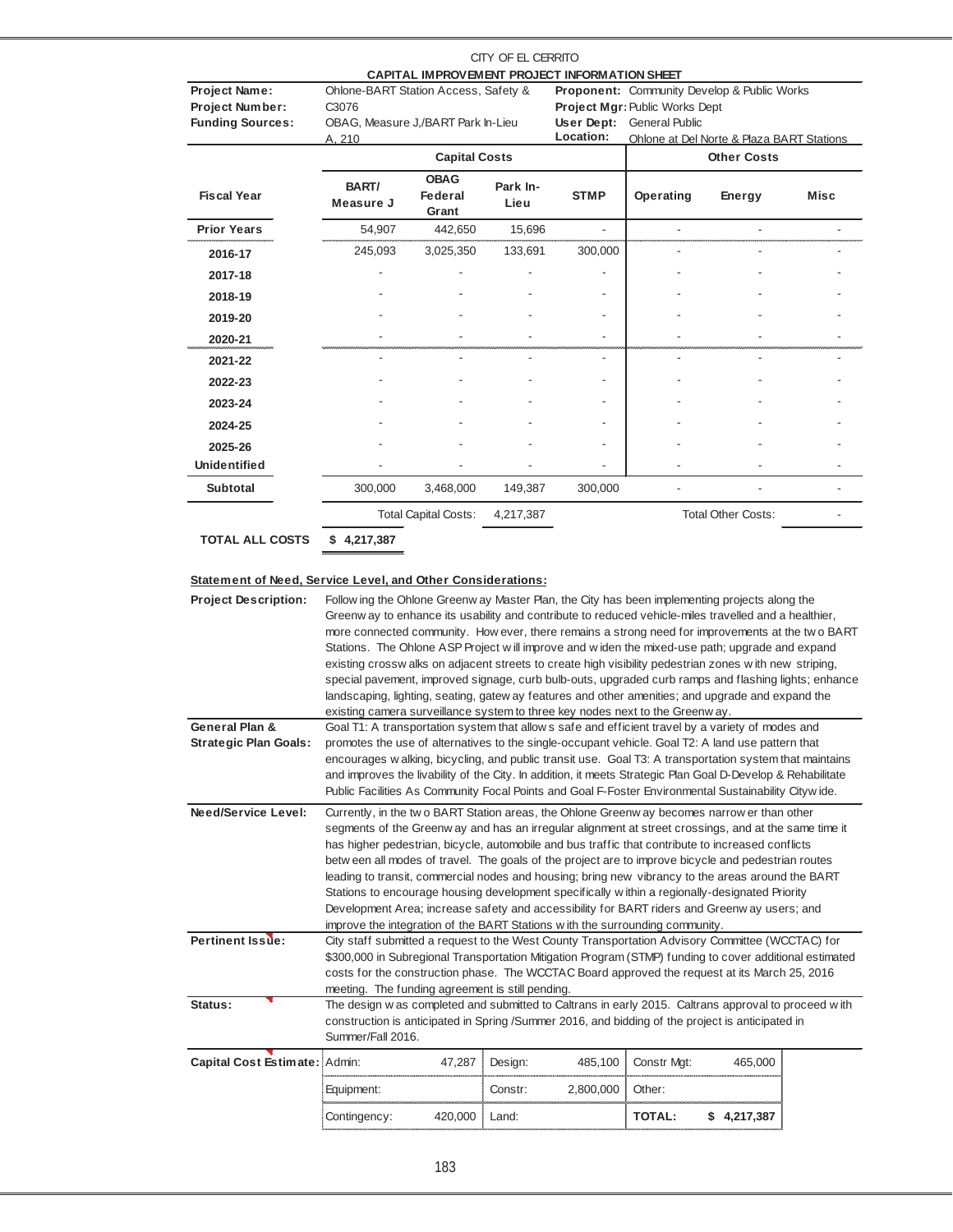|                                                                                            |                                                                                                                                                                                                                                                                                                                                                                                                                                                                                                                                                                                                                                                                                                                                                                                                        |                                                     |                             | CAPITAL IMPROVEMENT PROJECT INFORMATION SHEET                                                                                                                                                                                                                                                                                                                                                                                   |                         |                           |      |  |  |
|--------------------------------------------------------------------------------------------|--------------------------------------------------------------------------------------------------------------------------------------------------------------------------------------------------------------------------------------------------------------------------------------------------------------------------------------------------------------------------------------------------------------------------------------------------------------------------------------------------------------------------------------------------------------------------------------------------------------------------------------------------------------------------------------------------------------------------------------------------------------------------------------------------------|-----------------------------------------------------|-----------------------------|---------------------------------------------------------------------------------------------------------------------------------------------------------------------------------------------------------------------------------------------------------------------------------------------------------------------------------------------------------------------------------------------------------------------------------|-------------------------|---------------------------|------|--|--|
| Project Name:                                                                              |                                                                                                                                                                                                                                                                                                                                                                                                                                                                                                                                                                                                                                                                                                                                                                                                        | Ohlone Greenw ay Wayfinding Improvements Proponent: |                             |                                                                                                                                                                                                                                                                                                                                                                                                                                 | Public Works Department |                           |      |  |  |
| Project Number:                                                                            | C <sub>5034</sub>                                                                                                                                                                                                                                                                                                                                                                                                                                                                                                                                                                                                                                                                                                                                                                                      |                                                     |                             | Project Mgr:                                                                                                                                                                                                                                                                                                                                                                                                                    | Public Works Department |                           |      |  |  |
| <b>Funding Sources:</b>                                                                    | Measure J TLC, AHSC                                                                                                                                                                                                                                                                                                                                                                                                                                                                                                                                                                                                                                                                                                                                                                                    |                                                     |                             | User Dept:                                                                                                                                                                                                                                                                                                                                                                                                                      | <b>General Public</b>   |                           |      |  |  |
|                                                                                            | Α                                                                                                                                                                                                                                                                                                                                                                                                                                                                                                                                                                                                                                                                                                                                                                                                      |                                                     |                             | Location:                                                                                                                                                                                                                                                                                                                                                                                                                       | Ohlone Greenw ay        |                           |      |  |  |
|                                                                                            |                                                                                                                                                                                                                                                                                                                                                                                                                                                                                                                                                                                                                                                                                                                                                                                                        |                                                     | <b>Capital Costs</b>        |                                                                                                                                                                                                                                                                                                                                                                                                                                 |                         | Other Costs               |      |  |  |
| <b>Fiscal Year</b>                                                                         | Meas J<br><b>TLC Grant</b>                                                                                                                                                                                                                                                                                                                                                                                                                                                                                                                                                                                                                                                                                                                                                                             | <b>AHSC Grant</b>                                   |                             |                                                                                                                                                                                                                                                                                                                                                                                                                                 | Operating               | Energy                    | Misc |  |  |
| <b>Prior Years</b>                                                                         |                                                                                                                                                                                                                                                                                                                                                                                                                                                                                                                                                                                                                                                                                                                                                                                                        |                                                     |                             |                                                                                                                                                                                                                                                                                                                                                                                                                                 |                         |                           |      |  |  |
| 2016-17                                                                                    | 18,000                                                                                                                                                                                                                                                                                                                                                                                                                                                                                                                                                                                                                                                                                                                                                                                                 | 61,060                                              |                             |                                                                                                                                                                                                                                                                                                                                                                                                                                 |                         |                           |      |  |  |
| 2017-18                                                                                    | 100,200                                                                                                                                                                                                                                                                                                                                                                                                                                                                                                                                                                                                                                                                                                                                                                                                | 302,236                                             |                             |                                                                                                                                                                                                                                                                                                                                                                                                                                 |                         |                           |      |  |  |
| 2018-19                                                                                    |                                                                                                                                                                                                                                                                                                                                                                                                                                                                                                                                                                                                                                                                                                                                                                                                        |                                                     |                             |                                                                                                                                                                                                                                                                                                                                                                                                                                 |                         |                           |      |  |  |
| 2019-20                                                                                    |                                                                                                                                                                                                                                                                                                                                                                                                                                                                                                                                                                                                                                                                                                                                                                                                        |                                                     |                             |                                                                                                                                                                                                                                                                                                                                                                                                                                 |                         |                           |      |  |  |
| 2020-21                                                                                    |                                                                                                                                                                                                                                                                                                                                                                                                                                                                                                                                                                                                                                                                                                                                                                                                        |                                                     |                             |                                                                                                                                                                                                                                                                                                                                                                                                                                 |                         |                           |      |  |  |
| 2021-22                                                                                    |                                                                                                                                                                                                                                                                                                                                                                                                                                                                                                                                                                                                                                                                                                                                                                                                        |                                                     |                             |                                                                                                                                                                                                                                                                                                                                                                                                                                 |                         |                           |      |  |  |
| 2022-23                                                                                    |                                                                                                                                                                                                                                                                                                                                                                                                                                                                                                                                                                                                                                                                                                                                                                                                        |                                                     |                             |                                                                                                                                                                                                                                                                                                                                                                                                                                 |                         |                           |      |  |  |
| 2023-24                                                                                    |                                                                                                                                                                                                                                                                                                                                                                                                                                                                                                                                                                                                                                                                                                                                                                                                        |                                                     |                             |                                                                                                                                                                                                                                                                                                                                                                                                                                 |                         |                           |      |  |  |
| 2024-25                                                                                    |                                                                                                                                                                                                                                                                                                                                                                                                                                                                                                                                                                                                                                                                                                                                                                                                        |                                                     |                             |                                                                                                                                                                                                                                                                                                                                                                                                                                 |                         |                           |      |  |  |
| 2025-26                                                                                    |                                                                                                                                                                                                                                                                                                                                                                                                                                                                                                                                                                                                                                                                                                                                                                                                        |                                                     |                             |                                                                                                                                                                                                                                                                                                                                                                                                                                 |                         |                           |      |  |  |
| <b>Unidentified</b>                                                                        |                                                                                                                                                                                                                                                                                                                                                                                                                                                                                                                                                                                                                                                                                                                                                                                                        |                                                     |                             |                                                                                                                                                                                                                                                                                                                                                                                                                                 |                         |                           |      |  |  |
| <b>Subtotal</b>                                                                            | 118,200                                                                                                                                                                                                                                                                                                                                                                                                                                                                                                                                                                                                                                                                                                                                                                                                | 363,296                                             |                             |                                                                                                                                                                                                                                                                                                                                                                                                                                 |                         |                           |      |  |  |
|                                                                                            |                                                                                                                                                                                                                                                                                                                                                                                                                                                                                                                                                                                                                                                                                                                                                                                                        |                                                     | <b>Total Capital Costs:</b> | 481,496                                                                                                                                                                                                                                                                                                                                                                                                                         |                         | <b>Total Other Costs:</b> |      |  |  |
| <b>TOTAL ALL COSTS:</b>                                                                    | 481,496                                                                                                                                                                                                                                                                                                                                                                                                                                                                                                                                                                                                                                                                                                                                                                                                |                                                     |                             |                                                                                                                                                                                                                                                                                                                                                                                                                                 |                         |                           |      |  |  |
| Statement of Need, Service Level, and Other Considerations:<br><b>Project Description:</b> |                                                                                                                                                                                                                                                                                                                                                                                                                                                                                                                                                                                                                                                                                                                                                                                                        | and trash/recycling receptacles.                    |                             | The project will improve the well-used Ohlone Greenway by providing comprehensive wayfinding signage,<br>/trail entry signage and other amenities to serve pedestrians and bicyclists, including bike racks, benches                                                                                                                                                                                                            |                         |                           |      |  |  |
| General Plan &                                                                             |                                                                                                                                                                                                                                                                                                                                                                                                                                                                                                                                                                                                                                                                                                                                                                                                        |                                                     |                             | The project implements elements and design goals within both the General Plan and the Ohlone Greenw ay                                                                                                                                                                                                                                                                                                                          |                         |                           |      |  |  |
| <b>Strategic Plan Goals:</b>                                                               |                                                                                                                                                                                                                                                                                                                                                                                                                                                                                                                                                                                                                                                                                                                                                                                                        |                                                     |                             | Master Plan. In addition, it meets Strategic Plan Goal D-Develop & Rehabilitate Public Facilities As Community<br>Focal Points and Goal F-Foster Environmental Sustainability Citywide                                                                                                                                                                                                                                          |                         |                           |      |  |  |
| Need/Service Level:                                                                        | The El Cerrito Ohlone Greenw ay is a 2.7-mile multi-use trail that traverses the City, underneath the elevated<br>BART tracks. This Class I pedestrian and bicycle path connects the two E Cerrito BART stations to the<br>existing and planned netw ork of pedestrian and bicycle facilities within El Cerrito, Richmond, Albany and<br>Berkeley. It is a key regional transportation route. The Greenw ay also serves as a valued linear open<br>space that promotes a variety of recreational uses. A comprehensive signage and amenities improvement<br>project will provide better w ayfinding, including distances for cyclers and walkers, and bring a unique and<br>uniform appearance to the Ohlone Greenway. Current signage and amenities are sporadic and not<br>consistent in their look. |                                                     |                             |                                                                                                                                                                                                                                                                                                                                                                                                                                 |                         |                           |      |  |  |
| <b>Pertinent Issues:</b>                                                                   | also from a competitive grant.                                                                                                                                                                                                                                                                                                                                                                                                                                                                                                                                                                                                                                                                                                                                                                         |                                                     |                             | The project will be consistent with the guidelines and prototypes developed with the Ohlone Greenway<br>Natural Area & Rain Garden Project, Ohlone Greenw ay Master Plan and West County Transit Enhancement<br>& Wayfinding Plan. In partnership with the Eden Housing Development, in 2015, the City applied for an<br>Affordable Housing & Sustainable Communities Grant to leverage previously secured Measure J TLC funds, |                         |                           |      |  |  |
| Status:                                                                                    |                                                                                                                                                                                                                                                                                                                                                                                                                                                                                                                                                                                                                                                                                                                                                                                                        | Project will begin design in late 2016.             |                             |                                                                                                                                                                                                                                                                                                                                                                                                                                 |                         |                           |      |  |  |
| <b>Capital Cost Estimate:</b>                                                              | Admin.                                                                                                                                                                                                                                                                                                                                                                                                                                                                                                                                                                                                                                                                                                                                                                                                 | 10,000                                              | Design:                     | 69,060                                                                                                                                                                                                                                                                                                                                                                                                                          | Constr Mgt:             | 58,435                    |      |  |  |
|                                                                                            | Equipment:                                                                                                                                                                                                                                                                                                                                                                                                                                                                                                                                                                                                                                                                                                                                                                                             |                                                     | Constr:                     | 298,900                                                                                                                                                                                                                                                                                                                                                                                                                         | Other:                  |                           |      |  |  |
|                                                                                            | Contingency:                                                                                                                                                                                                                                                                                                                                                                                                                                                                                                                                                                                                                                                                                                                                                                                           | 45,101                                              |                             |                                                                                                                                                                                                                                                                                                                                                                                                                                 | TOTAL:                  | \$481,496                 |      |  |  |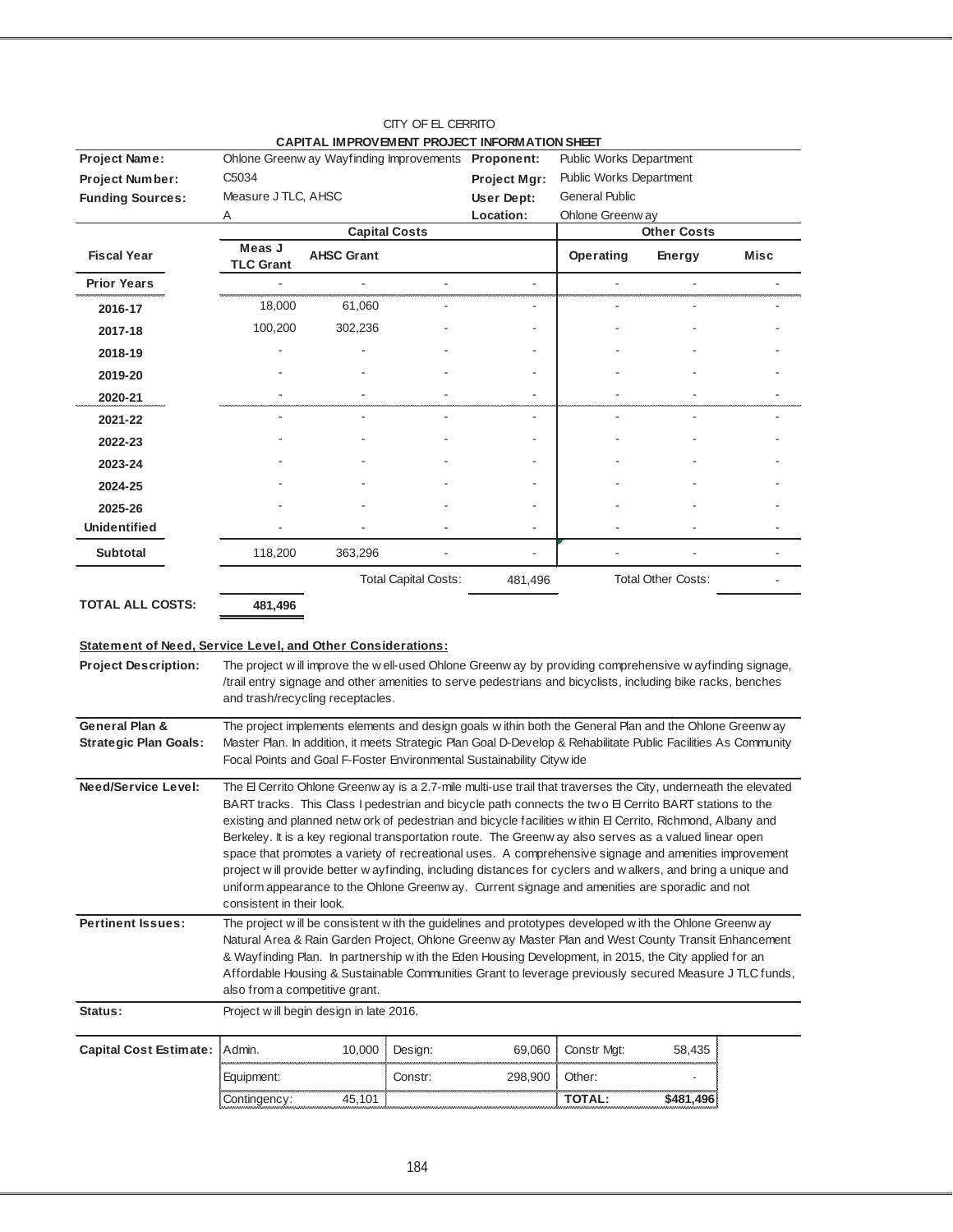|                                                             |                     |                                                                                                                 | <del>CITY OF EL CERRITO</del> |                          |                          |                                      |             |  |
|-------------------------------------------------------------|---------------------|-----------------------------------------------------------------------------------------------------------------|-------------------------------|--------------------------|--------------------------|--------------------------------------|-------------|--|
|                                                             |                     | CAPITAL IMPROVEMENT PROJECT INFORMATION SHEET                                                                   |                               |                          |                          |                                      |             |  |
| Project Name:                                               |                     | Ohlone Greenw ay Master Plan Imp                                                                                |                               | Proponent:               |                          | Community Development & Public Works |             |  |
| Project Number:                                             | tbd                 |                                                                                                                 |                               | Project Mgr:             |                          | Community Development & Public Works |             |  |
| <b>Funding Sources:</b>                                     |                     | Park-in-Lieu Fund (210), Developer Fees                                                                         |                               | User Dept:               | <b>General Public</b>    |                                      |             |  |
|                                                             | A, B                | RDA Capital (2003 Bonds) (811), BART                                                                            |                               | Location:                | Ohlone Greenway          |                                      |             |  |
|                                                             |                     | <b>Capital Costs</b>                                                                                            |                               |                          | <b>Other Costs</b>       |                                      |             |  |
|                                                             | Park-in-Lieu        | <b>RDA Capital</b>                                                                                              |                               |                          |                          |                                      |             |  |
| <b>Fiscal Year</b>                                          | <b>Fund/Dev Fee</b> | $(03$ Bonds)                                                                                                    | <b>BART</b>                   | <b>Unidentified</b>      | Operating                | Energy                               | <b>Misc</b> |  |
| <b>Prior Years</b>                                          | 20,500              | 127,500                                                                                                         | 603,292                       | $\overline{\phantom{a}}$ | $\overline{\phantom{a}}$ | $\overline{\phantom{a}}$             |             |  |
| 2016-17                                                     | 237,000             |                                                                                                                 |                               |                          |                          |                                      |             |  |
| 2017-18                                                     |                     |                                                                                                                 |                               |                          |                          |                                      |             |  |
| 2018-19                                                     |                     |                                                                                                                 |                               |                          |                          |                                      |             |  |
| 2019-20                                                     |                     |                                                                                                                 |                               |                          |                          |                                      |             |  |
| 2020-21                                                     |                     |                                                                                                                 |                               |                          |                          |                                      |             |  |
| 2021-22                                                     |                     |                                                                                                                 |                               |                          |                          |                                      |             |  |
| 2022-23                                                     |                     |                                                                                                                 |                               |                          |                          |                                      |             |  |
| 2023-24                                                     |                     |                                                                                                                 |                               |                          |                          |                                      |             |  |
| 2024-25                                                     |                     |                                                                                                                 |                               |                          |                          |                                      |             |  |
| 2025-26                                                     |                     |                                                                                                                 |                               |                          |                          |                                      |             |  |
| Unidentified                                                |                     |                                                                                                                 |                               | 2,707,508                |                          |                                      |             |  |
| <b>Subtotal</b>                                             | 257,500             | 127,500                                                                                                         | 603,292                       | 2,707,508                |                          |                                      | ÷,          |  |
|                                                             |                     |                                                                                                                 | <b>Total Capital Costs:</b>   | 3,695,800                |                          | <b>Total Other Costs:</b>            |             |  |
| <b>TOTAL ALL COSTS:</b>                                     | \$3,695,800         |                                                                                                                 |                               |                          |                          |                                      |             |  |
| Statement of Need, Service Level, and Other Considerations: |                     |                                                                                                                 |                               |                          |                          |                                      |             |  |
| <b>Project Description:</b>                                 |                     | The project has been divided into phases including BART-related upgrades and future Master Plan                 |                               |                          |                          |                                      |             |  |
|                                                             |                     | improvements. The BART-related improvements are now complete. Future improvements are outlined in               |                               |                          |                          |                                      |             |  |
|                                                             |                     | the Master Plan, many have or are being implemented as part of various projects but others have not been        |                               |                          |                          |                                      |             |  |
|                                                             |                     | funded at this point. These additional improvements include additional lighting, security, enhanced             |                               |                          |                          |                                      |             |  |
|                                                             |                     | landscaping, additional crossing improvements, community or native gardens, benches, drinking fountains,        |                               |                          |                          |                                      |             |  |
|                                                             |                     | restrooms, renovated play areas, gathering spaces and plazas, path connections to adjacent uses,                |                               |                          |                          |                                      |             |  |
|                                                             |                     | interpretive exhibits and artistic elements.                                                                    |                               |                          |                          |                                      |             |  |
| <b>General Plan &amp;</b>                                   |                     | Comm Design: Utilize the Greenw ay as one of the features that provides a more distinct identity for El         |                               |                          |                          |                                      |             |  |
| <b>Strategic Plan Goals:</b>                                |                     | Cerrito through enhancement of its landscape features, signage, maps and other features. (CD 3.9):              |                               |                          |                          |                                      |             |  |
|                                                             |                     | Ohlone Greenw ay-Enhance the usability and aesthetic appeal of the Ohlone greenw ay by integrating it           |                               |                          |                          |                                      |             |  |
|                                                             |                     | into the fabric of the City. (CD 3.10): Greenw ay Spur Trails- Develop greenw ay spur trails for creekside      |                               |                          |                          |                                      |             |  |
|                                                             |                     | access. (CD3): A City with attractive landscaping of public and private properties, open space, and public      |                               |                          |                          |                                      |             |  |
|                                                             |                     | gathering places. In addition, the project meets Strategic Plan Goal D-Develop & Rehabilitate Public Facilities |                               |                          |                          |                                      |             |  |

| General Plan &                                                                                     |                                                                                                     |                                                                                                             |                  | Comm Design: Utilize the Greenw ay as one of the features that provides a more distinct identity for E          |                       |             |  |  |  |
|----------------------------------------------------------------------------------------------------|-----------------------------------------------------------------------------------------------------|-------------------------------------------------------------------------------------------------------------|------------------|-----------------------------------------------------------------------------------------------------------------|-----------------------|-------------|--|--|--|
| <b>Strategic Plan Goals:</b>                                                                       |                                                                                                     |                                                                                                             |                  | Cerrito through enhancement of its landscape features, signage, maps and other features. (CD 3.9):              |                       |             |  |  |  |
|                                                                                                    |                                                                                                     |                                                                                                             |                  | Ohlone Greenw ay- Enhance the usability and aesthetic appeal of the Ohlone greenw ay by integrating it          |                       |             |  |  |  |
|                                                                                                    |                                                                                                     |                                                                                                             |                  | into the fabric of the City. (CD 3.10): Greenw ay Spur Trails- Develop greenw ay spur trails for creekside      |                       |             |  |  |  |
|                                                                                                    |                                                                                                     |                                                                                                             |                  | access. (CD3): A City with attractive landscaping of public and private properties, open space, and public      |                       |             |  |  |  |
|                                                                                                    |                                                                                                     |                                                                                                             |                  | gathering places. In addition, the project meets Strategic Plan Goal D-Develop & Rehabilitate Public Facilities |                       |             |  |  |  |
|                                                                                                    |                                                                                                     | As Community Focal Points and Goal F-Foster Environmental Sustainability Citywide                           |                  |                                                                                                                 |                       |             |  |  |  |
| Need:                                                                                              |                                                                                                     |                                                                                                             |                  | Three primary conditions give rise to the need for this project. 1) The need for improving the facility to meet |                       |             |  |  |  |
|                                                                                                    |                                                                                                     |                                                                                                             |                  | current and future users' needs and standards, as well as to improve the design and feel of the facility to     |                       |             |  |  |  |
|                                                                                                    |                                                                                                     |                                                                                                             |                  | fully actualize its potential to contribute to the surrounding areas; 2) To coordinate and optimize the         |                       |             |  |  |  |
|                                                                                                    |                                                                                                     |                                                                                                             |                  | opportunity provided by the BART Earthquake Safety Program and disruptive trail closure; 3) To create a         |                       |             |  |  |  |
| consistent and appealing design to coordinate future improvements with public or private projects. |                                                                                                     |                                                                                                             |                  |                                                                                                                 |                       |             |  |  |  |
| Service Level:                                                                                     |                                                                                                     |                                                                                                             |                  | The Ohlone is considered by regional bicycle organizations as a backbone to the non-motorized                   |                       |             |  |  |  |
|                                                                                                    |                                                                                                     |                                                                                                             |                  | transportation system in the region. 2007 counts found weekday use averaging 627 pedestrians/bicyclists         |                       |             |  |  |  |
|                                                                                                    |                                                                                                     | per day, and according to a citywide survey completed in 2003, the Greenway is the 6th most used            |                  |                                                                                                                 |                       |             |  |  |  |
|                                                                                                    |                                                                                                     | recreational facility. 2/3 of residents in a 2007 Citywide survey indicated they use the Greenway regularly |                  |                                                                                                                 |                       |             |  |  |  |
|                                                                                                    | or often.                                                                                           |                                                                                                             |                  |                                                                                                                 |                       |             |  |  |  |
| <b>Pertinent Issue:</b>                                                                            |                                                                                                     |                                                                                                             |                  | BART-related improvements w ere completed in early 2014. Other related projects are the Ohlone Natural          |                       |             |  |  |  |
|                                                                                                    |                                                                                                     |                                                                                                             |                  | Area south of Fairmount Avenue (funded through a Prop 84 grant), Hill-to-Blake section (funded pursuant         |                       |             |  |  |  |
|                                                                                                    |                                                                                                     |                                                                                                             |                  | to the Safew ay development agreement), Wayfinding Program (funded by Measure J TLC), and Ohlone                |                       |             |  |  |  |
|                                                                                                    |                                                                                                     | BART Station Area Access, Safety and Placemaking Improvements.                                              |                  |                                                                                                                 |                       |             |  |  |  |
| Status:                                                                                            |                                                                                                     | The Ohlone Greenw ay Master Plan is helping staff in searching for additional outside funding. In FY16-17,  |                  |                                                                                                                 |                       |             |  |  |  |
|                                                                                                    | the project also includes expansion of camera security systems near the Creekside Development using |                                                                                                             |                  |                                                                                                                 |                       |             |  |  |  |
|                                                                                                    | development fees.                                                                                   |                                                                                                             |                  |                                                                                                                 |                       |             |  |  |  |
| <b>Capital Cost Estimate:</b>                                                                      | Admin:                                                                                              |                                                                                                             | \$66,120 Design: |                                                                                                                 | \$264,480 Constr Mat: | \$220,400   |  |  |  |
|                                                                                                    | Equipment:                                                                                          | \$500,000 Constr:                                                                                           |                  | \$2,204,000 Other:                                                                                              |                       | \$0         |  |  |  |
|                                                                                                    | Contingency:                                                                                        | \$440,800                                                                                                   |                  |                                                                                                                 | <b>TOTAL:</b>         | \$3,695,800 |  |  |  |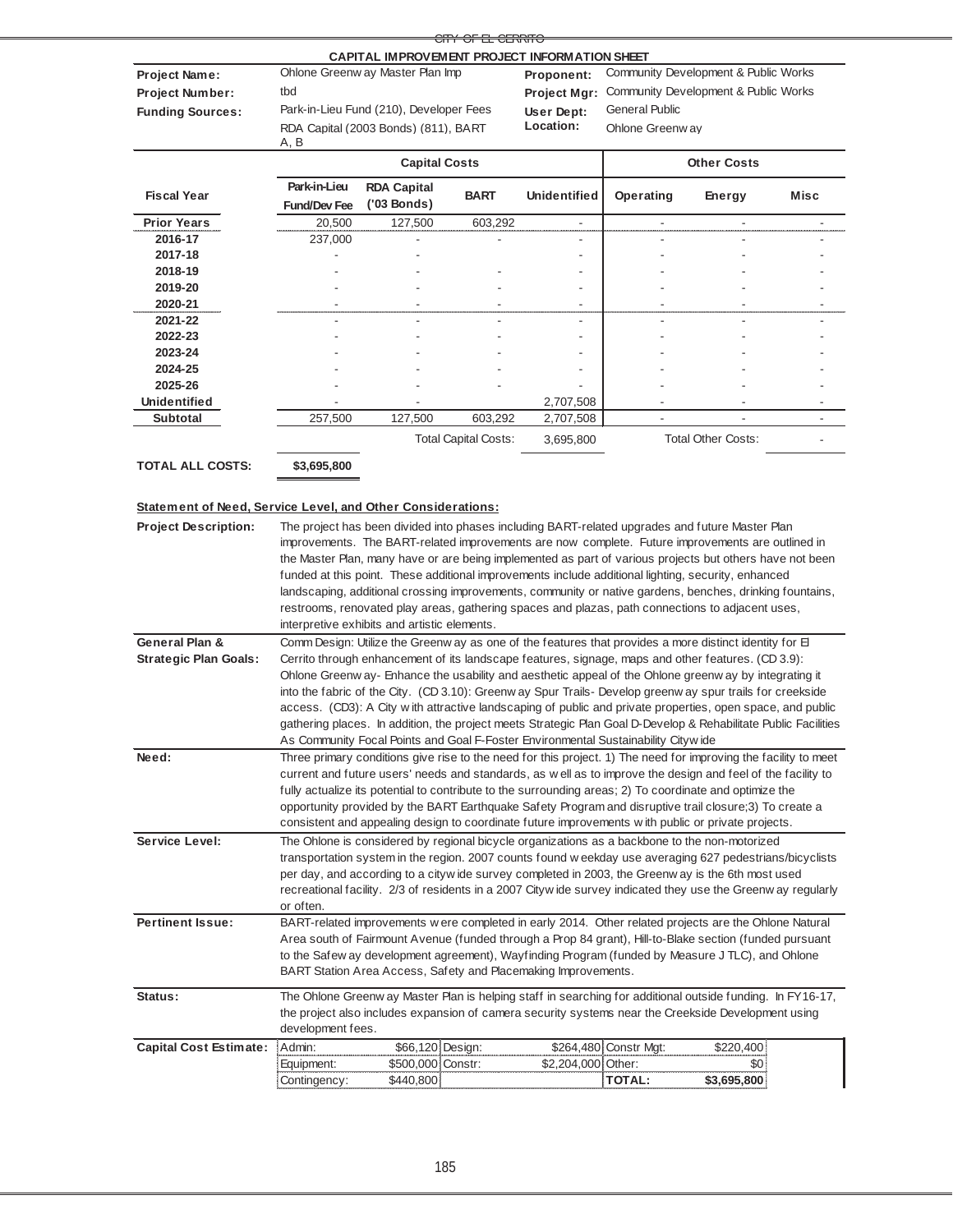|                                                                 |                                                                                                                                                                                                                                                                                                                                                                                                                                                                                                                                                                                                                                                                      |                      | CITY OF EL CERRITO          | CAPITAL IMPROVEMENT PROJECT INFORMATION SHEET |                                  |                    |      |  |  |
|-----------------------------------------------------------------|----------------------------------------------------------------------------------------------------------------------------------------------------------------------------------------------------------------------------------------------------------------------------------------------------------------------------------------------------------------------------------------------------------------------------------------------------------------------------------------------------------------------------------------------------------------------------------------------------------------------------------------------------------------------|----------------------|-----------------------------|-----------------------------------------------|----------------------------------|--------------------|------|--|--|
| <b>Project Name:</b>                                            | Creek Major Maintenance & Restoration                                                                                                                                                                                                                                                                                                                                                                                                                                                                                                                                                                                                                                |                      |                             | Proponent:                                    | Public Works Department          |                    |      |  |  |
| Project Number:                                                 | tbd                                                                                                                                                                                                                                                                                                                                                                                                                                                                                                                                                                                                                                                                  |                      |                             | Project Mgr:                                  | Public Works Department          |                    |      |  |  |
| <b>Funding Sources:</b>                                         | <b>Unidentified</b><br>В                                                                                                                                                                                                                                                                                                                                                                                                                                                                                                                                                                                                                                             |                      |                             | User Dept:<br>Location:                       | <b>General Public</b><br>Various |                    |      |  |  |
|                                                                 |                                                                                                                                                                                                                                                                                                                                                                                                                                                                                                                                                                                                                                                                      | <b>Capital Costs</b> |                             |                                               |                                  | <b>Other Costs</b> |      |  |  |
| <b>Fiscal Year</b>                                              | <b>Unidentified</b>                                                                                                                                                                                                                                                                                                                                                                                                                                                                                                                                                                                                                                                  |                      |                             |                                               | Operating                        | <b>Energy</b>      | Misc |  |  |
| <b>Prior Years</b>                                              |                                                                                                                                                                                                                                                                                                                                                                                                                                                                                                                                                                                                                                                                      |                      |                             | ÷.                                            |                                  |                    |      |  |  |
| 2016-17                                                         |                                                                                                                                                                                                                                                                                                                                                                                                                                                                                                                                                                                                                                                                      |                      |                             |                                               |                                  |                    |      |  |  |
| 2017-18                                                         |                                                                                                                                                                                                                                                                                                                                                                                                                                                                                                                                                                                                                                                                      |                      |                             |                                               |                                  |                    |      |  |  |
| 2018-19                                                         | 50,000                                                                                                                                                                                                                                                                                                                                                                                                                                                                                                                                                                                                                                                               |                      |                             |                                               |                                  |                    |      |  |  |
| 2019-20                                                         |                                                                                                                                                                                                                                                                                                                                                                                                                                                                                                                                                                                                                                                                      |                      |                             |                                               |                                  |                    |      |  |  |
| 2020-21                                                         |                                                                                                                                                                                                                                                                                                                                                                                                                                                                                                                                                                                                                                                                      |                      |                             |                                               |                                  |                    |      |  |  |
| 2021-22                                                         |                                                                                                                                                                                                                                                                                                                                                                                                                                                                                                                                                                                                                                                                      |                      |                             |                                               |                                  |                    |      |  |  |
| 2022-23                                                         |                                                                                                                                                                                                                                                                                                                                                                                                                                                                                                                                                                                                                                                                      |                      |                             |                                               |                                  |                    |      |  |  |
| 2023-24                                                         |                                                                                                                                                                                                                                                                                                                                                                                                                                                                                                                                                                                                                                                                      |                      |                             |                                               |                                  |                    |      |  |  |
| 2024-25                                                         |                                                                                                                                                                                                                                                                                                                                                                                                                                                                                                                                                                                                                                                                      |                      |                             |                                               |                                  |                    |      |  |  |
| 2025-26                                                         |                                                                                                                                                                                                                                                                                                                                                                                                                                                                                                                                                                                                                                                                      |                      |                             |                                               |                                  |                    |      |  |  |
| <b>Unidentified</b>                                             | 906,250                                                                                                                                                                                                                                                                                                                                                                                                                                                                                                                                                                                                                                                              |                      |                             |                                               |                                  |                    |      |  |  |
| <b>Subtotal</b>                                                 | 956,250                                                                                                                                                                                                                                                                                                                                                                                                                                                                                                                                                                                                                                                              |                      |                             |                                               |                                  |                    |      |  |  |
|                                                                 |                                                                                                                                                                                                                                                                                                                                                                                                                                                                                                                                                                                                                                                                      |                      | <b>Total Capital Costs:</b> | 956,250                                       | <b>Total Other Costs:</b>        |                    |      |  |  |
| <b>TOTAL ALL COSTS:</b>                                         | \$956,250                                                                                                                                                                                                                                                                                                                                                                                                                                                                                                                                                                                                                                                            |                      |                             |                                               |                                  |                    |      |  |  |
| Statement of Need, Service Level, and Other Considerations:     |                                                                                                                                                                                                                                                                                                                                                                                                                                                                                                                                                                                                                                                                      |                      |                             |                                               |                                  |                    |      |  |  |
| <b>Project Description:</b>                                     | The program is intended to provide an evaluation of major maintenance and restoration needs for creeks<br>throughout the City. The first phase that included applying for a Stream Alteration Agreement and related<br>permit to conduct creek maintenance w as undertaken in FY15-16. Some of the creek w ork along the<br>Ohlone Greenw ay has been identified in the Ohlone Greenw ay Master Plan and Hillside Natural Area,<br>Urban Greening Master Plan. Other w ork includes repair of the creek erosion and w ashout at Huber Park,<br>as well as, other major maintenance and restoration efforts in creeks within other park areas throughout<br>the City. |                      |                             |                                               |                                  |                    |      |  |  |
| <b>Strategic Plan Goals:</b>                                    | Strategic Plan Goal D-Develop & Rehabilitate Public Facilities As Community Focal Points including<br>developing a plan to address deferred and major maintenance of creeks                                                                                                                                                                                                                                                                                                                                                                                                                                                                                          |                      |                             |                                               |                                  |                    |      |  |  |
| Need to be<br><b>Addressed/Service</b><br>Level to be Achieved: | Creek maintenance over the last few years has been limited to trash and debris removal and removal of<br>invasive species, as well as, emergency response clean-ups related to flooding events. Permits are<br>required for any other work.                                                                                                                                                                                                                                                                                                                                                                                                                          |                      |                             |                                               |                                  |                    |      |  |  |
| <b>Public Outreach/Input</b><br>Process:                        | City staff will continue to w ork with Friends of Five Creeks on this effort.                                                                                                                                                                                                                                                                                                                                                                                                                                                                                                                                                                                        |                      |                             |                                               |                                  |                    |      |  |  |
| <b>Financial</b><br><b>Considerations:</b>                      | At this point in time, a funding source has not been identified. Staff will explore funding opportunities and<br>develop a plan in FY17-18 with consultant assistance if funding is available. Ongoing capital and operating<br>expenses need to be fully evaluated and identified.                                                                                                                                                                                                                                                                                                                                                                                  |                      |                             |                                               |                                  |                    |      |  |  |
|                                                                 | Admin:                                                                                                                                                                                                                                                                                                                                                                                                                                                                                                                                                                                                                                                               |                      |                             |                                               |                                  |                    |      |  |  |

| Equipment:   |               | .cnstr: | 525,0 | Other:        |  |
|--------------|---------------|---------|-------|---------------|--|
| Contingency: | <b>25,000</b> |         |       | <b>TOTAL:</b> |  |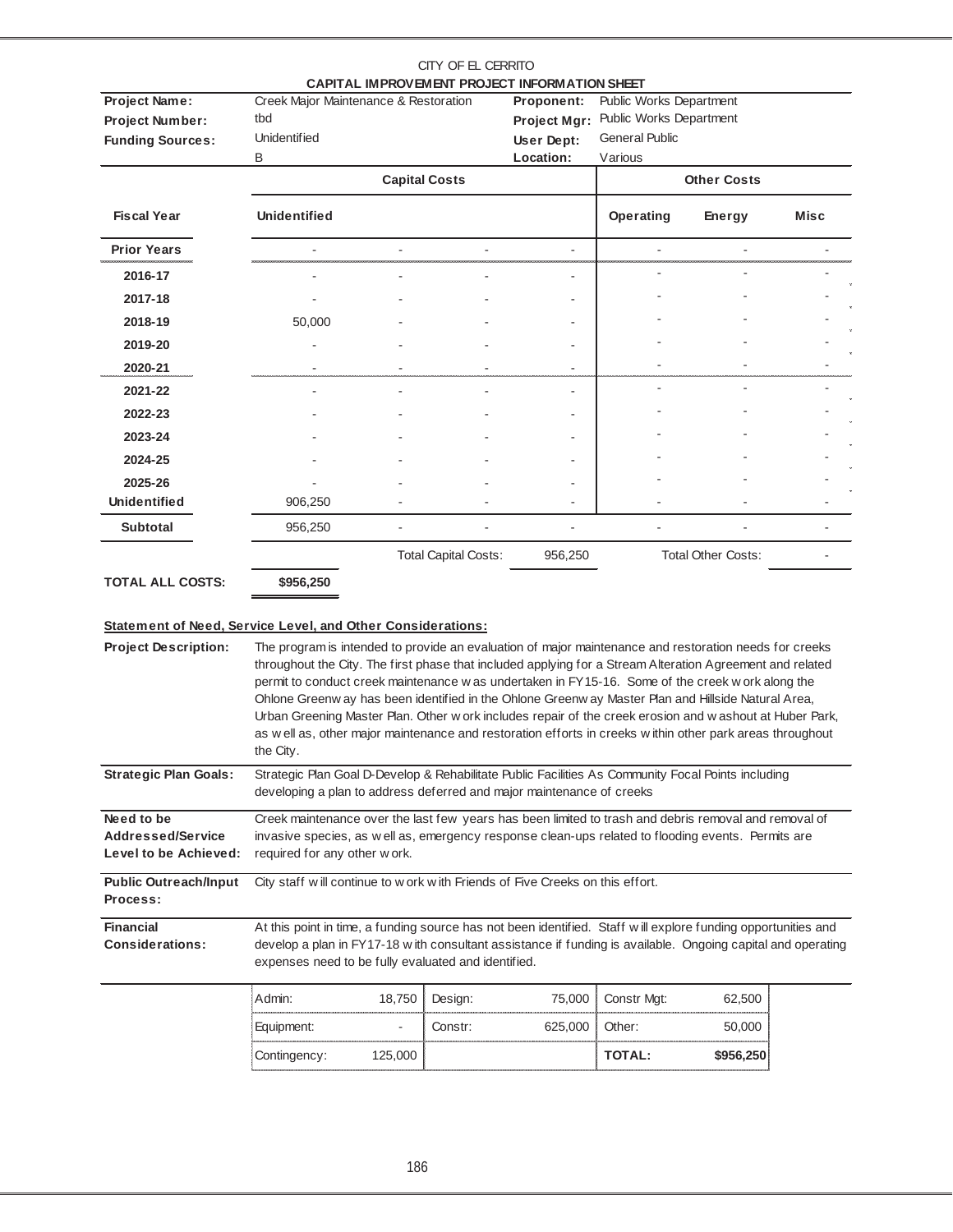|                                                                                            |                                               |                                                                                                                                                                                                                                                                                                                                                                                                                                                                                                                                                                                                                                                                                                                                                                                                                                                    |                  | City of El Cerrito                  |                                                              |                                                                                          |                           |                        |
|--------------------------------------------------------------------------------------------|-----------------------------------------------|----------------------------------------------------------------------------------------------------------------------------------------------------------------------------------------------------------------------------------------------------------------------------------------------------------------------------------------------------------------------------------------------------------------------------------------------------------------------------------------------------------------------------------------------------------------------------------------------------------------------------------------------------------------------------------------------------------------------------------------------------------------------------------------------------------------------------------------------------|------------------|-------------------------------------|--------------------------------------------------------------|------------------------------------------------------------------------------------------|---------------------------|------------------------|
| Project Name:<br><b>Project Number:</b><br><b>Funding Sources:</b>                         | C3027<br>Sales Tax - Street Impr (211)<br>211 | CAPITAL IMPROVEMENT PROJECT INFORMATION SHEET<br>Annual Street Improvement Program<br>Grants (STP, Prop 1B, OBAG, SLPP)                                                                                                                                                                                                                                                                                                                                                                                                                                                                                                                                                                                                                                                                                                                            |                  |                                     | Proponent:<br><b>Project Mgr:</b><br>User Dept:<br>Location: | Public Works Department<br>Public Works Department<br><b>General Public</b><br>City-wide |                           |                        |
|                                                                                            |                                               |                                                                                                                                                                                                                                                                                                                                                                                                                                                                                                                                                                                                                                                                                                                                                                                                                                                    |                  | <b>Project Budget/Capital Costs</b> |                                                              |                                                                                          | <b>Other Costs</b>        |                        |
| <b>Fiscal Year</b>                                                                         | Measure A<br><b>Sales Tax</b>                 | Grants                                                                                                                                                                                                                                                                                                                                                                                                                                                                                                                                                                                                                                                                                                                                                                                                                                             | General<br>Fund  |                                     |                                                              |                                                                                          | <b>Revenues</b>           | Cost<br><b>Savings</b> |
| <b>Prior Years</b>                                                                         | 13,299,283                                    | 3,050,670                                                                                                                                                                                                                                                                                                                                                                                                                                                                                                                                                                                                                                                                                                                                                                                                                                          |                  |                                     |                                                              |                                                                                          | L,                        |                        |
| 2016-17                                                                                    | 595,000                                       |                                                                                                                                                                                                                                                                                                                                                                                                                                                                                                                                                                                                                                                                                                                                                                                                                                                    |                  |                                     |                                                              |                                                                                          |                           |                        |
| 2017-18                                                                                    | 595,000                                       |                                                                                                                                                                                                                                                                                                                                                                                                                                                                                                                                                                                                                                                                                                                                                                                                                                                    |                  |                                     |                                                              |                                                                                          |                           |                        |
| 2018-19                                                                                    | 595,000                                       |                                                                                                                                                                                                                                                                                                                                                                                                                                                                                                                                                                                                                                                                                                                                                                                                                                                    |                  |                                     |                                                              |                                                                                          |                           |                        |
| 2019-20                                                                                    | 595,000                                       |                                                                                                                                                                                                                                                                                                                                                                                                                                                                                                                                                                                                                                                                                                                                                                                                                                                    |                  |                                     |                                                              |                                                                                          |                           |                        |
| 2020-21                                                                                    | 595,000                                       |                                                                                                                                                                                                                                                                                                                                                                                                                                                                                                                                                                                                                                                                                                                                                                                                                                                    |                  |                                     |                                                              | $\overline{\phantom{a}}$                                                                 |                           |                        |
| 2021-22                                                                                    | 595,000                                       | $\overline{a}$                                                                                                                                                                                                                                                                                                                                                                                                                                                                                                                                                                                                                                                                                                                                                                                                                                     | $\overline{a}$   | $\overline{\phantom{a}}$            | ÷,                                                           | $\overline{\phantom{a}}$                                                                 |                           |                        |
| 2022-23                                                                                    | 595,000                                       |                                                                                                                                                                                                                                                                                                                                                                                                                                                                                                                                                                                                                                                                                                                                                                                                                                                    |                  |                                     |                                                              |                                                                                          |                           |                        |
| 2023-24                                                                                    | 595,000                                       |                                                                                                                                                                                                                                                                                                                                                                                                                                                                                                                                                                                                                                                                                                                                                                                                                                                    |                  |                                     |                                                              |                                                                                          |                           |                        |
| 2024-25                                                                                    | 595,000                                       |                                                                                                                                                                                                                                                                                                                                                                                                                                                                                                                                                                                                                                                                                                                                                                                                                                                    |                  |                                     |                                                              |                                                                                          |                           |                        |
| 2025-26                                                                                    | 595,000                                       |                                                                                                                                                                                                                                                                                                                                                                                                                                                                                                                                                                                                                                                                                                                                                                                                                                                    |                  |                                     |                                                              |                                                                                          |                           |                        |
| <b>Unidentified</b>                                                                        |                                               |                                                                                                                                                                                                                                                                                                                                                                                                                                                                                                                                                                                                                                                                                                                                                                                                                                                    |                  |                                     |                                                              | $\overline{\phantom{a}}$                                                                 |                           |                        |
| <b>Subtotal</b>                                                                            | 19,249,283                                    | 3,050,670                                                                                                                                                                                                                                                                                                                                                                                                                                                                                                                                                                                                                                                                                                                                                                                                                                          | $\overline{a}$   | $\overline{a}$                      |                                                              | $\overline{\phantom{a}}$                                                                 |                           |                        |
|                                                                                            |                                               |                                                                                                                                                                                                                                                                                                                                                                                                                                                                                                                                                                                                                                                                                                                                                                                                                                                    |                  | <b>Total Capital Costs:</b>         | 22,299,953                                                   |                                                                                          | <b>Total Other Costs:</b> |                        |
| <b>TOTAL ALL COSTS:</b>                                                                    | \$22,299,953                                  |                                                                                                                                                                                                                                                                                                                                                                                                                                                                                                                                                                                                                                                                                                                                                                                                                                                    |                  |                                     |                                                              |                                                                                          |                           |                        |
| <b>Statement of Need, Service Level, and Other Considerations:</b><br><b>Project Desc:</b> |                                               | Project includes the design of a variety of roadw ay treatments including slurry seal, microsurface, micropave, cape seal,<br>asphalt inlay & overlay of various thicknesses, and repairs of failed sections. The scope will also include installation of<br>curb ramps in compliance with the ADA for all streets that receive an any treatment within a crosswalk area, curb,<br>gutter, and sidew alk upgrades as needed, upgrades to traffic control and safety systems that pertain to pavement work<br>(striping, crosswalks, bike facilities, and associated signage), and upgrades to road-related storm drainage facilities. The<br>project will involve multiple specialty contracts such as seal coats, asphalt overlay, roadway repairs and concrete. This<br>project will also fund the bi-annual Pavement Management Program update. |                  |                                     |                                                              |                                                                                          |                           |                        |
| Need:                                                                                      |                                               | The Measure A Street Improvement Program 2008 - 2010 invested approximately \$15 million into street improvements<br>bringing the Pavement Condition Index up from 52 to 85. The Measure A Sales Tax continues to fund this program to<br>maintain the street system serviceable condition.                                                                                                                                                                                                                                                                                                                                                                                                                                                                                                                                                        |                  |                                     |                                                              |                                                                                          |                           |                        |
| Service Level:                                                                             | See above                                     |                                                                                                                                                                                                                                                                                                                                                                                                                                                                                                                                                                                                                                                                                                                                                                                                                                                    |                  |                                     |                                                              |                                                                                          |                           |                        |
| <b>Pertinent Issue:</b>                                                                    | the good category.                            | The primary issue has been that of funding. With the passage by voters in February 2008 of Measure A (Street<br>Improvement Sales Tax), it is anticipated that there will be sufficient funding to maintain the overall system condition in                                                                                                                                                                                                                                                                                                                                                                                                                                                                                                                                                                                                        |                  |                                     |                                                              |                                                                                          |                           |                        |
| Status:                                                                                    |                                               | The accelerated program w as completed in 2010, and the annual project will perform scheduled capital maintenance,<br>any needed rehabilitation and leverage grant funding.                                                                                                                                                                                                                                                                                                                                                                                                                                                                                                                                                                                                                                                                        |                  |                                     |                                                              |                                                                                          |                           |                        |
| <b>Capital Cost Estimate:</b>                                                              |                                               | Admin:                                                                                                                                                                                                                                                                                                                                                                                                                                                                                                                                                                                                                                                                                                                                                                                                                                             | \$445,999 Design |                                     | \$1,114,998                                                  | Constr Mgt:                                                                              | \$1,560,997               |                        |
|                                                                                            |                                               | Equipment:                                                                                                                                                                                                                                                                                                                                                                                                                                                                                                                                                                                                                                                                                                                                                                                                                                         |                  | \$0   Construction                  | \$16,724,965                                                 | Other:                                                                                   | \$223,000                 |                        |
|                                                                                            |                                               | Contingency:                                                                                                                                                                                                                                                                                                                                                                                                                                                                                                                                                                                                                                                                                                                                                                                                                                       | \$2,229,995      |                                     |                                                              | <b>TOTAL:</b>                                                                            | \$22,299,953              |                        |

187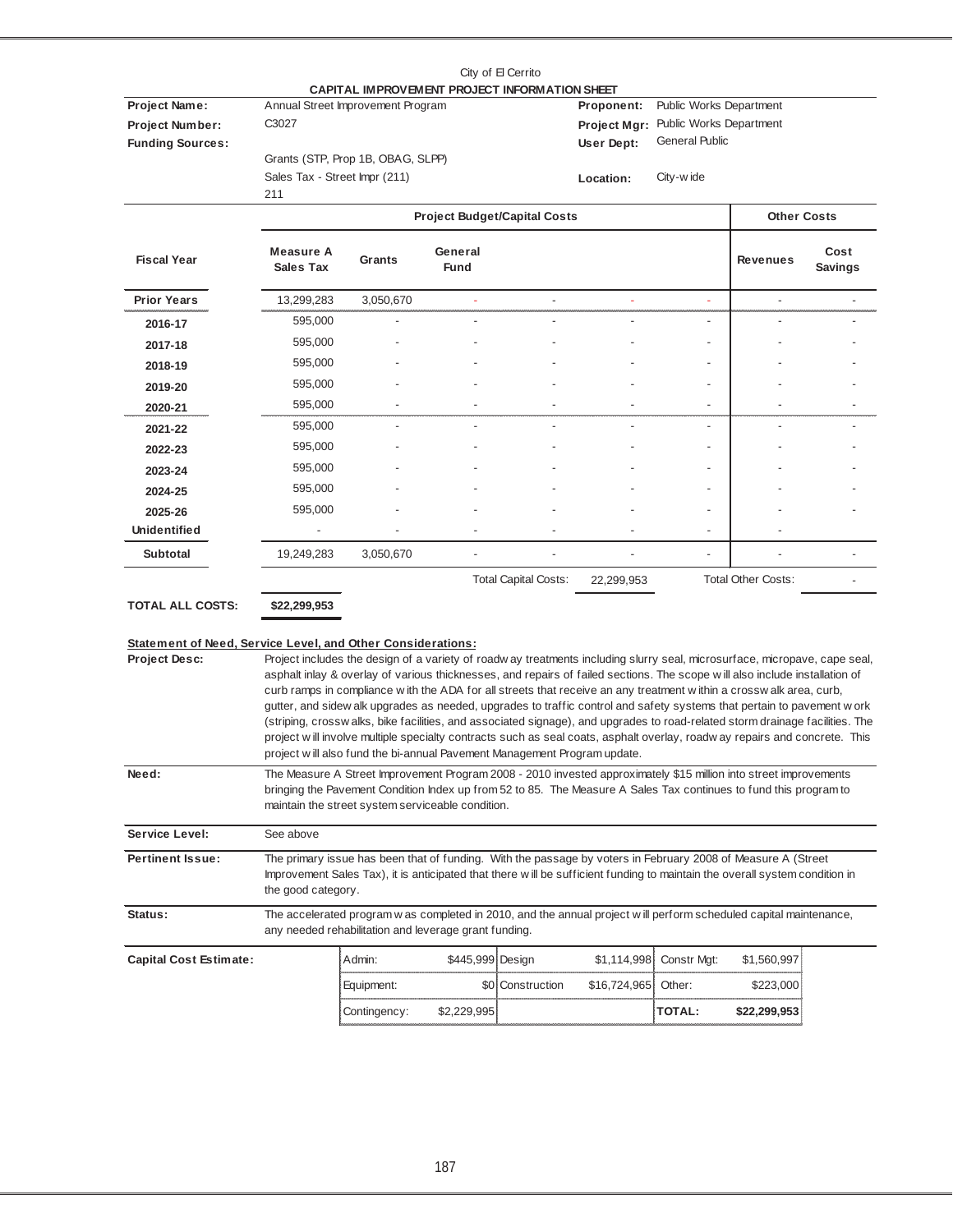| Project Name:           | <b>Access Modifications - Streets</b> |       | CAPITAL IMPROVEMENT PROJECT INFORMATION SHEET | Proponent:              | <b>Public Works</b>             |                           |             |  |
|-------------------------|---------------------------------------|-------|-----------------------------------------------|-------------------------|---------------------------------|---------------------------|-------------|--|
|                         | C3024                                 |       |                                               |                         | PW Engineering Division         |                           |             |  |
| <b>Project Number:</b>  | Measure C/J, Grant                    |       |                                               | Project Mgr:            | <b>General Public</b>           |                           |             |  |
| <b>Funding Sources:</b> |                                       |       |                                               | User Dept:<br>Location: |                                 |                           |             |  |
|                         | 204                                   |       | <b>Capital Costs</b>                          |                         | Cityw ide<br><b>Other Costs</b> |                           |             |  |
|                         |                                       |       |                                               |                         |                                 |                           |             |  |
| <b>Fiscal Year</b>      | Measure C/J<br>(204)                  | Grant | <b>Unidentified</b>                           |                         | Operating                       | Energy                    | <b>Misc</b> |  |
| <b>Prior Years</b>      | ongoing                               |       |                                               | ÷,                      |                                 |                           |             |  |
| 2016-17                 | 70,000                                |       |                                               | ۰                       |                                 |                           |             |  |
| 2017-18                 | 70,000                                |       |                                               |                         |                                 |                           |             |  |
| 2018-19                 | 71,400                                |       |                                               |                         |                                 |                           |             |  |
| 2019-20                 | 73,600                                |       |                                               | ۰                       |                                 |                           |             |  |
| 2020-21                 | 75,900                                |       |                                               |                         |                                 |                           |             |  |
| 2021-22                 | 78,200                                |       |                                               | ٠                       |                                 |                           |             |  |
| 2022-23                 | 80,600                                |       |                                               |                         |                                 |                           |             |  |
| 2023-24                 | 83,100                                |       |                                               |                         |                                 |                           |             |  |
| 2024-25                 | 85,600                                |       |                                               |                         |                                 |                           |             |  |
| 2025-26                 | 88,200                                |       |                                               | ٠                       |                                 |                           |             |  |
| <b>Unidentified</b>     | 5,460,000                             |       |                                               | $\blacksquare$          |                                 |                           |             |  |
| <b>Subtotal</b>         | 6,236,600                             |       |                                               |                         |                                 |                           |             |  |
|                         |                                       |       | <b>Total Capital Costs:</b>                   | 6,236,600               |                                 | <b>Total Other Costs:</b> |             |  |
| <b>TOTAL ALL COSTS:</b> | \$6,236,600                           |       |                                               |                         |                                 |                           |             |  |

## **Statement of Need, Service Level, and Other Considerations:**

| <b>Project Description:</b>   | This project will implement the streets portion of the City's American with Disabilities Act (ADA) Transition<br>Plan Update, w hich w as adopted in September 2009. Specific locations and scopes of w ork w ill be<br>determined annually in conformance with the Plan Update and based on guidance from ADA Working<br>Group. This program is in addition to the curb ramp w ork required by street repaving program, how ever the<br>access program may be contracted jointly with the Street Improvement/Paving Program. |                                                                                                                                                                                                                                                                                                                                                                                                                                                                                                                                                                                                                                                                                                                                            |             |                                                                             |                       |             |  |  |  |  |
|-------------------------------|-------------------------------------------------------------------------------------------------------------------------------------------------------------------------------------------------------------------------------------------------------------------------------------------------------------------------------------------------------------------------------------------------------------------------------------------------------------------------------------------------------------------------------|--------------------------------------------------------------------------------------------------------------------------------------------------------------------------------------------------------------------------------------------------------------------------------------------------------------------------------------------------------------------------------------------------------------------------------------------------------------------------------------------------------------------------------------------------------------------------------------------------------------------------------------------------------------------------------------------------------------------------------------------|-------------|-----------------------------------------------------------------------------|-----------------------|-------------|--|--|--|--|
| Need:                         |                                                                                                                                                                                                                                                                                                                                                                                                                                                                                                                               | The ADA requires that public facilities are accessible to people with disabilities. The City's ADA Transition<br>Plan identifies deficiencies on major pedestrian routes in the public right-of-way, and recommends a<br>strategy for eliminating these obstructions. The Plan prioritizes improvements to major pedestrian routes in<br>the public right-of-way. Within the public streets, there are numerous obstructions to access for disabled<br>persons. This capital program is an integral part of a compliance strategy for tackling this massive<br>deficiency in the most practical manner. These actions require that requests from persons with disabilities<br>be prioritized based on guidance from the ADA Working Group. |             |                                                                             |                       |             |  |  |  |  |
| <b>Service Level:</b>         | This program will w ork tow ard bringing the pedestrian routes in the public right-of-w ay into compliance and<br>making the City's programs accessible.                                                                                                                                                                                                                                                                                                                                                                      |                                                                                                                                                                                                                                                                                                                                                                                                                                                                                                                                                                                                                                                                                                                                            |             |                                                                             |                       |             |  |  |  |  |
| <b>Pertinent Issue:</b>       |                                                                                                                                                                                                                                                                                                                                                                                                                                                                                                                               |                                                                                                                                                                                                                                                                                                                                                                                                                                                                                                                                                                                                                                                                                                                                            |             | City staff anticipates constructing about 15 curb ramps with these funding. |                       |             |  |  |  |  |
| Status:                       | This is an ongoing program.                                                                                                                                                                                                                                                                                                                                                                                                                                                                                                   |                                                                                                                                                                                                                                                                                                                                                                                                                                                                                                                                                                                                                                                                                                                                            |             |                                                                             |                       |             |  |  |  |  |
| Capital Cost Estimate: Admin: |                                                                                                                                                                                                                                                                                                                                                                                                                                                                                                                               | \$124,732 Design:                                                                                                                                                                                                                                                                                                                                                                                                                                                                                                                                                                                                                                                                                                                          |             |                                                                             | \$623,660 Constr Mgt: | \$498,928   |  |  |  |  |
|                               | Equipment:                                                                                                                                                                                                                                                                                                                                                                                                                                                                                                                    |                                                                                                                                                                                                                                                                                                                                                                                                                                                                                                                                                                                                                                                                                                                                            | \$0 Constr: | \$4,053,790 Other:                                                          |                       | \$0         |  |  |  |  |
|                               | Contingency:                                                                                                                                                                                                                                                                                                                                                                                                                                                                                                                  | \$935,490                                                                                                                                                                                                                                                                                                                                                                                                                                                                                                                                                                                                                                                                                                                                  |             |                                                                             | <b>TOTAL:</b>         | \$6,236,600 |  |  |  |  |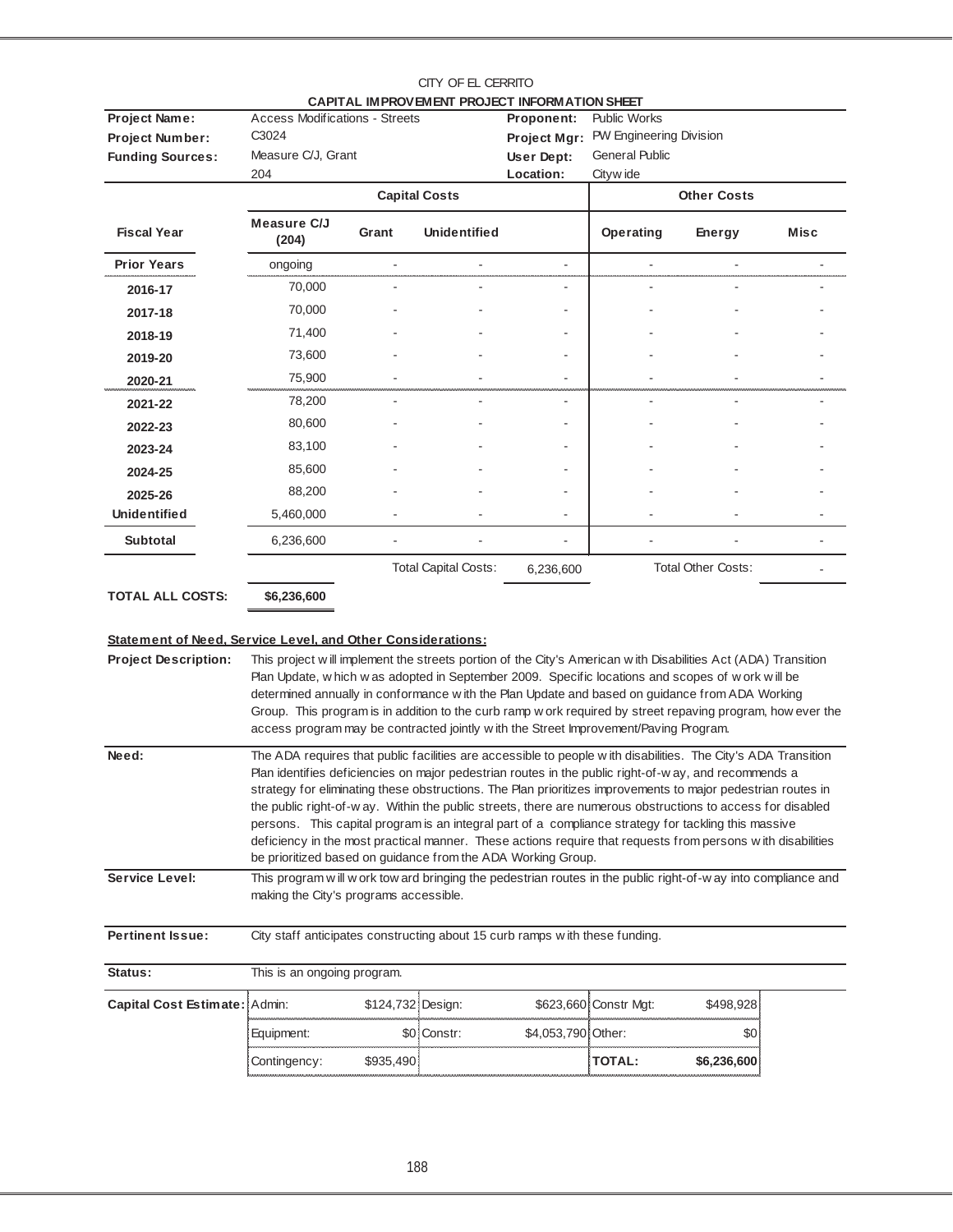| CAPITAL IMPROVEMENT PROJECT INFORMATION SHEET<br>Public Works and Police Departments<br>Project Name:<br>Arlington Curve at Brew ster Drive Safety<br>Proponent:<br><b>Project Number:</b><br>C3071<br>Project Mgr: Public Works - Engineering Division<br><b>Funding Sources:</b><br>User Dept:<br>Highw ay Safety Imprvmnt Program Grant<br><b>General Public</b><br>Arlington Boulevard near Brew ster Drive<br>Location:<br>211, A |      |
|----------------------------------------------------------------------------------------------------------------------------------------------------------------------------------------------------------------------------------------------------------------------------------------------------------------------------------------------------------------------------------------------------------------------------------------|------|
|                                                                                                                                                                                                                                                                                                                                                                                                                                        |      |
|                                                                                                                                                                                                                                                                                                                                                                                                                                        |      |
|                                                                                                                                                                                                                                                                                                                                                                                                                                        |      |
|                                                                                                                                                                                                                                                                                                                                                                                                                                        |      |
|                                                                                                                                                                                                                                                                                                                                                                                                                                        |      |
| <b>Capital Costs</b><br><b>Other Costs</b>                                                                                                                                                                                                                                                                                                                                                                                             |      |
| <b>HSIP</b><br><b>Fiscal Year</b><br><b>Measure A</b><br>Operating<br>Energy<br>(secure)                                                                                                                                                                                                                                                                                                                                               | Misc |
| <b>Prior Years</b><br>20,115<br>25,700                                                                                                                                                                                                                                                                                                                                                                                                 |      |
| 212,100<br>29,885<br>2016-17                                                                                                                                                                                                                                                                                                                                                                                                           |      |
| 2017-18                                                                                                                                                                                                                                                                                                                                                                                                                                |      |
| 2018-19                                                                                                                                                                                                                                                                                                                                                                                                                                |      |
| 2019-20                                                                                                                                                                                                                                                                                                                                                                                                                                |      |
| 2020-21                                                                                                                                                                                                                                                                                                                                                                                                                                |      |
| 2021-22                                                                                                                                                                                                                                                                                                                                                                                                                                |      |
| 2022-23                                                                                                                                                                                                                                                                                                                                                                                                                                |      |
| 2023-24                                                                                                                                                                                                                                                                                                                                                                                                                                |      |
| 2024-25                                                                                                                                                                                                                                                                                                                                                                                                                                |      |
| 2025-26                                                                                                                                                                                                                                                                                                                                                                                                                                |      |
| <b>Unidentified</b>                                                                                                                                                                                                                                                                                                                                                                                                                    |      |
| <b>Subtotal</b><br>237,800<br>50,000                                                                                                                                                                                                                                                                                                                                                                                                   |      |
| <b>Total Capital Costs:</b><br><b>Total Other Costs:</b><br>287,800                                                                                                                                                                                                                                                                                                                                                                    |      |

**\$ 287,800 TOTAL ALL COSTS**

#### **Statement of Need, Service Level, and Other Considerations:**

**Project Description: Pertinent Issue: Status: Capital Cost Estimate:** Admin: 12,300 Design: 28,500 Constr Mgt: 28,500 Equipment: Constr: 190,000 Other: Contingency: 28,500 Land: **TOTAL: 287,800 \$** The project w as bid for construction in March 2016. The sole bid received w as significantly over the project budget. The project design w ill be value engineered, and the project w ill be rebid later in 2016. Additional funding may be necessary. **Need/Service Level:** Arlington Blvd is a minor arterial that carries regional traffic through the El Cerrito, Kensington, and Berkeley hills. It is also an important north-south connection for bicyclists and pedestrians and is designated as a pedestrian and bicycle route in the Circulation Plan for Bicyclists and Pedestrian (2007). The crossw alk at the intersection serves the existing community staircase/path through the neighborhood. The City has previously installed various improvements in this area over the years in response to community concerns at the intersection and along the Arlington Blvd corridor. General Plan Goal T1: A transportation system that allow s safe and efficient travel by a variety of modes and promotes the use of alternatives to the single-occupant vehicle. Strategic Plan Goal E – Ensure the public's health and safety by improving safety on existing roadw ays, sidew alks and travelw ays. In July 2012, follow ing a fatal pedestrian-bicycle collision at the intersection, the City again met w ith community representatives. The City and Police Department conducted speed surveys to determine the appropriate advisory speed for the corridor, and retained a consultant to conduct a safety analysis of the intersection. The project improvements are the recommendations that resulted from that analysis, w hich received community support at a public meeting in July 2012, and at a final meeting to review the **General Plan & Strategic Plan Goals:** The project is located at the Intersection of Arlington Blvd and Brew ster Dr (south) about 350 feet in both directions from the intersection. It includes installation of long-term improvements to upgrade interim improvements completed in Fall 2012. Specifically includes construction of curb, gutter, sidew alk, curb ramps, & curb extensions; installation of electronic speed feedback signs to include Arlington Park, and curve, pedestrian, & advisory speed signs; installation of enhanced striping for crossw alks, shoulders, and shared roadw ay markings; installation of additional botts dots and pavement markers; and restriping of existing pavement markings as necessary.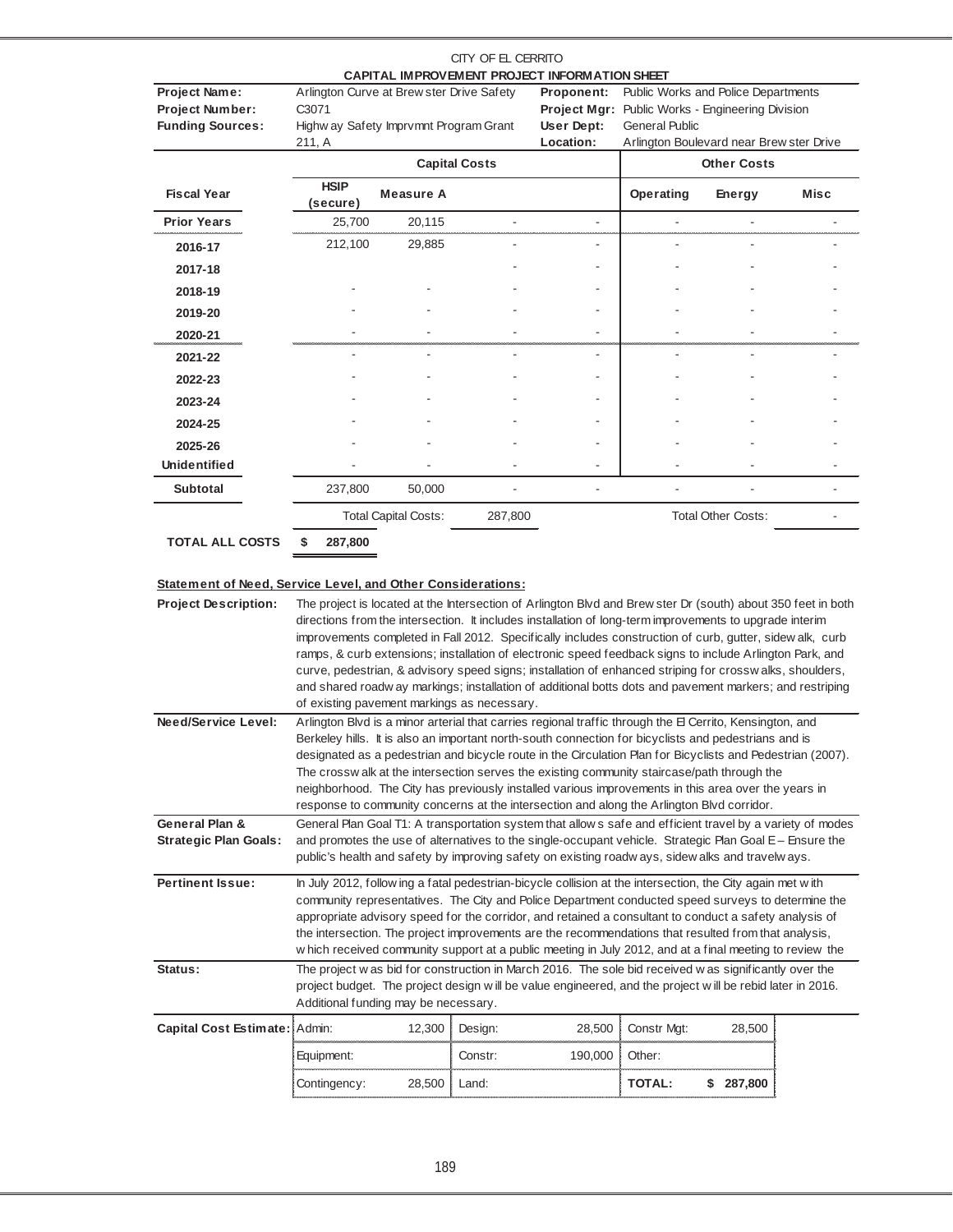|                                                                                            |                                                                                                                                                                                                                                                                                                                                                                                                                                                                                                                                                                                                                                                                                                                                                                                                                                                                                              |                                            | CITY OF EL CERRITO          | CAPITAL IMPROVEMENT PROJECT INFORMATION SHEET |                                              |                                                                                                                                                                                                                 |      |  |  |
|--------------------------------------------------------------------------------------------|----------------------------------------------------------------------------------------------------------------------------------------------------------------------------------------------------------------------------------------------------------------------------------------------------------------------------------------------------------------------------------------------------------------------------------------------------------------------------------------------------------------------------------------------------------------------------------------------------------------------------------------------------------------------------------------------------------------------------------------------------------------------------------------------------------------------------------------------------------------------------------------------|--------------------------------------------|-----------------------------|-----------------------------------------------|----------------------------------------------|-----------------------------------------------------------------------------------------------------------------------------------------------------------------------------------------------------------------|------|--|--|
| Project Name:<br><b>Project Number:</b><br><b>Funding Sources:</b>                         | City-Wide Signage Program<br>C3028                                                                                                                                                                                                                                                                                                                                                                                                                                                                                                                                                                                                                                                                                                                                                                                                                                                           | General Fund (101), unidentified           |                             | Proponent:<br>Project Mgr:<br>User Dept:      | <b>Public Works</b><br><b>General Public</b> | Public Works - Engineering Division                                                                                                                                                                             |      |  |  |
|                                                                                            | B                                                                                                                                                                                                                                                                                                                                                                                                                                                                                                                                                                                                                                                                                                                                                                                                                                                                                            | <b>Capital Costs</b>                       |                             | Location:                                     | various                                      | <b>Other Costs</b>                                                                                                                                                                                              |      |  |  |
| <b>Fiscal Year</b>                                                                         | General<br><b>Fund</b>                                                                                                                                                                                                                                                                                                                                                                                                                                                                                                                                                                                                                                                                                                                                                                                                                                                                       | <b>Unidentified</b>                        |                             |                                               | Operating                                    | Energy                                                                                                                                                                                                          | Misc |  |  |
| <b>Prior Years</b>                                                                         | 50,000                                                                                                                                                                                                                                                                                                                                                                                                                                                                                                                                                                                                                                                                                                                                                                                                                                                                                       |                                            |                             | $\overline{\phantom{a}}$                      |                                              |                                                                                                                                                                                                                 |      |  |  |
| 2016-17                                                                                    |                                                                                                                                                                                                                                                                                                                                                                                                                                                                                                                                                                                                                                                                                                                                                                                                                                                                                              |                                            |                             |                                               |                                              |                                                                                                                                                                                                                 |      |  |  |
| 2017-18                                                                                    |                                                                                                                                                                                                                                                                                                                                                                                                                                                                                                                                                                                                                                                                                                                                                                                                                                                                                              |                                            |                             |                                               |                                              |                                                                                                                                                                                                                 |      |  |  |
| 2018-19                                                                                    |                                                                                                                                                                                                                                                                                                                                                                                                                                                                                                                                                                                                                                                                                                                                                                                                                                                                                              |                                            |                             |                                               |                                              |                                                                                                                                                                                                                 |      |  |  |
| 2019-20                                                                                    |                                                                                                                                                                                                                                                                                                                                                                                                                                                                                                                                                                                                                                                                                                                                                                                                                                                                                              |                                            |                             |                                               |                                              |                                                                                                                                                                                                                 |      |  |  |
| 2020-21                                                                                    |                                                                                                                                                                                                                                                                                                                                                                                                                                                                                                                                                                                                                                                                                                                                                                                                                                                                                              |                                            |                             |                                               |                                              |                                                                                                                                                                                                                 |      |  |  |
| 2021-22                                                                                    | ÷.                                                                                                                                                                                                                                                                                                                                                                                                                                                                                                                                                                                                                                                                                                                                                                                                                                                                                           | $\sim$                                     |                             | $\blacksquare$                                | L.                                           | ٠                                                                                                                                                                                                               |      |  |  |
| 2022-23                                                                                    |                                                                                                                                                                                                                                                                                                                                                                                                                                                                                                                                                                                                                                                                                                                                                                                                                                                                                              |                                            |                             |                                               |                                              |                                                                                                                                                                                                                 |      |  |  |
| 2023-24                                                                                    |                                                                                                                                                                                                                                                                                                                                                                                                                                                                                                                                                                                                                                                                                                                                                                                                                                                                                              |                                            |                             |                                               |                                              |                                                                                                                                                                                                                 |      |  |  |
| 2024-25                                                                                    |                                                                                                                                                                                                                                                                                                                                                                                                                                                                                                                                                                                                                                                                                                                                                                                                                                                                                              |                                            |                             |                                               |                                              |                                                                                                                                                                                                                 |      |  |  |
| 2025-26                                                                                    |                                                                                                                                                                                                                                                                                                                                                                                                                                                                                                                                                                                                                                                                                                                                                                                                                                                                                              |                                            |                             |                                               |                                              |                                                                                                                                                                                                                 |      |  |  |
| Unidentified                                                                               |                                                                                                                                                                                                                                                                                                                                                                                                                                                                                                                                                                                                                                                                                                                                                                                                                                                                                              | 200,000                                    |                             |                                               |                                              |                                                                                                                                                                                                                 |      |  |  |
| <b>Subtotal</b>                                                                            | 50,000                                                                                                                                                                                                                                                                                                                                                                                                                                                                                                                                                                                                                                                                                                                                                                                                                                                                                       | 200,000                                    |                             | ä,                                            |                                              |                                                                                                                                                                                                                 |      |  |  |
|                                                                                            |                                                                                                                                                                                                                                                                                                                                                                                                                                                                                                                                                                                                                                                                                                                                                                                                                                                                                              |                                            | <b>Total Capital Costs:</b> | 250,000                                       |                                              | <b>Total Other Costs:</b>                                                                                                                                                                                       |      |  |  |
| <b>TOTAL ALL COSTS:</b>                                                                    | \$250,000                                                                                                                                                                                                                                                                                                                                                                                                                                                                                                                                                                                                                                                                                                                                                                                                                                                                                    |                                            |                             |                                               |                                              |                                                                                                                                                                                                                 |      |  |  |
| Statement of Need, Service Level, and Other Considerations:<br><b>Project Description:</b> | Cerrito Trails Signage Plan.                                                                                                                                                                                                                                                                                                                                                                                                                                                                                                                                                                                                                                                                                                                                                                                                                                                                 |                                            |                             |                                               |                                              | Phased replacement of old signs (identification and w ayfinding) with new signage that is consistent with<br>the City's updated identity program on San Pablo Avenue, the WCCTAC Wayfinding Program, and the El |      |  |  |
| Need:                                                                                      | distinctive                                                                                                                                                                                                                                                                                                                                                                                                                                                                                                                                                                                                                                                                                                                                                                                                                                                                                  |                                            |                             |                                               |                                              | Current w ayfinding and identification signage throughout town in inconsistent, out-of-date and/or not                                                                                                          |      |  |  |
| Service Level:                                                                             |                                                                                                                                                                                                                                                                                                                                                                                                                                                                                                                                                                                                                                                                                                                                                                                                                                                                                              | directional/w ayfinding signage in needed. |                             |                                               |                                              | The project includes placing new signs at secondary city entrances, parks, facilities and w here                                                                                                                |      |  |  |
| <b>Pertinent Issue:</b>                                                                    | This project will expand that signage program outside of the San Pablo Ave area to create a city-wide<br>consistency in the signage formats. Funds in this project will be used for signage that cannot be funded by<br>other means (such as other city projects or development.) The City participated in a WCCTAC-led Transit<br>Wayfinding Sign Project funded by Regional Measure 2/Safe Routes to Transit that provided design<br>guidelines for signs guiding pedestrians and bicyclists to and from major transit facilities and major sites in<br>West County and Albany. Most recently in 2015-16, the El Cerrito Trails Signage Plan w as developed as a<br>collaborative effort betw een the El Cerrito Trail Trekkers, National Park Service, and City of El Cerrito. Refer<br>to the HNA Trail Entry & Signage Improvement Project for additional details and for coordination. |                                            |                             |                                               |                                              |                                                                                                                                                                                                                 |      |  |  |
| Status:                                                                                    | Pending Funding                                                                                                                                                                                                                                                                                                                                                                                                                                                                                                                                                                                                                                                                                                                                                                                                                                                                              |                                            |                             |                                               |                                              |                                                                                                                                                                                                                 |      |  |  |
| Capital Cost Estimate: Admin:                                                              |                                                                                                                                                                                                                                                                                                                                                                                                                                                                                                                                                                                                                                                                                                                                                                                                                                                                                              | \$10,000 Design:                           |                             |                                               | \$30,000 Constr Mgt:                         | \$20,000                                                                                                                                                                                                        |      |  |  |
|                                                                                            | Equipment:                                                                                                                                                                                                                                                                                                                                                                                                                                                                                                                                                                                                                                                                                                                                                                                                                                                                                   |                                            | \$0 Constr:                 | \$190,000 Other:                              |                                              | \$0                                                                                                                                                                                                             |      |  |  |
|                                                                                            | Contingency:                                                                                                                                                                                                                                                                                                                                                                                                                                                                                                                                                                                                                                                                                                                                                                                                                                                                                 | \$0                                        |                             |                                               | <b>TOTAL:</b>                                | \$250,000                                                                                                                                                                                                       |      |  |  |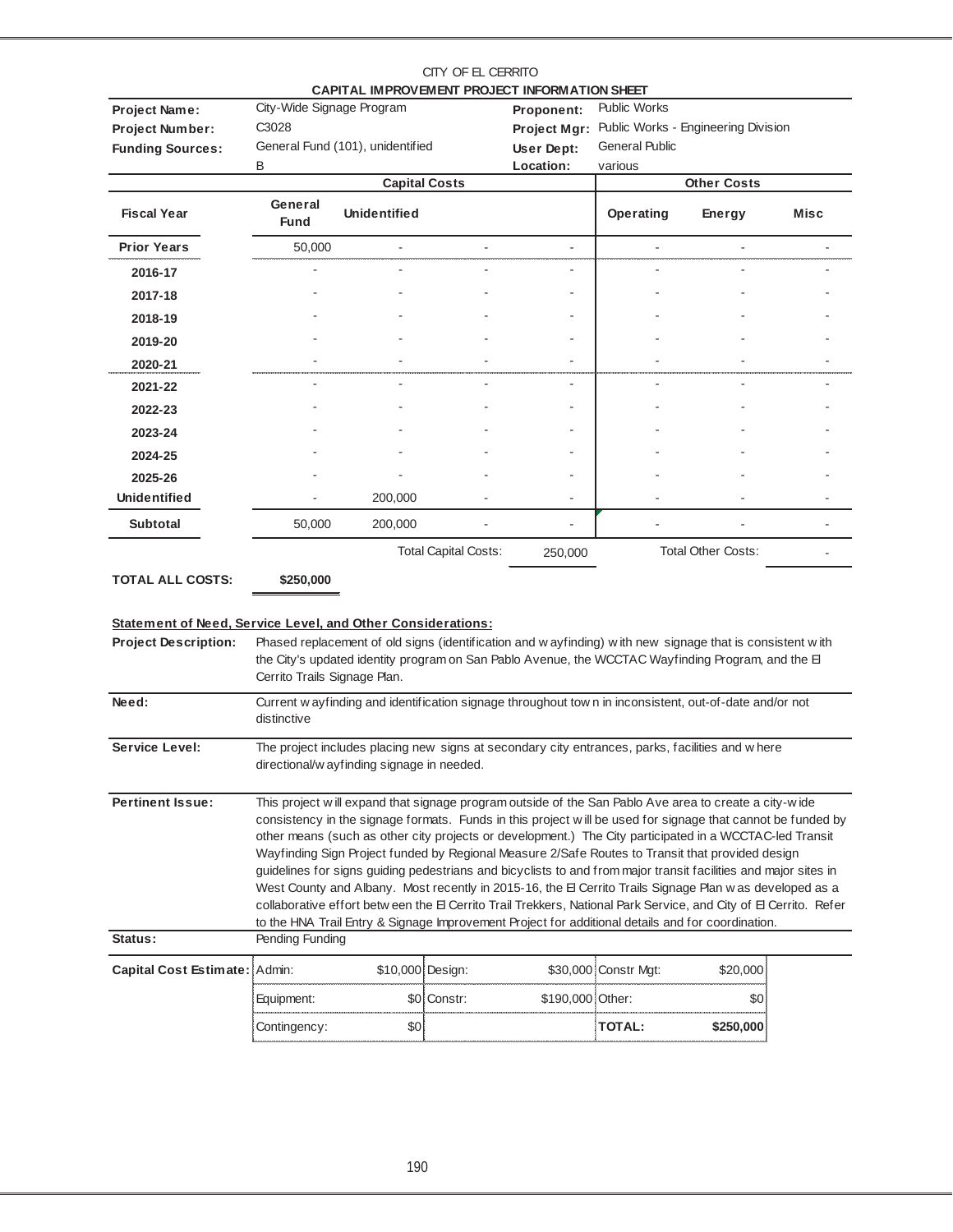|                                                         |                                      | CAPITAL IMPROVEMENT PROJECT INFORMATION SHEET                                                                                                                                                                                                                                                                                                                                                                                                                                                                                                                                                                                                                                                                                                                                                                                                                                                                                                    | CITY OF EL CERRITO |                     |                                          |                                     |      |  |  |
|---------------------------------------------------------|--------------------------------------|--------------------------------------------------------------------------------------------------------------------------------------------------------------------------------------------------------------------------------------------------------------------------------------------------------------------------------------------------------------------------------------------------------------------------------------------------------------------------------------------------------------------------------------------------------------------------------------------------------------------------------------------------------------------------------------------------------------------------------------------------------------------------------------------------------------------------------------------------------------------------------------------------------------------------------------------------|--------------------|---------------------|------------------------------------------|-------------------------------------|------|--|--|
| Project Name: Del Norte TOD Infrastructure Improvements |                                      |                                                                                                                                                                                                                                                                                                                                                                                                                                                                                                                                                                                                                                                                                                                                                                                                                                                                                                                                                  |                    | Proponent:          | Public Works / Community Development     |                                     |      |  |  |
| <b>Project Number:</b>                                  | C <sub>4014</sub>                    |                                                                                                                                                                                                                                                                                                                                                                                                                                                                                                                                                                                                                                                                                                                                                                                                                                                                                                                                                  |                    | Project Mgr:        |                                          | Public Works - Engineering Division |      |  |  |
| <b>Funding Sources:</b>                                 |                                      | STMP Developer Fees, unidentified                                                                                                                                                                                                                                                                                                                                                                                                                                                                                                                                                                                                                                                                                                                                                                                                                                                                                                                |                    | User Dept:          | <b>General Public</b>                    |                                     |      |  |  |
|                                                         | A, B                                 |                                                                                                                                                                                                                                                                                                                                                                                                                                                                                                                                                                                                                                                                                                                                                                                                                                                                                                                                                  | Location:          | Del Norte area      | <b>Other Costs</b>                       |                                     |      |  |  |
| <b>Fiscal Year</b>                                      | <b>STMP</b>                          | <b>Capital Costs</b><br><b>Unidentified</b>                                                                                                                                                                                                                                                                                                                                                                                                                                                                                                                                                                                                                                                                                                                                                                                                                                                                                                      |                    |                     | Operating                                | Energy                              | Misc |  |  |
| <b>Prior Years</b>                                      |                                      |                                                                                                                                                                                                                                                                                                                                                                                                                                                                                                                                                                                                                                                                                                                                                                                                                                                                                                                                                  |                    | $\overline{a}$      |                                          | ÷,                                  |      |  |  |
|                                                         |                                      |                                                                                                                                                                                                                                                                                                                                                                                                                                                                                                                                                                                                                                                                                                                                                                                                                                                                                                                                                  |                    |                     |                                          |                                     |      |  |  |
| 2016-17                                                 |                                      |                                                                                                                                                                                                                                                                                                                                                                                                                                                                                                                                                                                                                                                                                                                                                                                                                                                                                                                                                  |                    |                     |                                          |                                     |      |  |  |
| 2017-18                                                 |                                      |                                                                                                                                                                                                                                                                                                                                                                                                                                                                                                                                                                                                                                                                                                                                                                                                                                                                                                                                                  |                    |                     |                                          |                                     |      |  |  |
| 2018-19                                                 |                                      |                                                                                                                                                                                                                                                                                                                                                                                                                                                                                                                                                                                                                                                                                                                                                                                                                                                                                                                                                  |                    |                     |                                          |                                     |      |  |  |
| 2019-20                                                 |                                      |                                                                                                                                                                                                                                                                                                                                                                                                                                                                                                                                                                                                                                                                                                                                                                                                                                                                                                                                                  |                    |                     |                                          |                                     |      |  |  |
| 2020-21                                                 |                                      |                                                                                                                                                                                                                                                                                                                                                                                                                                                                                                                                                                                                                                                                                                                                                                                                                                                                                                                                                  |                    |                     |                                          |                                     |      |  |  |
| 2021-22                                                 |                                      |                                                                                                                                                                                                                                                                                                                                                                                                                                                                                                                                                                                                                                                                                                                                                                                                                                                                                                                                                  |                    |                     |                                          |                                     |      |  |  |
| 2022-23                                                 |                                      |                                                                                                                                                                                                                                                                                                                                                                                                                                                                                                                                                                                                                                                                                                                                                                                                                                                                                                                                                  |                    |                     |                                          |                                     |      |  |  |
| 2023-24                                                 |                                      |                                                                                                                                                                                                                                                                                                                                                                                                                                                                                                                                                                                                                                                                                                                                                                                                                                                                                                                                                  |                    |                     |                                          |                                     |      |  |  |
| 2024-25                                                 |                                      |                                                                                                                                                                                                                                                                                                                                                                                                                                                                                                                                                                                                                                                                                                                                                                                                                                                                                                                                                  |                    |                     |                                          |                                     |      |  |  |
| 2025-26                                                 |                                      |                                                                                                                                                                                                                                                                                                                                                                                                                                                                                                                                                                                                                                                                                                                                                                                                                                                                                                                                                  |                    |                     |                                          |                                     |      |  |  |
| <b>Unidentified</b>                                     | 6,875,000                            | 18,125,000                                                                                                                                                                                                                                                                                                                                                                                                                                                                                                                                                                                                                                                                                                                                                                                                                                                                                                                                       |                    |                     |                                          |                                     |      |  |  |
| <b>Subtotal</b>                                         | 6,875,000                            | 18,125,000                                                                                                                                                                                                                                                                                                                                                                                                                                                                                                                                                                                                                                                                                                                                                                                                                                                                                                                                       |                    |                     |                                          |                                     |      |  |  |
|                                                         |                                      | <b>Total Project Costs:</b>                                                                                                                                                                                                                                                                                                                                                                                                                                                                                                                                                                                                                                                                                                                                                                                                                                                                                                                      |                    | 25,000,000          |                                          | <b>Total Other Costs:</b>           |      |  |  |
| <b>TOTAL ALL COSTS:</b>                                 | \$25,000,000                         |                                                                                                                                                                                                                                                                                                                                                                                                                                                                                                                                                                                                                                                                                                                                                                                                                                                                                                                                                  |                    |                     |                                          |                                     |      |  |  |
| General Plan &                                          |                                      | facilitate transit-oriented development in the Del Norte Area including parking facilities; auto and bus<br>circulation improvements; bicycle, pedestrian, and bus transit access improvements; signage; lighting;<br>improvements to station access or station w aiting areas; ADA improvements; improvements to adjacent<br>streets, street crossings, or signals; and Ohlone Greenw ay improvements. A package of complete streets<br>improvements for this area w as identified in the San Pablo Avenue Specific Plan & Complete Streets Plan,<br>adopted in 2014. Refer to it for more details.<br>Goal T1: A transportation system that allows safe and efficient travel by a variety of modes and promotes                                                                                                                                                                                                                                |                    |                     |                                          |                                     |      |  |  |
| <b>Strategic Plan Goals:</b>                            |                                      | the use of alternatives to the single-occupant vehicle. Goal T2: A land use pattern that encourages w alking,<br>bicycling, and public transit use. Goal T3: A transportation system that maintains and improves the livability<br>of the City. In addition, it meets Strategic Plan Goal C-Deepen a sense of place and community identity and<br>Goal F-Foster Environmental Sustainability Citywide.                                                                                                                                                                                                                                                                                                                                                                                                                                                                                                                                           |                    |                     |                                          |                                     |      |  |  |
| Need:                                                   |                                      | Given the project's key location within two blocks of the El Cerrito del Norte BART Station and the Ohlone<br>Greenw ay, improving circulation and safety at these intersections for all users is a high priority. Currently,<br>the San Pablo Avenue at Cutting Boulevard and Hill Street intersections are large, major intersections with<br>complex turning movements and high volumes of people moving through them. Many of the intersection's<br>pedestrian crossings are wide or unavailable, and there are no bicycle facilities through the area, making<br>bicycle travel difficult. Pedestrian and bicycle facilities under the I-80 freew ay are minimal, and congestion<br>and conflicting movements near the BART Station and Ohlone Greenw ay crossing are problems. Traffic<br>congestion can be poor at certain periods of the day. Improvements will be coordinated closely with the<br>City of Richmond, Caltrans, and BART. |                    |                     |                                          |                                     |      |  |  |
| Service Level:                                          |                                      | San Pablo Avenue is a State highway, and carries over 25,000 vehicles a day. The Del Norte BART Station<br>w as identified as one of the 21 regional transit hubs in the nine Bay Area counties by MTC because of the<br>linkages its provides between the services of various transit operators. The BART Station has over 700<br>bus trips a day w hich contributes to this being the 10th busiest station of 43 BART stations.                                                                                                                                                                                                                                                                                                                                                                                                                                                                                                                |                    |                     |                                          |                                     |      |  |  |
| Environmental<br><b>Considerations:</b>                 |                                      | The project received CEQA clearance as part of the San Pablo Avenue Specific Plan & Complete Streets<br>Plan FEIR adopted by the City of El Cerrito in September 2014.                                                                                                                                                                                                                                                                                                                                                                                                                                                                                                                                                                                                                                                                                                                                                                           |                    |                     |                                          |                                     |      |  |  |
| <b>Pertinent Issue:</b>                                 |                                      | Future efforts will build on the San Pablo Ave Specific Plan & Complete Streets Plan and Multimodal CIP, and<br>the BART Station Modernization Plan. Public Works w ill continue to seek additional funding for San Pablo<br>Avenue based on its designation as a planned Priority Development Area under the FOCUS Program and as<br>a regional transportation hub.                                                                                                                                                                                                                                                                                                                                                                                                                                                                                                                                                                             |                    |                     |                                          |                                     |      |  |  |
| Status:                                                 |                                      | The project is pending additional funding. Upcoming funding sources include the One Bay Area Grant<br>Program, STIP funding, and other collaborations with BART.                                                                                                                                                                                                                                                                                                                                                                                                                                                                                                                                                                                                                                                                                                                                                                                 |                    |                     |                                          |                                     |      |  |  |
| <b>Capital Cost Estimate:</b>                           | Admin:<br>Equipment:<br>Contingency: | \$850,000 Design:<br>\$0 Constr:<br>\$3,750,000                                                                                                                                                                                                                                                                                                                                                                                                                                                                                                                                                                                                                                                                                                                                                                                                                                                                                                  |                    | \$17,000,000 Other: | \$1,700,000 Constr Mgt:<br><b>TOTAL:</b> | \$1,700,000<br>\$0<br>\$25,000,000  |      |  |  |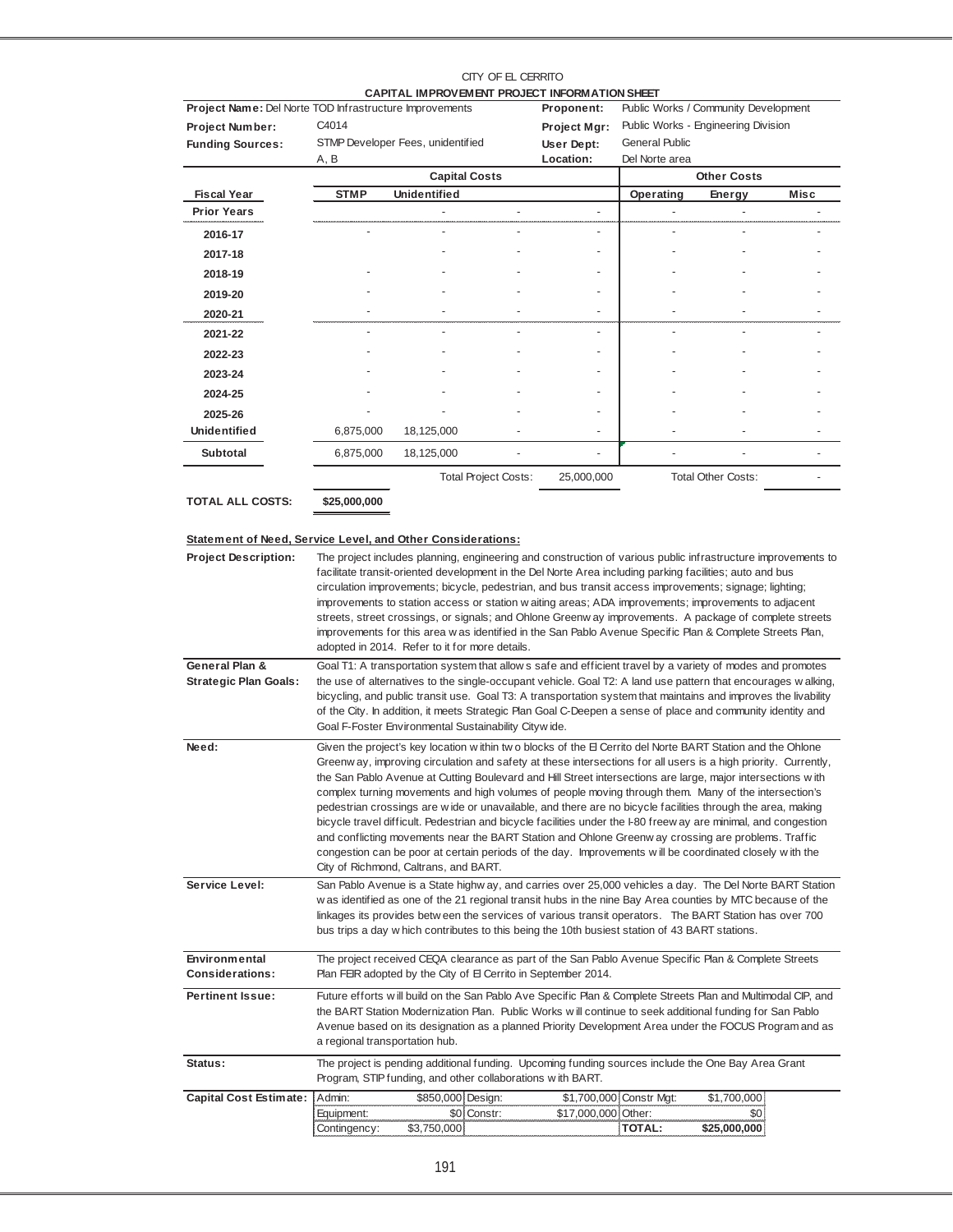| CAPITAL IMPROVEMENT PROJECT INFORMATION SHEET<br>Project Name:<br>Balra Retaining Wall Repair<br>Proponent:<br><b>Public Works</b><br>C3058<br>PW - Engineering Division<br>Project Number:<br>Project Mgr:<br>General Fund, Unidentified<br><b>General Public</b><br>User Dept:<br><b>Funding Sources:</b><br>Location:<br>779 block of Balra Drive<br>B<br><b>Capital Costs</b><br><b>Other Costs</b><br>General<br><b>Unidentified</b><br><b>Fiscal Year</b><br>Operating<br>Energy<br><b>Fund</b><br><b>Prior Years</b><br>10,400<br>$\overline{\phantom{a}}$<br>$\blacksquare$<br>ä,<br>٠<br>2016-17<br>2017-18<br>٠<br>2018-19<br>۰<br>٠<br>2019-20<br>$\overline{\phantom{a}}$<br>2020-21<br>÷.<br>2021-22<br>2022-23<br>٠<br>2023-24<br>۰<br>٠<br>2024-25<br>2025-26<br><b>Unidentified</b><br>345,000<br>٠ |             |  | CITY OF EL CERRITO |         |                 |
|---------------------------------------------------------------------------------------------------------------------------------------------------------------------------------------------------------------------------------------------------------------------------------------------------------------------------------------------------------------------------------------------------------------------------------------------------------------------------------------------------------------------------------------------------------------------------------------------------------------------------------------------------------------------------------------------------------------------------------------------------------------------------------------------------------------------|-------------|--|--------------------|---------|-----------------|
|                                                                                                                                                                                                                                                                                                                                                                                                                                                                                                                                                                                                                                                                                                                                                                                                                     |             |  |                    |         |                 |
|                                                                                                                                                                                                                                                                                                                                                                                                                                                                                                                                                                                                                                                                                                                                                                                                                     |             |  |                    |         |                 |
|                                                                                                                                                                                                                                                                                                                                                                                                                                                                                                                                                                                                                                                                                                                                                                                                                     |             |  |                    |         |                 |
|                                                                                                                                                                                                                                                                                                                                                                                                                                                                                                                                                                                                                                                                                                                                                                                                                     |             |  |                    |         |                 |
|                                                                                                                                                                                                                                                                                                                                                                                                                                                                                                                                                                                                                                                                                                                                                                                                                     |             |  |                    |         |                 |
|                                                                                                                                                                                                                                                                                                                                                                                                                                                                                                                                                                                                                                                                                                                                                                                                                     |             |  |                    |         |                 |
|                                                                                                                                                                                                                                                                                                                                                                                                                                                                                                                                                                                                                                                                                                                                                                                                                     | <b>Misc</b> |  |                    |         |                 |
|                                                                                                                                                                                                                                                                                                                                                                                                                                                                                                                                                                                                                                                                                                                                                                                                                     |             |  |                    |         |                 |
|                                                                                                                                                                                                                                                                                                                                                                                                                                                                                                                                                                                                                                                                                                                                                                                                                     |             |  |                    |         |                 |
|                                                                                                                                                                                                                                                                                                                                                                                                                                                                                                                                                                                                                                                                                                                                                                                                                     |             |  |                    |         |                 |
|                                                                                                                                                                                                                                                                                                                                                                                                                                                                                                                                                                                                                                                                                                                                                                                                                     |             |  |                    |         |                 |
|                                                                                                                                                                                                                                                                                                                                                                                                                                                                                                                                                                                                                                                                                                                                                                                                                     |             |  |                    |         |                 |
|                                                                                                                                                                                                                                                                                                                                                                                                                                                                                                                                                                                                                                                                                                                                                                                                                     |             |  |                    |         |                 |
|                                                                                                                                                                                                                                                                                                                                                                                                                                                                                                                                                                                                                                                                                                                                                                                                                     |             |  |                    |         |                 |
|                                                                                                                                                                                                                                                                                                                                                                                                                                                                                                                                                                                                                                                                                                                                                                                                                     |             |  |                    |         |                 |
|                                                                                                                                                                                                                                                                                                                                                                                                                                                                                                                                                                                                                                                                                                                                                                                                                     |             |  |                    |         |                 |
|                                                                                                                                                                                                                                                                                                                                                                                                                                                                                                                                                                                                                                                                                                                                                                                                                     |             |  |                    |         |                 |
|                                                                                                                                                                                                                                                                                                                                                                                                                                                                                                                                                                                                                                                                                                                                                                                                                     |             |  |                    |         |                 |
|                                                                                                                                                                                                                                                                                                                                                                                                                                                                                                                                                                                                                                                                                                                                                                                                                     |             |  |                    |         |                 |
| ٠                                                                                                                                                                                                                                                                                                                                                                                                                                                                                                                                                                                                                                                                                                                                                                                                                   |             |  |                    | 355,400 | <b>Subtotal</b> |
| <b>Total Other Costs:</b><br><b>Total Capital Costs:</b><br>355,400                                                                                                                                                                                                                                                                                                                                                                                                                                                                                                                                                                                                                                                                                                                                                 |             |  |                    |         |                 |
| <b>TOTAL ALL COSTS:</b><br>\$355,400                                                                                                                                                                                                                                                                                                                                                                                                                                                                                                                                                                                                                                                                                                                                                                                |             |  |                    |         |                 |

## **Statement of Need, Service Level, and Other Considerations:**

Project Description: Repair or replace the retaining w all in front of 779 Balra Drive, and repair street and sidew alk damage above w all.

| Need:                 | The existing retaining wall above the Creek headwall in front of 779 Balra Drive is badly damaged and must<br>be repaired. |
|-----------------------|----------------------------------------------------------------------------------------------------------------------------|
| <b>Service Level:</b> | The gradual failure of this wall is causing subsidence of the street and sidewalk above, and has created                   |

| r <b>vice Level:</b> | The gradual failure of this w all is causing subsidence of the street and sidew alk above, and has created |
|----------------------|------------------------------------------------------------------------------------------------------------|
|                      | some uneven surfaces in the walking and driving paths.                                                     |

| <b>Pertinent Issue:</b>       | w ork.       | The w all is leaning over onto private property, but is not causing any immediate damage. Geotech report<br>prepared and measuring points marked on the wall. How ever, no funding source has been identified for this |                 |                  |                      |           |  |  |  |  |
|-------------------------------|--------------|------------------------------------------------------------------------------------------------------------------------------------------------------------------------------------------------------------------------|-----------------|------------------|----------------------|-----------|--|--|--|--|
| Status:                       |              | Planning Phase: Implementation pending funding.                                                                                                                                                                        |                 |                  |                      |           |  |  |  |  |
| Capital Cost Estimate: Admin: |              |                                                                                                                                                                                                                        | \$7,108 Design: |                  | \$35,540 Constr Mgt: | \$35,540  |  |  |  |  |
|                               | Equipment:   |                                                                                                                                                                                                                        | \$0 Constr:     | \$241.672 Other: |                      | \$0       |  |  |  |  |
|                               | Contingency: | \$35,540                                                                                                                                                                                                               |                 |                  | TOTAL:               | \$355,400 |  |  |  |  |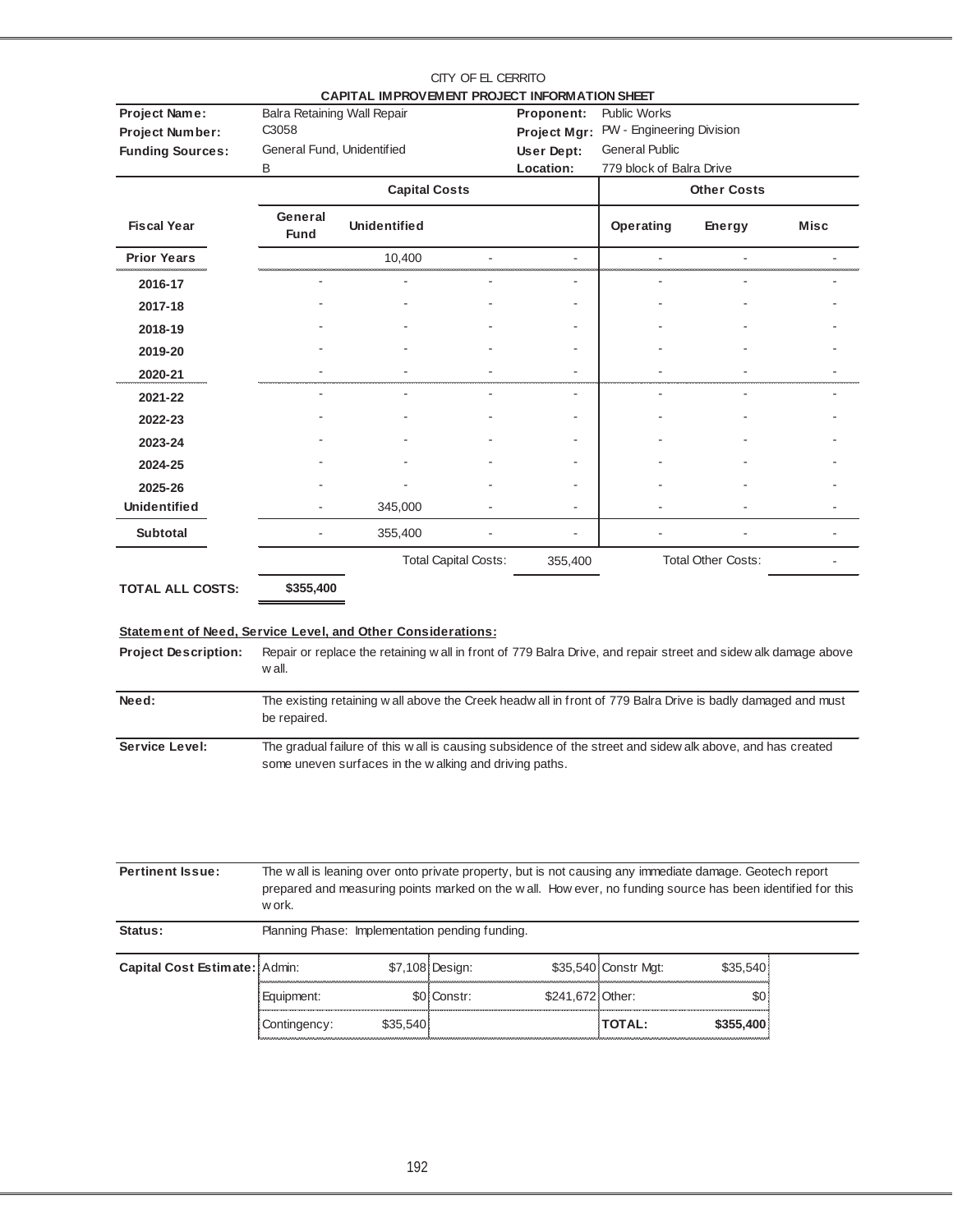| <b>Project Name:</b>                                               |                           | Traffic Safety & Management Program         |                             | <b>CALLIAL INITIOVENIBYLI INCOLO I INI CIWATION OFILET</b><br>Proponent:  | <b>Public Works</b>                                                            |                                                                                                                                                                                                                 |      |
|--------------------------------------------------------------------|---------------------------|---------------------------------------------|-----------------------------|---------------------------------------------------------------------------|--------------------------------------------------------------------------------|-----------------------------------------------------------------------------------------------------------------------------------------------------------------------------------------------------------------|------|
| <b>Project Number:</b>                                             | C3070                     |                                             |                             | <b>Project Mgr:</b>                                                       | PW - Engineering Division                                                      |                                                                                                                                                                                                                 |      |
| <b>Funding Sources:</b>                                            |                           | Measure A (211), Unidentified               |                             | User Dept:                                                                | <b>General Public</b>                                                          |                                                                                                                                                                                                                 |      |
|                                                                    | 211, B                    |                                             |                             | Location:                                                                 | various                                                                        |                                                                                                                                                                                                                 |      |
|                                                                    |                           |                                             | <b>Capital Costs</b>        |                                                                           |                                                                                | <b>Other Costs</b>                                                                                                                                                                                              |      |
| <b>Fiscal Year</b>                                                 | <b>Measure A</b><br>(211) | <b>Unidentified</b>                         |                             |                                                                           | Operating                                                                      | Energy                                                                                                                                                                                                          | Misc |
| <b>Prior Years</b>                                                 | 200,000                   |                                             |                             | $\overline{\phantom{a}}$                                                  |                                                                                |                                                                                                                                                                                                                 |      |
| 2016-17                                                            | 60,000                    |                                             |                             | ٠                                                                         |                                                                                |                                                                                                                                                                                                                 |      |
| 2017-18                                                            | 60,000                    |                                             |                             |                                                                           |                                                                                |                                                                                                                                                                                                                 |      |
| 2018-19                                                            | 60,000                    | 275,000                                     |                             |                                                                           |                                                                                |                                                                                                                                                                                                                 |      |
| 2019-20                                                            | 60,000                    | 275,000                                     |                             |                                                                           |                                                                                |                                                                                                                                                                                                                 |      |
| 2020-21                                                            | 60,000                    | 275,000                                     |                             |                                                                           |                                                                                |                                                                                                                                                                                                                 |      |
| 2021-22                                                            | 60,000                    | 275,000                                     |                             |                                                                           |                                                                                |                                                                                                                                                                                                                 |      |
| 2022-23                                                            | 60,000                    | 275,000                                     |                             |                                                                           |                                                                                |                                                                                                                                                                                                                 |      |
| 2023-24                                                            | 60,000                    | 275,000                                     |                             |                                                                           |                                                                                |                                                                                                                                                                                                                 |      |
| 2024-25                                                            | 60,000                    | 275,000                                     |                             |                                                                           |                                                                                |                                                                                                                                                                                                                 |      |
| 2025-26                                                            | 60,000                    | 275,000                                     |                             |                                                                           |                                                                                |                                                                                                                                                                                                                 |      |
| <b>Unidentified</b>                                                |                           |                                             |                             |                                                                           |                                                                                |                                                                                                                                                                                                                 |      |
| <b>Subtotal</b>                                                    | 800,000                   | 2,200,000                                   |                             |                                                                           |                                                                                |                                                                                                                                                                                                                 |      |
|                                                                    |                           |                                             | <b>Total Capital Costs:</b> | 3,000,000                                                                 |                                                                                | <b>Total Other Costs:</b>                                                                                                                                                                                       |      |
| <b>TOTAL ALL COSTS:</b>                                            | \$3,000,000               |                                             |                             |                                                                           |                                                                                |                                                                                                                                                                                                                 |      |
|                                                                    |                           |                                             |                             |                                                                           |                                                                                |                                                                                                                                                                                                                 |      |
| <b>Statement of Need, Service Level, and Other Considerations:</b> |                           |                                             |                             |                                                                           |                                                                                |                                                                                                                                                                                                                 |      |
| <b>Project Description:</b>                                        |                           |                                             |                             |                                                                           |                                                                                | This program funds various capital projects to improve safety for motorists, pedestrians and bicyclists                                                                                                         |      |
|                                                                    |                           |                                             |                             |                                                                           |                                                                                | traveling on city streets as well as implement various improvements under the Neighborhood Traffic                                                                                                              |      |
|                                                                    |                           |                                             |                             |                                                                           |                                                                                | Management Program consisting of educational, engineering and enforcement measures to address<br>speeding, high traffic volumes, pedestrian and bicycle access and livability on residential streets.           |      |
| <b>Strategic Plan Goals:</b>                                       |                           |                                             |                             |                                                                           |                                                                                | • Goal A - Deliver exemplary government services, by w orking with the community through the design                                                                                                             |      |
|                                                                    |                           |                                             |                             |                                                                           |                                                                                | process to develop and strengthen relationships w ith public partners, residents and community groups; and                                                                                                      |      |
|                                                                    |                           |                                             |                             |                                                                           |                                                                                | • Goal C – Deepen a sense of place and community identity by encouraging civic involvement and by                                                                                                               |      |
|                                                                    |                           |                                             |                             |                                                                           | promoting and developing vehicular, pedestrian and bicycle safety for all; and |                                                                                                                                                                                                                 |      |
|                                                                    | travelw ays.              |                                             |                             |                                                                           |                                                                                | • Goal E – Ensure the public's health and safety by improving safety on existing roadw ays, sidew alks and                                                                                                      |      |
|                                                                    |                           |                                             |                             |                                                                           |                                                                                |                                                                                                                                                                                                                 |      |
| Need/Service Level:                                                |                           |                                             |                             |                                                                           |                                                                                | An increasing number of El Cerrito residents are concerned about vehicular speeds, traffic volumes and<br>pedestrian and bicycle obstacles in their neighborhoods. The City has responded to community concerns |      |
|                                                                    |                           |                                             |                             |                                                                           |                                                                                | by installing standard traffic control devices (w arning and regulatory signs, pavement markings, striping and                                                                                                  |      |
|                                                                    |                           |                                             |                             |                                                                           |                                                                                | curb markings) and speed humps, deploying the speed feedback trailer, and enforcement of traffic and                                                                                                            |      |
|                                                                    |                           |                                             |                             |                                                                           |                                                                                | parking regulations. Generally, the City addressed resident requests on a case-by-case basis – w ith each                                                                                                       |      |
|                                                                    |                           |                                             |                             |                                                                           |                                                                                | request becoming a unique process and involving extensive City resources. The problem became how to<br>place these requests in context – w hich have priority, w hich represent "normal" traffic conditions on  |      |
|                                                                    |                           |                                             |                             |                                                                           |                                                                                | residential streets, and w hat types of measures w ould provide equitable, effective and timely solutions. In                                                                                                   |      |
|                                                                    |                           |                                             |                             |                                                                           |                                                                                | response to this problem, City Council adopted the Neighborhood Traffic Management Program in September                                                                                                         |      |
|                                                                    | management.               |                                             |                             |                                                                           |                                                                                | 2010, to establish citywide guidelines and procedures for responding to citizen's requests for traffic                                                                                                          |      |
| <b>Pertinent Issue:</b>                                            |                           |                                             |                             |                                                                           |                                                                                | Funding has been secured and improvements implemented for several neighborhoods. Public Works will                                                                                                              |      |
|                                                                    |                           |                                             |                             |                                                                           |                                                                                | continue to seek state and federal funding opportunities, and combine this program with others such as the                                                                                                      |      |
|                                                                    |                           |                                             |                             |                                                                           |                                                                                | PDA Streetscape Improvements Program to maximize funding opportunities as they arise. As needed, the                                                                                                            |      |
|                                                                    |                           |                                             |                             | funding in this program may be used to leverage external funding sources. |                                                                                |                                                                                                                                                                                                                 |      |
| Status:                                                            |                           | On-going planning, design and construction. |                             |                                                                           |                                                                                |                                                                                                                                                                                                                 |      |
| Capital Cost Estimate: Admin:                                      |                           | 40,000                                      | Design:                     | 300,000                                                                   | Constr Mgt:                                                                    | 300,000                                                                                                                                                                                                         |      |
|                                                                    | Equipment:                |                                             | Constr:                     | 2,000,000                                                                 | Other:                                                                         |                                                                                                                                                                                                                 |      |
|                                                                    | Contingency:              | 360,000                                     |                             |                                                                           | TOTAL:                                                                         | \$3,000,000                                                                                                                                                                                                     |      |
|                                                                    |                           |                                             |                             |                                                                           |                                                                                |                                                                                                                                                                                                                 |      |

#### CITY OF EL CERRITO **CAPITAL IMPROVEMENT PROJECT INFORMATION SHEET**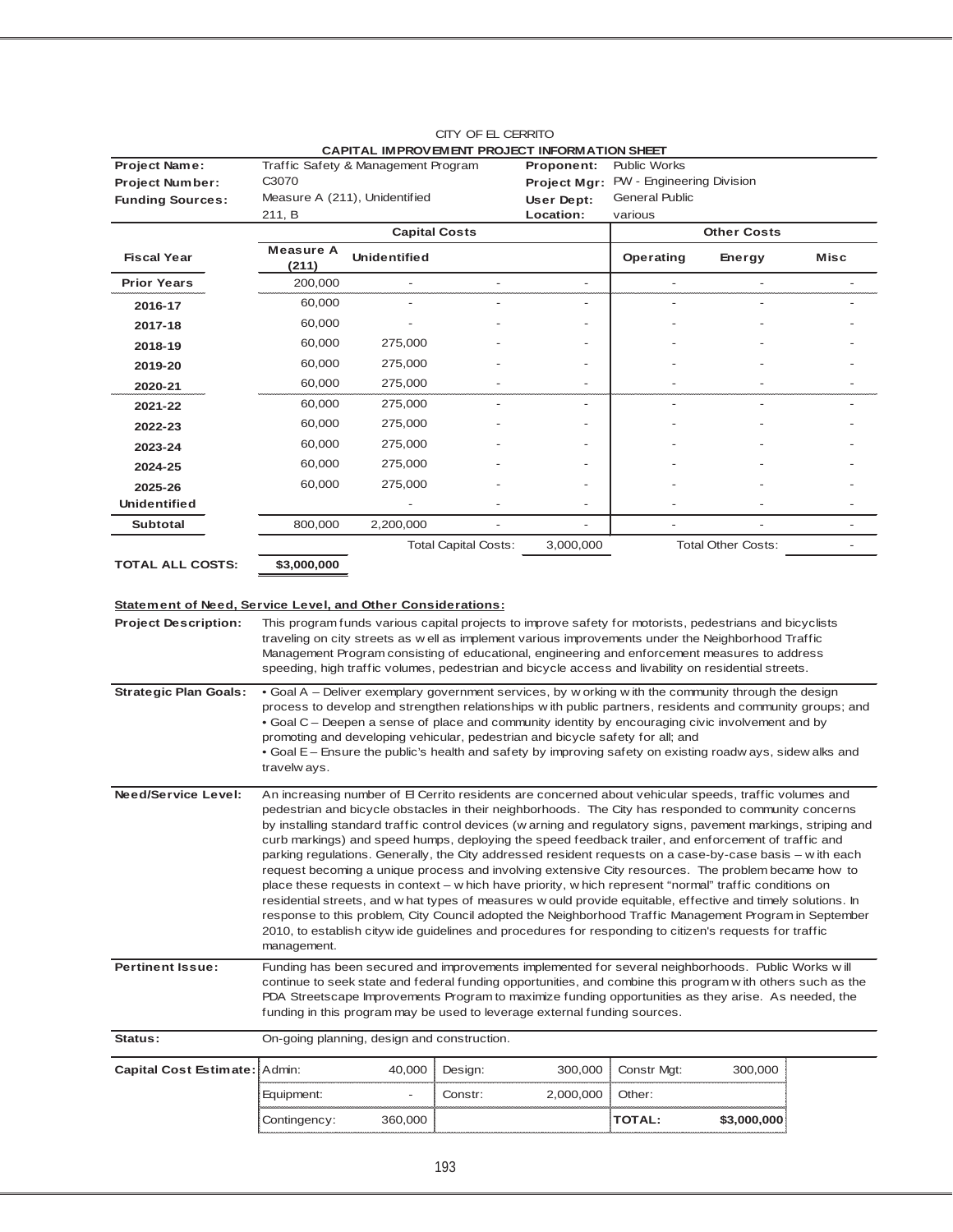|                                                                                            |                                                                                                                                                                                                                                                                                                                                                                                  |                      |                             | CAPITAL IMPROVEMENT PROJECT INFORMATION SHEET |                                       |                           |      |  |
|--------------------------------------------------------------------------------------------|----------------------------------------------------------------------------------------------------------------------------------------------------------------------------------------------------------------------------------------------------------------------------------------------------------------------------------------------------------------------------------|----------------------|-----------------------------|-----------------------------------------------|---------------------------------------|---------------------------|------|--|
| Project Name:                                                                              | <b>Wildcat Drive Repair</b>                                                                                                                                                                                                                                                                                                                                                      |                      |                             |                                               | Proponent: Public Works Department    |                           |      |  |
| Project Number:                                                                            | tbd                                                                                                                                                                                                                                                                                                                                                                              |                      |                             |                                               | Project Mgr PW - Engineering Division |                           |      |  |
| <b>Funding Sources:</b>                                                                    | <b>Unidentified</b>                                                                                                                                                                                                                                                                                                                                                              |                      |                             | User Dept:                                    | <b>General Public</b>                 |                           |      |  |
|                                                                                            | B                                                                                                                                                                                                                                                                                                                                                                                |                      |                             | Location:                                     | <b>Wildcat Drive</b>                  |                           |      |  |
|                                                                                            |                                                                                                                                                                                                                                                                                                                                                                                  | <b>Capital Costs</b> |                             |                                               |                                       | <b>Other Costs</b>        |      |  |
| <b>Fiscal Year</b><br><b>Prior Years</b>                                                   | <b>Unidentified</b>                                                                                                                                                                                                                                                                                                                                                              |                      |                             | $\overline{\phantom{0}}$                      | Operating                             | <b>Energy</b>             | Misc |  |
|                                                                                            |                                                                                                                                                                                                                                                                                                                                                                                  |                      |                             |                                               |                                       |                           |      |  |
| 2013-14                                                                                    |                                                                                                                                                                                                                                                                                                                                                                                  |                      |                             | $\overline{a}$                                |                                       |                           |      |  |
| 2014-15                                                                                    |                                                                                                                                                                                                                                                                                                                                                                                  |                      |                             |                                               |                                       |                           |      |  |
| 2015-16                                                                                    |                                                                                                                                                                                                                                                                                                                                                                                  |                      |                             |                                               |                                       |                           |      |  |
| 2016-17                                                                                    |                                                                                                                                                                                                                                                                                                                                                                                  |                      |                             |                                               |                                       |                           |      |  |
| 2017-18                                                                                    |                                                                                                                                                                                                                                                                                                                                                                                  |                      |                             |                                               |                                       |                           |      |  |
| 2018-19                                                                                    |                                                                                                                                                                                                                                                                                                                                                                                  |                      |                             | $\overline{a}$                                |                                       |                           |      |  |
| 2019-20                                                                                    |                                                                                                                                                                                                                                                                                                                                                                                  |                      |                             |                                               |                                       |                           |      |  |
| 2020-21                                                                                    |                                                                                                                                                                                                                                                                                                                                                                                  |                      |                             |                                               |                                       |                           |      |  |
| 2021-22                                                                                    |                                                                                                                                                                                                                                                                                                                                                                                  |                      |                             |                                               |                                       |                           |      |  |
| 2022-23                                                                                    |                                                                                                                                                                                                                                                                                                                                                                                  |                      |                             |                                               |                                       |                           |      |  |
| <b>Unidentified</b>                                                                        | 3,164,000                                                                                                                                                                                                                                                                                                                                                                        |                      |                             |                                               |                                       |                           |      |  |
| <b>Subtotal</b>                                                                            | 3,164,000                                                                                                                                                                                                                                                                                                                                                                        |                      |                             |                                               |                                       |                           |      |  |
|                                                                                            |                                                                                                                                                                                                                                                                                                                                                                                  |                      | <b>Total Capital Costs:</b> | 3,164,000                                     |                                       | <b>Total Other Costs:</b> |      |  |
| <b>TOTAL ALL COSTS:</b>                                                                    | \$3,164,000                                                                                                                                                                                                                                                                                                                                                                      |                      |                             |                                               |                                       |                           |      |  |
| Statement of Need, Service Level, and Other Considerations:<br><b>Project Description:</b> | This project w ould restore Wildcat Drive to its original width.                                                                                                                                                                                                                                                                                                                 |                      |                             |                                               |                                       |                           |      |  |
| <b>Strategic Plan Goals:</b>                                                               | Goal E - Ensure the public's health and safety by improving safety on existing roadw ays, sidew alks<br>and travelw ays.                                                                                                                                                                                                                                                         |                      |                             |                                               |                                       |                           |      |  |
| Need:                                                                                      | The last in a series of landslides removed a section of Wildcat Drive (approximately 100 feet long and 10<br>feet wide) and the abutting valley gutter and embankment. Emergency work was performed that<br>stabilized the remaining roadw ay.                                                                                                                                   |                      |                             |                                               |                                       |                           |      |  |
| Service Level:                                                                             | In its current configuration, the road serves the primary public need of access and utility pathways.<br>How ever, the emergency repair w ork requires traffic to constrict to a one-lane path, and the sheet pile<br>retaining w all is considered to be adverse in appearance.                                                                                                 |                      |                             |                                               |                                       |                           |      |  |
| <b>Pertinent Issue:</b>                                                                    | Conceptual design w as completed in the late 1990s for a retaining w all that w ould enable restoration of<br>the original roadw ay width. This remedy is costly and currently unfunded. Other possible remedies<br>that include restoring the stability of the abutting private land could be considered along with a funding<br>partnership with the affected property owners. |                      |                             |                                               |                                       |                           |      |  |
| Status:                                                                                    | Planning Phase: Implementation pending funding.                                                                                                                                                                                                                                                                                                                                  |                      |                             |                                               |                                       |                           |      |  |
| Capital Cost Estimate: Admin:                                                              |                                                                                                                                                                                                                                                                                                                                                                                  | 43,000               | Design:                     | 319,000                                       | Constr Mgt:                           | 255,000                   |      |  |
|                                                                                            | Equipment:                                                                                                                                                                                                                                                                                                                                                                       |                      | Constr:                     | 2,122,000                                     | Other:                                |                           |      |  |
|                                                                                            | Contingency:                                                                                                                                                                                                                                                                                                                                                                     | 425,000              |                             |                                               | <b>TOTAL:</b>                         | \$3,164,000               |      |  |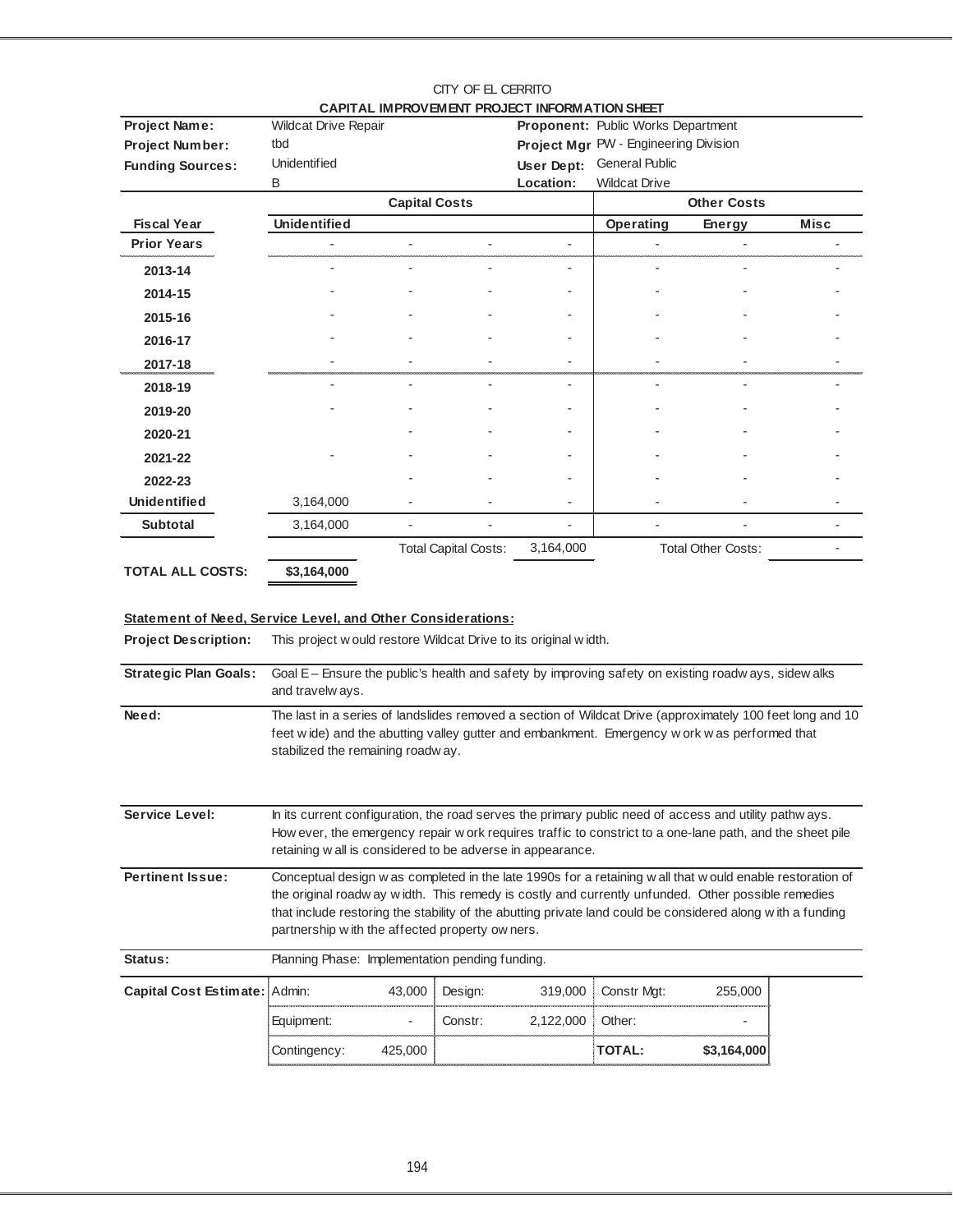|                                                                                                   |                                                                                                                                                                                                                                                                                                                                                                                                                                                                                                                                                                                                                                                                                                                                                                                                                                                                                                                                                                                                                                                                                                                                                                                                                                                                 | CAPITAL IMPROVEMENT PROJECT INFORMATION SHEET |    |           |                                              |                           |      |
|---------------------------------------------------------------------------------------------------|-----------------------------------------------------------------------------------------------------------------------------------------------------------------------------------------------------------------------------------------------------------------------------------------------------------------------------------------------------------------------------------------------------------------------------------------------------------------------------------------------------------------------------------------------------------------------------------------------------------------------------------------------------------------------------------------------------------------------------------------------------------------------------------------------------------------------------------------------------------------------------------------------------------------------------------------------------------------------------------------------------------------------------------------------------------------------------------------------------------------------------------------------------------------------------------------------------------------------------------------------------------------|-----------------------------------------------|----|-----------|----------------------------------------------|---------------------------|------|
| <b>Project Name:</b>                                                                              | San Pablo Avenue Complete Streets                                                                                                                                                                                                                                                                                                                                                                                                                                                                                                                                                                                                                                                                                                                                                                                                                                                                                                                                                                                                                                                                                                                                                                                                                               |                                               |    |           | <b>Proponent:</b> Public Works Department    |                           |      |
| <b>Project Number:</b>                                                                            | tbd                                                                                                                                                                                                                                                                                                                                                                                                                                                                                                                                                                                                                                                                                                                                                                                                                                                                                                                                                                                                                                                                                                                                                                                                                                                             |                                               |    |           | <b>Project Mgr PW - Engineering Division</b> |                           |      |
| <b>Funding Sources:</b>                                                                           | <b>Unidentified</b>                                                                                                                                                                                                                                                                                                                                                                                                                                                                                                                                                                                                                                                                                                                                                                                                                                                                                                                                                                                                                                                                                                                                                                                                                                             |                                               |    |           | <b>User Dept: General Public</b>             |                           |      |
|                                                                                                   | В                                                                                                                                                                                                                                                                                                                                                                                                                                                                                                                                                                                                                                                                                                                                                                                                                                                                                                                                                                                                                                                                                                                                                                                                                                                               |                                               |    | Location: | Various                                      | <b>Other Costs</b>        |      |
|                                                                                                   |                                                                                                                                                                                                                                                                                                                                                                                                                                                                                                                                                                                                                                                                                                                                                                                                                                                                                                                                                                                                                                                                                                                                                                                                                                                                 | <b>Capital Costs</b>                          |    |           |                                              |                           |      |
| <b>Fiscal Year</b>                                                                                |                                                                                                                                                                                                                                                                                                                                                                                                                                                                                                                                                                                                                                                                                                                                                                                                                                                                                                                                                                                                                                                                                                                                                                                                                                                                 | <b>Unidentified</b>                           |    |           | Operating                                    | Energy                    | Misc |
| <b>Prior Years</b>                                                                                |                                                                                                                                                                                                                                                                                                                                                                                                                                                                                                                                                                                                                                                                                                                                                                                                                                                                                                                                                                                                                                                                                                                                                                                                                                                                 |                                               | ÷, | ÷,        | ÷,                                           |                           |      |
| 2013-14                                                                                           |                                                                                                                                                                                                                                                                                                                                                                                                                                                                                                                                                                                                                                                                                                                                                                                                                                                                                                                                                                                                                                                                                                                                                                                                                                                                 |                                               |    |           |                                              |                           |      |
| 2014-15                                                                                           |                                                                                                                                                                                                                                                                                                                                                                                                                                                                                                                                                                                                                                                                                                                                                                                                                                                                                                                                                                                                                                                                                                                                                                                                                                                                 |                                               |    |           |                                              |                           |      |
| 2015-16                                                                                           |                                                                                                                                                                                                                                                                                                                                                                                                                                                                                                                                                                                                                                                                                                                                                                                                                                                                                                                                                                                                                                                                                                                                                                                                                                                                 |                                               |    |           |                                              |                           |      |
| 2016-17                                                                                           |                                                                                                                                                                                                                                                                                                                                                                                                                                                                                                                                                                                                                                                                                                                                                                                                                                                                                                                                                                                                                                                                                                                                                                                                                                                                 |                                               |    |           |                                              |                           |      |
| 2017-18                                                                                           |                                                                                                                                                                                                                                                                                                                                                                                                                                                                                                                                                                                                                                                                                                                                                                                                                                                                                                                                                                                                                                                                                                                                                                                                                                                                 |                                               |    |           |                                              |                           |      |
| 2018-19                                                                                           |                                                                                                                                                                                                                                                                                                                                                                                                                                                                                                                                                                                                                                                                                                                                                                                                                                                                                                                                                                                                                                                                                                                                                                                                                                                                 |                                               |    |           | ٠                                            |                           |      |
| 2019-20                                                                                           |                                                                                                                                                                                                                                                                                                                                                                                                                                                                                                                                                                                                                                                                                                                                                                                                                                                                                                                                                                                                                                                                                                                                                                                                                                                                 |                                               |    |           |                                              |                           |      |
| 2020-21                                                                                           |                                                                                                                                                                                                                                                                                                                                                                                                                                                                                                                                                                                                                                                                                                                                                                                                                                                                                                                                                                                                                                                                                                                                                                                                                                                                 |                                               |    |           |                                              |                           |      |
| 2021-22                                                                                           |                                                                                                                                                                                                                                                                                                                                                                                                                                                                                                                                                                                                                                                                                                                                                                                                                                                                                                                                                                                                                                                                                                                                                                                                                                                                 |                                               |    |           |                                              |                           |      |
| 2022-23                                                                                           |                                                                                                                                                                                                                                                                                                                                                                                                                                                                                                                                                                                                                                                                                                                                                                                                                                                                                                                                                                                                                                                                                                                                                                                                                                                                 |                                               |    |           |                                              |                           |      |
| <b>Unidentified</b>                                                                               |                                                                                                                                                                                                                                                                                                                                                                                                                                                                                                                                                                                                                                                                                                                                                                                                                                                                                                                                                                                                                                                                                                                                                                                                                                                                 | 9,120,000                                     |    |           |                                              |                           |      |
| <b>Subtotal</b>                                                                                   |                                                                                                                                                                                                                                                                                                                                                                                                                                                                                                                                                                                                                                                                                                                                                                                                                                                                                                                                                                                                                                                                                                                                                                                                                                                                 | 9,120,000                                     |    |           |                                              |                           |      |
|                                                                                                   |                                                                                                                                                                                                                                                                                                                                                                                                                                                                                                                                                                                                                                                                                                                                                                                                                                                                                                                                                                                                                                                                                                                                                                                                                                                                 | <b>Total Capital Costs:</b>                   |    | 9,120,000 |                                              | <b>Total Other Costs:</b> |      |
| <b>TOTAL ALL COSTS:</b>                                                                           | \$9,120,000                                                                                                                                                                                                                                                                                                                                                                                                                                                                                                                                                                                                                                                                                                                                                                                                                                                                                                                                                                                                                                                                                                                                                                                                                                                     |                                               |    |           |                                              |                           |      |
| <b>Statement of Need, Service Level, and Other Considerations:</b><br><b>Project Description:</b> | This project is an update to the former PDA Streetscape Improvements Project to reflect the adoption of<br>the San Pablo Avenue Specific Plan and Complete Streets Plan in September 2014. The project consists<br>of complete streets improvements within and around the San Pablo Avenue Specific Plan area which<br>includes all of San Pablo Avenue and crossing arterials leading to the El Cerrito Plaza and Del Norte BART<br>Stations. The scope of the project improvements includes sidew alk replacement, pedestrian level lighting,<br>crossw alks improvements (curb bulb-outs, pedestrian refuge islands, flashing lights, and enhanced<br>signing & striping), new mid-block crossw alks, bike facility (route, lanes, and cycletrack) implementation;<br>bus islands, street trees, landscaping and street furniture. Refer to the San Pablo Avenue Complete<br>Streets Plan for more details.                                                                                                                                                                                                                                                                                                                                                  |                                               |    |           |                                              |                           |      |
| <b>General Plan &amp;</b><br><b>Strategic Plan Goals:</b>                                         | Goal T1: A transportation system that allow s safe and efficient travel by a variety of modes and<br>promotes the use of alternatives to the single-occupant vehicle. Goal T2: A land use pattern that<br>encourages w alking, bicycling, and public transit use. Goal T3: A transportation system that maintains<br>and improves the livability of the City. In addition, it meets Strategic Plan Goal C-Deepen a sense of place<br>and community identity and Goal F-Foster Environmental Sustainability Citywide.                                                                                                                                                                                                                                                                                                                                                                                                                                                                                                                                                                                                                                                                                                                                            |                                               |    |           |                                              |                           |      |
| Need/Service Level:<br>Environmental                                                              | The project will provide a comfortable, direct, and safe pedestrian and bicycle route to destinations along<br>the corridor such as schools, grocery stores, county library, U.S. Post Office, City Hall, regional shopping<br>center and other small businesses as well as nearby transit destinations, such as the El Cerrito Del Norte<br>and El Cerrito Plaza BART Stations and AC Transit 72 Rapid Bus stops. For pedestrians, it will reduce San<br>Pablo Avenue (SR 123) as a barrier to w alking, as crossw alks w ill be enhanced to increase accessibility<br>across this state route. The proposed bicycle and pedestrian improvements will create a safe first-<br>mile/last-mile connection for those traveling to and from the area via transit. The San Pablo Avenue (SR<br>123) corridor is its own barrier to mobility today. The cross-section is wide with five lanes of traffic plus<br>parking, wide lanes, 30 to 35 MPH speeds, and long crossing distances at intersections. Though San<br>Pablo Avenue is the commercial and transit center of El Cerrito, its auto-orientation limits accessibility<br>across it and along it.<br>The project received CEQA clearance as part of the San Pablo Avenue Specific Plan & Complete Streets |                                               |    |           |                                              |                           |      |
| <b>Considerations:</b>                                                                            | Plan FEIR adopted by the City of El Cerrito in September 2014.                                                                                                                                                                                                                                                                                                                                                                                                                                                                                                                                                                                                                                                                                                                                                                                                                                                                                                                                                                                                                                                                                                                                                                                                  |                                               |    |           |                                              |                           |      |

**Pertinent Issue:** The project is pending additional funding. Upcoming funding sources include the Active Transportation Program and One Bay Area Grant Program.

| . Cost Estimate: ¡Admin: |                          |  |  |  |   |  |  |  |
|--------------------------|--------------------------|--|--|--|---|--|--|--|
|                          | $\overline{\phantom{a}}$ |  |  |  | - |  |  |  |
|                          |                          |  |  |  |   |  |  |  |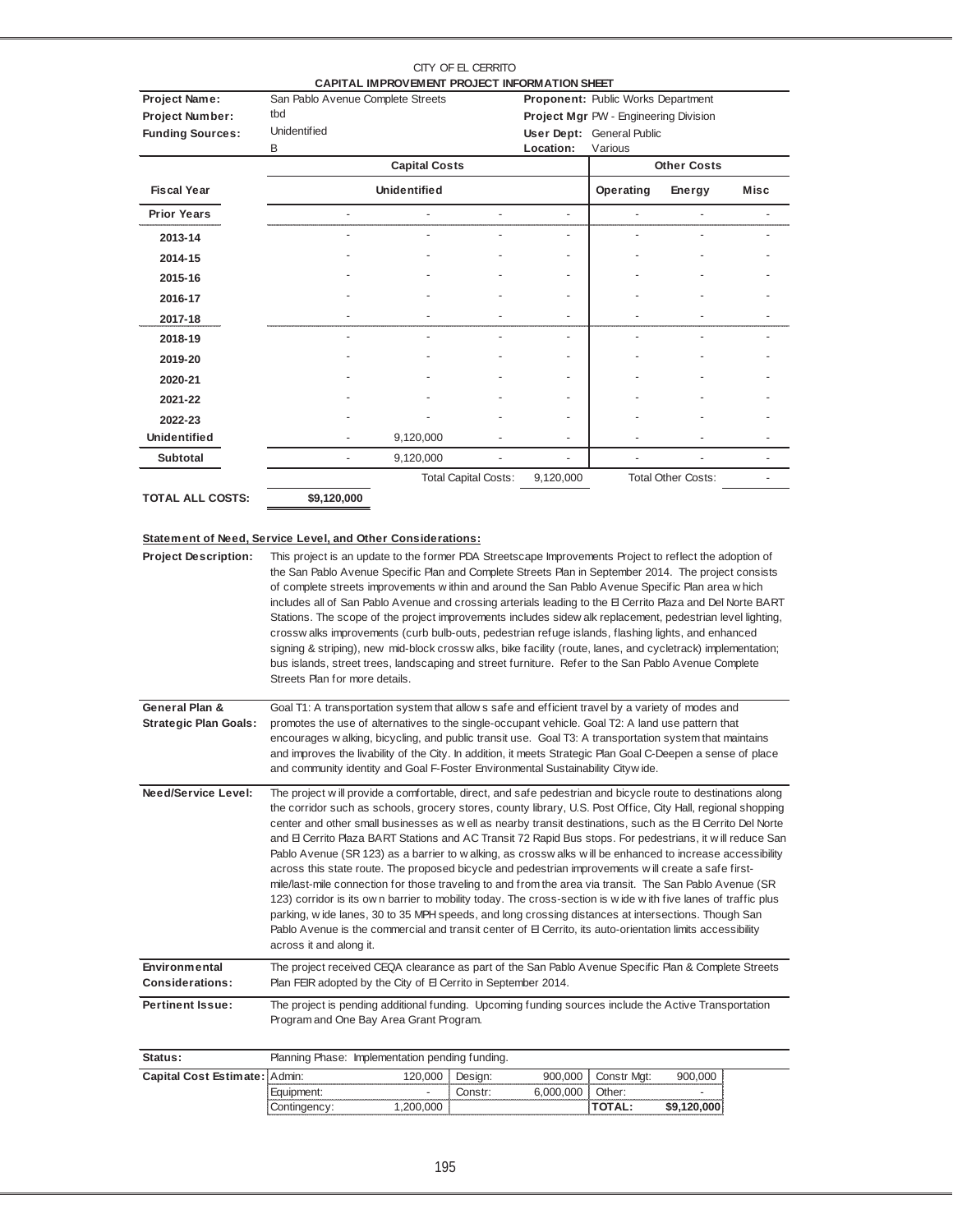#### CITY OF EL CERRITO **CAPITAL IMPROVEMENT PROJECT INFORMATION SHEET**

| Project Name:           | Active Transportation Program |                      |                             | Proponent:   | Public Works Department |                           |      |
|-------------------------|-------------------------------|----------------------|-----------------------------|--------------|-------------------------|---------------------------|------|
| Project Number:         | tbd                           |                      |                             | Project Mgr: | Public Works Department |                           |      |
| <b>Funding Sources:</b> | <b>Unidentified</b>           |                      |                             | User Dept:   | <b>General Public</b>   |                           |      |
|                         |                               |                      |                             | Location:    | Cityw ide               |                           |      |
|                         |                               | <b>Capital Costs</b> |                             |              |                         | <b>Other Costs</b>        |      |
| <b>Fiscal Year</b>      | <b>Unidentified</b>           |                      |                             |              | Operating               | Energy                    | Misc |
| <b>Prior Years</b>      |                               |                      |                             |              |                         |                           |      |
| 2016-17                 |                               |                      |                             |              |                         |                           |      |
| 2017-18                 |                               |                      |                             |              |                         |                           |      |
| 2018-19                 |                               |                      |                             |              |                         |                           |      |
| 2019-20                 |                               |                      |                             |              |                         |                           |      |
| 2020-21                 |                               |                      |                             |              |                         |                           |      |
| 2021-22                 |                               |                      |                             |              |                         |                           |      |
| 2022-23                 |                               |                      |                             |              |                         |                           |      |
| 2023-24                 |                               |                      |                             |              |                         |                           |      |
| 2024-25                 |                               |                      |                             |              |                         |                           |      |
| 2025-26                 |                               |                      |                             |              |                         |                           |      |
| <b>Unidentified</b>     | 37,000,000                    |                      |                             |              |                         |                           |      |
| Subtotal                | 37,000,000                    |                      |                             |              |                         |                           |      |
|                         |                               |                      | <b>Total Capital Costs:</b> | 37,000,000   |                         | <b>Total Other Costs:</b> |      |
| <b>TOTAL ALL COSTS:</b> | \$37,000,000                  |                      |                             |              |                         |                           |      |

## **Statement of Need, Service Level, and Other Considerations:**

| <b>Project Description:</b>                                                                                                |                                                                                                                                                                                                                      | The Active Transportation Program is the implementation of the Active Transportation Plan, adopted by<br>the City Council in April 2016. The Plan updated the City's Circulation Plan for Bicyclists and Pedestrians,<br>which was adopted by the City Council in 2007 as the City's first master plan for pedestrian and bicycle<br>netw orks and improvements. The update is intended to reflect constructed projects to date, new and<br>innovative best practices, changing demands, the State of California Active Transportation Program<br>guidelines, and recent City plans as w ell as those of neighboring jurisdictions. Detailed project concepts<br>w ere developed for nine areas of the City to help secure external funding sources. This program<br>includes both the former Safe Routes to School Program and Citywide Paths/Stairw ays/Boardw alk<br>Projects, which were incorporated into the ATP.<br>Goal T1: A transportation system that allow s safe and efficient travel by a variety of modes and |         |            |             |              |  |  |  |  |
|----------------------------------------------------------------------------------------------------------------------------|----------------------------------------------------------------------------------------------------------------------------------------------------------------------------------------------------------------------|------------------------------------------------------------------------------------------------------------------------------------------------------------------------------------------------------------------------------------------------------------------------------------------------------------------------------------------------------------------------------------------------------------------------------------------------------------------------------------------------------------------------------------------------------------------------------------------------------------------------------------------------------------------------------------------------------------------------------------------------------------------------------------------------------------------------------------------------------------------------------------------------------------------------------------------------------------------------------------------------------------------------------|---------|------------|-------------|--------------|--|--|--|--|
| General Plan &                                                                                                             |                                                                                                                                                                                                                      |                                                                                                                                                                                                                                                                                                                                                                                                                                                                                                                                                                                                                                                                                                                                                                                                                                                                                                                                                                                                                              |         |            |             |              |  |  |  |  |
| <b>Strategic Plan Goals:</b>                                                                                               |                                                                                                                                                                                                                      | promotes the use of alternatives to the single-occupant vehicle. Goal T2: A land use pattern that                                                                                                                                                                                                                                                                                                                                                                                                                                                                                                                                                                                                                                                                                                                                                                                                                                                                                                                            |         |            |             |              |  |  |  |  |
|                                                                                                                            | encourages w alking, bicycling, and public transit use. Goal T3: A transportation system that maintains                                                                                                              |                                                                                                                                                                                                                                                                                                                                                                                                                                                                                                                                                                                                                                                                                                                                                                                                                                                                                                                                                                                                                              |         |            |             |              |  |  |  |  |
|                                                                                                                            | and improves the livability of the City. In addition, it meets Strategic Plan Goal E-Ensure the public's health<br>and safety and Goal F-Foster Environmental Sustainability Citywide.                               |                                                                                                                                                                                                                                                                                                                                                                                                                                                                                                                                                                                                                                                                                                                                                                                                                                                                                                                                                                                                                              |         |            |             |              |  |  |  |  |
| Need/Service Level:                                                                                                        |                                                                                                                                                                                                                      |                                                                                                                                                                                                                                                                                                                                                                                                                                                                                                                                                                                                                                                                                                                                                                                                                                                                                                                                                                                                                              |         |            |             |              |  |  |  |  |
|                                                                                                                            |                                                                                                                                                                                                                      | The Plan is intended to update and enhance the 2007 bicycle and pedestrian netw orks and projects to<br>serve the needs of users of all ages and abilities; focus on 2007 routes that required additional                                                                                                                                                                                                                                                                                                                                                                                                                                                                                                                                                                                                                                                                                                                                                                                                                    |         |            |             |              |  |  |  |  |
|                                                                                                                            | valuation; incorporate recent design best practices; develop several grant-ready project concepts;                                                                                                                   |                                                                                                                                                                                                                                                                                                                                                                                                                                                                                                                                                                                                                                                                                                                                                                                                                                                                                                                                                                                                                              |         |            |             |              |  |  |  |  |
|                                                                                                                            | support the City's Climate Action Plan (2013); and coordinate with various other City planning efforts.                                                                                                              |                                                                                                                                                                                                                                                                                                                                                                                                                                                                                                                                                                                                                                                                                                                                                                                                                                                                                                                                                                                                                              |         |            |             |              |  |  |  |  |
| Public Outreach/Input Extensive public outreach was conducted as part of development of the Active Transportation Plan and |                                                                                                                                                                                                                      |                                                                                                                                                                                                                                                                                                                                                                                                                                                                                                                                                                                                                                                                                                                                                                                                                                                                                                                                                                                                                              |         |            |             |              |  |  |  |  |
| Process:                                                                                                                   | will continue into future phases. A summary of the Community Engagement process is described in the<br>Plan.                                                                                                         |                                                                                                                                                                                                                                                                                                                                                                                                                                                                                                                                                                                                                                                                                                                                                                                                                                                                                                                                                                                                                              |         |            |             |              |  |  |  |  |
| Environmental                                                                                                              | The City Council approved the Initial Study/Mitigated Negative Declaration and Mitigation Monitoring and                                                                                                             |                                                                                                                                                                                                                                                                                                                                                                                                                                                                                                                                                                                                                                                                                                                                                                                                                                                                                                                                                                                                                              |         |            |             |              |  |  |  |  |
| <b>Considerations:</b>                                                                                                     | Reporting Program in April 2016.                                                                                                                                                                                     |                                                                                                                                                                                                                                                                                                                                                                                                                                                                                                                                                                                                                                                                                                                                                                                                                                                                                                                                                                                                                              |         |            |             |              |  |  |  |  |
|                                                                                                                            |                                                                                                                                                                                                                      |                                                                                                                                                                                                                                                                                                                                                                                                                                                                                                                                                                                                                                                                                                                                                                                                                                                                                                                                                                                                                              |         |            |             |              |  |  |  |  |
| <b>Other Pertinent</b><br>Issues:                                                                                          | Implementation of the Plan will require funding over many years as the total cost of improvements<br>identified is estimated to be approximately \$37 million including about \$13 million for the detailed projects |                                                                                                                                                                                                                                                                                                                                                                                                                                                                                                                                                                                                                                                                                                                                                                                                                                                                                                                                                                                                                              |         |            |             |              |  |  |  |  |
|                                                                                                                            | and includes some overlap with the Blue-to-Green Connections project identified in the Urban Greening                                                                                                                |                                                                                                                                                                                                                                                                                                                                                                                                                                                                                                                                                                                                                                                                                                                                                                                                                                                                                                                                                                                                                              |         |            |             |              |  |  |  |  |
|                                                                                                                            | Plan. The City will need to utilize a combination of federal, state and local funds, as well as, w ork with                                                                                                          |                                                                                                                                                                                                                                                                                                                                                                                                                                                                                                                                                                                                                                                                                                                                                                                                                                                                                                                                                                                                                              |         |            |             |              |  |  |  |  |
|                                                                                                                            | developers to contribute to improvements associated with their projects. Some project costs may be                                                                                                                   |                                                                                                                                                                                                                                                                                                                                                                                                                                                                                                                                                                                                                                                                                                                                                                                                                                                                                                                                                                                                                              |         |            |             |              |  |  |  |  |
|                                                                                                                            | integrated into other project costs, such as bike lane striping during a paving project, installation of bike                                                                                                        |                                                                                                                                                                                                                                                                                                                                                                                                                                                                                                                                                                                                                                                                                                                                                                                                                                                                                                                                                                                                                              |         |            |             |              |  |  |  |  |
|                                                                                                                            | racks during construction or improvement of a facility, or the inclusion of pedestrian improvements during                                                                                                           |                                                                                                                                                                                                                                                                                                                                                                                                                                                                                                                                                                                                                                                                                                                                                                                                                                                                                                                                                                                                                              |         |            |             |              |  |  |  |  |
| Status:                                                                                                                    | a streetscape beautification project.<br>Implementation pending funding.                                                                                                                                             |                                                                                                                                                                                                                                                                                                                                                                                                                                                                                                                                                                                                                                                                                                                                                                                                                                                                                                                                                                                                                              |         |            |             |              |  |  |  |  |
|                                                                                                                            |                                                                                                                                                                                                                      |                                                                                                                                                                                                                                                                                                                                                                                                                                                                                                                                                                                                                                                                                                                                                                                                                                                                                                                                                                                                                              |         |            |             |              |  |  |  |  |
| Capital Cost Estimate: Admin:                                                                                              |                                                                                                                                                                                                                      | 500,000                                                                                                                                                                                                                                                                                                                                                                                                                                                                                                                                                                                                                                                                                                                                                                                                                                                                                                                                                                                                                      | Design: | 3,700,000  | Constr Mgt: | 3,700,000    |  |  |  |  |
|                                                                                                                            | Equipment:                                                                                                                                                                                                           |                                                                                                                                                                                                                                                                                                                                                                                                                                                                                                                                                                                                                                                                                                                                                                                                                                                                                                                                                                                                                              | Constr: | 24,200,000 | Other:      |              |  |  |  |  |
|                                                                                                                            | Contingency:                                                                                                                                                                                                         | 4,900,000                                                                                                                                                                                                                                                                                                                                                                                                                                                                                                                                                                                                                                                                                                                                                                                                                                                                                                                                                                                                                    |         |            | TOTAL:      | \$37,000,000 |  |  |  |  |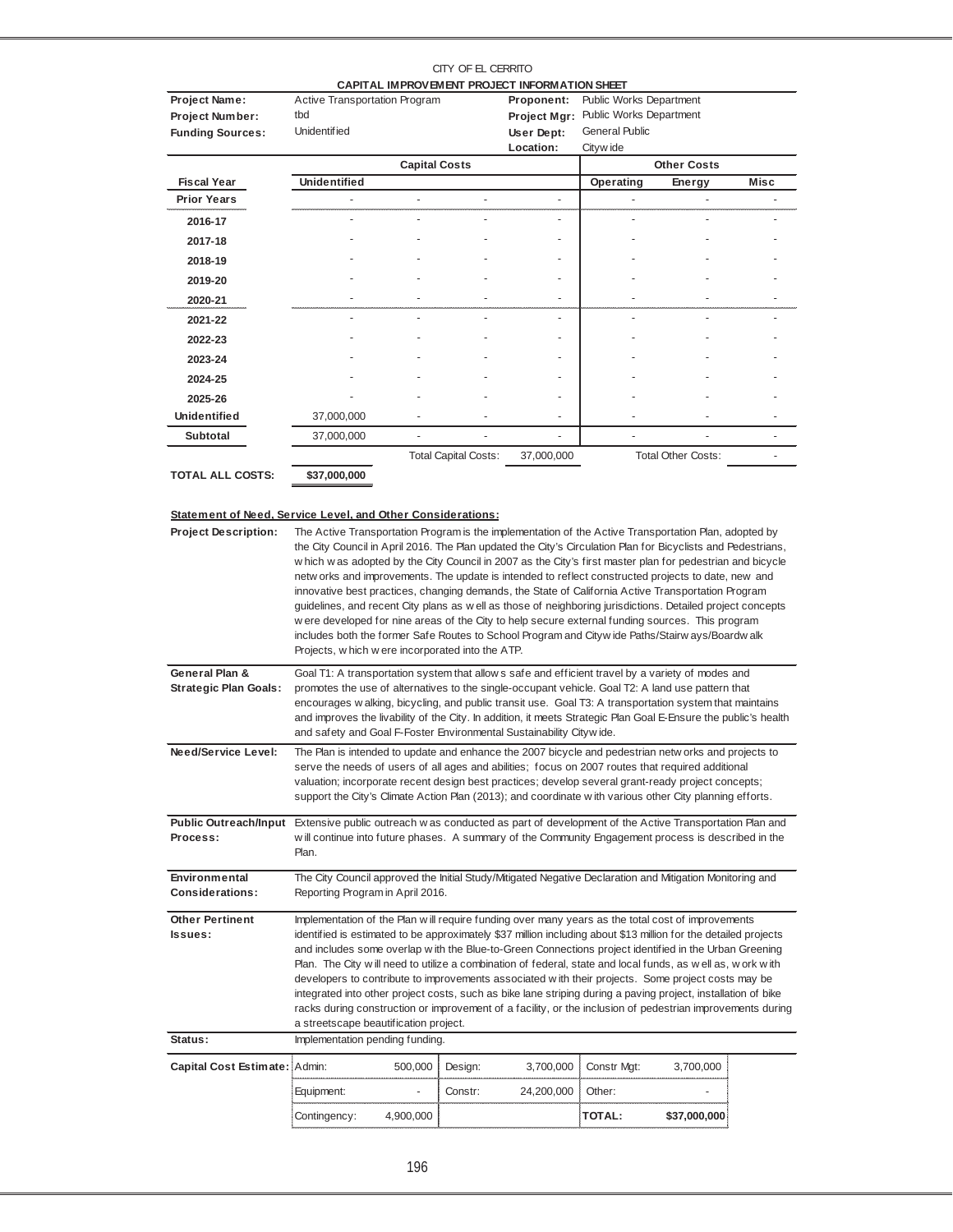|                                                                                                                                   |                                                                                                                                                                                                                                                                                                                                                                                                                                                                                                                                                                             |                          | CITY OF EL CERRITO          |                          |                                |                                      |      |  |  |  |  |
|-----------------------------------------------------------------------------------------------------------------------------------|-----------------------------------------------------------------------------------------------------------------------------------------------------------------------------------------------------------------------------------------------------------------------------------------------------------------------------------------------------------------------------------------------------------------------------------------------------------------------------------------------------------------------------------------------------------------------------|--------------------------|-----------------------------|--------------------------|--------------------------------|--------------------------------------|------|--|--|--|--|
| Project Name:                                                                                                                     | CAPITAL IMPROVEMENT PROJECT INFORMATION SHEET<br>Korematsu Safe Routes to School<br><b>Public Works Department</b><br>Proponent:                                                                                                                                                                                                                                                                                                                                                                                                                                            |                          |                             |                          |                                |                                      |      |  |  |  |  |
|                                                                                                                                   | Improvements, Phase 1                                                                                                                                                                                                                                                                                                                                                                                                                                                                                                                                                       |                          |                             |                          |                                |                                      |      |  |  |  |  |
| <b>Project Number:</b>                                                                                                            | C <sub>5040</sub>                                                                                                                                                                                                                                                                                                                                                                                                                                                                                                                                                           |                          |                             | Project Mgr:             | <b>Public Works Department</b> |                                      |      |  |  |  |  |
| <b>Funding Sources:</b>                                                                                                           | <b>TDA Grant</b><br>Α                                                                                                                                                                                                                                                                                                                                                                                                                                                                                                                                                       |                          |                             | User Dept:<br>Location:  | <b>General Public</b>          | Various near Korematsu Middle School |      |  |  |  |  |
|                                                                                                                                   |                                                                                                                                                                                                                                                                                                                                                                                                                                                                                                                                                                             |                          | <b>Capital Costs</b>        |                          |                                | <b>Other Costs</b>                   |      |  |  |  |  |
|                                                                                                                                   |                                                                                                                                                                                                                                                                                                                                                                                                                                                                                                                                                                             |                          |                             |                          |                                |                                      |      |  |  |  |  |
| <b>Fiscal Year</b>                                                                                                                | <b>TDA Grant</b>                                                                                                                                                                                                                                                                                                                                                                                                                                                                                                                                                            |                          |                             |                          | Operating                      | Energy                               | Misc |  |  |  |  |
| <b>Prior Years</b>                                                                                                                |                                                                                                                                                                                                                                                                                                                                                                                                                                                                                                                                                                             | $\overline{\phantom{a}}$ | $\overline{\phantom{a}}$    | $\overline{\phantom{a}}$ | ä,                             | ÷,                                   |      |  |  |  |  |
| 2016-17                                                                                                                           | 80,000                                                                                                                                                                                                                                                                                                                                                                                                                                                                                                                                                                      |                          |                             | ä,                       | ä,                             |                                      |      |  |  |  |  |
| 2017-18                                                                                                                           |                                                                                                                                                                                                                                                                                                                                                                                                                                                                                                                                                                             |                          |                             |                          |                                |                                      |      |  |  |  |  |
| 2018-19                                                                                                                           |                                                                                                                                                                                                                                                                                                                                                                                                                                                                                                                                                                             |                          |                             |                          |                                |                                      |      |  |  |  |  |
| 2019-20                                                                                                                           |                                                                                                                                                                                                                                                                                                                                                                                                                                                                                                                                                                             |                          |                             |                          |                                |                                      |      |  |  |  |  |
| 2020-21                                                                                                                           |                                                                                                                                                                                                                                                                                                                                                                                                                                                                                                                                                                             |                          |                             |                          |                                | L.                                   |      |  |  |  |  |
| 2021-22                                                                                                                           |                                                                                                                                                                                                                                                                                                                                                                                                                                                                                                                                                                             |                          |                             |                          |                                | $\overline{\phantom{0}}$             |      |  |  |  |  |
| 2022-23                                                                                                                           |                                                                                                                                                                                                                                                                                                                                                                                                                                                                                                                                                                             |                          |                             |                          |                                |                                      |      |  |  |  |  |
| 2023-24                                                                                                                           |                                                                                                                                                                                                                                                                                                                                                                                                                                                                                                                                                                             |                          |                             |                          |                                |                                      |      |  |  |  |  |
| 2024-25                                                                                                                           |                                                                                                                                                                                                                                                                                                                                                                                                                                                                                                                                                                             |                          |                             |                          |                                |                                      |      |  |  |  |  |
| 2025-26<br><b>Unidentified</b>                                                                                                    |                                                                                                                                                                                                                                                                                                                                                                                                                                                                                                                                                                             |                          |                             |                          |                                |                                      |      |  |  |  |  |
| <b>Subtotal</b>                                                                                                                   | 80,000                                                                                                                                                                                                                                                                                                                                                                                                                                                                                                                                                                      |                          |                             |                          |                                |                                      |      |  |  |  |  |
|                                                                                                                                   |                                                                                                                                                                                                                                                                                                                                                                                                                                                                                                                                                                             |                          |                             |                          |                                | <b>Total Other Costs:</b>            |      |  |  |  |  |
|                                                                                                                                   |                                                                                                                                                                                                                                                                                                                                                                                                                                                                                                                                                                             |                          | <b>Total Capital Costs:</b> | 80,000                   |                                |                                      |      |  |  |  |  |
|                                                                                                                                   | project w ould implement pedestrian crossw alk improvements and portions of the East Side Bicycle<br>Boulevard in the vicinity of the school to benefit the safety of students and encourage new walking and<br>biking trips to the school.                                                                                                                                                                                                                                                                                                                                 |                          |                             |                          |                                |                                      |      |  |  |  |  |
| <b>Strategic Plan Goals:</b>                                                                                                      | Strategic Plan Goal E-Ensure the public's health and safety by improving pedestrian and bicycle safety; and<br>Goal F-Foster environmental sustainability cityw ide by encouraging alternative modes of transportation to<br>the single occupancy vehicle.                                                                                                                                                                                                                                                                                                                  |                          |                             |                          |                                |                                      |      |  |  |  |  |
| Need to be                                                                                                                        | Korematsu Middle School opened a new campus on Donal Avenue, next to Castro Park in March 2016.                                                                                                                                                                                                                                                                                                                                                                                                                                                                             |                          |                             |                          |                                |                                      |      |  |  |  |  |
| <b>Addressed/Service</b>                                                                                                          | Given the new middle school, the amount of w alking and biking trips in this area has increased as a matter                                                                                                                                                                                                                                                                                                                                                                                                                                                                 |                          |                             |                          |                                |                                      |      |  |  |  |  |
| Level to be Achieved:                                                                                                             | of course. In addition, w alking and biking is being encouraged as a mode of transportation to the new<br>middle school campus in order to reduce typical automobile congestion around middle schools, as w ell as,                                                                                                                                                                                                                                                                                                                                                         |                          |                             |                          |                                |                                      |      |  |  |  |  |
|                                                                                                                                   | to fulfill various goals of the City's Strategic Plan, Climate Action Plan, and Active Transportation Plan.                                                                                                                                                                                                                                                                                                                                                                                                                                                                 |                          |                             |                          |                                |                                      |      |  |  |  |  |
|                                                                                                                                   | These various City plans all support biking and w alking as being practical, healthy, and environmentally-                                                                                                                                                                                                                                                                                                                                                                                                                                                                  |                          |                             |                          |                                |                                      |      |  |  |  |  |
|                                                                                                                                   | sustainable modes of transportation.                                                                                                                                                                                                                                                                                                                                                                                                                                                                                                                                        |                          |                             |                          |                                |                                      |      |  |  |  |  |
| <b>Public Outreach/Input</b><br>Process:                                                                                          | Public outreach w as conducted as part of the Active Transportation Plan, as w ell as, a community meeting                                                                                                                                                                                                                                                                                                                                                                                                                                                                  |                          |                             |                          |                                |                                      |      |  |  |  |  |
|                                                                                                                                   | in September 2015 to discuss the school opening at its new location. Additional outreach will be<br>conducted during the design phase of the project.                                                                                                                                                                                                                                                                                                                                                                                                                       |                          |                             |                          |                                |                                      |      |  |  |  |  |
| Environmental                                                                                                                     | The project is categorically exempt from review under the California Environmental Quality Act (CEQA).                                                                                                                                                                                                                                                                                                                                                                                                                                                                      |                          |                             |                          |                                |                                      |      |  |  |  |  |
| <b>Considerations:</b>                                                                                                            |                                                                                                                                                                                                                                                                                                                                                                                                                                                                                                                                                                             |                          |                             |                          |                                |                                      |      |  |  |  |  |
| Financial Consideration The City successfully applied for a FY 2016/2017 TDA Article 3 grant in the amount of \$80,000. The value | of the follow ing elements of the project are show n as local matching funds in the total amount of \$33,458:<br>the technical assistance provided by the CCTA (approximately \$15,000), preliminary engineering services<br>including project improvement concepts provided by our on-call transportation engineers (\$5,000) as part<br>of the City's operating budget, some minor signing and striping w ork (approx \$7,000) completed in FY 2015-<br>16 under C3070, and City staff time as in-kind services next year (\$6,458) also part of the operating<br>budget. |                          |                             |                          |                                |                                      |      |  |  |  |  |
| Status:                                                                                                                           | Design and construction anticipated in FY16-17                                                                                                                                                                                                                                                                                                                                                                                                                                                                                                                              |                          |                             |                          |                                |                                      |      |  |  |  |  |
|                                                                                                                                   | Admin:                                                                                                                                                                                                                                                                                                                                                                                                                                                                                                                                                                      |                          |                             |                          |                                |                                      |      |  |  |  |  |
|                                                                                                                                   |                                                                                                                                                                                                                                                                                                                                                                                                                                                                                                                                                                             | $\blacksquare$           | Design:                     | 10,000                   | Constr Mgt:                    | $\overline{\phantom{0}}$             |      |  |  |  |  |
|                                                                                                                                   |                                                                                                                                                                                                                                                                                                                                                                                                                                                                                                                                                                             | $\overline{\phantom{0}}$ | Constr:                     | 60,000                   | Other:                         |                                      |      |  |  |  |  |
|                                                                                                                                   | Equipment:<br>Contingency:                                                                                                                                                                                                                                                                                                                                                                                                                                                                                                                                                  | 10,000                   |                             |                          | TOTAL:                         | \$<br>80,000                         |      |  |  |  |  |